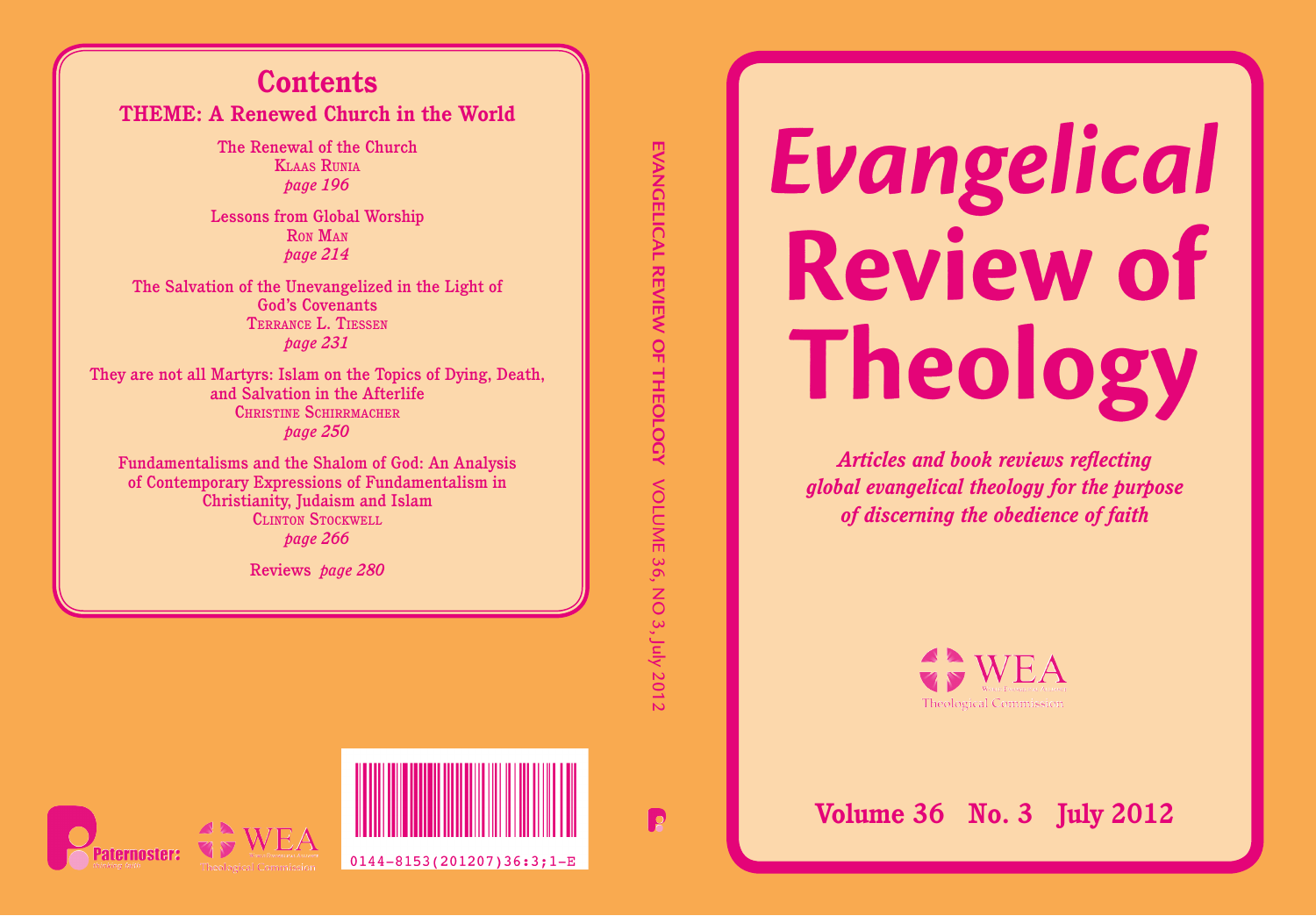# **Evangelical Review of Theology**

## GENERAL EDITOR: THOMAS SCHIRRMACHER

Volume 36 • Number 3 • July 2012

Articles and book reviews reflecting global evangelical theology for the purpose of discerning the obedience of faith

Published by





for WORLD EVANGELICAL ALLIANCE Theological Commission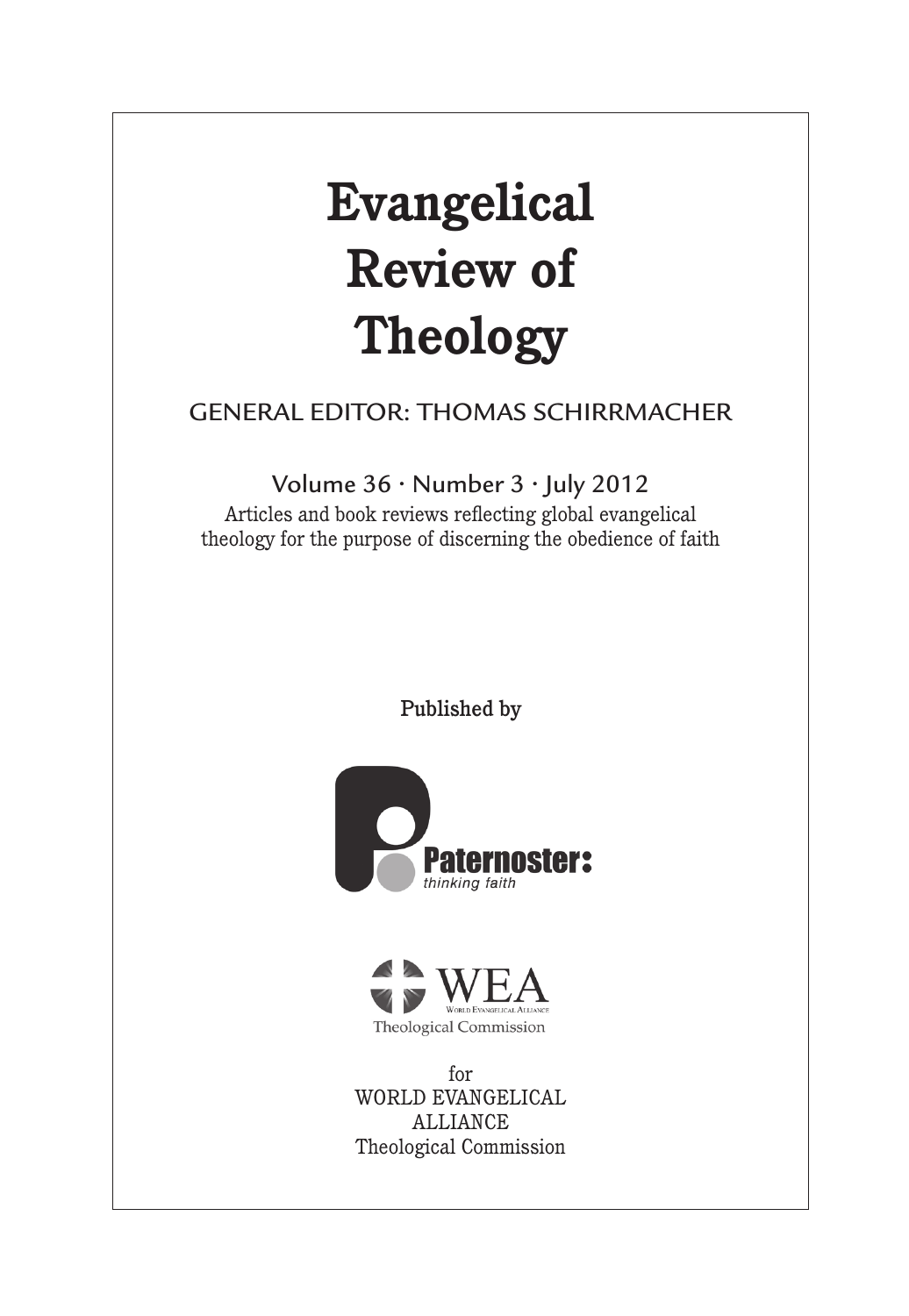#### ISSN: 0144-8153 Volume 36 No. 3 July 2012

Copyright © 2012 World Evangelical Alliance Theological Commission

## General Editor

Dr Thomas Schirrmacher, Germany

## Executive Editor Dr David Parker, Australia

#### Committee

Executive Committee of the WEA Theological Commission Dr Thomas Schirrmacher, Germany, Executive Chair Dr James O. Nkansah, Kenya, Vice-Chair Dr Rosalee V. Ewell, Brasil, Executive Director

## Editorial Policy

The articles in the Evangelical Review of Theology reflect the opinions of the authors and reviewers and do not necessarily represent those of the Editor or the Publisher.

## Manuscripts, reports and communications

should be addressed to the Editor Dr Thomas Schirrmacher, Friedrichstrasse 38, 53111 Bonn, Germany.

The Editors welcome recommendations of original or published articles or book reviews that relate to forthcoming issues for inclusion in the Review. Please send clear copies of details to the above address.

> Email enquiries welcome: chair\_tc@worldea.org http://www.worldevangelicalalliance.com/commissions/tc/

Typeset by Toucan Design, 25 Southernhay East, Exeter EX1 1NS and Printed in Great Britain for Paternoster Periodicals by AlphaGraphics, 6 Angel Row, Nottingham NG1 6HL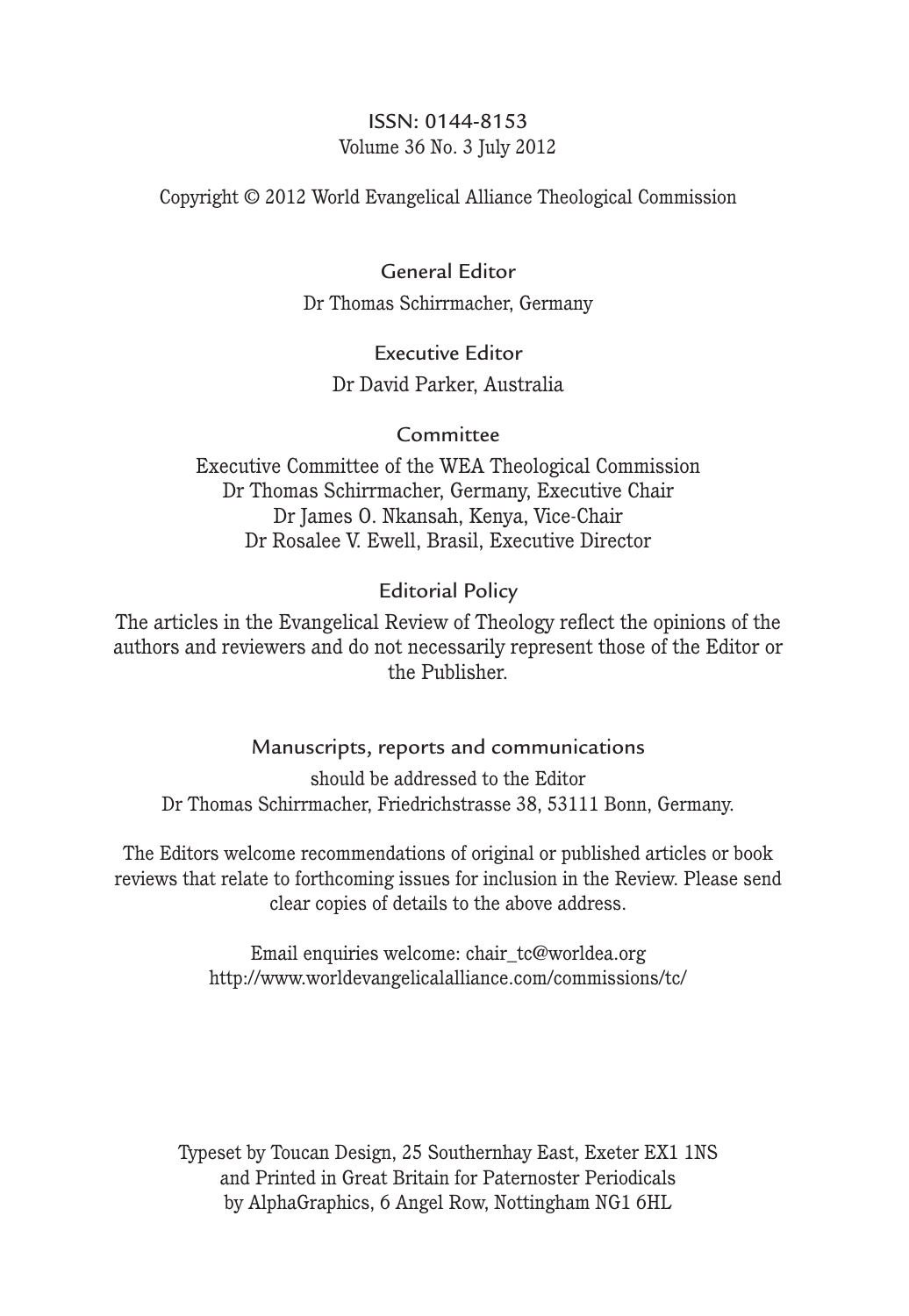# **Editorial: A Renewed Church in the World**

OUR LEAD ARTICLE BY the late celebrated Dutch theologian, Klass Runia, is a choice sample from one of our earlier editions. Of course, allowance needs to be made for some dated references and allusions, but the theme is still valid and topical—the church always needs to be aware of its origin and functioning as a work of God, and its role as 'missionary and diaconal'. So 'the renewal of the church is a blessing not only for the church itself, but also for the world around it'. This renewal is 'born of the union of Word and Spirit'. This is a timeless message which is, if possible, more relevant today than when first written more than twenty years ago.

In our second article, Ron Man (USA) reminds us that one of the ways the church becomes authentic is through its worship, with all its variety and change. The author is well placed to report and advise on some of this activity, but he is careful to emphasise that, although there are many interesting cultural developments, it is important to remember the close relationship between worship and mission, and how this awareness has generated progress in making worship culturally authentic in many parts of the world.

Equally important for the renewal of the church is its attitude towards others. Terry Tiessen (Canada) tackles the vexed question of the salvation of the unevangelised from the perspective of the divine covenants. He argues that 'membership in the covenant community was never the boundary of God's redemptive work, and knowledge of the revelation which God had entrusted to that community was not necessary for the Spirit to create saving faith in the people's hearts'. People are responsible within the covenant framework in which they live, which places greater responsibility on those who have a clear knowledge of God's saving grace.

Our last two articles deal with two particular aspects of the church in the world. First, Christine Schirrmacher (Germany) takes up a highly prominent issue—attitudes to death and dying in Islam, and after providing informative insights about the range of views that exist, offers a short but insightful comparison with Christian views. Although there are many human factors in common, the contrast could hardly be greater—with Christians being 'assured of God's love and mercy'.

Taking a broader approach still, Clinton Stockwell (USA) compares fundamentalist impulses within Christianity, Judaism and Islam in relation to the 'shalom' or welfare of the community at large. The historical, political and cultural insights explained in this article should go a long way to helping us understand some of the disturbing movements and events in our world today, but more than this—it offers a vision of 'the way it is supposed to be'. Overall, it is evident that a renewed church is needed to create, foster and direct this vision which is nothing less than the Kingdom of God.

**Thomas Schirrmacher, General Editor David Parker, Executive Editor**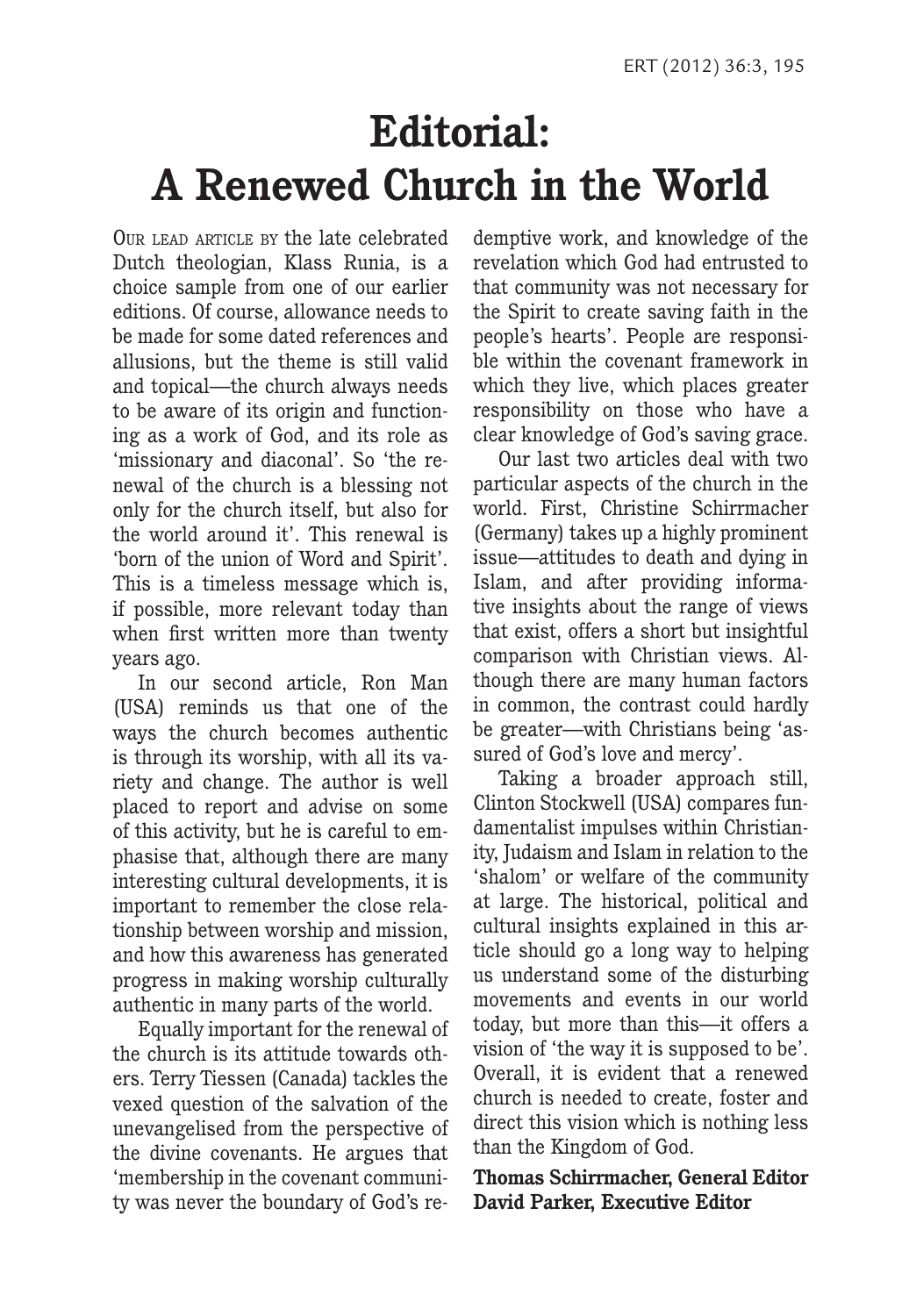# **The Renewal of the Church**

# Klaas Runia

**KEYWORDS:** *Secularity, confession, forgiveness, denominations, congregation, structure, worship*

I AM SURE IT WILL not be necessary to deal extensively with the *reasons why we need a spiritual renewal of our churches*. In a Dutch doctoral thesis I read the following illustration:

The future of God in the Netherlands evokes the image of a camping-ground in the autumn. In the green pasture there are still a few tents, on the edge there are a few immovable site caravans. Here and there is a car with a foreign number plate. There is a lonely boy carrying a rucksack and looking for the Manager. The latter gives him a searching glance and asks: For how long?1

It is a splendid but also a shocking picture. There are still a few tents, a few churches, but they do not mean much anymore; they are only 'tents'. There are a few immovable site caravans, a few old-fashioned chapels that did not move along with the times. There are a few cars with foreign number plates, a few sects that came from across the Atlantic Ocean or from the Far East. There is a lonely boy with a rucksack, the image of young people who are still looking for God (the Manager—with a Capital M!), but he has little faith in their search and therefore asks: 'For how long?'.

I believe this picture of Holland applies to other western European countries as well. In West Germany church attendance has dropped from 7% in 1968 to 4% in 1983. Among young people it has even dropped from 9% to 2%! In the big cities it is still worse: not even 1%. Since 1970 some two million people have officially broken with the EKD (the Evangelical Church in Germany). In Great Britain, in the seventies, a million people stopped going to the church. In the same period a thousand church buildings were closed and the number of clergymen dropped by 2500. In the last thirty years the Free Churches lost 700,000 members.

Particularly alarming is the fact that so many young people drop out. The churches seem to be completely losing

**<sup>1</sup>** Paul Schnabel, *Tussen Stigma en charisma. Nieuwe religieuze bewegingen en geestelijke volksgezondheid*, 1982, 186.

*This article is re-published from our issue of Volume 13:1(January 1989), 66-86. At the time, the author, Dr. Klaas Runia (1926-2006), was the President of the Fellowship of European Evangelical Theologians (FEET) and was ministering in Holland. He was Professor of Systematic Theology at the Reformed Theological College, Geelong Australia (1956-71) and Professor of Practical Theology at Kampen Theological University, Netherlands (1971-92). While some of the material in this article may be dated, the general thrust is timeless.*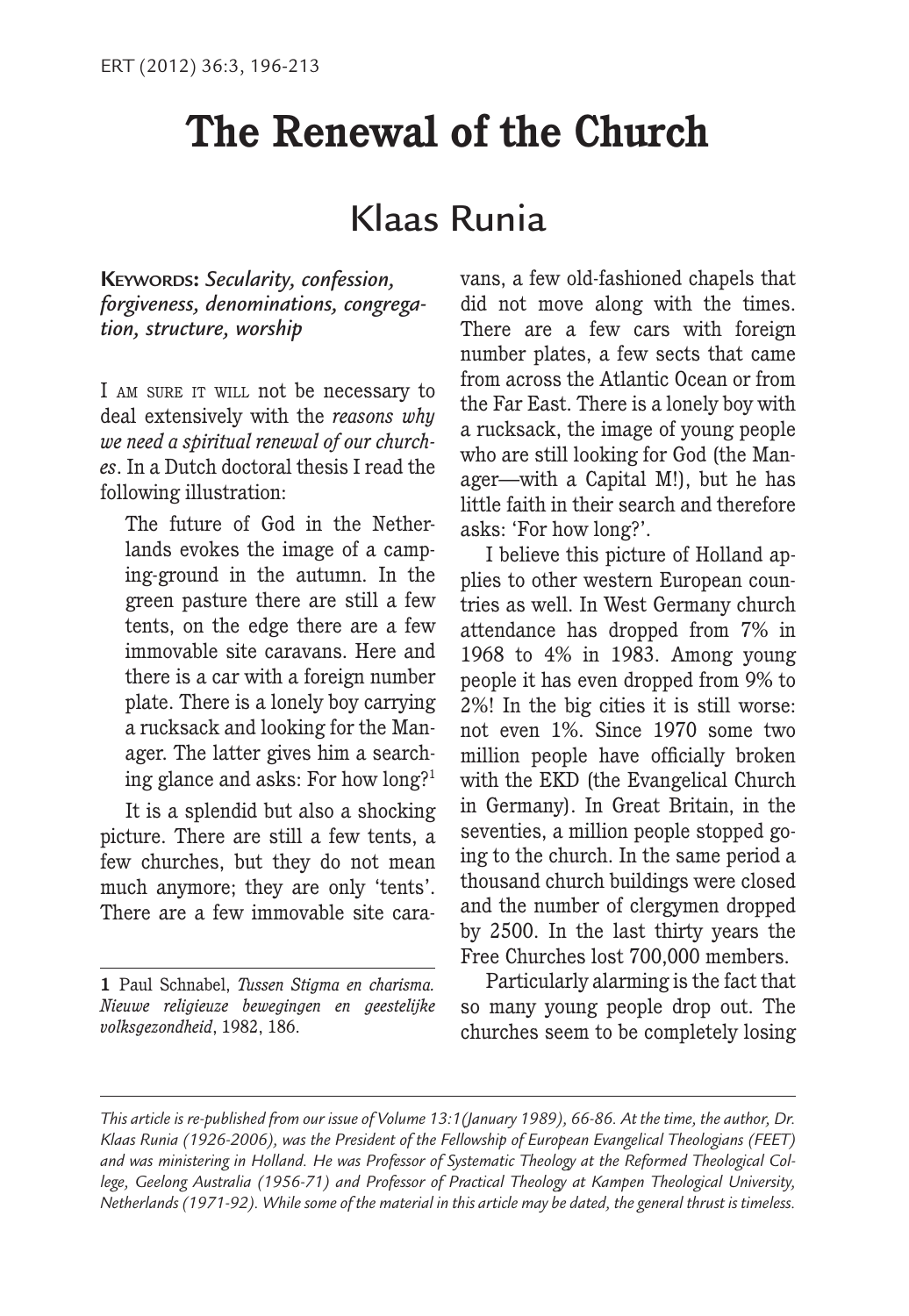their grip on their future members. And this dropping out of the young people does not happen only in families that are on the edge of the church, but also in families that are actively participating in church life. There is hardly any church family nowadays that does not experience the sad fact that one or more children do not show any interest in the church and in the Christian faith. Apparently secularization is not only a threatening force attacking the church from the outside, but it is also active inside our families and churches.

On the top of all this we observe the fact that many churches are weakened by the phenomenon of pluralism. There is no longer a united witness. In fact, the churches often seem to be quite uncertain about their own message. From the pulpits the people who still come to church hear contradictory messages, not to speak of the conflicting views propounded by the theologians. In many local churches there are very few, if any, signs of true spiritual life.

This is a sombre picture indeed, but it is the picture of *western Europe*. Of course, it is not the picture of the total church as it is spread all over the world. There are continents where the church is growing by leaps and bounds. This is particularly true of the church in some African and Asian countries. But however comforting and encouraging this may be, it does not alter the fact that we here in western Europe are experiencing a strong decline in church attendance and church membership. Moreover, there is little reason to think that this decline is only temporary.

It is simply impossible to compare our situation with that in other continents. While in the other continents people experience the gospel as something entirely new, we are facing the fact that in western Europe people are abandoning Christianity because they see it as something totally antiquated and therefore useless. While in Africa and in Asia people are more or less in a pre-Christian situation, we are moving towards a *post-Christian situation*, 2 with all its terrible consequences. One of them is that people who have gone 'through' Christianity seem to have become immune to the message of the gospel. They are like persons who have had a smallpox vaccination. After they have received a tiny bit of vaccine they have developed sufficient antibodies to be immune to a real 'attack'.

It is obvious that this sad situation cannot be changed by a few simple tricks or structural alterations. What is necessary for the churches in western Europe is a *complete spiritual renewal*. They really have to be made 'new' again.

## I A Suggestion From The Sixties

But how can this happen? What should we do? Some twenty years ago many church leaders thought they knew the answer. In his booklet *The Humiliation of the Church*, published in 1967, Albert Van den Heuvel, then Director of the Youth Department of the World Council of Churches, mentioned quite a number of *renewal theologians*, such as Bonhoeffer, Visser 't Hooft, Rahner, Kueng, Kraemer, Ebeling, Weber, Congar, MacLeod, Gollwitzer, Hoekendijk, Newbigin, Margull and many others.

**<sup>2</sup>** Cf. Alan D. Gilbert, *The Making of Post-Christian Britain*, 1980.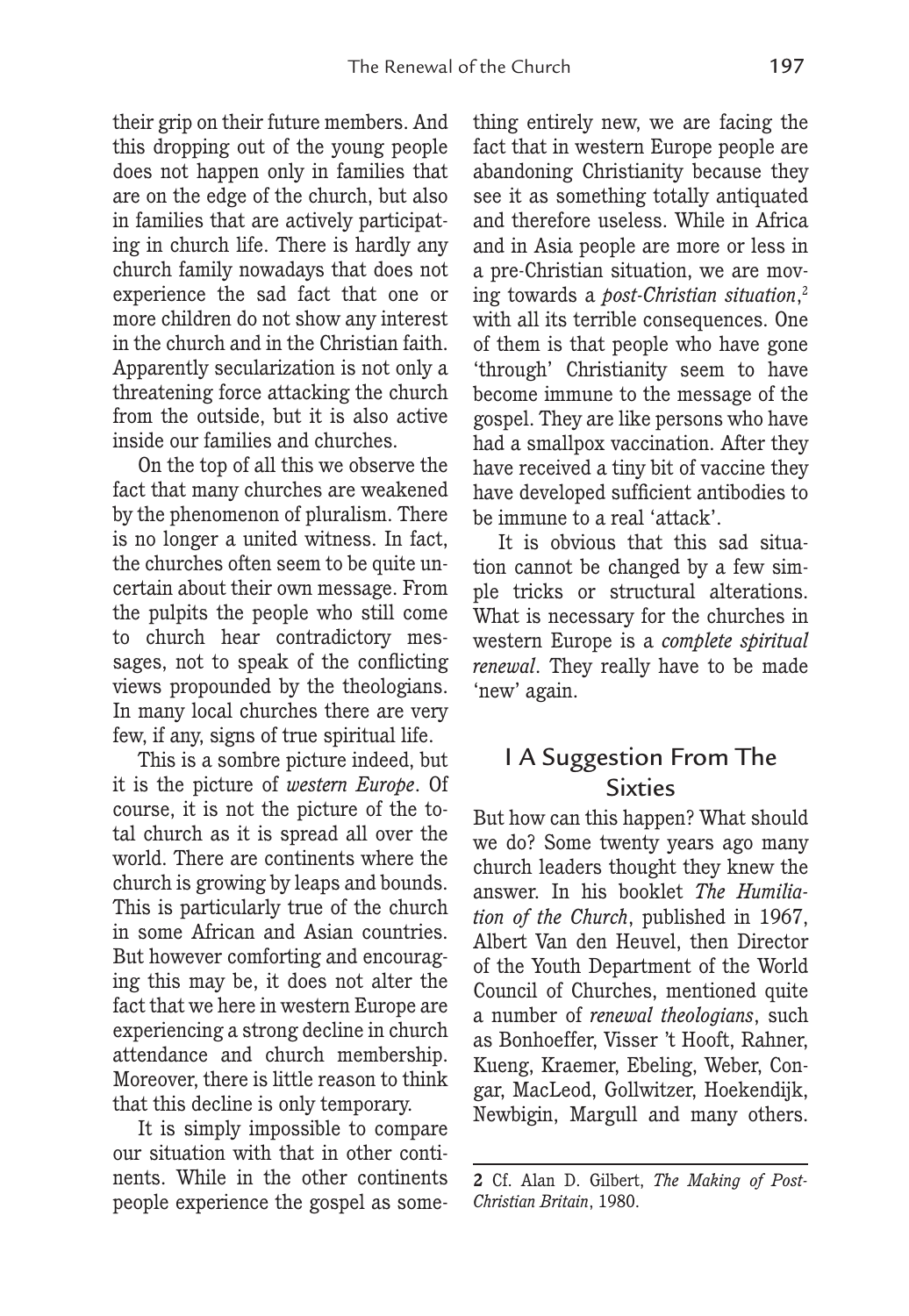He further mentioned quite a few names of theologians and sociologists who stressed the need for the church to relate to society; such as Wickham, Wendland, Simanowski, Gibson, Winter, and Peter Berger.3

All these people, in one way or another, stressed the necessity of a 'total' renewal of church and theology. They were all convinced that the present structures of the church are altogether outdated. According to Ernest Southcott, what we need is not a renewal of the wallpaper of the church, but of the walls themselves! Van der Heuvel himself says: 'Perhaps first of all everything must be razed to the ground so that something new may be built from the rubbish.' But what is the blueprint of the new building? It must be a church that is directed towards the world. 'Society (the world) is rediscovered in renewal theology as a laboratory of God, in which he carries out his experiments. Pagans are the bearers of the promise, and within the circle of the renewers there are open eyes and open ears for what Christ says to them through the world.'

Within their own churches they often feel ill at ease. They rebel against the dogged complacency they find there. They are often also bad churchgoers. Even though most of them still attend, they feel like the kitchen chef of Louis XIV, who had to eat dry bread in the Bastille. They believe that the church and its people are far too 'innerdirected' and do not know the despairing feeling of the spiritual void, a silent God, and the breakdown of a personal morality.

What we have to learn again is that Jesus never became a Christian; he became a man. Therefore we are not called to become Christians and we are not called to create Christians. Our calling is to help people to become people. The church has to take on the 'form of a slave' and to get away from its 'morphological fundamentalism' that is, the fundamentalism of one particular outdated structure which is regarded as ultimate and final. Rather, we should let the world have its own forms and fill these forms with the content of the gospel.

For this reason, sociology is not just helpful but essential for the church. To put it in the words of Hans Storck: 'The church can be really present and function in a culture only if she synchronizes her calendar with the calendar of that society.' Or, in the words of one of the documents of the WCC in those very same years: if the church is to have a future, it must be the 'church for others' or 'the church for the world'.

## II Wrong Diagnosis

It cannot be denied that these views of the so-called renewal theologians have really helped the church to get a better view of itself. It is a fact that in the past the church has often been too inner-directed, and it was salutary for the church to be reminded of its responsibility for the world. And yet we must also say that this theology of the sixties and seventies has not brought about a true renewal of the church. The decline of the church has not been stopped by it. On the contrary, the churches that followed the guidelines given by the renewal theologians, and devoted much of their time and energy

**<sup>3</sup>** Gilbert, *Post-Christian Britain*, 48, 183.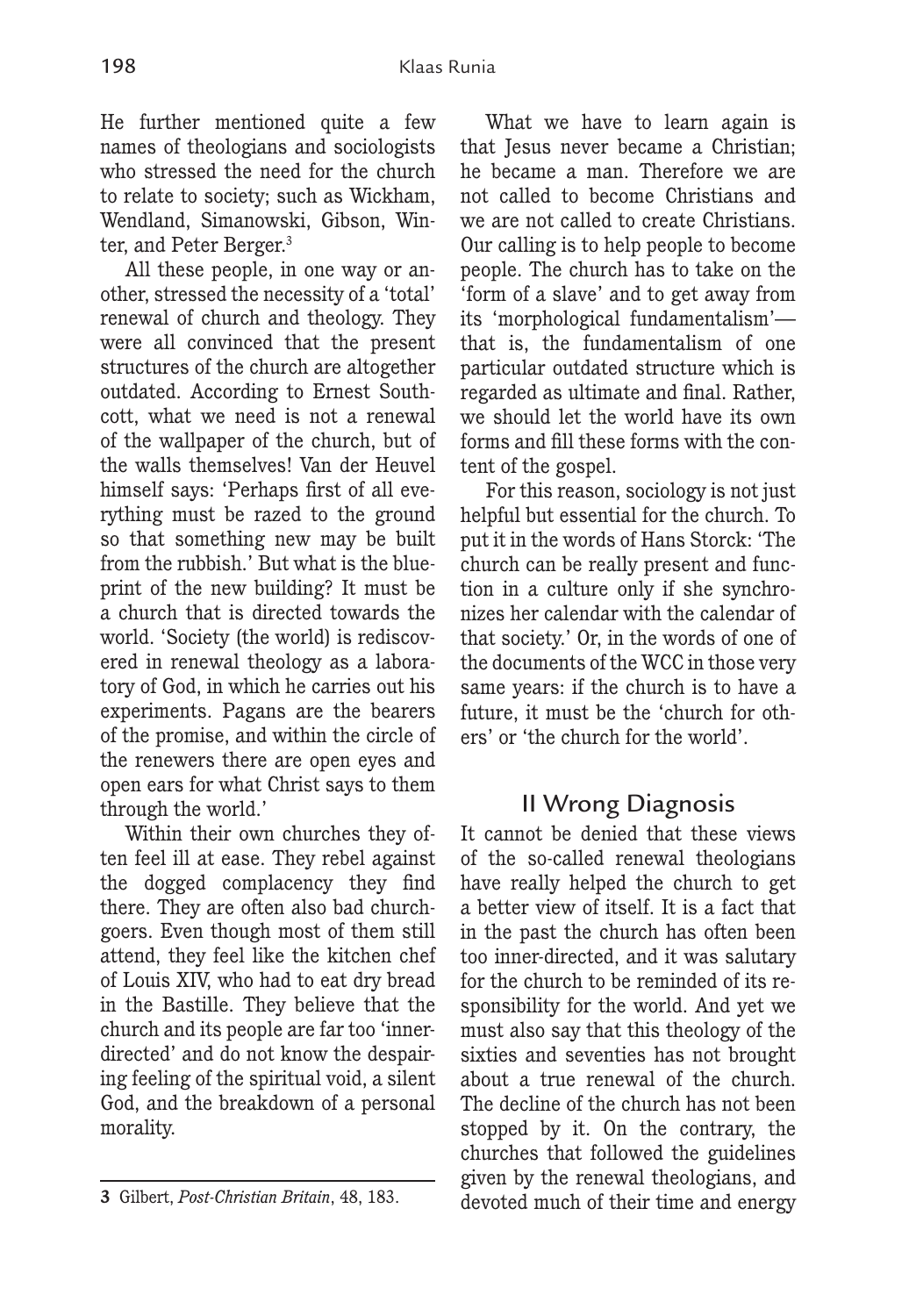to the matters of the world, have suffered more from this decline than the churches that continued to concentrate on the preaching of the gospel itself.

Why was this so? Because the calendar or the agenda of the world first of all deals with political, social and economical matters, which do not belong to the primary task of the church. I do not mean to say that the gospel itself has nothing to do with politics or economics. On the contrary, as a man who belongs to the church of which Abraham Kuyper was also a member, I believe that the whole world belongs to Christ and that we have to serve him also in our political, social and economic life. But this is the task of the individual believers rather than of the institutional church. The latter has its own, very special task: to be a community of believers who come together for worship, for instruction in the Christian faith, for mutual pastoral care, and whose first task towards the world is the spreading of the gospel through missionary and diaconal service.

Undoubtedly, the church is part of the world. It is one of the many organizations that we find in this world. Its structures are, just as in the case of all human organizations, worldly structures that can clearly be discerned. They are also open to criticism and in constant need of renovation. But the church is also more than just a human organization with worldly structures. It is also the body of Christ, the people of God. We should never forget that the church has its place in the Christian confession of faith and that in that confession we say: 'I believe in a holy, catholic and apostolic church.'

In its deepest essence the church is an object of faith. It has its origin

not here on earth but in heaven. As the Heidelberg Catechism says concerning the holy catholic church:

I believe that, from the beginning to the end of the world, and from among the whole human race, the son of God, by his Spirit and his Word, gathers, protects and preserves for himself, in the unity of the true faith, a congregation chosen for eternal life.

And that this article of faith is not a mere abstraction appears from what immediately follows: 'Moreover, I believe that I am and forever will remain a living member of it' (Lord's Day 21).

## III Church And Spirit

The church, however, is not only an article of faith, but it also has its place in the *third article* of the Apostle's Creed. This means that in dealing with the church we find ourselves in the sphere of action of the *Holy Spirit*. Of course we have always known this and yet we are confronted by the fact that especially in Protestant theology the relationship between the Spirit and church has often been a neglected aspect.

Usually the main emphasis was on the work of the Spirit in the individual believer.<sup>4</sup> I remember that, when a few years ago I was asked to give a paper on 'the Holy Spirit and the church',<sup>5</sup> I

**<sup>4</sup>** Cf. Hendrikus Berkhof, *Christian Faith* (Michigan: Eerdmans, 1979), 322, 340ff. Berkhof mentions some exceptions, such as John Owen, Abraham Kuyper and Paul Althaus.

**<sup>5</sup>** Klaas Runia, 'The Holy Spirit and the Church' in T*he Holy Spirit down to Earth* (RES Publications, Grand Rapids, 1977), 29.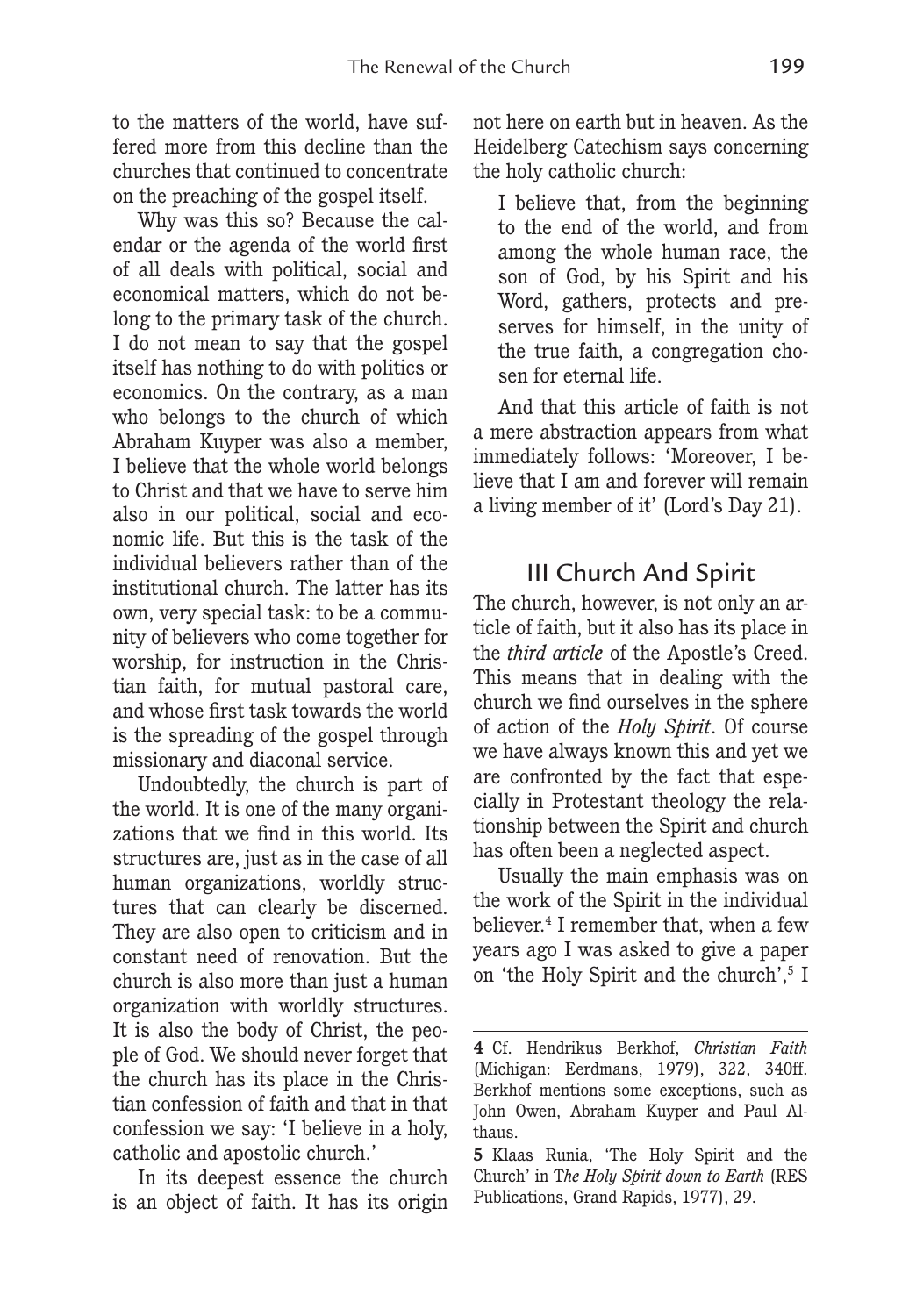checked a great number of theological works on this topic and soon discovered how poor the harvest was. And yet we cannot understand the reality of the church if we do not constantly see its relationship to, and dependence upon, the Spirit. Rightly it has been said: 'Without the *pneuma* there is no *soma*'.6

The church owes not only its coming into existence to the Spirit, but also (and no less) its continued existence. Otto Weber has pointed out that in the New Testament 'body' and 'Spirit' are almost synonymous concepts (cf. 1 Cor. 12:13; 10:3, 4; Eph. 2:16, 18; 4:4).7 This does not at all mean that the church therefore 'has' the Spirit. The Spirit is nobody's property, neither the individual believer, nor any congregation or denomination. As David Watson puts it:

There is no guaranteed bestowal of the Spirit at baptism, confirmation or ordination.… The Spirit will not be tied to the church, nor to any ecclesiastical office within the church.… The church which tries to tie the Spirit to its institutionalized forms, to its traditional patterns, or to its doctrinal statements, will quickly find itself moribund and powerless. True spiritual life and freedom will come only insofar as the church submits to the Spirit, listens to the Spirit and obeys the Spirit. At every stage we must learn to hear what the Spirit is saying

**6** Rene Padilla, 'The Kingdom of God and the Church', in *Theological Fraternity Bulletin*, No. 1 and 2, 1976, 7.

to the churches, even if that word sometimes is a word of rebuke, or a warning of judgment. God gives the Spirit to those who obey him.<sup>8</sup>

The last expression is taken from Acts 5:32 and is very important for our understanding of the Spirit and his work. On the one hand, it clearly says that *God gives the Spirit*. No one can dispose of the Spirit. No one can 'grab' the Spirit and force him to act. On the other hand, we also see that we ourselves are 'involved' in this giving of the Spirit, for he is given to *those who obey him*.

Precisely at this point we encounter the essential difference between the work of Christ and that of the Spirit. In Christ's work we are involved only as objects. He does everything, we do nothing. He does everything for us, but also without us. Paul makes this quite clear in Rom. 5:8f.: Christ died for us while we were *still sinners*. Yes, we were *still enemies* of God, we were reconciled to God by the death of his Son. In the work of the Spirit, the relationship is quite different. Although the initiative is and remains always his, he at the same time and from the very beginning *involves us actively* in his work and uses us in his service. He wants and expects us to work together with him. For this reason Paul can speak of himself and his helpers as co-workers with God (1 Cor. 3:9; 1 Thess. 3:2; cf. Col. 4:11).

**<sup>7</sup>** Cf. O. Weber, *Versammelte Gemeinde*, 1975, 24f.

**<sup>8</sup>** David Watson, *I believe in the Church* (London: Hodder & Stoughton 1978), 166–67. Cf. also Peter Kuzmič, 'The Church and the Kingdom of God', in *The Church, God's Agent for Change*, edited by Bruce I. Nicholls (Exeter: Paternoster, 1986), 71ff.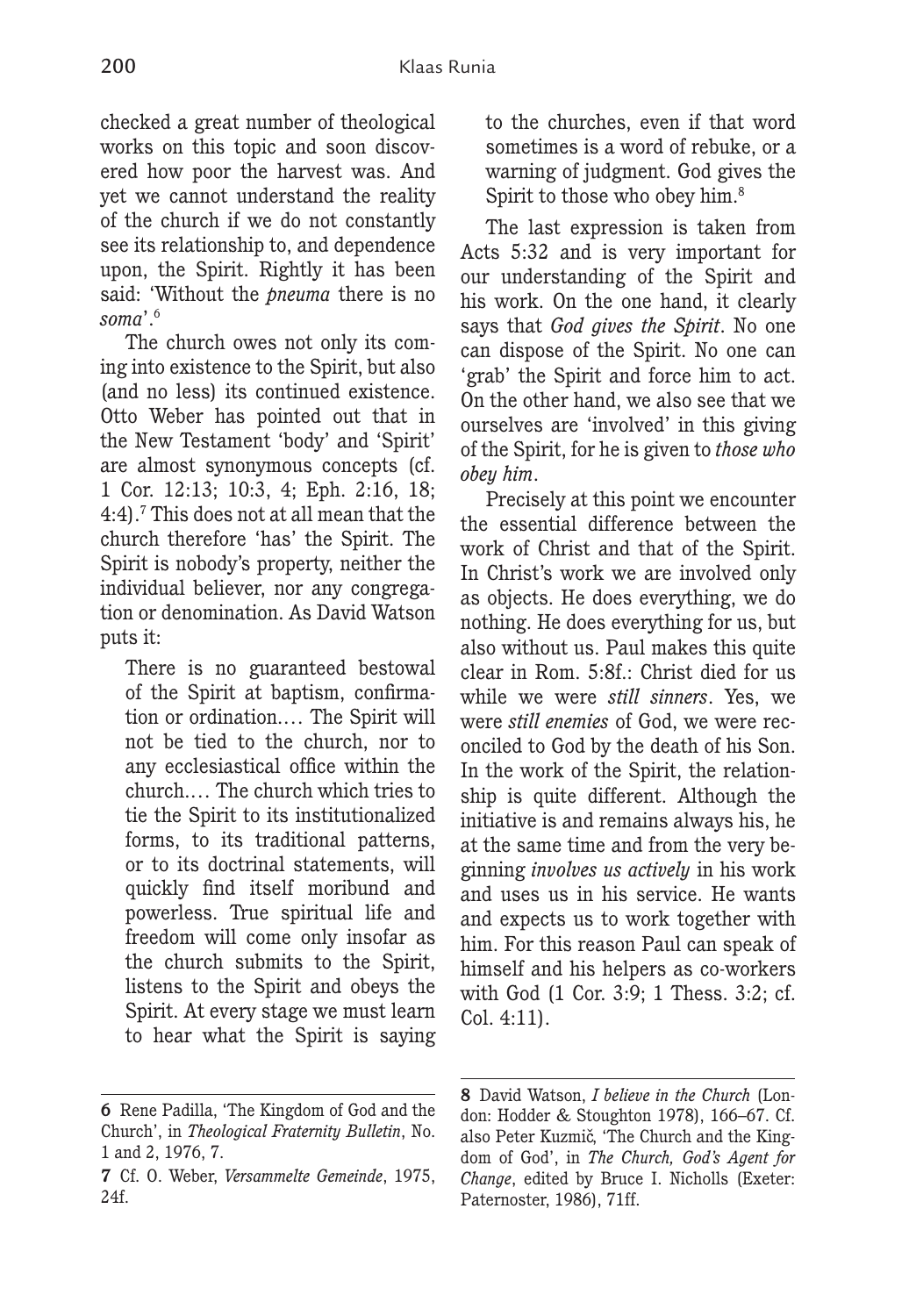This does not mean a pneumatological synergism, a division of labour between the Spirit and us, something like 50–50 (or, if that is too much honour for us, 90–10; or, if we are still more humble, 99–1). No it is quite different. On the one hand, we must say that the Spirit does everything, the full 100%. And yet the sum total is not 200% but 100%, for he works in and through us. He employs us with all that we are and have. He never uses us as robots but always as living people who are in his service. We find this pneumatological mystery well expressed in Paul's words in Phil. 2:12 and 13—'Work out your own salvation with fear and trembling, for God is at work in you, both to will and to work for his good pleasure'. Here we have the 'twice the 100%' which nevertheless remains one single 100%, and the secret lies in the little word 'for'.

All this is of great importance for our subject: it means that when we speak of the renewal of the church, we do not only speak about the work of the Spirit, but at the same time also about our own task!

## IV Structures And Renewal

This task first of all involves our own personal renewal. I do mention this first because I believe that there is a certain chronological order in *personal renewal* of the church. Sometimes one hears people saying that the members of the congregation must *first* be renewed personally and that only *after* that can we begin to think about the renewal of the church. I believe this is a mistake and that it is based on a wrong dilemma. A similar dilemma one often encounters with regard to

the change of social structures. Quite often the argument runs as follows: 'if people would change, the structures would improve automatically'. I totally disagree with this argument.

In the first place, nothing happens 'automatically' in the realm of social and economic structures. They are far too strong and too tough. Secondly, wrong structures often imprison people and therefore obstruct personal renewal. A company with dishonest practices often has a corrupting influence on its employees. In a different and yet similar way a church with antiquated, formalistic and authoritarian structures may have a negative impact on the personal renewal of its members. Likewise, a modern church that has a strongly bureaucratic centre, staffed by theological or social professionals who are constantly trying to 'brainwash' the local congregations and their members, may impede the spiritual renewal of its members.

What we really need is a *combination of personal and congregational renewal*. For its renewal the congregation needs renewed people, but in order to attain personal renewal the members also need a renewed congregation.

## V Constant Renewal

From Scripture it is perfectly clear that personal renewal is a permanent need. To become a Christian may be a once-for-all event, but having become a Christian one is in constant need of ongoing renewal. Paul writes to believers in Rome, who were Christians already: 'Do not be conformed to this world but be transformed [N.B. the present tense! It is a constant process] by the renewal of your mind, that you may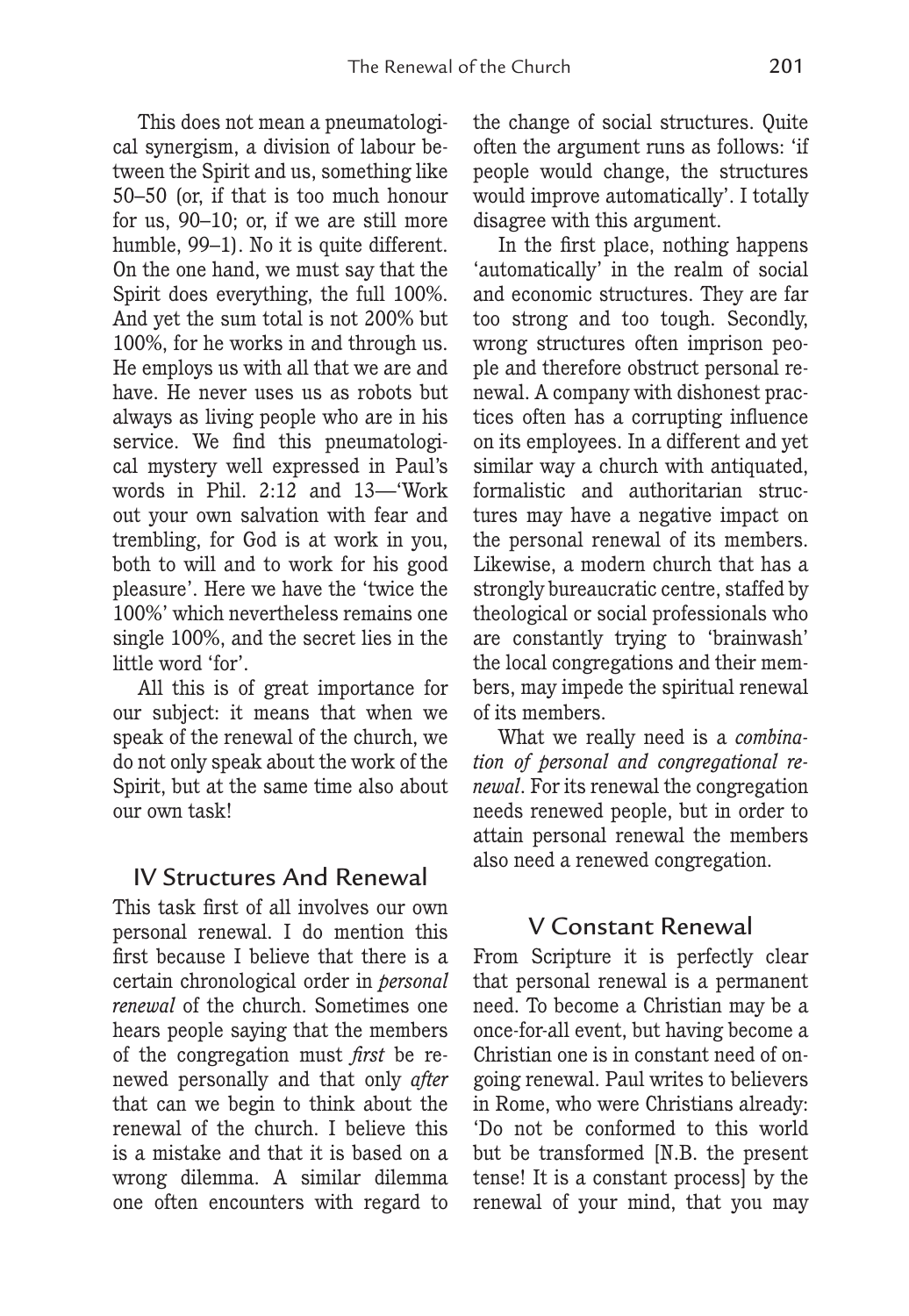prove what is the will of God, what is good and acceptable and perfect' (12:2; cf. 2 Cor. 4:16).

This renewal means a new orientation, due to which the 'power of critical judgment' (Greek: *nous*) is able to test and discern what is the will of God. But this, naturally, has consequences for the whole way of life. To the Colossians Paul writes that they 'have put off the old nature with its practices and put on the new nature' (3:9, 10). This undoubtedly refers to their baptism in the name of Christ. But it is not just a once-in-a-life experience, for the apostle immediately adds that this new nature 'is being renewed [N.B. again the present tense!] in knowledge after the image of its creator'.

The source of this renewal is the *gospel of Jesus Christ*; that which once was proclaimed by the prophets and the apostles and now is being proclaimed in the Sunday services. This gospel alone can renew us from day today. The power of renewal does not reside in us. In his letter Peter quotes the following words from Isaiah 40: 'All flesh is like grass and all its glory like the flower of grass. The grass withers and the flower falls, but the words of the Lord abides forever'; and then he immediately adds: 'That word is the good news which was preached to you' (1 Peter 1:24, 25).

The secret power of this proclamation is the *Holy Spirit*, who causes this word of the gospel to penetrate into the heart and to permeate our whole existence. The Gospel of John calls this a 'new' birth or a birth 'from above' (3:3). Without the presence and activity of the Spirit nothing will happen, even if we go to church twice every Sunday and read the Bible daily. The Spirit must open our ears and our heart to the gospel, and he must do this time and again.

In the New Testament personal renewal is not only a once-for-all event (this is undoubtedly true of the initial act of renewal as in John 3:3 and 5; Eph. 2:4, 5; 1 John 2:29; 3:9; 4:7; 5:1.4.18—in these cases the aorist or the perfect is being used), but it is also a life-long process (cf. Romans 12:2; 2 Cor. 4:16; Col. 3:10; Tit. 3:5). In the spiritual realm we can never live off the interest of the capital we once acquired. Every day we have to go to the bank of the Holy Spirit to receive renewing grace from his riches.

The same is true of the *congregation*. It, too, is in constant need of renewing grace. No more than the individual believer does it have a capital hidden somewhere in a secret vault in the church. Sometimes we may make this mistaken assumption. We see our nice church, we look at our smoothly running organization and at all the people that belong to it and all the activities that are going on, and we conclude that we have a living church. Or we pride ourselves on the orderly way in which things are going in our church. We have a 'good' minister who conducts the worship service in a very nice and dignified way, who is a talented preacher, who is a good pastor.

What more could one ask? And so we smugly look down upon other congregations where things are not as good as in our parish. But is it really so good? Is our congregation really alive? James I. Packer says in his book, *Keep in Step with the Spirit,* that many churches today are orderly simply because they are asleep, and with some he fears it is the sleep of death. It is no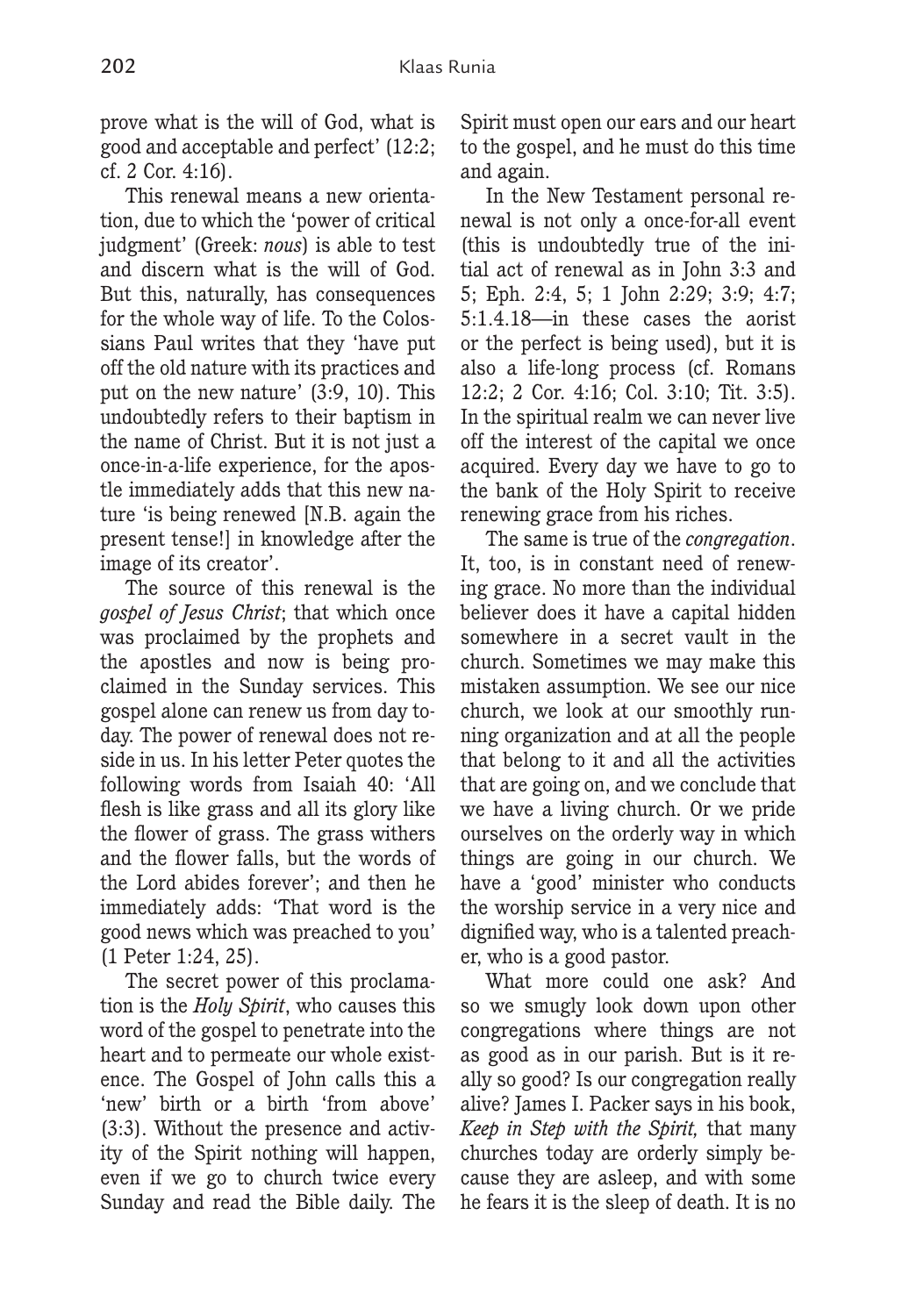commendable thing to be orderly in a cemetery!<sup>9</sup>

## VI The Renewal Of The Congregation

But how does a congregation come to real life? It is striking that the *New Testament* does not say much of the renewal of the congregation. I think this is due to the fact that most authors address congregations that are still in a *missionary* situation. For this reason the main emphasis in the New Testament letters is on the *building up* of the congregation. It is only in later parts of the New Testament that we read about the *renewal* of the congregation.

In these cases we have to do with older, sometimes second generation congregations, which already have to be warned against the slackening of their faith and love. We find such warnings, for instance, in the seven letters of the exalted Christ to the churches in Asia Minor (Rev. 2 and 3), in the letter to the Hebrews, the letter of Jude, the second letter of Peter, and also in the last letters of Paul, the so-called Pastoral Epistles.

It is noteworthy that all these letters are always addressed to the *presbyteroi*. Luther grasped the essence of the New Testament view of the congregation very well when he spoke of the 'priesthood of all believers'. The same is true of the (Reformed) Heidelberg Catechism that first speaks of the threefold office of Jesus Christ and then immediately continues with the threefold office of the Christian (Lord's day 12).

The New Testament does not know the phenomenon of a 'pastor's church'. In such a church 'the spiritual gifts of the laity have [usually] atrophied, while the responsibilities of ministers and administrators have hypertrophied'.10 We may even go so far as to say that the so-called 'pastor's church' has a deadly effect on the congregation.11 The congregation can come to renewal only when it begins to realize that it is itself responsible for its own spiritual life and therefore also for its own renewal.

In the New Testament this renewal is always linked with the *Spirit*. All letters to the seven congregations in Asia Minor close with the words: 'He who has an ear, let him hear what the Spirit says to the churches'. This expression is the more striking, when we realize that Jesus Christ himself, so to speak, dictates the letters. And yet at the close of each letter he refers to the Spirit as *speaking* to the congregation.

A twofold truth is revealed here: in the first place, the exalted Christ does all his work through the Spirit; and secondly, the congregation can hear and come to renewal only through the very same Spirit.

**<sup>9</sup>** James I Packer, *Keep in Step with the Spirit* (Downers Grove: IVP, 1984), 249.

**<sup>10</sup>** Richard F. Lovelace, *Dynamics of Spiritual Life* (Downers Grove: IVP, 1979), 17.

**<sup>11</sup>** Johannes Berewinkel, 'Ausbildung und zuruestung von Gemeindemitarbeitern', in Theodor Schober and Hans Thimme (Hrsg.), *Gemeinde in diakonischer und missionarischer Verantwortung*, 1979, 129—'Eine sogenannte Pastorenkirche wirt fuer die Gemeinde toedlich'.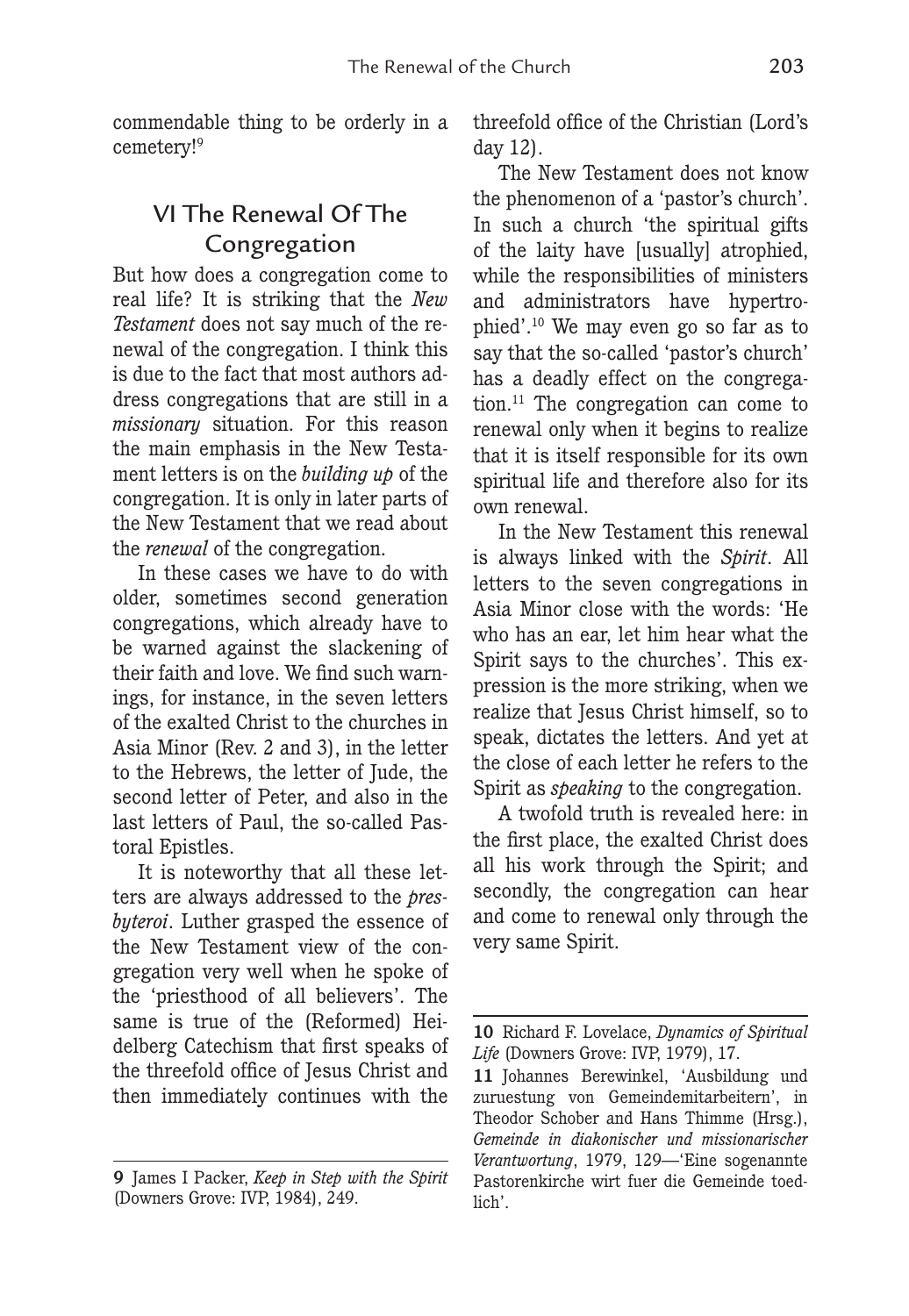## VII God's Work And Ours

But *how* does renewal happen? And what happens in such a renewal? As to the *how* we must always realize that the renewal of the church is *God's work*. Visser't Hooft, who made a thorough study of what both the Old and New Testaments say about renewal, states unequivocally that all the Scriptures teach us 'that the renewal of the Church means first of all the creative work of God among his people, the victories won by the new *aion* over the old *aion*. The church does not renew itself: it is the object of God's renewal.'

'Be ye renewed' does not mean: 'Get busy and find some different and better method of Christian action.' It means: 'Expose yourself to the life-giving work of God. Pray that he may make the dry bones come to life. Expect great things from him. And get ready to do what he commands.'12 Visser 't Hooft calls this a very 'practical truth'. For it implies that renewal does not begin with solemn declarations and decisions of synods or conferences or committees, but with 'an encounter of God and men, in which God takes hold of the situation and empowers them to serve as his instruments of renewal'.<sup>13</sup>

Must we then simply wait till God takes action? Visser 't Hooft says: Yes, indeed. But he immediately adds: 'Our waiting must be waiting in the biblical sense'. That is, 'as the eyes of servants look unto the hand of their masters and as the eyes of a maiden unto the hands of the mistress, *so* our eyes wait upon the Lord our God' (Ps. 132:2). Again we see that from the very beginning *we ourselves are involved*.

It is from this perspective of our own involvement that I want to mention the following things we ought to do.

1. First of all we must *repent*. This is not a particularly popular word in our day. For many people, even in the church, it evokes all kinds of negative feelings. And yet we cannot avoid it. Renewal, both personal and congregational, always begins with repentance of our sinful past. It is striking that the letters to the seven churches of Asia Minor mention the verb 'to repent' eight times! The Greek word used is *metanoein*.

This is not a merely intellectual change of mind or of ideas, but indicates a real 'turning around' of the whole person.<sup>14</sup> It means that we repent of our own self-opinionated ideas, our own self-willed works, our own self-righteousness; and that we return to the heart of the gospel, to our first love (Rev. 2:4), to our first works (Rev. 2:5), when we were still ablaze for the Lord, expecting everything from him and willing to give ourselves completely to him.

2. All this is possible only when we become a *praying* congregation. Prayer is the secret of a congregation that is alive. In the Acts of the Apostles we read again how much and how earnestly the early church was engaged in prayer. In ch. 1, after the ascension of the Lord his followers devote them-

**<sup>12</sup>** W. A. Visser 't Hooft, *The Renewal of the Church* (London: SCM, 1956), 90–91.

**<sup>13</sup>** Visser 't Hooft, *The Renewal of the Church*, 91.

**<sup>14</sup>** Cf. 'Conversion', by J. Goetzmann, in *The International Dictionary of New Testament Theology*, edited by Colin Brown (Exeter: Paternoster, 1975) 1:358.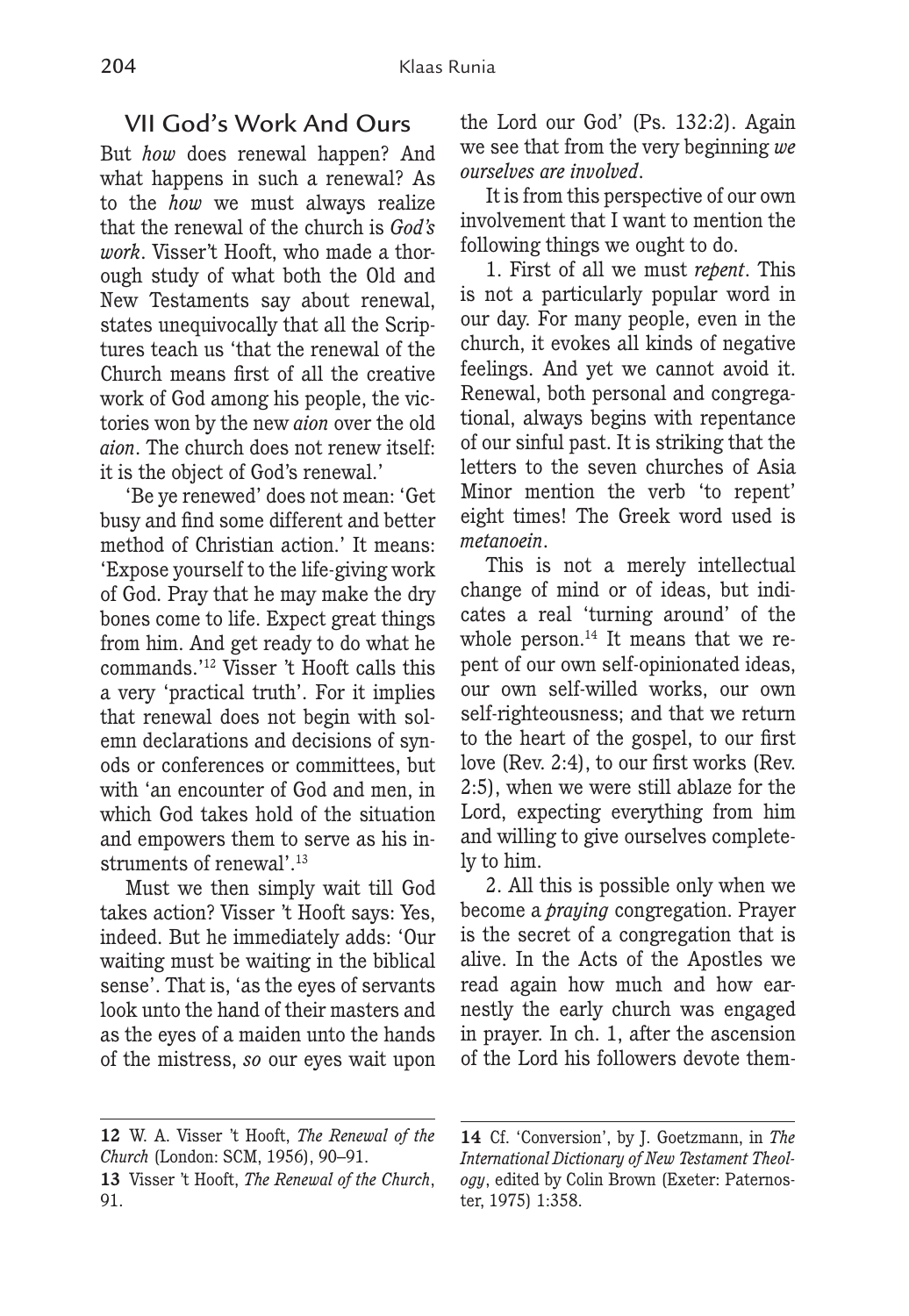selves with one accord to prayer (v. 14) In ch. 2, with the outpouring of the Spirit the new congregation devotes itself to the apostles' teaching and fellowship, to the breaking of bread and the prayers (v. 42). In ch. 4, when they are persecuted they engage in prayer, and 'when they had prayed, the place in which they were gathered together was shaken; and they were all filled with the Holy Spirit and spoke the word of God with boldness' (v. 31). Peter and John pray for the new converts in Samaria that they may receive the Holy Spirit (v. 15).

In ch. 12, when Peter is imprisoned the congregation prays for him (vv. 5, 12). In ch. 13, when Barnabas and Saul are commissioned for mission work, the congregation fasts and prays (v. 3). In ch. 15, while in prison Paul and Silas pray and sing hymns to God (v. 25). In ch. 20, when Paul takes leave of the elders of Ephesus, he kneels down and prays with them all (v. 36). In ch. 21, the same happens at Tyre, where they pray on the beach (v. 5). A congregation that seeks renewal must be a praying congregation.

3. The *worship service* is of paramount importance for the renewal of the congregation. Unfortunately, too often people go to church out of habit and tradition. They do go, but actually expect little and consequently receive little too. Quite often there is a lack of preparation. The worshippers do not prepare themselves through personal prayer, nor do they pray for the minister who has to proclaim the word of God and lead the congregation in the prayers. How then can they expect anything worthwhile to happen in their worship? For such is possible only if and when both the congregation and the minister are fired by the Spirit.

4. Only then will the congregation also hear *preaching* that is charged with the power of the Spirit. The history of the Christian church makes it quite clear that such preaching is at the heart of every revival. The 16th century Reformation, which perhaps was the greatest revival of all times, was due to the rediscovery of the gospel of free grace by an obscure monk, who taught the Bible in one of the small universities of Germany.

When this discovery was shared by others, a wave of new preaching swept over western Europe and in thousands of cities and villages a renewal of the church took place. The same is true of the greatest revivals of the 18th and 19th centuries: preaching in the power of the Spirit was the driving force behind them. Dr. Martin Lloyd-Jones more than once remarked: 'Great preachers produce great listeners and great congregations.'

In his book, *The Renewal of the Church*, W. A. Visser 't Hooft writes: 'Every true renewal of the Church is based on the hearing anew of the Word of God as it comes to us in the Bible.'15 Why? 'Because the Bible is the authentic record of the only radically new event that has ever taken place in this world.' If we seek to renew the church by taking our lead from some new religious or cultural development or some new technique, we remain in fact 'within the closed circle of the old world'.

If we turn to some period of our own past, such as the 16th century Reformation or 17th century Pietism,

**<sup>15</sup>** Goetzmann, 'Conversion', 91f.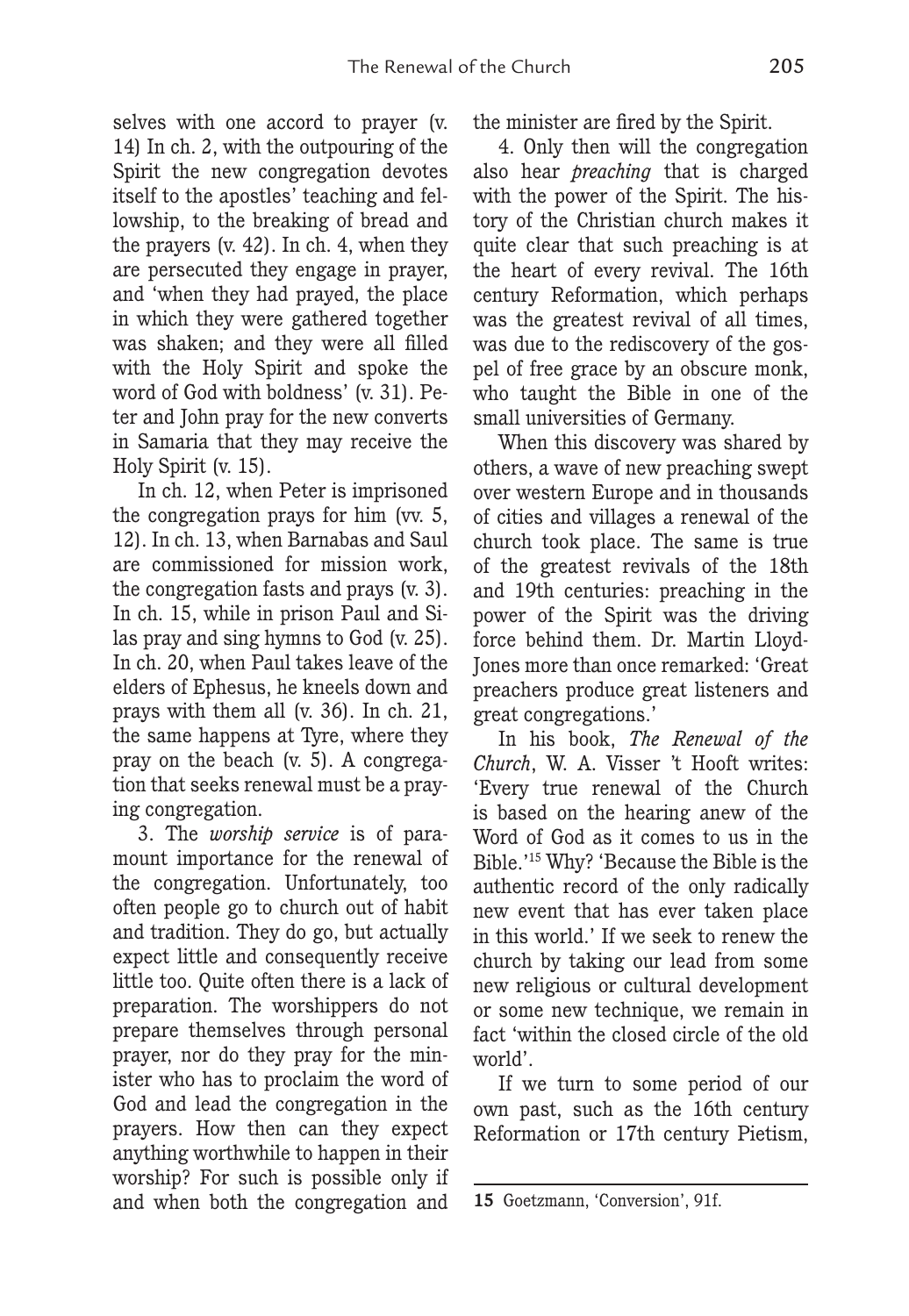we are not yet 'directly in touch with the source'. We can get into touch with the new world only if we submit ourselves to the judgment and inspiration of God's revelation in Jesus Christ, and this revelation is given to us through the Scriptures. In true preaching which

is based on these Scriptures and is made into the living Word of God by the Spirit we are put in direct touch with this source. Rest assured that renewal will take place when the Word is preached, as Paul puts it, 'in demonstration of the Spirit and power' (1 Cor. 2:4).

5. A congregation that is made alive by this kind of preaching will also become a true *fellowship*. It will no longer be a random collection of unrelated individuals, but it will be a *koinonia* in which there is a place for all: for the older ones and the young, for those who are healthy and those who are sick and handicapped, for families but also for single and lonely people. In such a fellowship the members will care for each other and actively assist each other in their mutual needs. They will suffer together and rejoice together and, when the need arises, even admonish each other (cf. 1 Cor. 12:12–26).

6. Such a congregation will again become a 'charismatic' congregation and pay attention to the *gifts of the Holy Spirit*. According to the New Testament, each believer receives one or more *charismata* from the Spirit (cf. Rom. 12:6, 8; 1 Cor. 12:28–31; Eph. 4:17; 1 Peter 4:10, 11). The problem in many congregations is that the members do not even know that they have received gifts, nor do they know how to use them. If we seek the renewal of the congregation one of our first tasks may well be to look for these gifts (mind

you, not first of all in ourselves but in others!) and encourage others to make use of them for the building up of the congregation.

The statement of the 1983 Wheaton Conference on 'The Nature and Mission of the Church in the World' says: 'Each believer has gifts given by the Lord that form a pattern which marks out our identity as individuals and our form of service in the body of Christ and in the world.… The Lord's gifts are discerned in use.' Since we are new creatures in Jesus Christ, even our 'natural' gifts are renewed by the Spirit. Gifts are discovered, developed and recognized in a task-centred setting.

7. Next to the *charismata* that are given to all believers, there are also the *offices* of the church. This is not the place to discuss the intricate relationship between *charismata* and office in the New Testament.16 I agree with Ronald Fung when he says:

The existence of some kind of specialized ministry, or more specifically of church officers, is attested for the primitive church in Jerusalem, for all the Pauline churches with the [possible] exception of Corinth, and for some of the churches in the General Epistles (1 Peter, James).17

I also agree with his view that *charisma* and office need each other and that there should always be a healthy tension between them. But what is of paramount importance in our present

**<sup>16</sup>** cf. for instance Ronald Y. K. Fung, 'Function or Office?—A survey of the New Testament Evidence', in *Evangelical Review of Theology*, Vol. 8 (April 1984); Ulrich Brockhaus, *Charisma und Amt*, 1975.

**<sup>17</sup>** Fung, 'Function or Office', 36.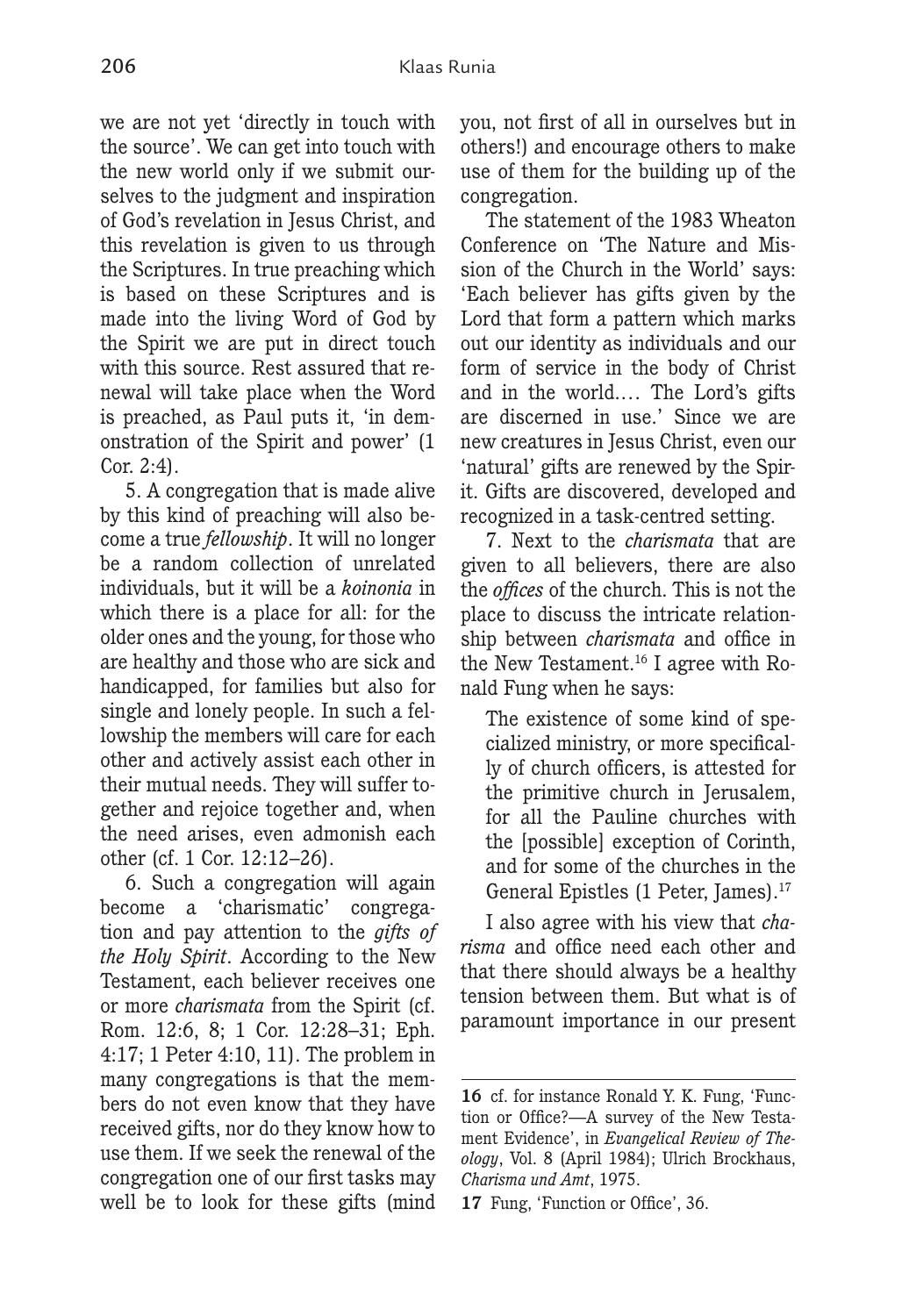discussion is the great need for the spiritual renewal of the office-bearers themselves.

The exercise of an office is not just a matter of natural capacity, even though such a capacity may well be used by the Spirit. According to the New Testament the office-bearer should be a man or a woman 'full of the Spirit and of wisdom' (Acts. 6:3). We should always remember that the office also belongs to the sphere of action of the Spirit and can function effectively only when the office-bearer himself is continually open to the working of the Spirit, and therefore is being renewed continually by the Spirit.

8. The last aspect to be mentioned here is the renewal of *theology*. Even though the congregation does not depend on theology for its existence—the congregation was in existence long before there was any official theology—it cannot be denied that the congregation is often deeply influenced by the prevailing theology. If this theology goes its own self-willed, unscriptural ways, it will lead the congregation into a spiritual desert. If it is healthy, because it is both scriptural and contextual, it can be a real asset for the renewal of the congregation.

On purpose I speak not only of the need for scripturalness but also for contextuality. God's revelation as it speaks through the scriptures always addresses us in our own particular historical and cultural situation and wants to be understood within the context of that situation. A renewed theology will not simply repeat what has been already said by former generations—such a pure repetition may well be the reason why so many orthodox churches are so little alive—but such

a theology will listen with 'new' ears because of the 'new' situation. It will undoubtedly hear the 'old' gospel, but it will also discover that this 'old' gospel has a 'new' relevance, and when this relevance becomes manifest in preaching, the congregation will again be captivated by the gospel and be led on the way to renewal.

## VIII Structural Change

Does such renewal also mean that the *structures* of the congregation must be thoroughly altered? My answer is: this may well be necessary. On purpose I put it so cautiously, because too often one encounters the idea that the congregation will be renewed, if only we renew the structures. I disagree totally with this idea. Such a structural automatism is entirely foreign to the New Testament. It is out of harmony with the Spirit and his work. Moreover, a new structure that is imposed on a congregation usually fails to take hold in the congregation. Most often such action causes violent reaction with little accomplished.18 We should not, however, go into the opposite direction either, and assume that spiritual renewal and structural change are two totally unrelated things. This, too, is an oversimplification. Spiritual renewal means that things begin to move in a congregation and this movement certainly also includes its traditional structures.

We see this quite clearly in the Reformation of the 16th. century. When

**<sup>18</sup>** Ronald Beyer, 'A Communion of Priests', in *The Reformed Review*, Vol. 22 (May, 1969), No. 4, 17. The whole issue is devoted to the theme of 'The Renewal of the Church'.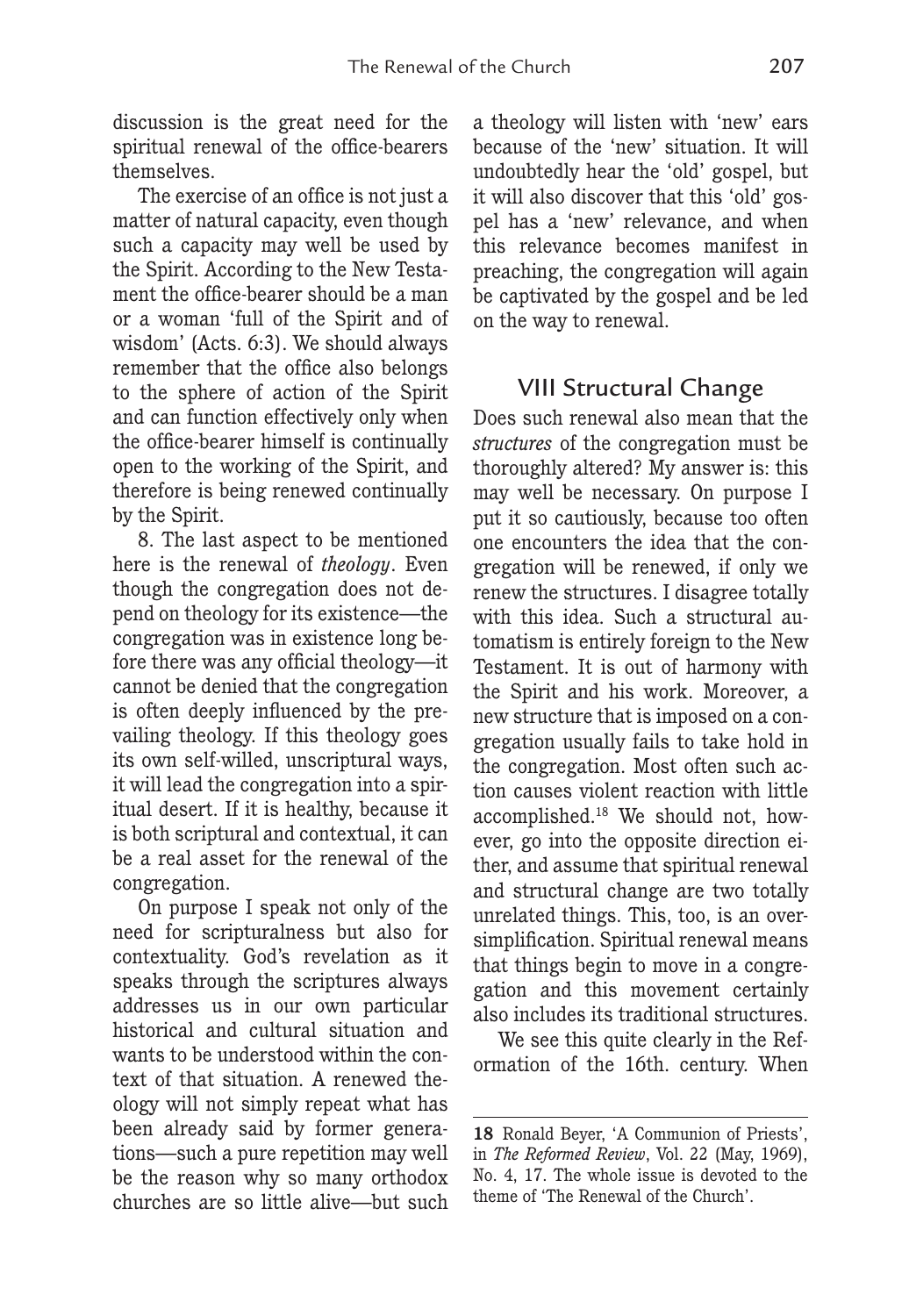Luther rediscovers the gracious nature of God's righteousness and publishes it in his first short writings, he himself does not think for a moment of changing the structures of the church. But this change becomes unavoidable. The place and the function of the officebearer simply has to change. The priest has to go and the minister of the Word has to take his place. In fact, the whole hierarchical structure of the church can no longer be retained and has to be replaced by a much more democratic structure. Something similar happened in the case of Methodism.

We should not be surprised by this. The Spirit is also the Lord of structures of the church. He is not bound to traditional, antiquated patterns, but simply renews them according to his own will. It is possible that, when he starts the work of renewal in our congregation, he will push us on to new forms of congregational life, which are better suited to the new spiritual life and also the new task.

#### IX The Purpose Of Renewal

For we must not forget that spiritual renewal has a purpose that goes far beyond the renewal of our personal spiritual life. The purpose of renewal is that the congregation becomes what it ought to be, namely, a *missionary* and *diaconal* congregation.

The Christian congregation has a twofold task: first of all, as the firstfruits of God's creation it should praise him in the liturgy and serve him by its sanctified life. Secondly, it is called to participate in the *missio* of Jesus Christ in this world. All four Gospels inform us that after his resurrection Christ commissioned his church to go out into the world and to disciple all nations (Matt. 28:19; Mark 16:15; Luke 24; 47; John 20:21); and the Book of Acts begins with this very same commission, not as a matter of words only, but including the deed.

In this respect, too, the congregation has to follow the example of its Lord. He not only preached the gospel of the Kingdom, but also demonstrated it by liberating deeds. Likewise he charged his twelve apostles 'to preach and to have authority to cast out demons' (Mark 3:14, 15). Some thirty years later the apostle Paul speaks of what Christ has done through him, namely, 'to win obedience from the Gentiles, by *word and deed*, by the powers of signs and wonders, *by the power of the Holy Spirit*' (Rom. 15:18).

This combination of word and deed, of the missionary and diaconal activity of the congregation, also explains the tremendous expansion of the early church. The Dutch theologian Dr. J. Van Oort said: ' "Someone" spoke "somewhere" with "someone else".… The Christian faith was propagated from mouth to mouth, from home to home, from city to city, from province to province. After 110 AD Pliny stated that "this monstrous faith spread like a contagious disease".'

But it was not just a matter of words alone. The English church-historian Henry Chadwick writes about the early church, that 'the practical application of charity was probably the most potent single cause of Christian success. The pagan comment, "See how these Christians love one another" (reported by Tertullian) was not irony. Christian charity expressed itself in care for the poor, for widows and orphans, in visits to brethren in prison or condemned to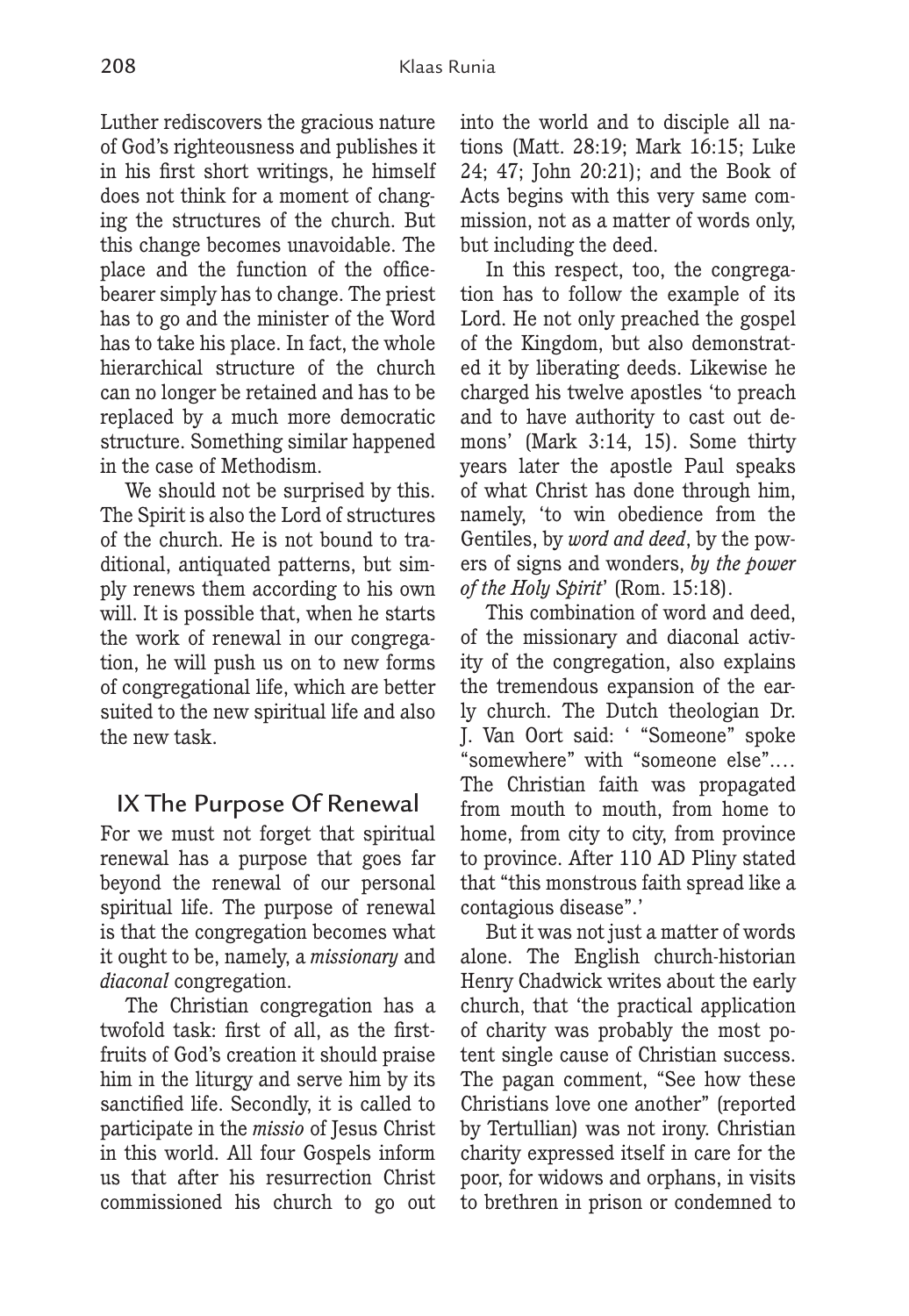the living death in the mines, and in social action in time of calamity such as famine, earthquake, pestilence, or war'.19

Spiritual renewal of the congregation will undoubtedly issue in new missionary and diaconal activities. I dare say that this is bound to happen. The Spirit for whose coming we pray when we seek the renewal of the congregation is the 'Spirit of mission'. As Hendrikus Berkhof puts it:

The Spirit forms the unity of the christological and the eschatological pole of God's saving work. He is the expansion of the divine saving presence over the earth. He is the way from the One to the many, from the middle to the end of the times, from the centre to the ends of the earth.20

And in this world-embracing activity he wants to use us. In John 15 Jesus says that not only the Spirit will bear witness to him, but 'you are also witnesses' (vv. 26, 27). Here we encounter the same reciprocity which we mentioned before. Within the sphere of action of the Spirit we may be active too. But we remain—to our comfort and humiliation—always dependent upon the initiative of the Spirit. On another occasion Jesus said to his disciples: 'Do not be anxious how you are to speak or what you are to say; for what you are to say will be given to you in that hour; for it is not you who speak, but the Spirit of your Father speaking through you' (Matt. 10:19, 20).

## X The Denomination

So far we have dealt largely with the local congregation. This is, I believe, the correct starting point. When the New Testament speaks of the church it usually means the local church. Paul writes that church life takes place at the local level, and when we speak about the renewal of the church we should indeed first of all think of the congregation *in loco*. But the local church is usually also part of a *denomination*. Is there any ground to expect the renewal of an entire denomination? I find this a difficult question to answer.

As we all know, the New Testament does not know the phenomenon of the denominational church. The word *ekklesia* refers either to the local church or to the universal church (especially in Ephesians and Colossians). Denominations are the result of history, and usually the fruit of a schism that occurred in a certain church. Although in some historical situations such a schism may be almost unavoidable and even may be an act of obedience to the Lord of the church, I cannot get away from the feeling that he Spirit cares much less for our beloved denominations than we do.

I am also afraid even that he finds it hard to renew an entire denomination! For unfortunately denominations are often dominated by all kinds of bureaucratic structures, which tend to oppose every attempt at change. This is true, not only of churches of the catholic type, with their hierarchical structures, but also of many Protestant

**<sup>19</sup>** Henry Chadwick, *The Early Church* (Harmondsworth, Middlesex, UK: Penguin, 1967), 56. Cf. my article 'The Church's Mission Today—The Unity of its Task', in *International Reformed Bulletin*, No. 51, Fall 1972, 2–14. **20** Hendrikus Berkhof, *The Doctrine of the Holy Spirit* (London: Epworth, 1964), 35.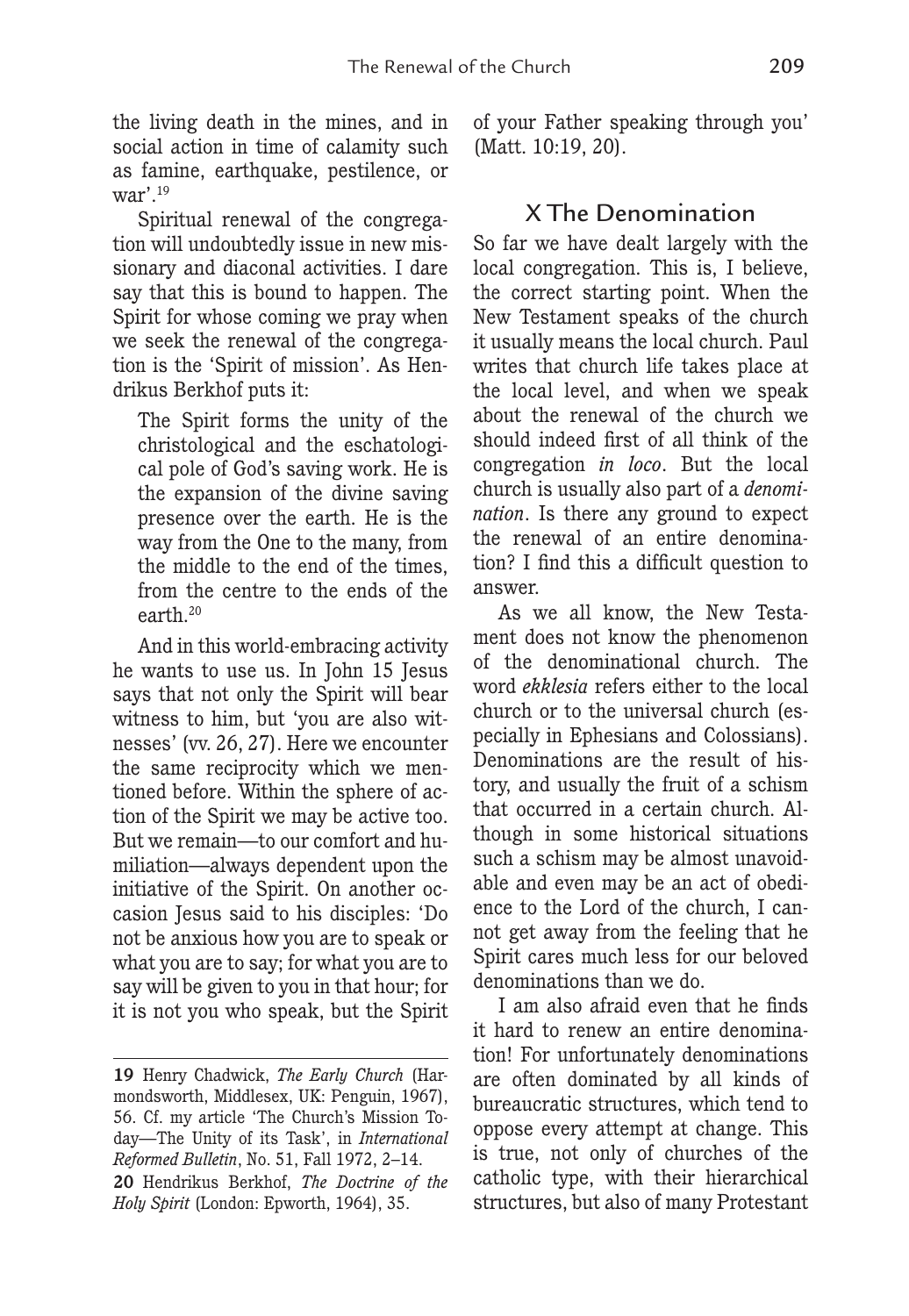churches, proud of their 'low' ecclesiology. Visser 't Hooft points out that' 'many Reformation churches defend their specific systems of organization or their ecclesiastical customs with a zeal that ought to be reserved for the defence of the faith itself'.21

And yet we should not lose courage. When the winds of the Spirit begin to blow, even the most solid structures cannot withstand them. When people and congregations within the denomination are touched by the renewing power of the Spirit, the denomination undoubtedly will notice the change and may open up to these new winds. When renewed people begin to work within these bureaucratic structures, even these structures may begin to serve the cause of the Spirit.

A good example is the Second Vatican Council. Prior to Pope John Paul XXIII's announcement of a new ecumenical council no one would have believed that any real change was still possible in the R.C. Church. After the first Vatican Council in 1870, with its declaration of the infallibility of the Pope when he speaks *ex cathedra* concerning matters of faith and morals, the structure of the R.C. church seemed hardened, so that most Protestants believed that renewal had become impossible. And yet it did happen. New winds of change, undoubtedly caused by the movement of the Spirit, began to blow and new doors were opened. It is equally amazing to see how the socalled charismatic renewal has been more prominent in the R.C. Church than in most of the Protestant churches. Even denominations are not a lost

cause, as far as the Spirit is concerned.

This is not to deny, however, that most of the larger denominations today are in such a spiritual state that renewal seems *well nigh impossible*. The greatest problem perhaps is the *plurality* or, even worse, the *pluralism* that is dominant in them. The message of the church, both in its preaching to its own members and in its speaking to the world, has become so blurred that people both in and outside the church hardly know what the message of the church is. If the denomination is to be renewed it is first of all necessary for it to submit again to the Word of God and to learn how to communicate this Word in all its clarity. As Visser 't Hooft puts it:

It is in listening to the Word of God in the Scriptures that the Church discovers again and again what God's design is and what its own place is in that design. Where else can it find out about the total plan of God and come to know what particular mission he has assigned to the Church? Where else can it come to realize the full contents of its own life and come to understand its own past and its own future?<sup>22</sup>

We may add: Where else can it find the criterion for true renewal? Where else can it find the renewal itself?

XI The Ecumenical Movement But even denominations are not the last word. As a result of the missionary movement of the 19th century the modern *ecumenical movement* came into be-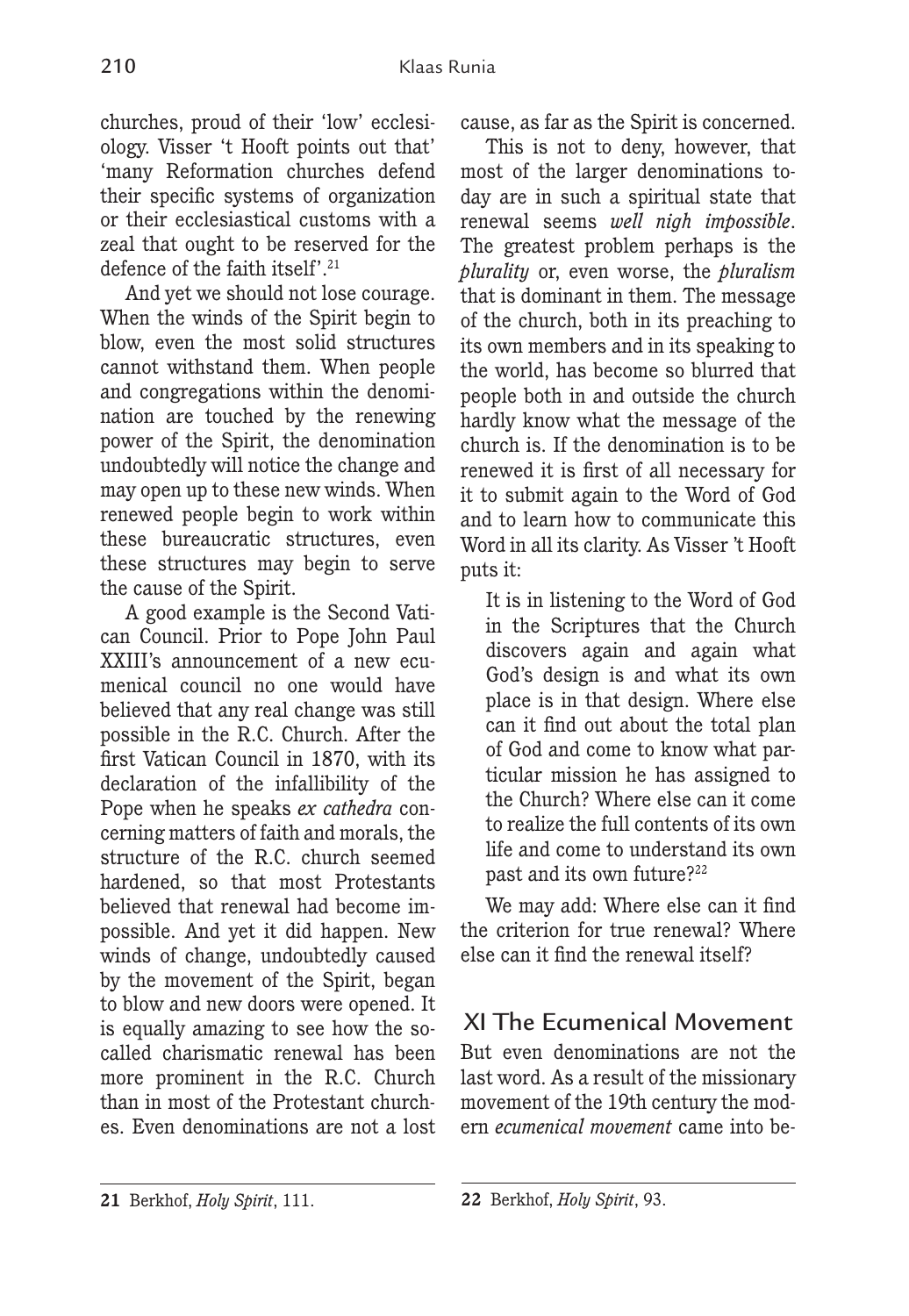ing, issuing in 1948 in the World Council of Churches. To some evangelicals the WCC may be the least promising object of renewal. Some evangelicals regard it even as the prime example of apostasy and as the temple of the antichrist. I have no desire to enter into a discussion of the WCC and to offer a defence of it. As a matter of fact I share many of the misgivings and criticisms that are voiced in evangelical circles. And yet it cannot be denied that the modern ecumenical movement, notably in the form of the WCC, has brought to light essential aspects of the biblical teaching concerning the unity and renewal of the church.

Unity and renewal are closely related in the New Testament. Paul speaks to the Ephesians of the unity of the Spirit and goes on to mention the sevenfold character of this unity: 'There is only one Body and one Spirit, as you were called to the one hope that belongs to your call; one Lord, one faith, one baptism, one God and Father of us all, who is above us all and through all and in all'. And then he immediately adds: 'Grace was given to each of us according to the measure of God's gift.' Indeed, unity and renewal belong together.

But for the ecumenical movement just as for the local church and the denomination, it holds true that renewal is possible only when there is a return to, and obedience to, the *Word of God*. Already in the Old Testament we read that the people will be gathered from among the nations when they return to the Lord their God and obey his Voice (Deut. 30:2). Later on Nehemiah appeals to this word of Moses when the people are in exile (1:8, 9) and the Lord himself says through his prophet Ezekiel that the unity of the people under the coming of messianic king will be a unity in following the ordinances and observing the statutes of the Lord (37:24).

In the New Testament we find the high priestly prayer of Jesus himself in which he asks his Father: 'Sanctify them all in the truth; thy word is truth' (John 17:16). The apostle Paul calls the church of the living God 'the pillar and bulwark of the truth' (1 Tim. 3:15). It is one of the greatest weaknesses of the WCC that it has never stressed this aspect. It has never warned against those teachings that are in conflict with its own basis. I cannot recall ever having seen a statement of the WCC or any National Council speaking out against the new liberalism.23 On the contrary, the WCC has always been very open to the latest theological fashions, including nearly every genitive theology under the sun.<sup>24</sup>

## XII Conclusion

True renewal is born of the union of *Word and Spirit*. Both are indispensable for true renewal. The Word tells us what the gospel is about. It tells us of God's mighty acts of redemption in both the history of Israel and that of Jesus and his church. It tells us of God's eternal plan of salvation and his will to unite in Jesus Christ all things in heaven and in earth (Eph. 1:10). But the activity of the Spirit is necessary as well. The human heart, left to its own devices, refuses to accept this gospel of renewal. This stubborn heart has to

**<sup>23</sup>** Cf. my books, *Reformation today*, 1968, 67

and *De Wereldraad in Discussie*, 1978, 19ff.

**<sup>24</sup>** See my *Wereldraad in Discussie*, 34ff.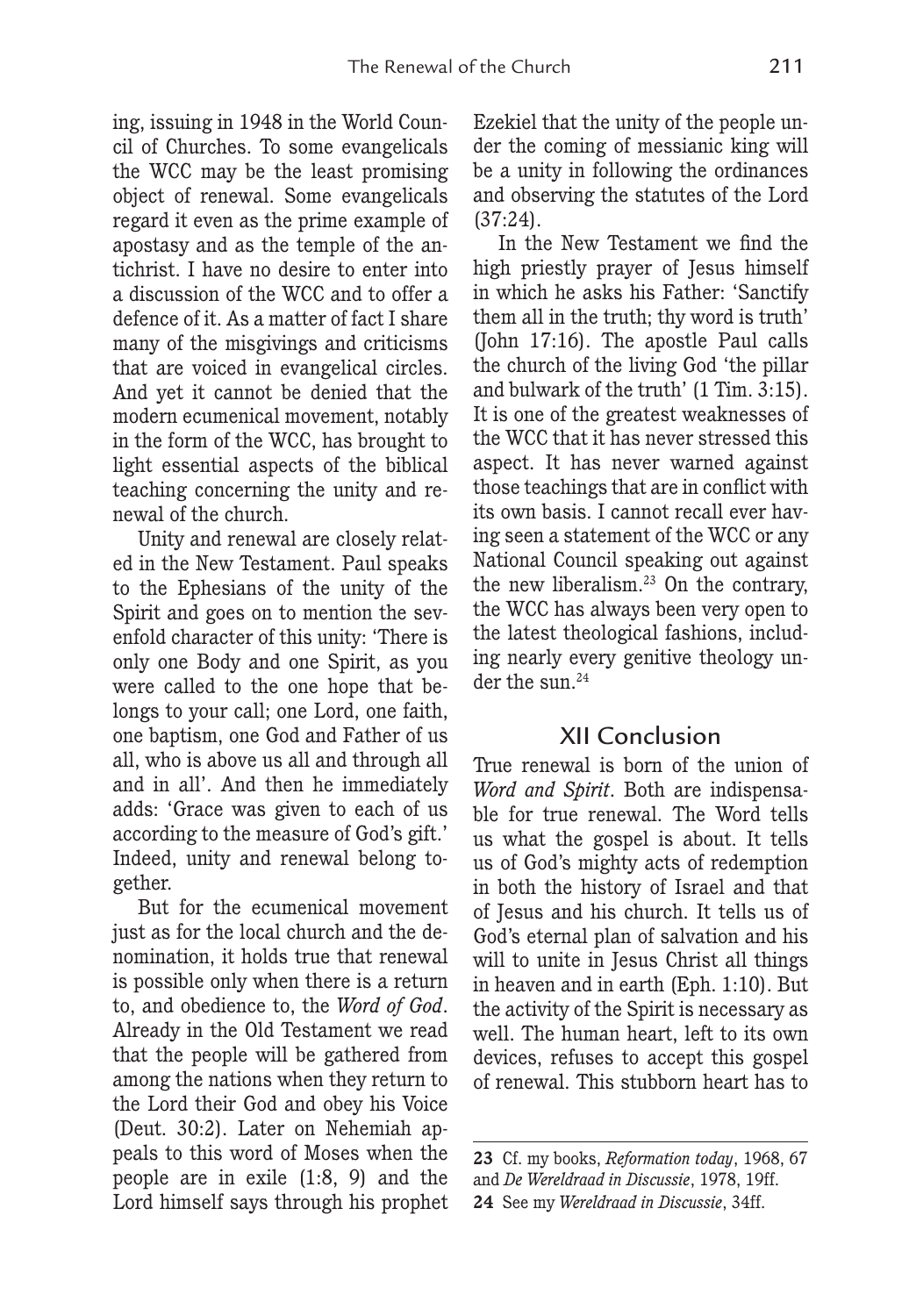be opened by the regenerating power of the Spirit.

The canons of Dort describe this regenerating work as a supernatural work, most powerful and at the same time most delightful, astonishing, mysterious and ineffable; not inferior in efficacy to creation and the resurrection from the dead (III–IV,12). People thus touched by the Spirit 'actually believe and their will thus renewed is not only actuated and influenced by the will of God but in consequence of this influence becomes itself active'. This is true renewal indeed.

This same renewal will take place in the church when Word and Spirit become active in her. For such a renewal of the church we also need both the preaching of the gospel in all its fullness and a resurrection of the dead. One cannot help thinking here of Ezekiel 37 where we hear the Lord saying to his prophet that he has to prophesy to the dead bones in the valley (symbol of the people of Israel who are in exile and have lost all hope), so that they may live again. And indeed bones come together, bone to its bone, and there are sinews on them, and flesh and skin. But the bones are still without life. Then the prophet is commanded to prophesy again and call the breath, the *ruach*, from the four winds, 'and the *ruach* came into them and they lived and they stood upon their feet, an exceedingly great host' (v. 10).

This prophetic picture is not, as often has been suggested, a prophecy of the eschatological resurrection of the dead,25 but it speaks of the *spiritual re-* *birth* of Israel. It is striking to note that this rebirth takes place in two stages (as in the case of the creation of the first man, according to Gen. 2:7). During the first stage their bones are addressed and then something wonderful does happen indeed: they become bodies again. But they are not yet alive. This happens only when the '*ruach*', the Spirit, comes. Preaching alone is not enough. The Spirit must add his power to the preached word so that hearts of stone are made alive and people stand (spiritually) upon their feet.

When this happens another picture of Ezekiel becomes reality. I am thinking of the picture in Ezekiel 47, the picture of the new river of paradise that rises from the spring in the temple. It is a remarkable picture. It starts as a trickle coming from the temple. But soon the trickle grows into a brook. At first this brook is only ankle-deep, but in just over a mile it is a wide and deep river which can be crossed only by swimmers.

And then a second miracle happens. The river flows in the direction of the deep landscape of the Dead Sea region and it transforms it completely: the stagnant waters of the Dead Sea become fresh and swarm with fish (vv. 8, 9), and trees flourish on its banks, bearing new fruit every month (v. 12). Renewal often starts on a very small scale, but owing to the Spirit it has its own inherent, multiplying power. It produces new fruit in a landscape that so far was dead. And this fruit is not only for food, but also for healing.

Undoubtedly this picture is of an eschatological nature. It points, far beyond the return of Israel from the exile, to the total renewal of the earth. The river of paradise and the marvel-

**<sup>25</sup>** Cf. John B. Taylor, *Ezekiel* (London: Tyndale, 1969), 236; Walther Eichrodt, *Ezekiel* (London: SCM, 1970), 509.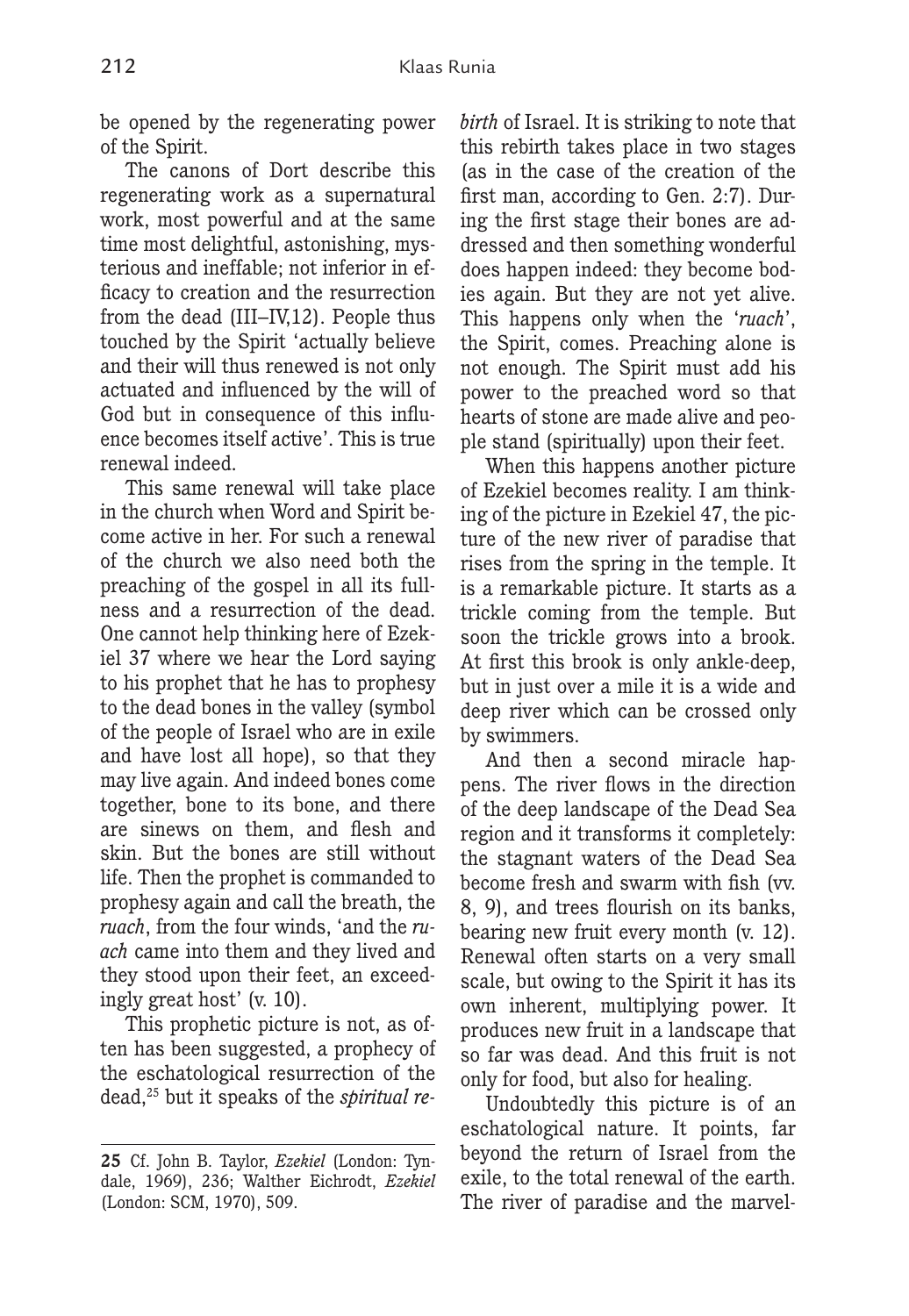lous effects brought by it signify the transformation of this world into the garden of paradise.26 But it is at the same time also a picture of every act of renewal which the Lord brings about in his church.

It always originates in the 'temple', in the act of reconciliation by Jesus

**26** Eichrodt, *Ezekiel*, 585.

Christ; it starts from a small beginning but then grows into a wide and deep river; eventually it penetrates even into the barren world around the church. On the banks of the river of God's renewing grace there grow all kinds of trees, which produce fresh fruit, giving food and healing to all who come to this river. The renewal of the church is a blessing not only for the church itself, but also for the world around it.

## **New International Biblical Commentary**

The New International Biblical Commentary, based on the NIV translation, offers the best of contemporary scholarship in a format that both general readers and serious students can use with profit.

## **Exodus (NIBC)**

James K. Bruckner

*'James K. Bruckner has produced an excellent commentary on the book of Exodus. It is clearly written, suitable for both student and scholar, and judiciously makes use of the best and most up-to-date resources for the study of this crucial biblical book.'*

Terence Fretheim, Professor of Old Testament, Luther Seminary

**James K. Bruckner** is Professor of Old Testament at North Park Theological Seminary, Chocago.

*978-1-56563-212-7 / 216 x 140mm / 366pp / £12.99*

## **Jeremiah & Lamentations (NIBC)**

Tremper Longman III

*'Longman has added another fine commentary to his credit with this volume in the NIBC series. The complexity and sheer volume of Jeremiah-Lamentations are well known, but Longman's presentation controls the material admirably, while also producing an extremely accessible, manageable commentary.'*

Peter Enns, Professor of Old Testament and Biblical Hermeneutics, Westminster Theological Seminary

**Tremper Longman III** is Robert H. Gundry Professor of Biblical Studies at Westmont College, California. He is the author of numerous books on the Old Testament.

978-1-85364-735-2 / 216 x 140mm / 430pp / £12.99

Paternoster, Authenticmedia Limited, 52 Presley Way, Crownhill, Milton Keynes, MK8 0ES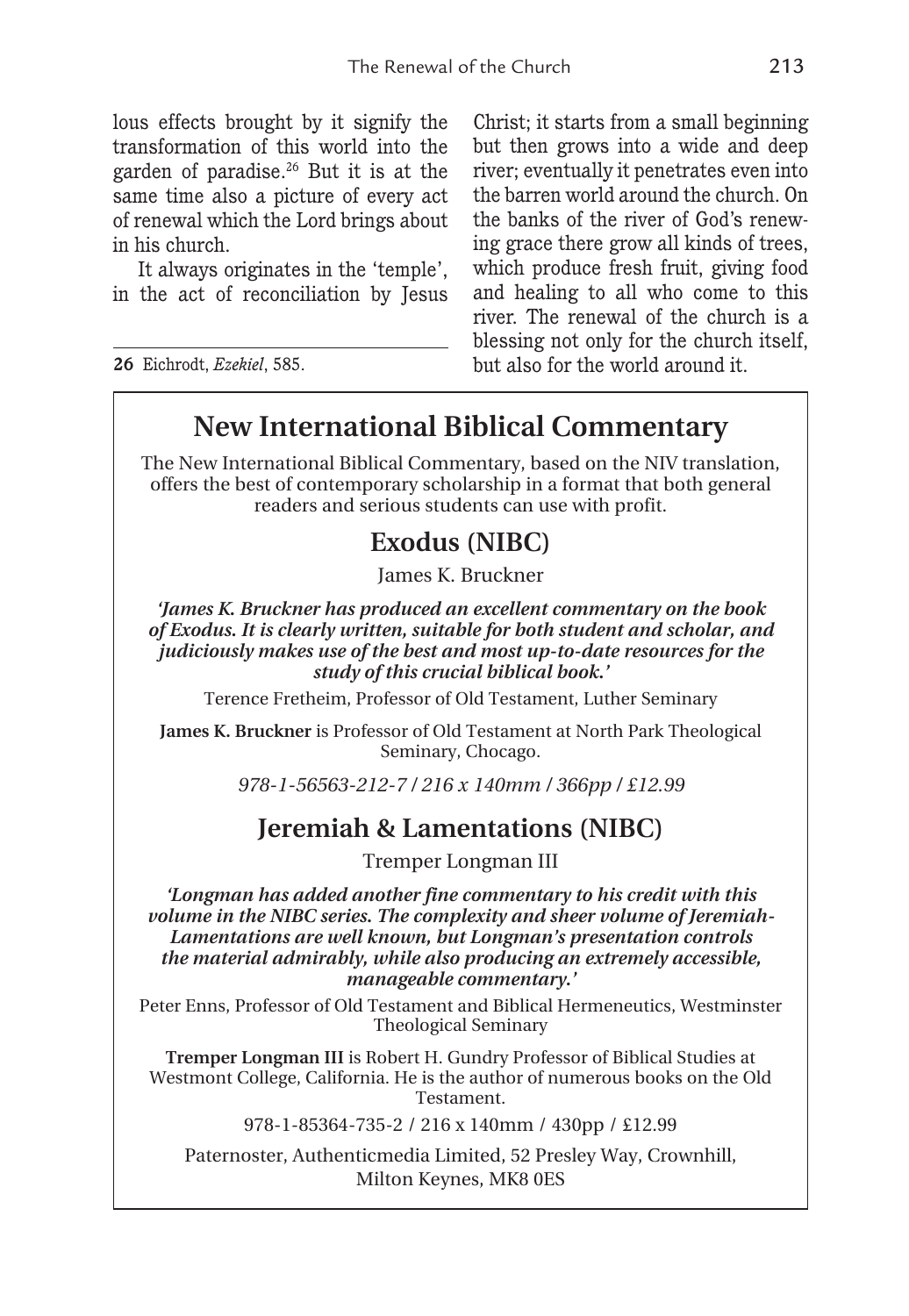# **Lessons from Global Worship**

# Ron Man

**KEYWORDS:** *Missions, culture, biblical, ethnodoxology, church, glory, biblical authority*

THE GOAL OF THIS PAPER is to look at some of the developments in and perspectives on worship that can be observed in our present-day world. This is a huge and multi-faceted global phenomena but we can be encouraged that the body of Christ is magnificently varied and worships in an incredible variety of ways1 —to the glory and, one would assume, the *delight* of the Father.

## I A Worship Reformation?

Whatever we call it, it is unquestionable that something big has been happening in worship in the evangelical church in the last fifty years. In 1961 A. W. Tozer wrote prophetically about what he deemed as the pitiful state of worship in evangelical churches:

Worship is the missing jewel in modern evangelicalism. We're organized, we work, we have our churches, we have our agendas, we have almost everything. But there is one thing that the churches, even the gospel churches, do not have: and that is the ability to worship. We are not cultivating the art of worship. It's the one shining gem that is lost to the modern church. And, I believe, we ought to search for this until we find it.2

If Tozer were still alive today, he would undoubtedly be amazed, and at least to some extent gratified, at the developments in worship that he in part helped to spur.3 Many of these

*Ronald E. Man (MM, DMin, Dallas) is Pastor of Worship/Missionary in Residence at First Evangelical Church in Memphis, Tennessee USA, and serves as Director of Worship Resources International (www.worr. org). He is chairman of the working group for Europe Worship Link, and on the board of the Global Consultation on Music and Missions and the steering committee of the Biblical Worship Section of the Evangelical Theological Society He is the author of* Proclamation and Praise: Hebrews 2:12 and the Christology of Worship *(Wipf and Stock, 2006).*

**<sup>1</sup>** For many fascinating examples, see Paul Neeley's blog *Global Christian Worship* (globalworship.tumblr.com); and the YouTube channel of *Heart Sounds International* (www. youtube.com/user/HSIOM).

**<sup>2</sup>** A. W Tozer, *Worship: The Missing Jewel* (reprint: Christian Publications, 1996).

**<sup>3</sup>** Several years ago, I twice had the opportunity, at two different schools, to have lunch with a well-known teacher of worship. When I asked these men how they first became attuned to the importance of worship, they amazingly had almost the identical answer (paraphrased): 'When I was attending Bible college [two different Bible colleges], A. W. Tozer came to campus and spoke on *worship*; and it opened up a whole new world to me.'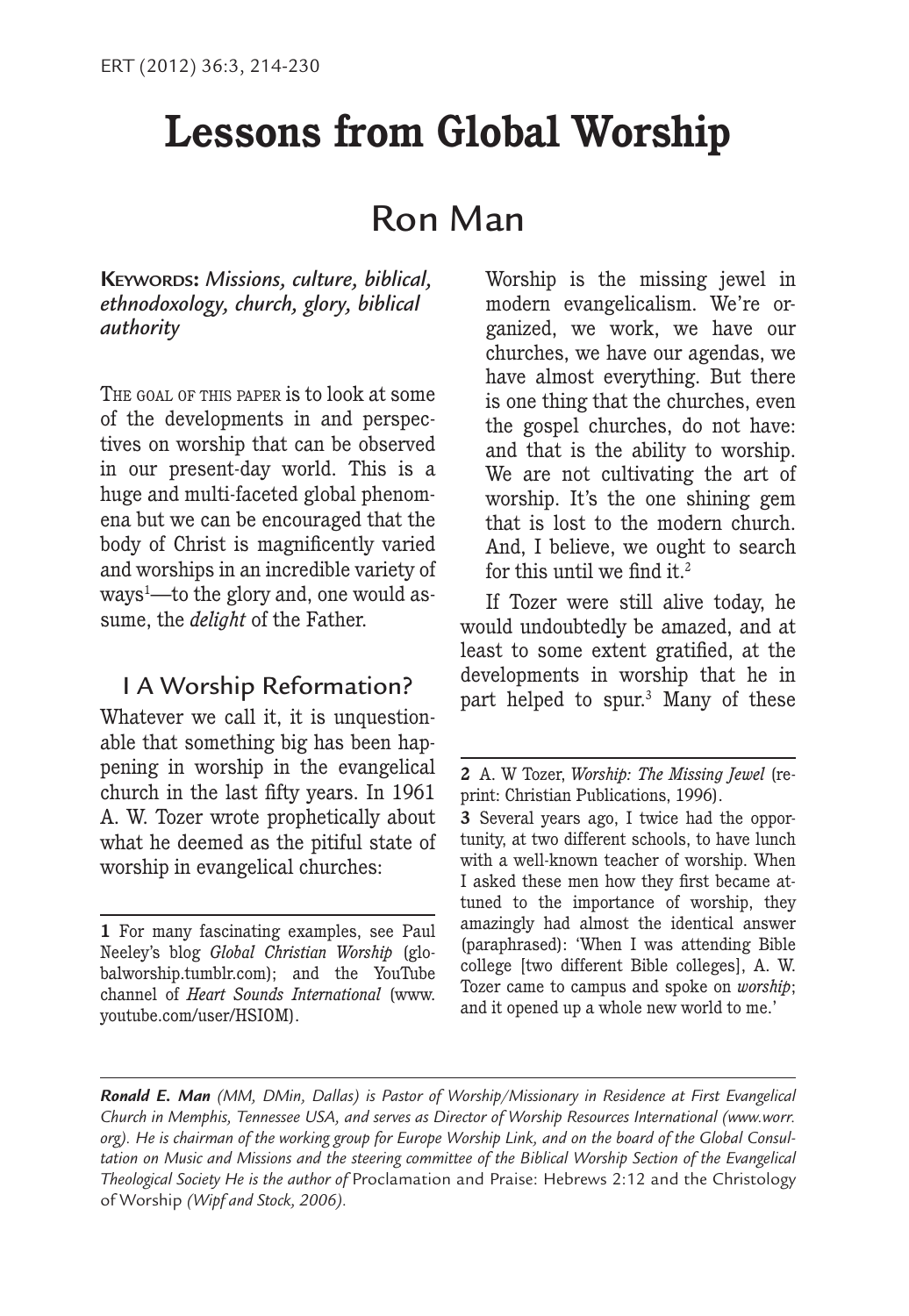developments were focused in North America. In different corners of the evangelical world, Ronald Allen and Gordon Borror, Bruce Leafblad, Ralph Martin, Robert Rayburn, and above all Robert Webber took up the call, followed later by many others. In the evangelical world (and beyond) we have seen an explosion in the last fifty years of:

- Worship writings of all sorts: inspirational, practical, silly, and scholarly. John Witvliet of the Calvin Institute of Christian Worship (himself a major contributor in this area) surveyed some of the scholarly contributions among evangelicals in a paper at the 2008 meeting of this group.4 Worship scholars such as the late Robert Webber and now Reggie Kidd have been regular contributors to *Worship Leader* magazine. And evangelical leaders such as John Piper, John MacArthur, R. C. Sproul and Bryan Chapell have weighed in on worship in print as well.
- Worship music and recordings. A vast array of new songs and styles; but also efforts to retain, revive and sometimes recast old hymns.
- Worship seminars and conferences. Again, of all sorts.
- Worship courses and degree programs on all levels of higher

education; e.g., there are presently at least twenty master's degree programs in seminaries and Christian universities with some sort of emphasis on worship.

- Worship scholarship, such as that encouraged by the new Biblical Worship Section of the Evangelical Theological Society; its stated aim is 'to encourage and model academic study that supports renewal and reform in the worship of evangelical churches and promotes education about worship in evangelical institutions'.
- Worship networks: in recent years the Calvin Institute has hosted two colloquia for evangelical worship theologians (with about 25 and 35 in attendance, respectively). And the Biblical Worship Section of ETS also has served to network those who participate in these sessions, and also others as the presented papers are posted online (etsworship.wordpress.com).
- And, of course, the so-called worship wars within individual churches and denominations. Every reformation has its casualties.

James White and Robb Redman5 among others have chronicled some of these developments.

**<sup>4</sup>** John D. Witvliet, 'Grounding Corporate Worship in Scriptural Wisdom: Prospects of Recent Evangelical Scholarship', Evangelical Theological Society Annual Meeting, 2008. (etsworship.wordpress.com All the papers from the 2007-2010 sessions are available on this website).

**<sup>5</sup>** James F. White, *Christian Worship in North America: A Retrospective: 1955-1995* (Collegeville, Minnesota: The Liturgical Press, 1997; reprint: Eugene, Oregon: Wipf and Stock, 2007), especially chapter 9: 'The Missing Jewel of the Evangelical Church'; Robb Redman, *The Great Worship Awakening: Singing a New Song in the Postmodern Church* (San Francisco: Jossey-Bass, 2002).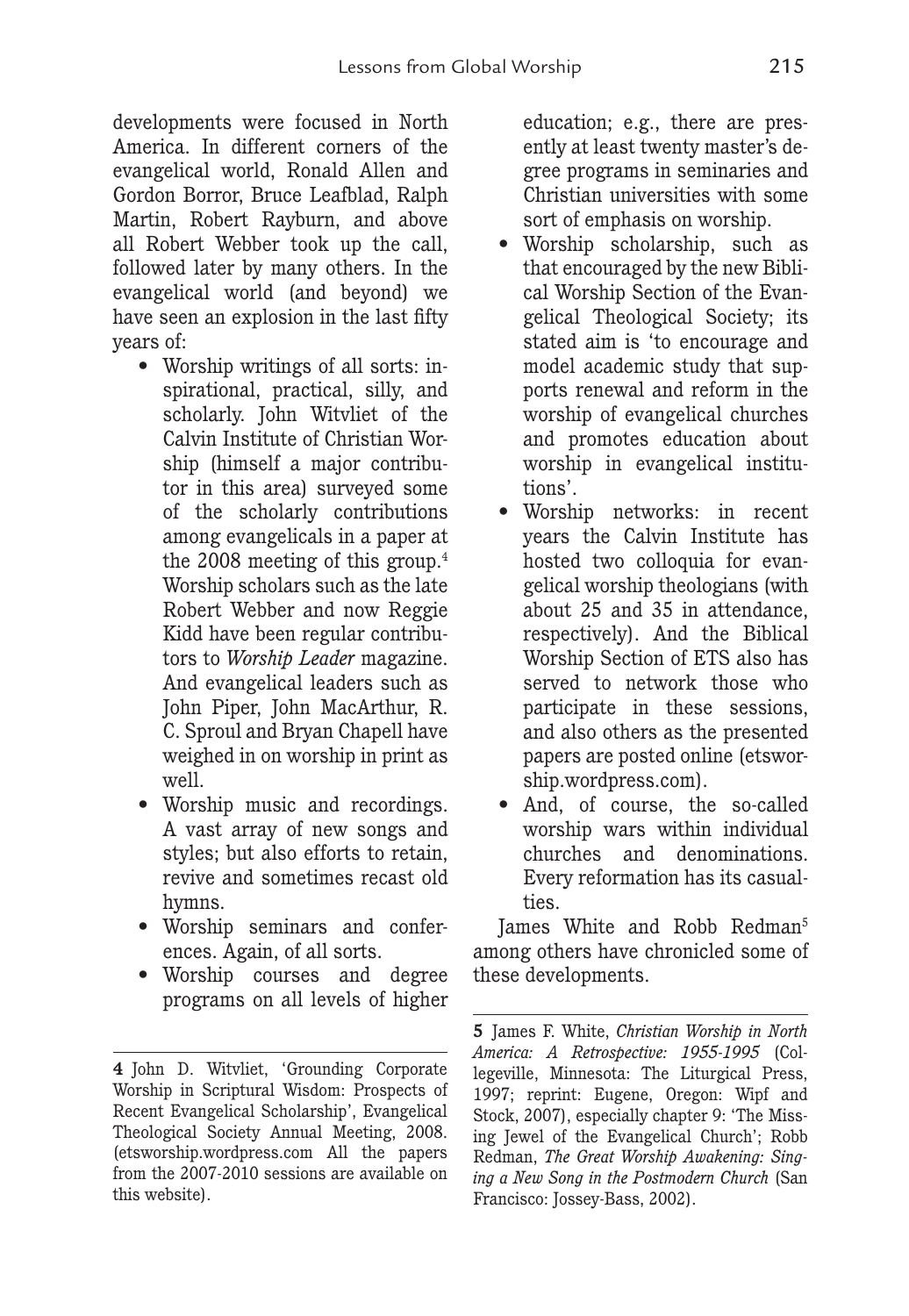## II Worldwide Worship

Developments in evangelical worship awareness and focus have not been limited to North America or the English-speaking world.6 Many of the same advances, and more than a few of the same problems, can be observed around the world as well.

- Worship writings worldwide. Except for Canada and the U.K., most of the production of worship books in other countries has consisted of works translated from the English and published abroad. Thankfully, David Peterson's *Engaging with God: A Biblical Theology of Worship* has found its way into French, Spanish, Romanian, Russian and Bulgarian.
- Worship music and recordings worldwide. Much of this material is, in fact, directly or stylistically imported from the U.S. and the U.K., and now Australia as well; (Hillsong), often sung in English, though also translated. One consequence of modern forms of communication is the fact that, whether we like it or not, western contemporary music is now part of the culture and the 'heart music' of young people all over the world. Church leaders and missionaries must face this reality head-on in their work, even while encouraging indigenous forms of art and worship.
- Worship seminars and conferences worldwide. In the last two years I have personally taught at

three regional or national worship and church music consultations in vastly different parts of the world: the *Global Consultation on Music in Missions* in Singapore (July 2010) (a global event but with a decided Asian flavour); the *International Christian Music Summit* in Riga, Latvia (January 2011), drawing participants from Eastern Europe and nations of the former Soviet Union; and the *National Consultation on Church Music and Worship* in Pakistan (a strongly Muslim country!) (February 2011), given in two cities and drawing participants from across the country. (I was gratified that the organizers of these three events all saw the importance of solid biblical foundations, even while celebrating culturally rich and varied expressions of worship; hence the role I was able to play in these conferences, teaching on biblical foundations.) These are just a few examples of the kinds of things, unimaginable fifty years ago, now happening in so many different parts of the world.

- Worship courses and programs. While degree programs in worship are still mainly limited to the English-speaking world, there is a remarkable amount of teaching in this area going on around the world. This writer alone has had the opportunity to give courses and/or seminars on worship in over 30 countries in the past eleven years, and many others have been similarly involved in other countries as well.
- Worship scholarship. Again, this

**<sup>6</sup>** See worr.org/worldwide\_worship.php for a list and links of a number of different worship ministries in various parts of the world.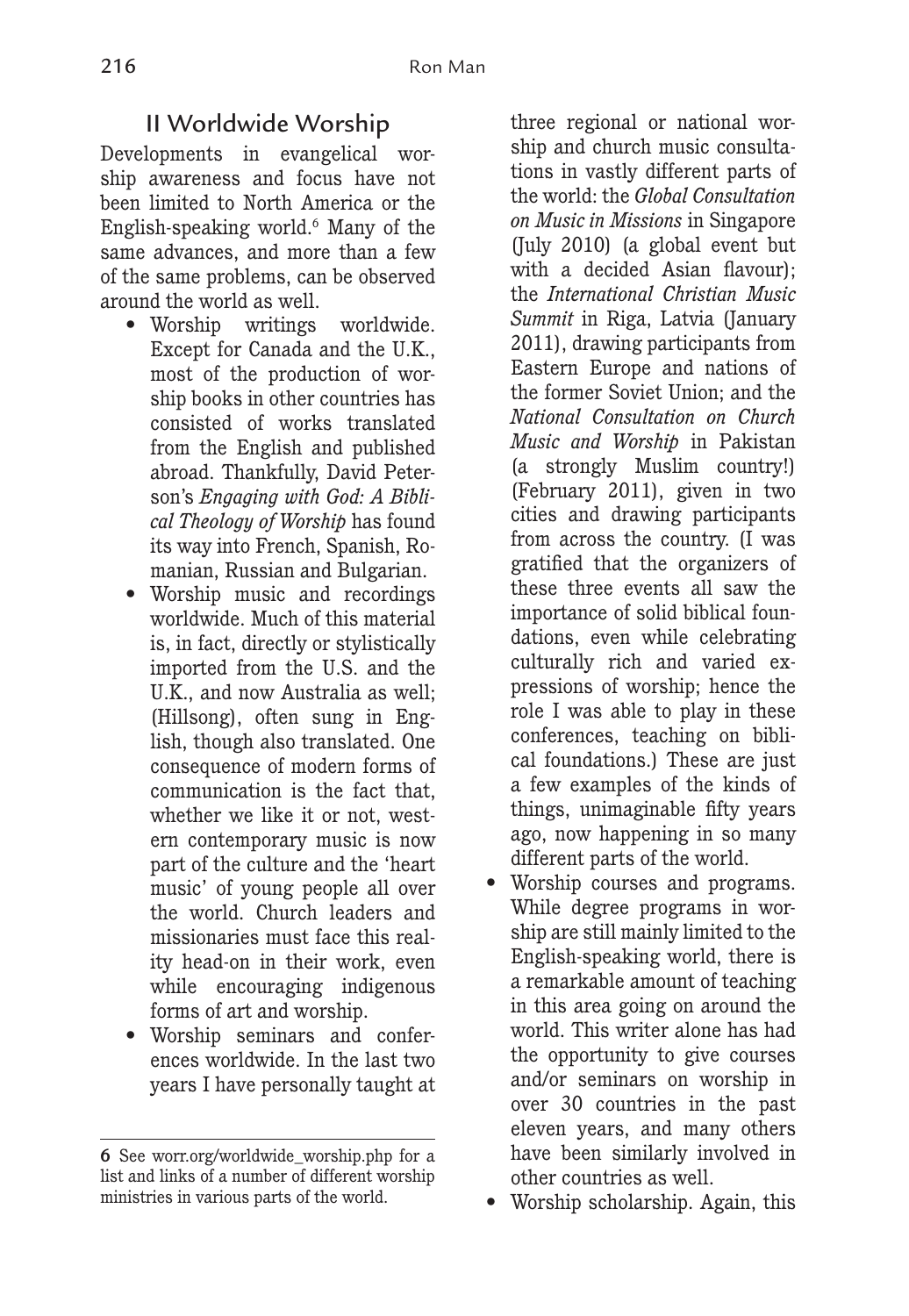area is in its infancy, at least in the evangelical world. Two collections of essays from an international array of authors have made a contribution in this area.<sup>7</sup>

- Worship networks. Two examples from this author's personal involvement are: the *Europe Worship Link* (www.europeworship link.com), a network of worship leaders and teachers from across Europe, which sponsors gatherings for mutual encouragement and resourcing; and the *Eurasian Worship Alliance*, a network of missionaries involved in worship-related ministries in Eastern Europe and the former Soviet Union, which stays in contact to communicate, coordinate and cooperate in this region of common interest. There are other networks, most operating on a national level, such as the *Music and Worship Foundation* in the UK (mwf.org.uk).
- Worship wars. Sadly, these have emerged as well, though perhaps not with the frequency or magnitude of such skirmishes in comfortable western churches, where we seem to have no weightier issues facing us. In places where the church is undergoing severe privation or persecution, there is little attention given to the kinds of style and music debates that sap so much energy in North

America particularly. Yet it is remarkable how consistently many of the issues show themselves in far-flung parts of the world as well. Generational issues are very much at the forefront almost everywhere, with the concomitant discussions about styles, instrumentation, etc.8

## III Worship *and* Missions: The Rediscovered Relationship

The nation of Israel was called forth to be a unique worshiping people of the one true God. In Isaiah 43:21 it is designated as 'the people whom I formed for myself that they might declare my praise'. In Exodus Moses repeatedly commands Pharaoh on behalf of God to 'let my people go, that they might worship [or 'serve'] me in the wilderness' (Ex. 7:16; 8:1,20; 9:1,13; 10:3, cf. also 3:12,18; 5:1,3; 8:8,27; 10:7,8-9,25-26).

Yet, as Abraham's call in Genesis 12:1-2 makes clear, God's intention was always to bless the entire world and bring them under his gracious rule (though the nation of Israel too often forgot this intended outward-looking aspect of their privileged position as the special people of God). The calling of all peoples to praise the one true God is a prominent theme in the Scriptures, especially in the book of Psalms. For example, in Psalm 67 (ESV) we read:

May God be gracious to us and bless us and make his face to shine upon us,

**<sup>7</sup>** Donald A. Carson, editor, *Worship: Adoration and Action* (reprint: Eugene, Oregon: Wipf & Stock, 2002); Charles E. Farhadian, editor, *Christian Worship Worldwide: Expanding Horizons, Deepening Practices* (Grand Rapids, Eerdmans, 2007).

**<sup>8</sup>** By far the most common question posed to me when I am teaching overseas has to do with whether a particular style or type of music is appropriate for Christian worship.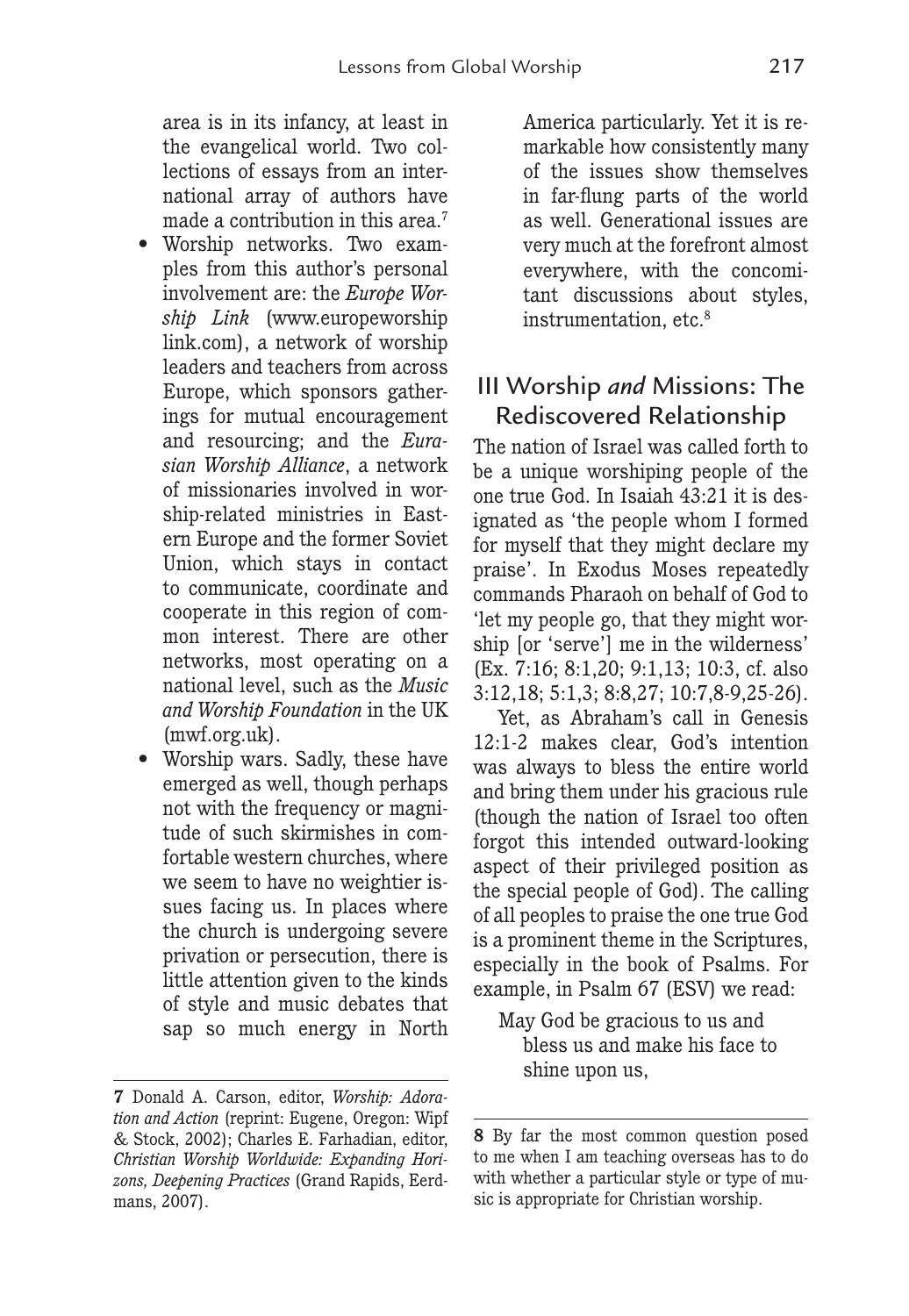that your way may be known on earth,

your saving power among all nations.

Let the peoples praise you, O God; let all the peoples praise you!

Let the nations be glad and sing for joy,

for you judge the peoples with equity and guide the nations upon earth.

Let the peoples praise you, O God; let all the peoples praise you!

The Psalmist here obviously understands the Abrahamic Covenant, and sees God's blessings on Israel as a conduit for the blessing of all nations. And that blessing finds its focus and fulfilment in the praises and joyful songs of 'all the peoples'.

John Piper forcefully addressed the issue of worship's relationship to missions in his book, *Let the Nations Be Glad*, as will be seen below. The title itself is taken from Psalm 67, and the book itself (especially the first chapter on missions and worship) reflects the Psalmist's concerns. But Piper was not the first in modern times to reemphasize this biblical theme. At Inter-Varsity's triennial Urbana conference in 1976, Edmund Clowney said in his keynote address:

It is my privilege to announce our international anthem… it is the doxology of the new mankind. One day the redeemed from every tribe, tongue, people and nation will sing the song of Moses and the Lamb on the other shore of the sea of fire (Rev. 15:2-3). But today God calls us to sing it here at Urbana: 'Declare his glory among the nations, his wonders among all the peoples'

(Ps: 96:3).

Praise his name, we are called to doxological evangelism: Salvation is of the Lord! Let that song die and we have nothing to sing to the nations. If we do not praise his name, we do not preach the gospel.<sup>9</sup>

Then at Urbana in 1981 Eric Alexander would take up the same theme, saying:

Worship and mission are so bound together in the economy of God that you really cannot have one without the other. No one can truly worship God and at the same time have an apparently total indifference to whether anyone else is worshiping him or not. True worship and true mission always go together. The glory of God is the only ultimate missionary motive.10

And on another occasion, Alexander in a sermon made the following startling statement:

The ultimate missionary compulsion is not simply that there are people who are dying without knowing Christ, nor is it that God has given us the Great Commission to go out into the world; it is that there are areas of the world, whether here or to the ends of the earth, where God is being robbed of his glory.<sup>11</sup>

In 1993 Piper published *Let the Na-*

**<sup>9</sup>** Edmund C. Clowney, 'Declare His Glory among the Nations' (Urbana, 1976). worr.org/ images/File/Clowney%20Urbana%201976.pdf **10** Eric J. Alexander, 'Mission and Vision' (Urbana, 1981). worr.org/images/File/Alexan der Mission and Vision(1).pdf

**<sup>11</sup>** Eric J. Alexander, 'Worship God!' (unpublished sermon).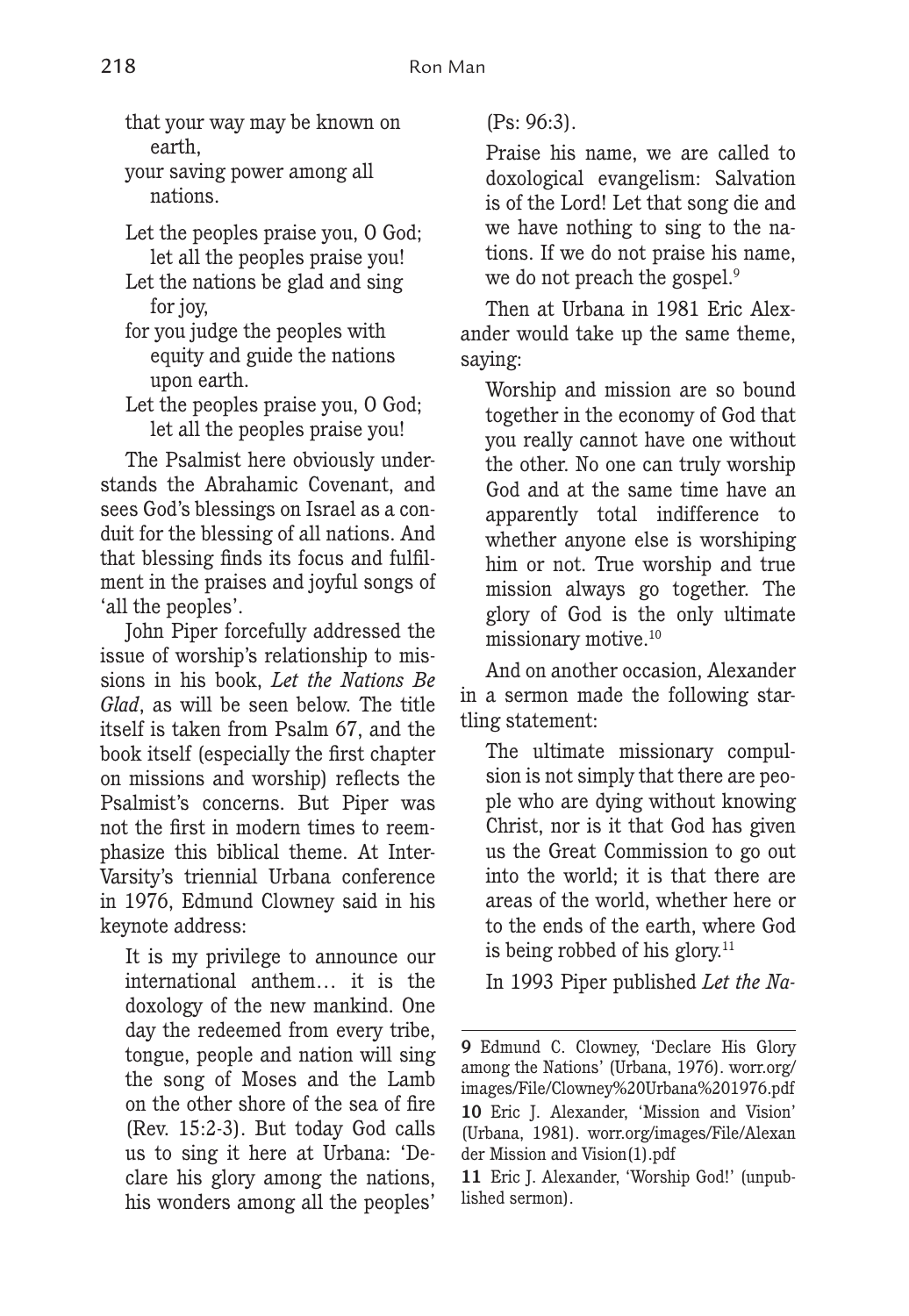*tions Be Glad*, which he famously began with the lines:

Missions is not the ultimate goal of the church. Worship is. Missions exists because worship doesn't. When this age is over, and the countless millions of the redeemed fall on their face before the throne of God, missions will be no more. Missions is a temporary necessity. But worship abides forever.<sup>12</sup>

Piper goes on to affirm that worship is the goal of missions:

In missions we simply aim to bring the nations into the white-hot enjoyment of God's glory. The goal of missions is the gladness of the peoples in the greatness of God.13

and also the fuel of missions:

Passion for God in worship precedes the offer of God in preaching. You can't commend what you don't cherish.14

These emphases have led to an historic rediscovery of the biblical relationship between worship and missions. Some of the effects have been:

- A new professional field devoted to 'the study of how and why people of diverse cultures glorify the true and living God', designated with the newly-coined term *ethnodoxology*. (*Ethnomusicology* has been around much longer, but it is a secular as well as a religious discipline.)
- A new breed of Christian mis-

sionary, assisting people groups in developing indigenous expressions of Christian worship that are reflective of and meaningful in that local culture (and often identifying themselves now as 'ethnodoxologists'). *Wycliffe Bible Translators*15 and its sister organization, *SIL International*, have led the way in this area; as well as deploying people for these pursuits, they also provide advanced training to prepare what they call 'Arts Consultants' through the Graduate Institute of Applied Linguistics.16

• Many involved in various aspects of this field have found mutual encouragement, resourcing and cooperation through a fellowship called the *International Council of Ethnodoxologists* (www.world ofworship.org). This from Robin Harris, President of ICE: 'ICE has close to 250 associates from (or in) over 70 countries on six continents. We are connected to over a hundred organizations: schools, seminaries, mission agencies, non-profits, and churches. Our associates from around the world are primarily

**<sup>12</sup>** John Piper, *Let the Nations Be Glad: The Supremacy of God in Missions* (3rd edition; Grand Rapids: Baker, 2010), p. 15.

**<sup>13</sup>** Piper, *Let the Nations be Glad*, 35.

**<sup>14</sup>** Piper, *Let the Nations be Glad*, 36.

**<sup>15</sup>** Wycliffe found that where its missionaries got their newly translated Scriptures sung in indigenous music forms, the churches grew rapidly; where this did not happen, the churches grew more slowly.

**<sup>16</sup>** Courses offered include: Introduction to Language Structure, Language and Society, Second Language and Culture Acquisition, Cultural Anthropology, Audio and Video Techniques for Fieldworkers, Expressive Form Analysis, Research Methods for Performing Arts, Applied Arts.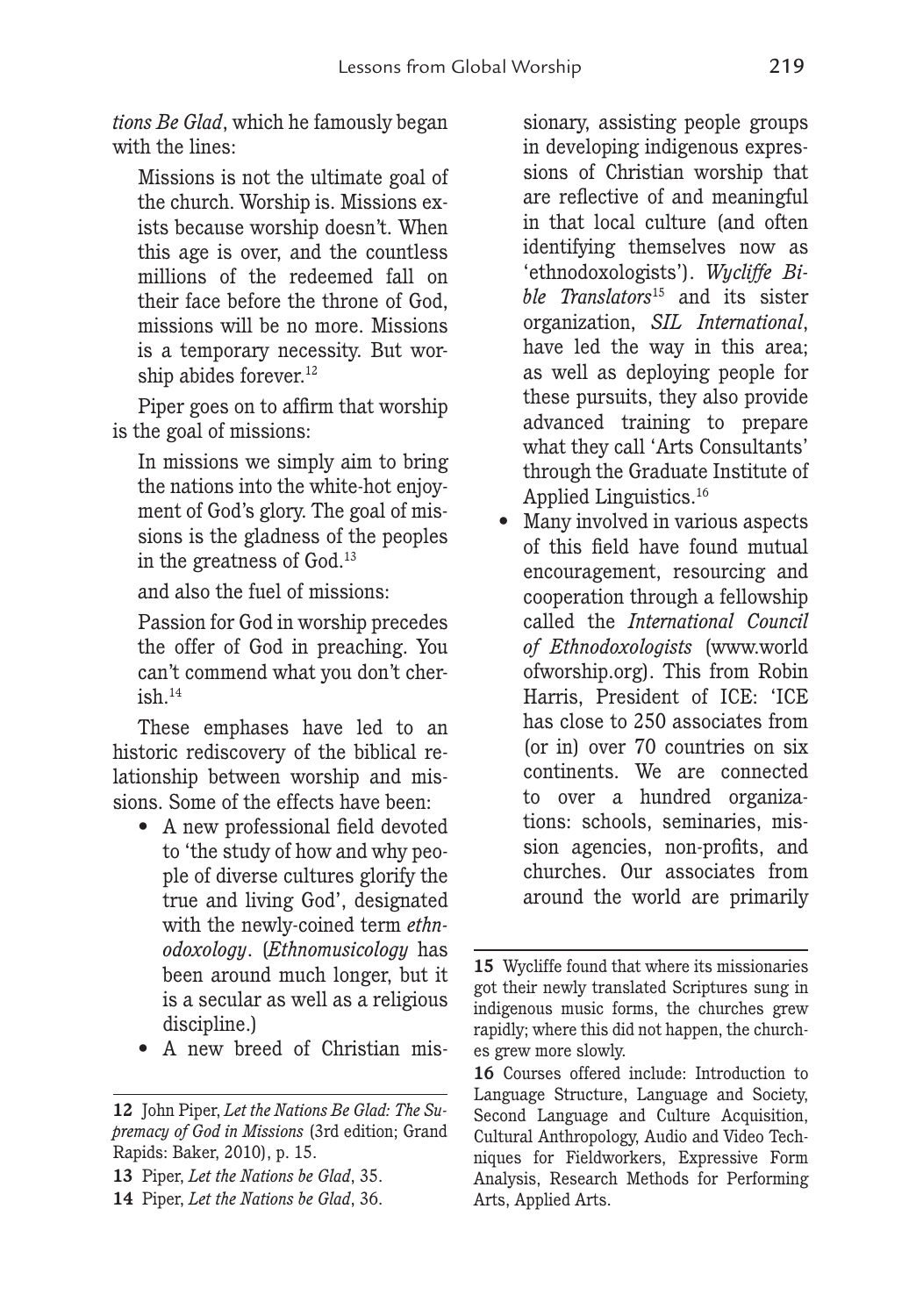teachers, students, missionaries and mission leaders, artists of all stripes, arts advocates, as well as pastoral staff and worship leaders from a broad spectrum of Christian denominations.'

• A renewed recognition on the part of missions organizations of the centrality of worship and the glory of God in the work of world evangelization. *Wycliffe Bible Translators*, for example, states as the first of its *Core Values*:

> *The Glory of God among the Nations*. Our motive for Bible translation is that all the peoples of the earth would have the opportunity to pursue God and his glory.<sup>17</sup>

Other mission organizations are likewise emphasizing the priority of worship as both the goal and the fuel of their missions endeavours; *Crossworld*, for example, has used as its tagline on its website: 'we worship—we love we go'.

## IV Worship and Culture

The issue of culture, variously defined as 'the behaviors and beliefs characteristic of a particular social, ethnic, or age group'18 to simply 'the way things are done',19 cannot be ignored (or escaped from) by the church. Worship breathes the cultural air in which it is practised. Aidan Kavanaugh has written that Christian worship 'swims in creation as a fish swims in water'.20 Culture pervades how we think and act, regardless of whether we are aware of it or not.

## 1 A Worldwide Debate

As mentioned above, tensions about worship forms and styles arise in most cultures. Music and other cultural forms evoke strong emotions in most societies, and so the issue is not a negligible one.

Neither is it a new one. In the early church there was often a wide diversity of ethnic and socio-economic backgrounds in one congregation (ethnic Jews, Greeks, Romans, 'barbarians'; freemen and slaves (and slave owners). Certainly that diversity brought also a wide range of preferences and opinions about music and other worship elements. The congregation had no choice but to work through these issues; there was no option for people to switch to another church down the street with a different worship style; there was '*the* church at Ephesus,' or '*the* church at Corinth'. There *was* no Second Church! With only one church option, believers were forced to learn to live and work together for their common goal of glorifying God.

Church history is likewise full of debates relative to worship forms and practices: What kind of music to use? Who should do the singing? Should the singing be in unison or parts? What kinds of harmonies are appropriate? What texts should or should not be sung? Should instruments be used

**<sup>17</sup>** See www.wycliffe.org.

**<sup>18</sup>** www.dictionary.com.

**<sup>19</sup>** Author unknown.

**<sup>20</sup>** Aidan Kavanaugh, *On Liturgical Theology* (Collegeville, Minnesota: Liturgical Press, 1992), 4.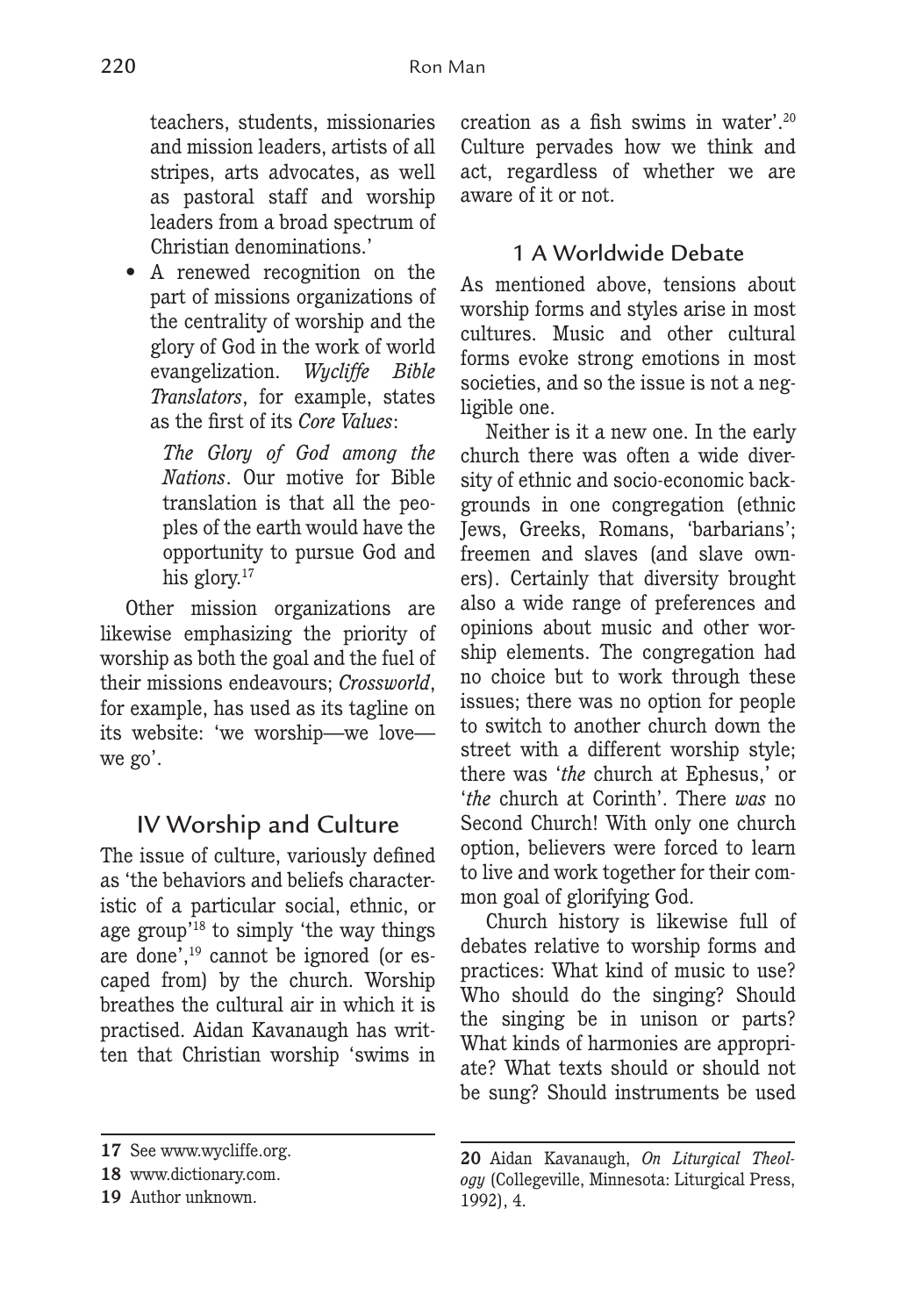at all? And if so, which ones? All of these questions, and many more, have been hotly debated in churches down through the centuries; and new such areas for debate arise all the time.

## 2 The Bottom Line

Underlying these common issues that have surfaced in the midst of the global worship developments we have been discussing, and that are perennial issues of debate everywhere and in every age, is one basic question: How do we balance the need for biblical fidelity with the need for cultural sensitivity and relevance in our worship? Other ways of framing the question include: How do we bridge the historical and practical gap between the Scriptural mandates and our cultural context? How can our worship be 'in' the world but not 'of' the world? Where do worship and culture intersect?

I have encountered a Christian group that wanted to be deliberately *unbiblical* in its approach to worship. But just what does it mean to be *biblical*, and how is that to be played out in a given cultural context?

## 3 The Challenges

There are two primary issues that make the answers to these questions so difficult in all cultures.

## a) The Silence of the New Testament

Every grounded and mature believer would maintain that the Scriptures must guide us as our final and supreme authority in understanding and shaping our worship. After all, worship is about God, and the Scriptures are

where he has revealed to us his nature and ways; worship is likewise for God, and the Scriptures are where he tells us what he expects of us creatures. People change; times change; cultures change; only in the pages of Scripture can we hope to find an unchanging standard for our worship. With all the debates about worship forms, styles and practices which continue to rage today in many places, the church of Jesus Christ desperately needs a unifying understanding of the unchanging, nonnegotiable foundations of worship and we must turn to the Scriptures for this purpose.

Yet even with this commitment to the Scriptures as our guide for worship, we immediately run into a problem when we go to the New Testament for models and guidelines for congregational worship. That problem has been summarized by John Piper as the 'stunning indifference' of the New Testament writers to issues of form and practice of corporate worship.<sup>21</sup> We search the pages of the New Testament in vain for much in the way of specifics, much less structures or liturgies. Even in the epistles, where we might reasonably expect Paul and the other writers to address these issues as they write to guide and encourage brand new churches, we find frustratingly little.

We are left with a crucial question: Just what is it in the Bible that is supposed to govern and determine our worship? There are on-going hermeneutical debates as to how and to what extent the Old Testament, the New Testament, and early church history should inform and shape our present

**<sup>21</sup>** John Piper, 'In Spirit and Truth' (sermon).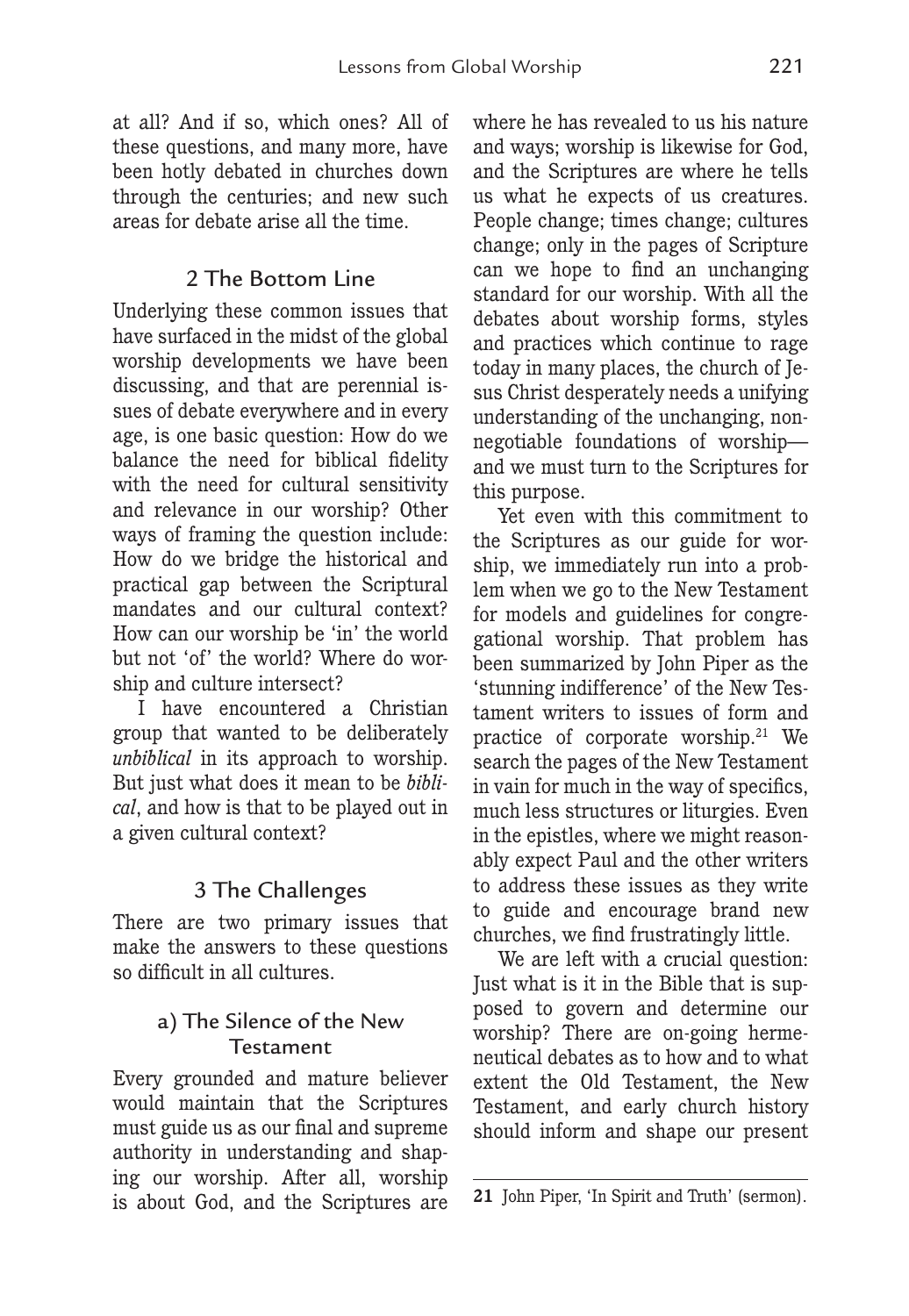day understanding and practice of worship.<sup>22</sup> But there is widespread agreement that the pages of the New Testament itself give little in the way of specific directions. Piper observes:

In the New Testament, all the focus is on the reality of the glory of Christ, not the shadow and copy of religious objects and forms. It is stunning how indifferent the New Testament is to such things: there is no authorization in the New Testament for worship buildings, or worship dress, or worship times, or worship music, or worship liturgy or worship size or thirty-five-minute sermons, or Advent poems or choirs or instruments or candles… . *Almost every worship tradition we have is culturally shaped rather than Biblically commanded*. 23

This last statement is a remarkable observation, and one with which Dan Block concurs:

In large measure, the reason many churches today are splitting over forms of communal worship may be found in the relative paucity of direct guidance that the New Testament provides. We want to be New Testament churches. The only trouble is … the New Testament doesn't give us much specific instruction on how to do church, that is, the cultic gathering. Nowhere does the New Testament tell us to build churches,

to meet on Sundays, to have morning worship services, to open with a song and a prayer, to have a long sermon, and then to close with a benediction.24

We may well ask, why did the Lord leave things so open by not stipulating in detail how corporate worship in the church should be practised? Piper makes an intriguing suggestion. He points out that Old Testament system was a 'Come and See' religion. Worship was centralized in Jerusalem, and worshipers had to come there, and at prescribed times. Even those from the surrounding nations were invited, but they had to come through Israel and to Jerusalem (and become Jews) in order to worship the one true God. Because worship under this system was localized geographically and temporally, the Old Testament gives extremely detailed and exacting prescriptions of how that worship was to be carried out. Exodus and Leviticus are full of minute detail concerning how public worship was to be practised.

In the New Testament, however, Piper points out, we have the opposite situation: we have a 'Go and Tell' system. We are to take the gospel to every nation, into every culture. And that may well be the reason why the New Testament does not spell out more in the way of specific worship practices: so that worship can be inflected in meaningful ways in each culture where the gospel takes root.<sup>25</sup>

**<sup>22</sup>** See Michael Farley's paper from the 2007 ETS Biblical Worship Section event, as well as the 2010 papers, at etsworship.wordpress. com.

**<sup>23</sup>** John Piper, 'Our High Priest is The Son of God Perfect Forever' (sermon). [italics mine]

**<sup>24</sup>** Daniel I. Block, 'The Joy of Worship: The Mosaic Invitation to the Presence of God' (Deuteronomy 12:1-14), audio message. (Published also in *Bibliotheca Sacra*, April-June 2005.) **25** John Piper, 'Our High Priest'.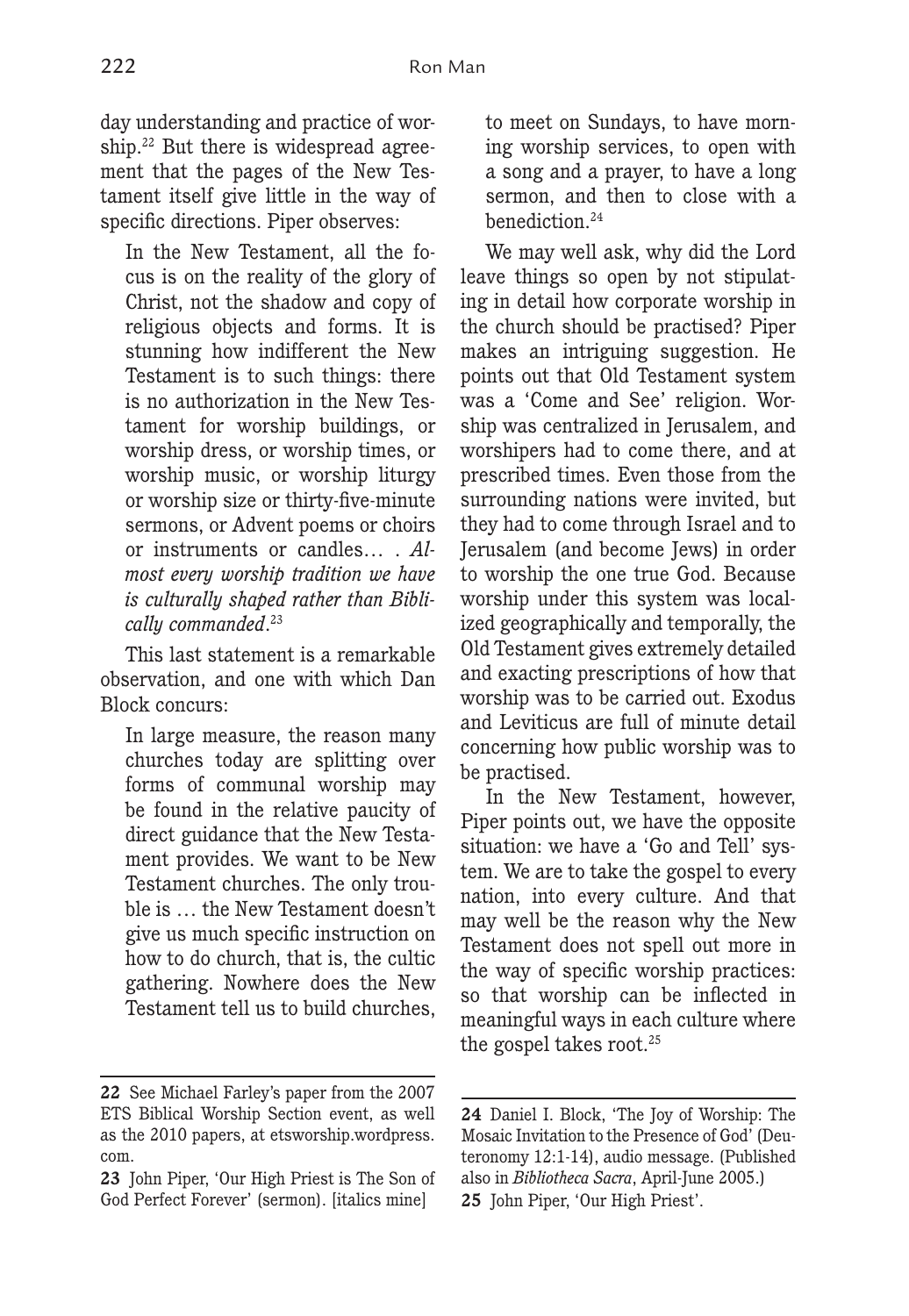It is a reasonable (though not unanimous) assumption that the virtual silence of the New Testament writers on matters of form and style for worship means that the Lord intends us to have considerable latitude and flexibility in these areas—from culture to culture, perhaps even from church to church. Yet our worship services still need to look like something—so how are we to make choices?

## b) People Are Different

When it comes to making choices as to the forms and elements of worship, we immediately run into another difficulty. Music and the other arts are profound and powerful expressions; yet often there are wide divergences of opinion among people between and even within cultures as to their use in Christian worship, as to what is appropriate, meaningful and helpful.

The late Tom Avery, a pioneer ethnomusicologist with Wycliffe Bible Translators, drew the following insights from his field work and applied them to issues of worship music in our churches:

- It is common for people to feel very strongly about the music with which they identify, and to find the music with which they do not identify to be extremely distasteful.
- We live in a society where different generations may and often do have different musical cultures. (This is caused by the rapid rate of culture change experienced by society, probably unprecedented in the history of the world.)
- We have people in the same churches who partake of radically different musical cultures.

• Music is NOT a universal language.26

This last point is a crucial one: not only does music sound different in different cultures, and indeed to different generations; but it can communicate widely varying things and elicit a wide array of different responses. Robin Harris expounded this point further in a recent *Worship Leader* article.27

#### c) Caution

Given the silence of the New Testament, and the resultant freedom of expression that that silence seems to allow for, we need to be very careful about assuming that we have discovered the one right, God-honouring way to do worship (and even more careful about condemning those who do it differently). Reggie Kidd reminds us that

every group brings its own voice, but no group brings the official voice. One Voice sings above them all, and this Voice sings in all their voices, excluding none. His singular voice is distributed among a plurality of people. Just because there are so many dimensions to his own being, the multiplicity of their voices amplifies his song.28

**<sup>26</sup>** Tom Avery, 'Worship Wars and Ethnomusicology' (Powerpoint presentation). worr.org/ images/File/Worship%20Wars%20and%20 Ethnomusicology%2020.ppt

**<sup>27</sup>** Robin Harris, 'The Great Misconception: Why Music Is Not a Universal language', *Worship Leader* (November-December 2009). worr.org/images/File/Worship%20Leader%20 -All%20(compressed).pdf

**<sup>28</sup>** Reggie Kidd, *With One Voice: Discovering Christ's Song in Our Worship* (Grand Rapids; Baker, 2005), 126.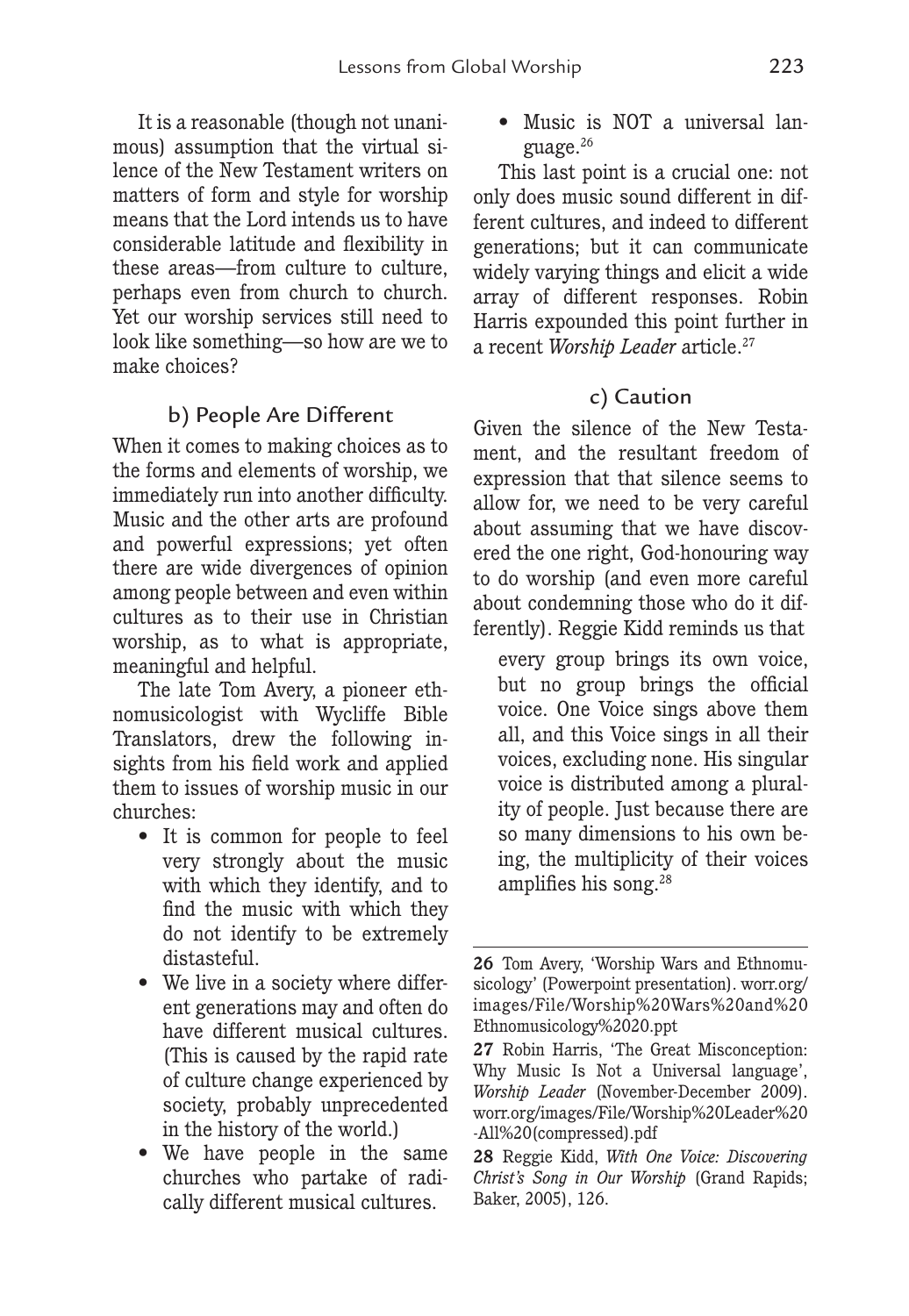There is One Voice, that of our great High Priest, Jesus Christ, leading and empowering the praises in thousands of local expressions of worship among the worldwide people of God.29

When the Bible is explicit in its directives, we need to be forthright and unbending; when the Bible is not explicit, we need to be open-minded. We should still look to the Scriptures for guidance (as we will consider below); but we also need to be careful to differentiate between what is truly biblical and therefore non-negotiable; and what is cultural (or culturally shaped), and therefore negotiable. That is not an easy task; but it is worth the effort.

#### 3 Two Tools

Two tools have proven helpful in navigating these treacherous waters.

#### a) The Nairobi Statement on Worship and Culture<sup>30</sup>

This statement was released by the *World Lutheran Federation* in 1996, and has provided many with a way to get a hold on the swirling issues surrounding the interface of worship and culture—both locally and globally. It summarizes its findings thus:

Christian worship relates dynamically to culture in at least four ways:

- *First*, it is transcultural, the same substance for everyone everywhere, beyond culture.
- *Second*, it is contextual, varying according to the local situation.
- *Third*, it is counter-cultural, challenging what is contrary to the gospel in a given culture.
- *Fourth*, it is cross-cultural, making possible sharing between different local cultures.

The *transcultural* nature of worship means that there are aspects of worship that do not (and should not) change from culture to culture. Thus many, including this author, have had the opportunity to teach on worship in cultures very distant and different from their own. There are biblical elements and principles of worship that, precisely because they are *biblical*, transcend culture and can be taught by someone from another culture.

But we do not want to be so totally transcultural that we ignore the cultural context in which we live (too many missionaries did that in the past and imported western ways of doing church, including worship). There are *contextual* elements that are appropriate to the particular culture in which the worship occurs. We have to be careful (regardless of where we come down on some of the hermeneutical questions) not to try to prescribe exactly how believers in another culture should practise worship—because we are not *from* that culture. Again, discernment is needed between what is truly biblical and what is an appropriately variable cultural expression—timeless truths and timely outworkings!

Contextualizing worship does not, however, mean that 'anything goes'; worship should also be *counter-cultural* and reject elements of the culture that are deemed inappropriate for Christian worship. (Of course, debates continue about just where those lines should be drawn.)

**<sup>29</sup>** See also my book *Proclamation and Praise: Hebrews 2:12 and the Christology of Worship* (Eugene, Oregon: Wipf & Stock, 2007).

**<sup>30</sup>** The entire document may be accessed at www.worship.ca/docs/lwf\_ns.html.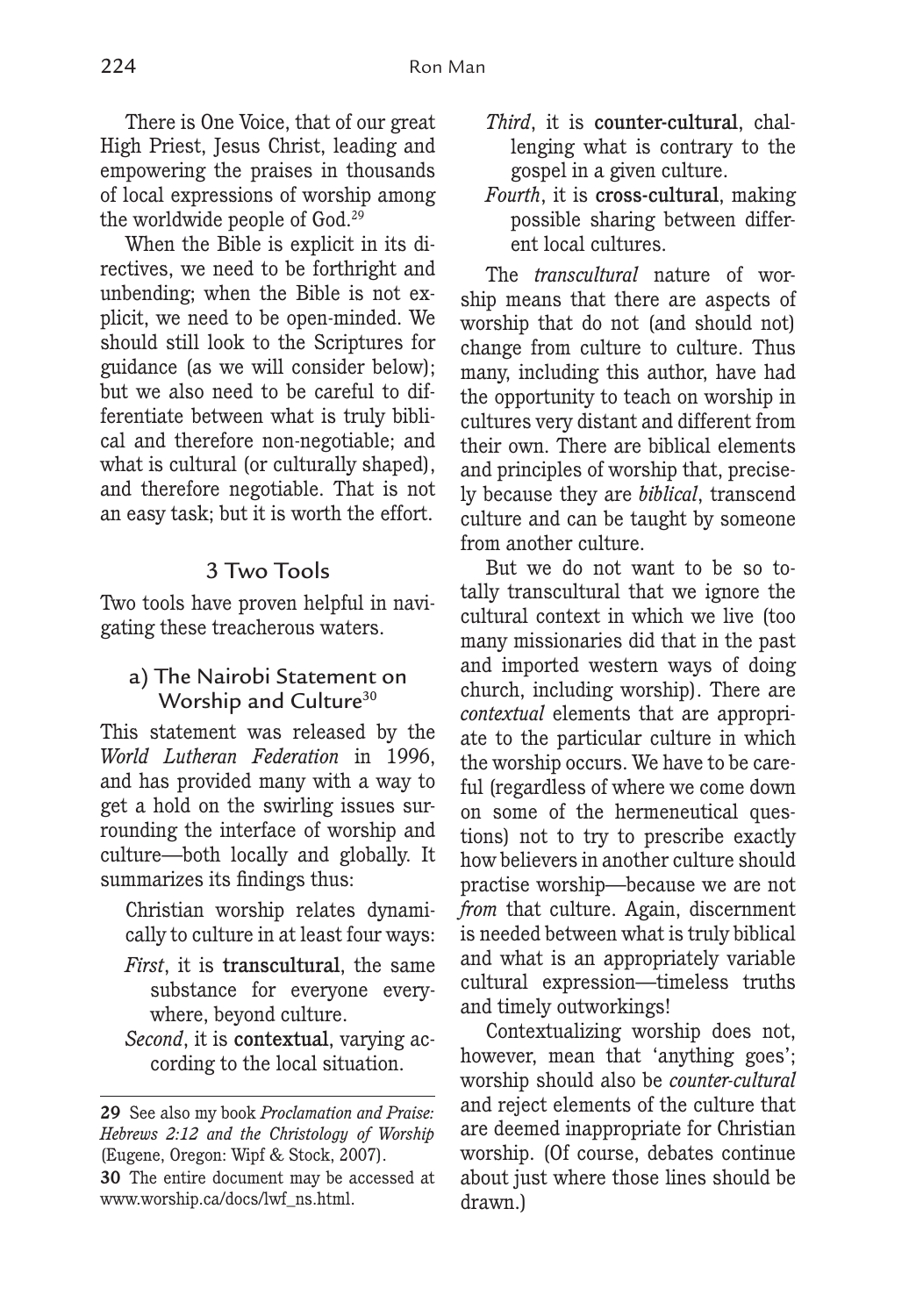

And, more now than ever (because of globalization and modern communications), we have the opportunity to learn of and draw from the wonderful diversity of the larger body of Christ in our own communities and across the world—and to grow in incorporating *cross-cultural* elements into our local celebrations.

The trick, of course, is that all of these four characteristics are (or should be) going on *at the same time*. The *Nairobi Statement* provides a helpful grid for looking at the practice of worship in our churches and considering how we can learn and grow in a fuller understanding and expression of worship; for different churches will be stronger in certain of these characteristics than in others.

## b) The Bridge

Another tool for communicating the interrelationship of biblical and cultural aspects of worship is an illustration based on a *single-suspension bridge* (see picture above). This illustration applies equally to, and has been effectively used in, all sorts of different cultural contexts.

A single-suspension bridge (in this layman's understanding) is supported by two sturdy towers, which are embedded deeply and firmly in the earth so as to be immovable and to give stability to the entire structure. However, a considerable amount of the weight of the bridge is also borne by the suspension span, the cable stretched between the towers; this cable however, unlike the towers, has built flexibility so that it can adjust to winds, changes of the temperature, and the like.

## *The Two Towers: A Biblical Framework*

Such a bridge can serve to illustrate the relationship between the Bible and culture when it comes to worship matters. The towers represent a sturdy, immovable framework of biblical truth. In spite of the New Testament's silence on matters of form, the Bible certainly gives some guidelines for worship; it is not 'anything goes'. As the picture suggests, the Bible speaks to some necessary, non-negotiable elements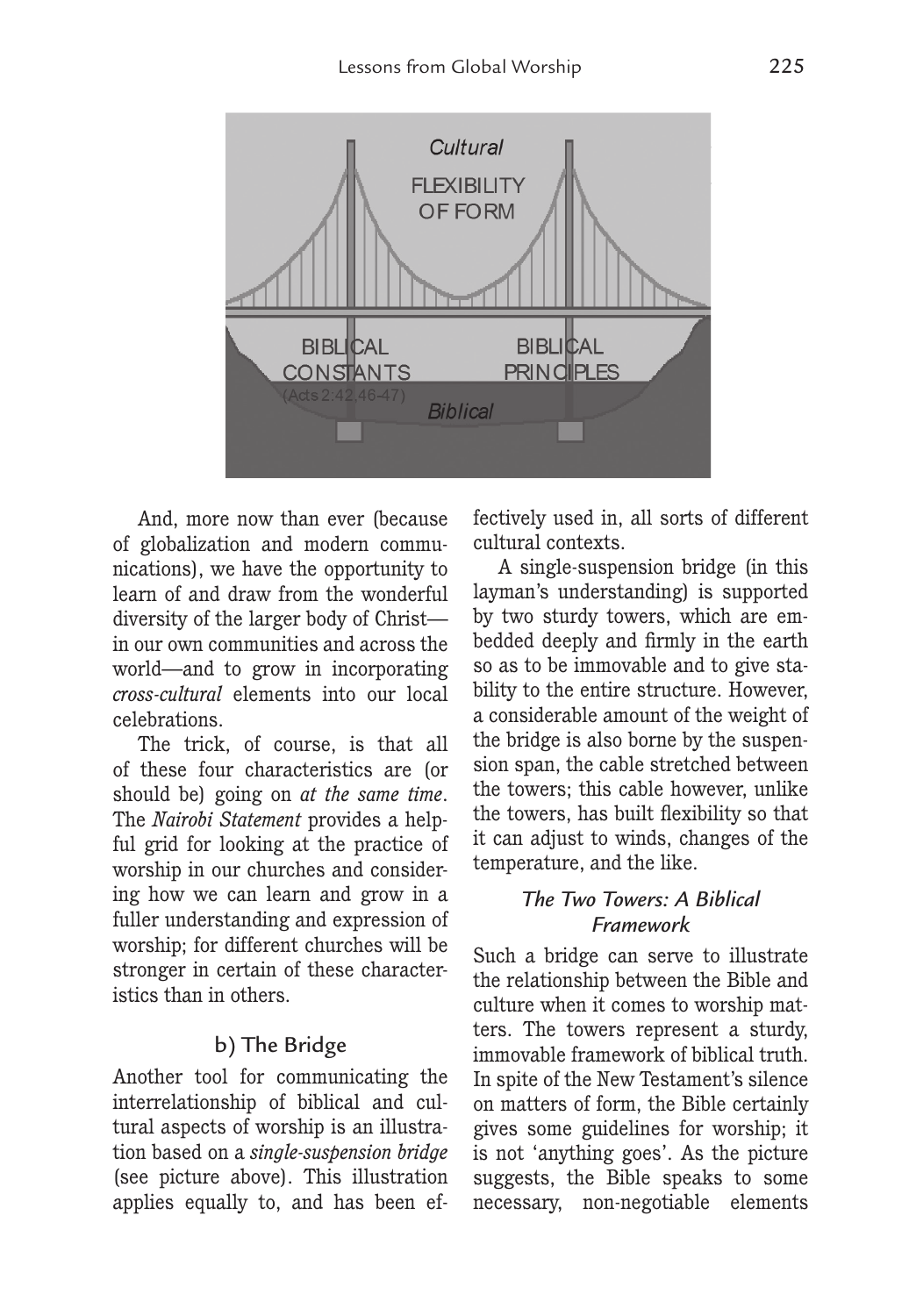of Christian worship ('Biblical Constants');<sup>31</sup> and there are plentiful 'Biblical Principles' from both Testaments which can and should inform our worship practices.<sup>32</sup>

## *The Suspension Cable: Cultural Latitude*

However, as already noted, there is a wide range of worship decisions that are not specifically addressed in Scripture; and principles by definition must be applied in specific situations. This means that, from church to church, from culture to culture, and indeed from age to age, biblical worship may well (and indeed does) look very different as it is fleshed out in particular contexts. The suspension cable or span, with its built-in elasticity and flexibility, represents the freedom that the New Testament seems to allow for wise and prudent application of culturally meaningful expressions (always within the biblical parameters). The 'heart language of the people' is to be considered when making decisions about forms, styles, music and other artistic expressions of faith.

Below are some fascinating statements from church history that illustrate how different groups have acknowledged the need and allowed for cultural accommodation in worship practices:

Pope Gregory I sent Augustine of

Canterbury to England as a missionary about A.D. 596 with this advice: 'It seems to me that you should carefully select for the English Church, which is still new to the faith and developing as a distinct community, whatever can best please Almighty God, whether you discover it in the Roman Church, or among the Gauls, or anywhere else… . From each individual church, therefore, choose whatever is holy, whatever is aweinspiring, whatever is right; then arrange what you have collected as if in a little bouquet according to the English disposition and thus establish them as custom.' (James F. White, *A Brief History of Christian Worship*, 44)

And to the true unity of the church it is enough to agree concerning the doctrine of the Gospel and the administration of the sacraments. Nor is it necessary that human traditions, that is, rites or ceremonies, instituted by men, should be everywhere alike. (*Augsburg Confession* [Lutheran, 1530], Article 7)

The Master … did not will in outward discipline and ceremonies to prescribe in detail what we ought to do (because he foresaw that this depended on the state of the times, and he did not deem one form suitable for all ages)… . Because he has taught nothing specifically, and because these things are not necessary to salvation, and for the upbuilding of the church ought to be variously accommodated to the customs of each nation and age, it will be fitting (as the advantage of the church will require) to change and abrogate traditional practices

**<sup>31</sup>** What actually belongs under this classification will vary according to the hermeneutical grid one applies to a biblical understanding of Christian worship.

**<sup>32</sup>** A list of such principles is suggested in my article 'Biblical Principles of Worship' (online at worr.org/by\_ron\_man.php); see also the Calvin Institute's 'Ten Core Convictions' at worship.calvin.edu/ten.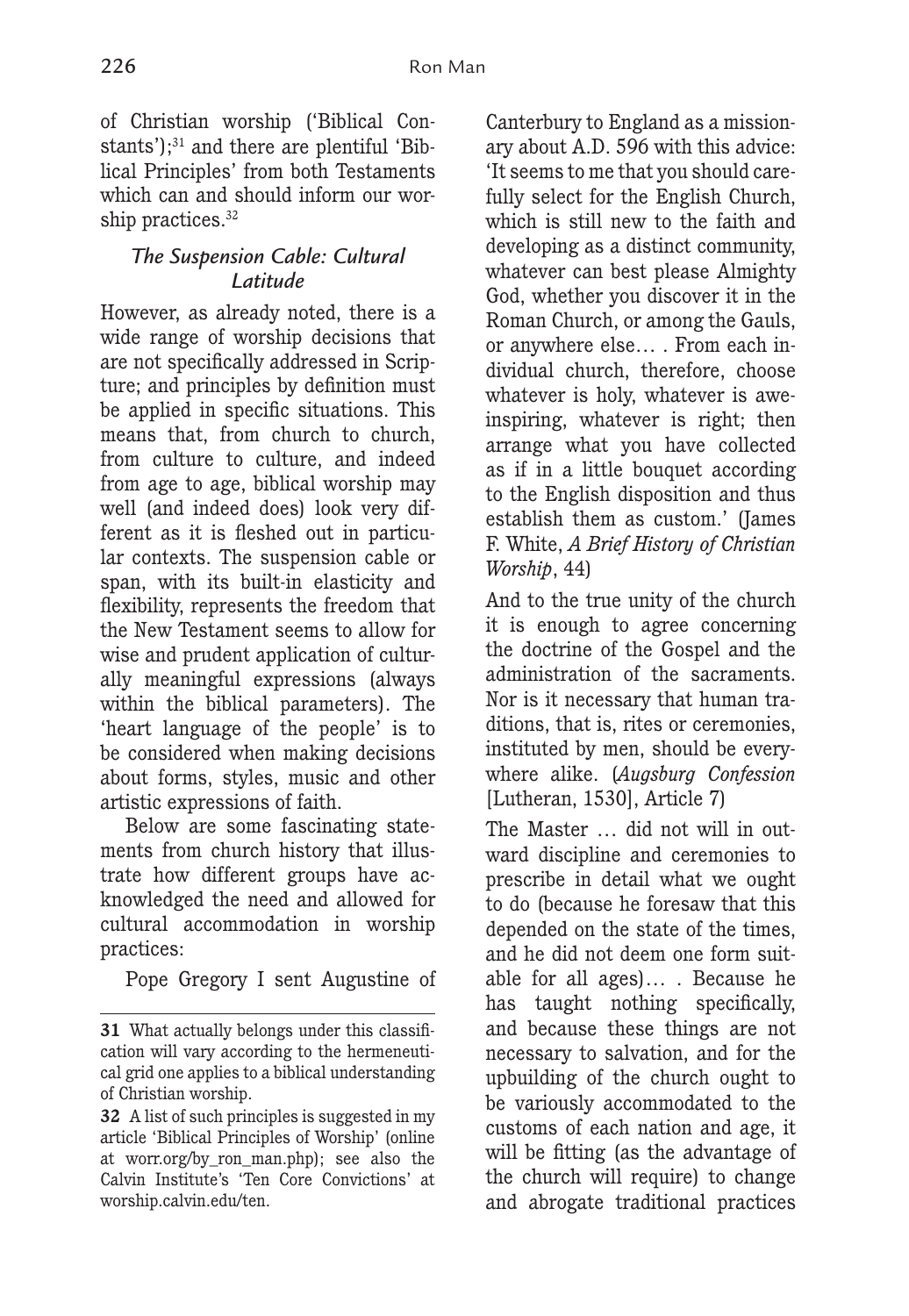and to establish new ones. Indeed, I admit that we ought not to charge into innovation rashly, suddenly, for insufficient cause. But love will best judge what may hurt or edify; and if we let love be our guide, all will be safe. (John Calvin, *Institutes of the Christian Religion*, IV, 10, 30)

Article 34—Of the Traditions of the Church

It is not necessary that Traditions and Ceremonies be in all places one, or utterly like; for at all times they have been divers, and may be changed according to the diversities of countries, times, and men's manners, so that nothing be ordained against God's Word… . Every particular or national Church hath authority to ordain, change, and abolish, ceremonies or rites of the Church, ordained only by man's authority, so that all things be done to edifying. (*Thirty-Nine Articles of Religion* [Church of England, 1563])

We certainly can see the application of this principle of Cultural Latitude (consciously or not) in the vast array of worship expressions seen down through the history of the Christian Church, and in churches around the world today. There have been, and are, an enormous variety in terms of architecture, atmosphere, form, structure, style, dress, music, liturgy, etc. As discussed earlier, recent developments in missions have given more weight to the importance of helping people groups to develop their own indigenous forms of worship expression, rather than simply borrowing and translating songs and other practices from the West (as was the practice for too long in many church planting contexts).

The virtual silence of the New Testament as to the specifics of congregation worship practice seems to allow for local churches, as the fundamental unit of the body of Christ on earth, to have considerable autonomy and freedom as individual congregations in working out the issues involving the balance of biblical constants and biblical flexibility in the worship of that church. That does not mean that it is an easy task, however—as recent history has amply demonstrated. The socalled 'worship wars' are symptomatic of the kind of danger into which freedom of this sort can cast us; and we might indeed be left wishing that Paul had just prescribed a set liturgy for all time and left it at that! God obviously wants his people to apply biblical wisdom and discernment in this, as well as in many other areas where he has chosen not to spell everything out for us.

It will take several things for a local church to successfully navigate these treacherous worship waters, among them:

- *Leadership*. The pastor and the elders/deacons/board must study worship in the Bible, and study their people as well, and seek prayerful conclusions.
- *Communication*. The careful solicitation of points of view from members of the congregation, while not the last word on worship decisions that must be made by the leadership, is an important step in leading the people as shepherds.
- *Teaching*. The pastor and other leaders must promote a biblical understanding of worship in the public teaching ministry of the Church. And if any kind of change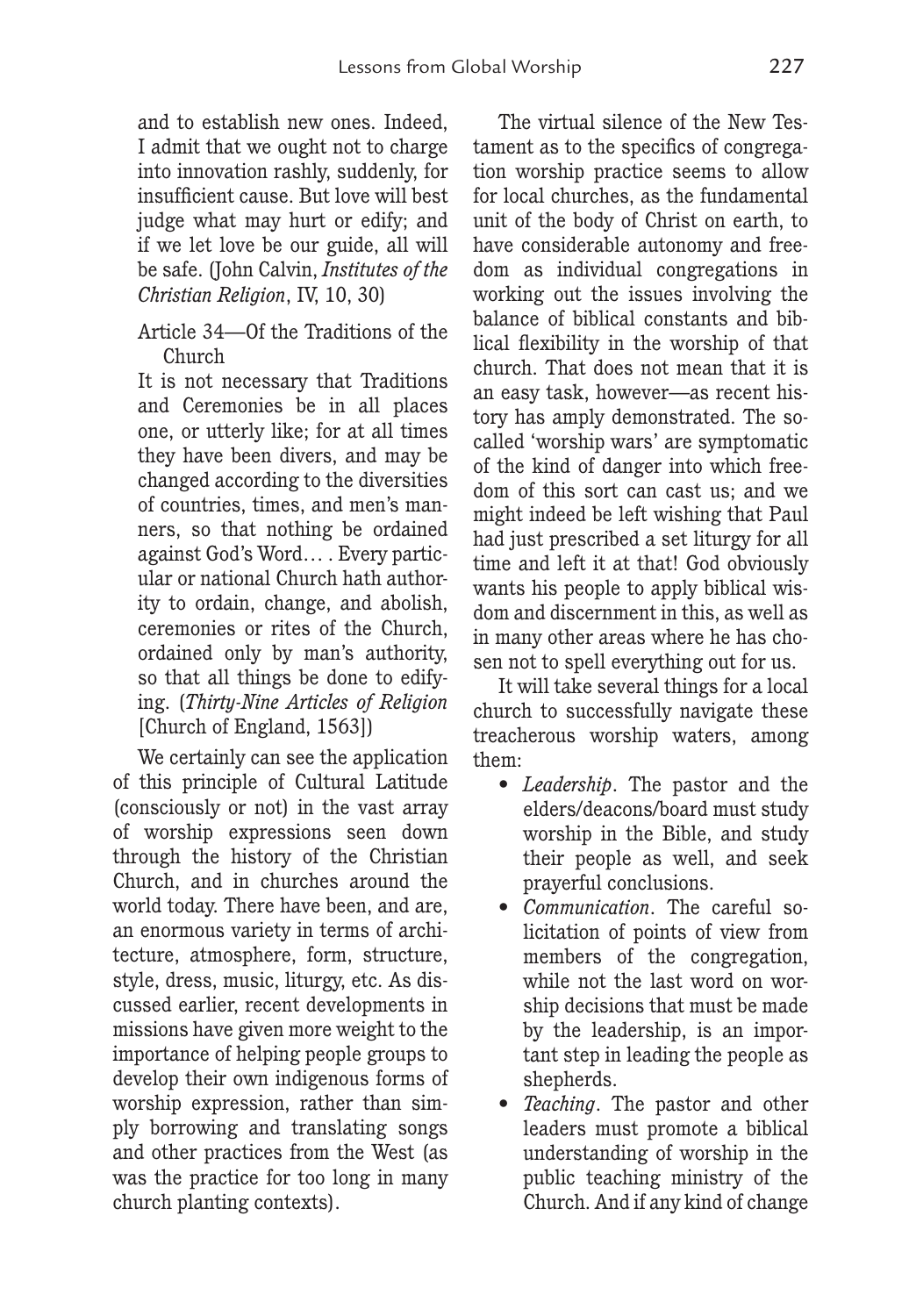in worship is to be undertaken in the church, it is absolutely essential that the people are told the *why*, not just the *what*, of the change.

- *Principle-based decisions*. This relates to the second tower of the bridge illustration: just because the Bible does not give a lot of specifics about worship services does not mean that we have no biblical guidance at all. Clear biblical principles can be discerned, and this gives hope for agreement on a foundational biblical level within, and even among, churches. But principles by definition must be applied, and that is where the leaders must devote prayer for wisdom and balance in making application of the principles to their particular local church situation. Also, by definition principles may be applied *differently* by different people and in different situations; so we must learn to give grace to others in the church who would prefer a different application, and to other churches which apply principles differently to their situation.
- '*Semper reformanda*.' This Latin phrase means 'always reforming' and comes to us out of the Reformation; it expresses the importance of regularly and repeatedly subjecting our worship and other practices to the scrutiny of the Scriptures. Culture and traditions change; the Scriptures do not. A church's traditions should not be ignored when considering worship issues in that church; but neither should they be allowed to assume the level of au-

thority that is appropriate only to the Scriptures. As someone has said, 'Tradition is a wonderful servant, but a terrible master'.

# V Global Worship: Lessons, Cautions and Blessings

Turning back to the N*airobi Statement*  once more, we can use its grid to guide us in some concluding applicational perspectives.

• *Culture matters (Contextual Worship)*. We are as believers to be 'in', though not 'of', the world. Jesus was very conversant in the culture in which he lived during his earthly ministry: sometimes he conformed to it; sometimes he challenged it (when it went against God's ways); sometimes he outright contradicted it. But he was never unaware of it. Culture is not our enemy; it is in a sense 'the air we breathe', so we cannot ignore it. Christian worship 'is permeated with the sights and sounds and smells, the tastes and touch of our material world, and in this way it offers not a disembodied message of escape but rather an encompassing experience of a world redeemed and reconciled to God'.33

Cultural diversity in worship is thus inevitable, and also positive. As John Piper has expressed:

The frightening freedom of worship in the New Testament is a

**<sup>33</sup>** John H. Erickson and Eileen W. Lindner, 'Worship and Prayer in Ecumenical Formation,' *Theological Education* Vol. 34, Supplement (1997): 23.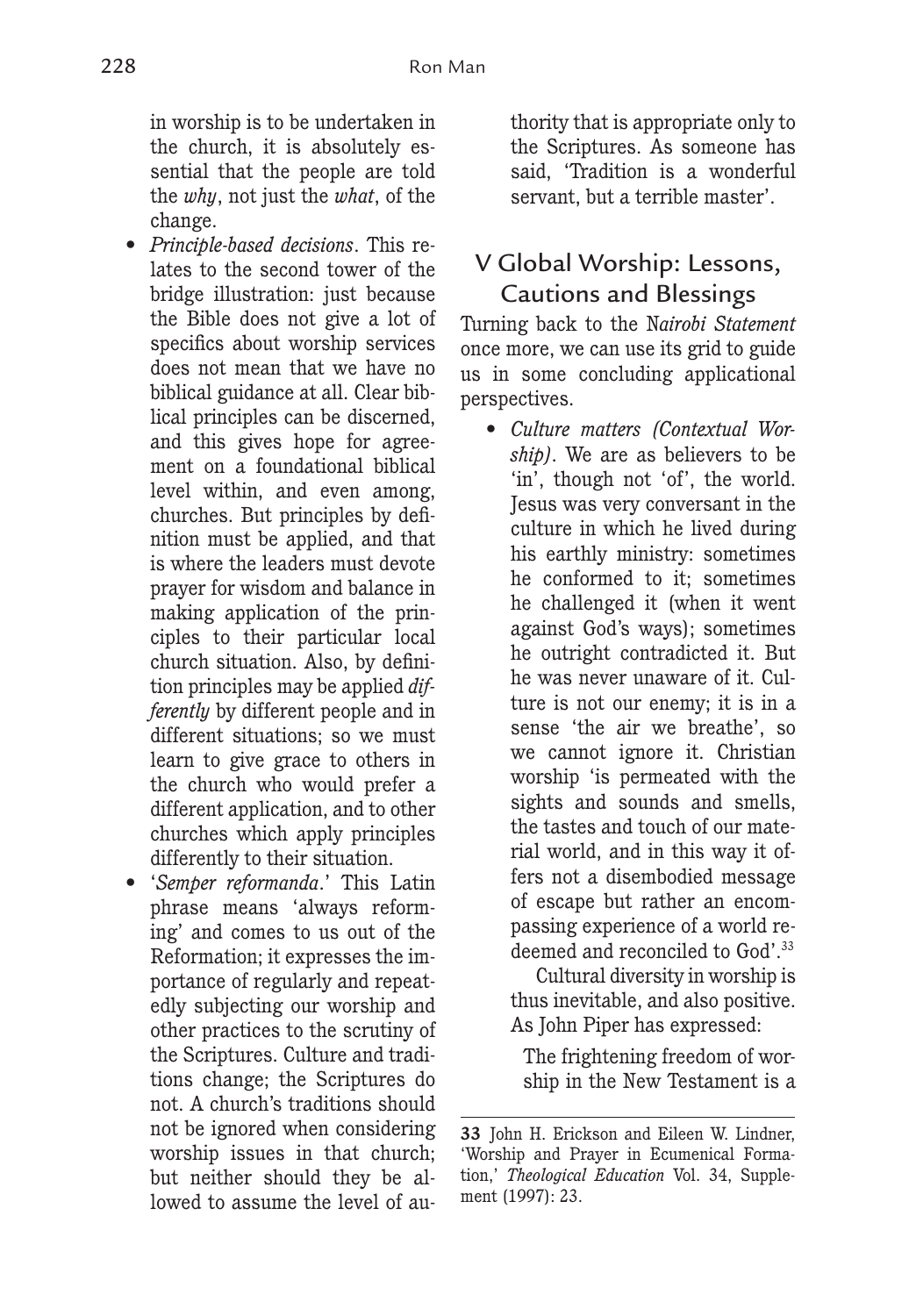missionary mandate. We must not lock this gospel treasure in any cultural strait-jacket. Rather let us find the place, the time, the dress, the forms, the music that kindles and carries a passion for the supremacy of God in all things.<sup>34</sup>

• *Scripture matters more (Transcultural Worship)*. Framing and controlling and protecting and guiding and correcting and enriching our worship practices must be a solid foundation of biblical truth and rigorous application of biblical principles of worship. Worship is, after all, about God and for God—and we must praise him 'according to his excellent greatness', as the Psalmist enjoins us (150:2). We must seek to 'let the Word of Christ dwell richly among' us (Colossians 3:16), by letting it infuse and regulate our worship, and find expression throughout the service in many different ways: most evangelical services need more of the Word read and sung and prayed and declared (this is a *worldwide* need). James F. White has incisively warned thus:

> If we really believe, as we profess, that scripture is central to the Christian life, then it ought also to be central in our worship life. That Sunday bulletin is an important statement of faith. If the bulletin makes it clear that scripture is an important part of Christian worship, then

we can be sure people will get the message that the Bible is crucial in shaping their lives as Christians. But, when the role of scripture in worship is negligible, when scripture is used only to launch a sermon, what is communicated is that the Bible is marginal in Christian life, too. The use we make or fail to make of scripture in our worship says far more about Christian discipleship than we may realize.35

- *We must rigorously differentiate between biblical injunctions and cultural inflections (Transcultural/ Contextual distinction)*. We must always be aware of our Pharisaic tendency towards 'teaching as doctrines the precepts of men' (Matthew 15:9), which in this passage Jesus himself says leads to 'vain' worship. Many (if not most) worship debates and disagreements arise from not clearly discerning the difference here. When God has not spoken unequivocally to a subject, we must be very careful about thinking we have unerringly discerned his thinking. Tradition is not our enemy, but must always be held up to scrutiny in light of God's Word, our only unchanging standard for worship and life.
- *We must discern our culture wisely and biblically (Counter-Cultural Worship)*. All that glitters is not gold. Missionaries are often faced with helping newly-reached peo-

**<sup>34</sup>** John Piper, 'Our High Priest is The Son of God Perfect Forever' (sermon).

**<sup>35</sup>** James F. White, 'Making Our Worship More Biblical', *Perkins Journal* 34.1 (Fall 1980): 38.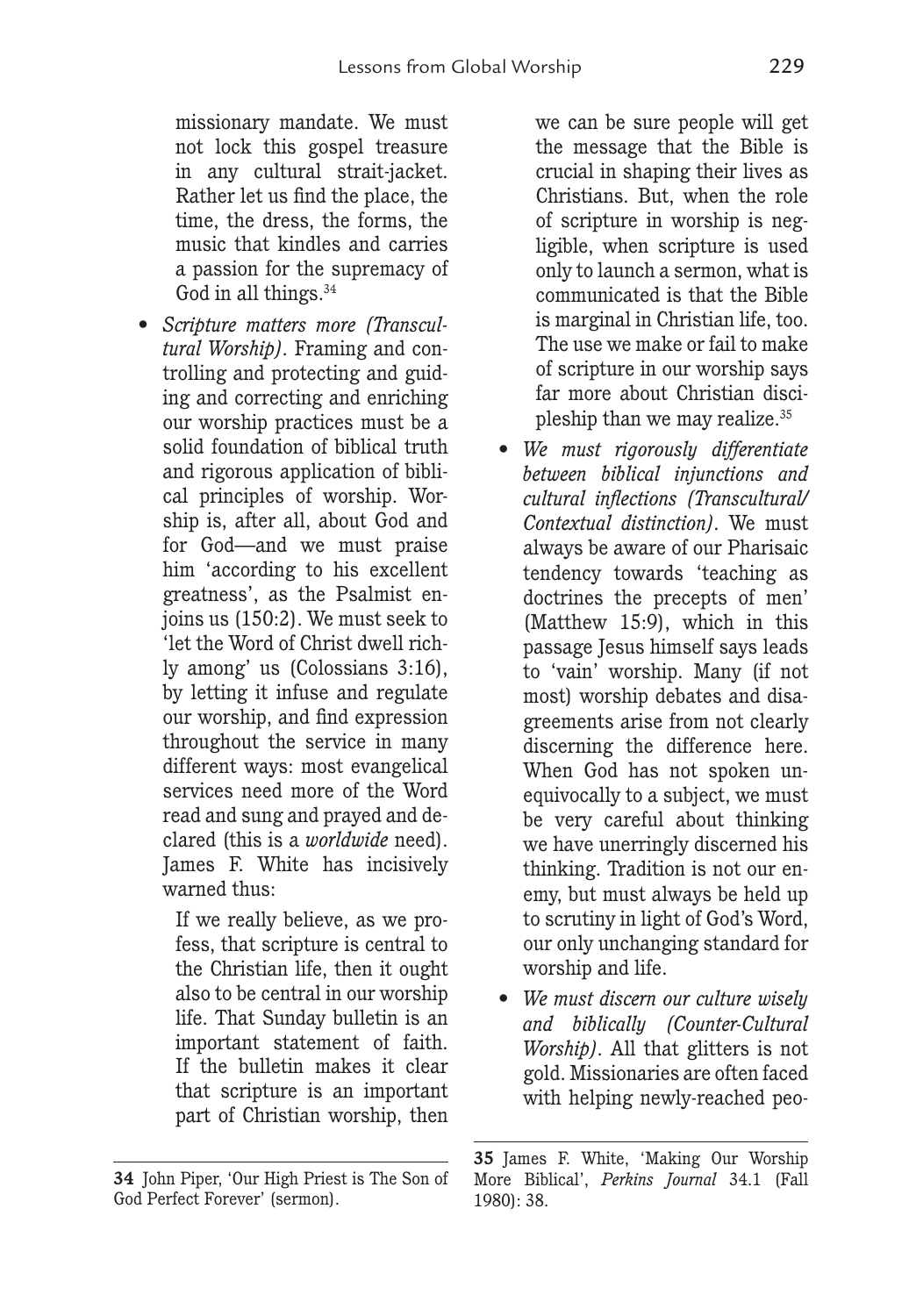ples to determine what from the culture can be profitably reflected in their worship, and what should be rejected because it would distract or offend because of inseparable associations that are dishonouring to God and his truth; that challenge constantly faces us as well. Ronald Byars has wisely stated:

The gospel ought never to be entirely at home in any culture. If gospel and culture fit together as easily as hand-in-glove, then the likelihood is that the gospel has capitulated to the values of the culture… . There must always be some tension between gospel and culture. The trick is to tune that tension just right, so that gospel and church can play a transforming role in its host culture. The gospel doesn't carry with it a culture of its own. It must always find its place in the culture of the time and place. Nevertheless, it always questions the local culture and holds it accountable before the cross.36

• *We should practise local worship with a global mind set (Cross-Cultural Worship)*. God is not a local deity, and his church is a vast mosaic of people from many tribes, and tongues, and people, and nations.37 Our worship should not be monochrome and provincial.

• *We must focus above all on what truly pleases God in worship.*

> First and foremost, we must rest in the fact that our worship is acceptable and pleasing to the Father because it is gathered up and perfected and offered up by his Son, our Worship Leader and High Priest, with whom the Father is *always* pleased. James Torrance reminds us that 'there is only one way to come to the Father, namely, through Christ in the communion of the Spirit, … whatever outward form our worship may take'.38

And, finally, we must always remember that 'man looks on the outward appearance, but God looks on the heart' (1 Samuel 16:7). Both Testaments make abundantly clear that God is much more concerned with our hearts than with the form of our worship.39 God in his grace has provided a perfect worship for us to present to the Father in and through Jesus Christ; and we are to attune our hearts to our Saviour's, gratefully and humbly offering our worship through him as an appropriate 'Amen' to God's 'Yes' to us in Christ—for his glory (2 Corinthians 1:20).

**<sup>36</sup>** Ronald P. Byars, *Christian Worship: Glorifying and Enjoying God* (Louisville: Westminster John Knox, 2000), 110.

**<sup>37</sup>** Some practical first steps in this direction are offered in my article 'Global Worship: What in the World Can I Do about It?' *Worship Leader*, November-December 2009, 82.

worr.org/images/File/Worship%20Leader%20 -All%20(compressed).pdf

**<sup>38</sup>** James B. Torrance, 'Christ in Our Place', in *A Passion for Christ* (Lenoir, North Carolina: PLC Publications, 1999), 37.

**<sup>39</sup>** For more on this theme, see my *Worship Notes* 1.11 (November 2006). worr.org/images/File/1-11HEART.pdf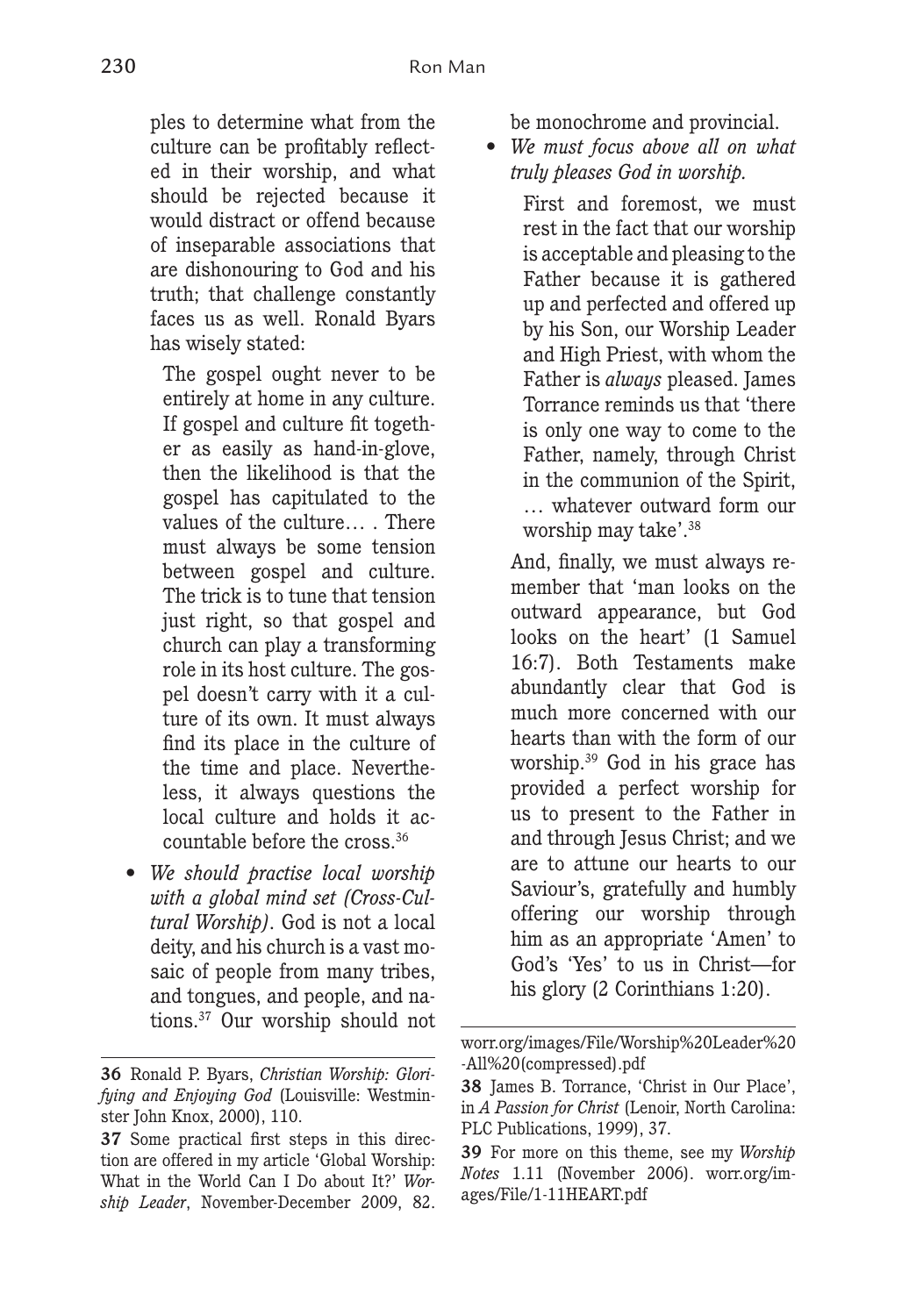# **The Salvation of the Unevangelized in the Light of God's Covenants**

# Terrance L. Tiessen

**KEYWORDS:** *Exclusivism, accessibilism, mission, revelation, metanarrative, community, grace, church*

ARMINIANS (AND OTHER synergists) most naturally allow for the salvation of the unevangelized, because they characteristically believe that God wills the salvation of every human being and that he has graciously done everything possible to save the maximum number of people. For Calvinists (and other monergists), however, the situation is different. They believe that God has graciously chosen to save effectually a vast number of people who, if left to themselves, would have wilfully died in rebellion against him. If we believe that God has unconditionally chosen those whom he will save from out of sinful humanity, it is not logically problematic if God does not make available the means of saving revelation to those whom he has not purposed to save.

Following the lead of Calvin himself, therefore, many monergists have asserted gospel exclusivism, which gives no hope for the salvation of the unevangelized. But there has never been a consensus on this point among Reformed theologians, for others follow Zwingli's lead. They assert that God can save people through Christ, by forms of revelation less complete than the gospel, if they are inculpably ignorant of it. This view is commonly called 'inclusivism' but I prefer the term 'accessibilism', as more descriptive. Many other Calvinists are agnostic about whether God saves any of the unevangelized.

Within a Reformed framework, how can we account for this difference between gospel exclusivists on the one hand and agnostics and accessibilists on the other?

I Perspectives on Gospel Exclusivism and Accessibilism I find no texts in the Bible that state explicitly that *only* the evangelized will be saved, nor any that state explicitly that *any* of the *un*evangelized will be saved. Gospel exclusivists cite numerous biblical texts to support their position, but four problems are common in their interpretation of these texts: first, texts asserting the uniqueness of Christ as the world's only Saviour are

*Terrance L. Tiessen (PhD Ateneo de Manila University) is Professor Emeritus of Systematic Theology and Ethics at Providence Theological Seminary, Otterburne, Man., Canada and a former missionary and theology teacher in the Philippines. He is the author of several essays and articles and has published* Who Can Be Saved?: Reassessing Salvation in Christ and World Religions *(IVP, 2004)),* Providence and Prayer: How Does God Work in the World *(IVP, 2000), He blogs at http://thoughtstheological.com.*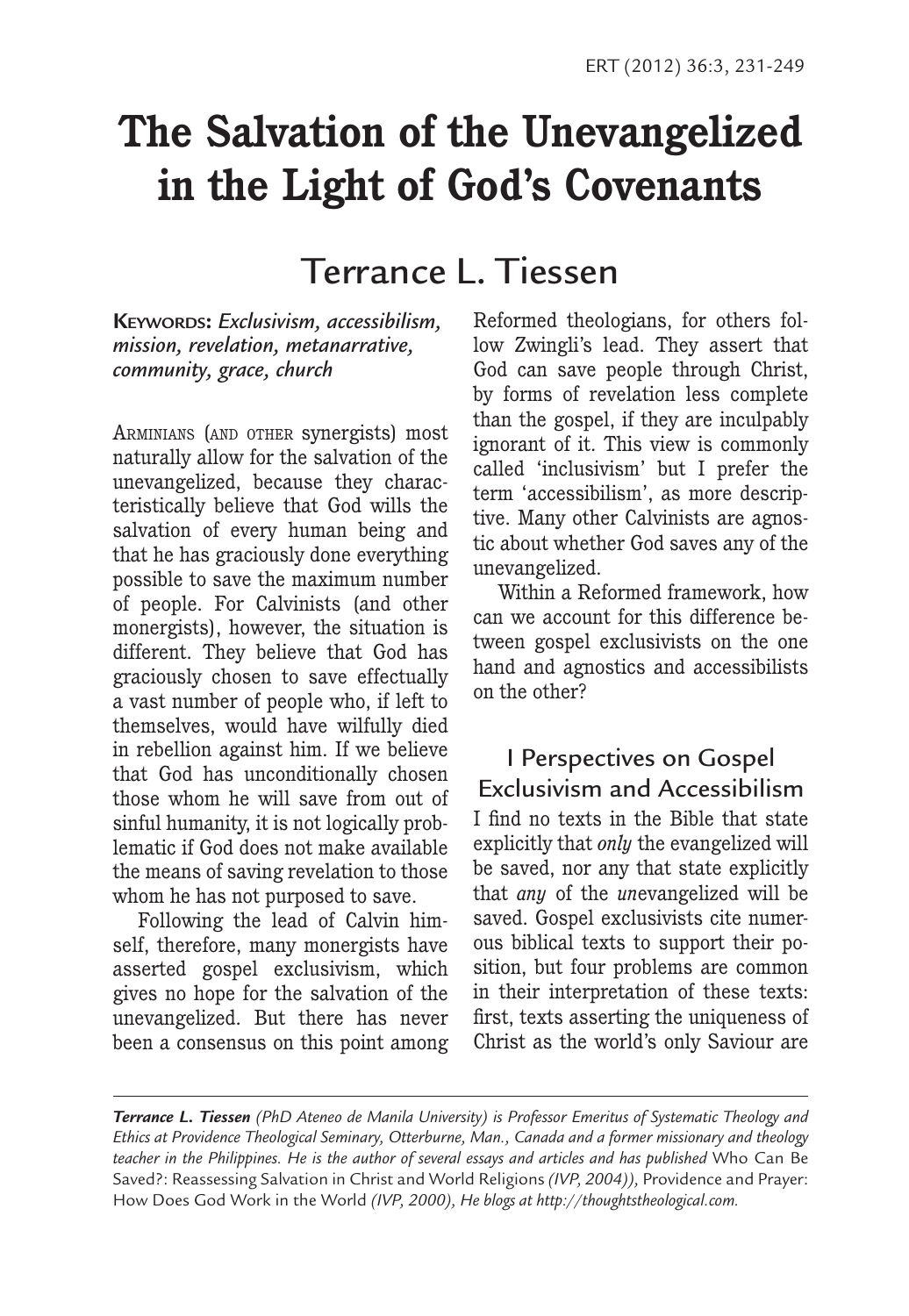read as assertions that knowledge of Christ is necessary to benefit from his saving work (e.g., Acts 4:12); second, texts asserting the saving efficacy of belief in Jesus are read as assertions that *only* such fully informed faith can save (e.g., the citation of Joel 2:32 in Rom. 10:13); third, Scripture is clear that all who believe in Jesus are saved and that all who *reject* Jesus remain condemned. But it is often not observed that texts which speak of not believing (i.e., rejecting) Jesus are in contexts where knowledge of him is assumed, and so these cannot be extended to refer to the unevangelized (e.g., In.  $3:16-18$ ); and fourth, the context of texts is ignored, as in Romans 10, where Paul rejects, as a possible explanation for widespread unbelief in Jesus as the Messiah, that Jews were ignorant of Jesus. So, this much cited text is not speaking of the unevangelized, though it does state clearly the necessity of revelation for saving faith.

This absence of texts explicitly stating gospel exclusivism is probably the main reason for widespread agnosticism on this point among evangelicals these days. I propose that the decisive factor accounting for some Calvinists affirming gospel exclusivism while others assert agnosticism or accessibilism, is their different understandings of the metanarrative concerning God's saving program.<sup>1</sup>

### 1 The gospel exclusivist metanarrative

Stephen Wellum writes: 'In order for one to benefit from the saving work of Christ, Scripture teaches that one must exercise explicit faith in the covenant promises of God, now, given our place in redemptive history, centered in Jesus Christ.'2 He states further: 'Scripture presents the work of the Spirit always in relation to the Son, entailing that when the Spirit is at work in people, his unique work *is to bring people to faith in Christ* which must always be viewed in a covenantally defined way.'3

Taking Wellum's reference to 'a covenantally defined way' together with his earlier statement, he looks to be explicitly asserting that, in order to be saved, one must know the particular revelation related to God's most recent covenantal activity. This raises the necessary revelational bar very high, for it entails a belief that, as God further reveals himself in the process of making new covenants, the knowledge derived from previous covenantal revelation ceases to be sufficient for saving faith.4

**<sup>1</sup>** See J. Nelson Jennings, 'God's Zeal for His World', in *Faith Comes by Hearing: A Response to Inclusivism*, eds. Morgan, Christopher W. and Robert A. Peterson (Downers Grove, Ill.: IVP Academic, 2008), 235, for a similar approach to this issue, though from a gospel exclusivist perspective.

**<sup>2</sup>** Stephen J. Wellum, 'Saving Faith: Implicit or Explicit?' in *Faith Comes by Hearing: A Response to Inclusivism*, eds. Morgan, Christopher W. and Robert A. Peterson (Downers Grove, Ill.: IVP Academic, 2008), 146.

**<sup>3</sup>** Wellum, 'Saving Faith', 165.

**<sup>4</sup>** Cf., Francis Turretin *Institutes of Elenctic Theology*. Trans. George Musgrave Giger. Ed. James T. Dennison Jr. Vol. 1: First Through Tenth Topics (Phillipsburg, New Jersey: P&R Publishing, 1992), 402-03; Topic 4, Q XVII, # XXIII; John Piper, *Jesus: The Only Way to God: Must You Hear the Gospel to Be Saved?* (Grand Rapids: Baker Books, 2010), 76; R. Douglas Geivett and W. Gary Phillips, 'A Particularist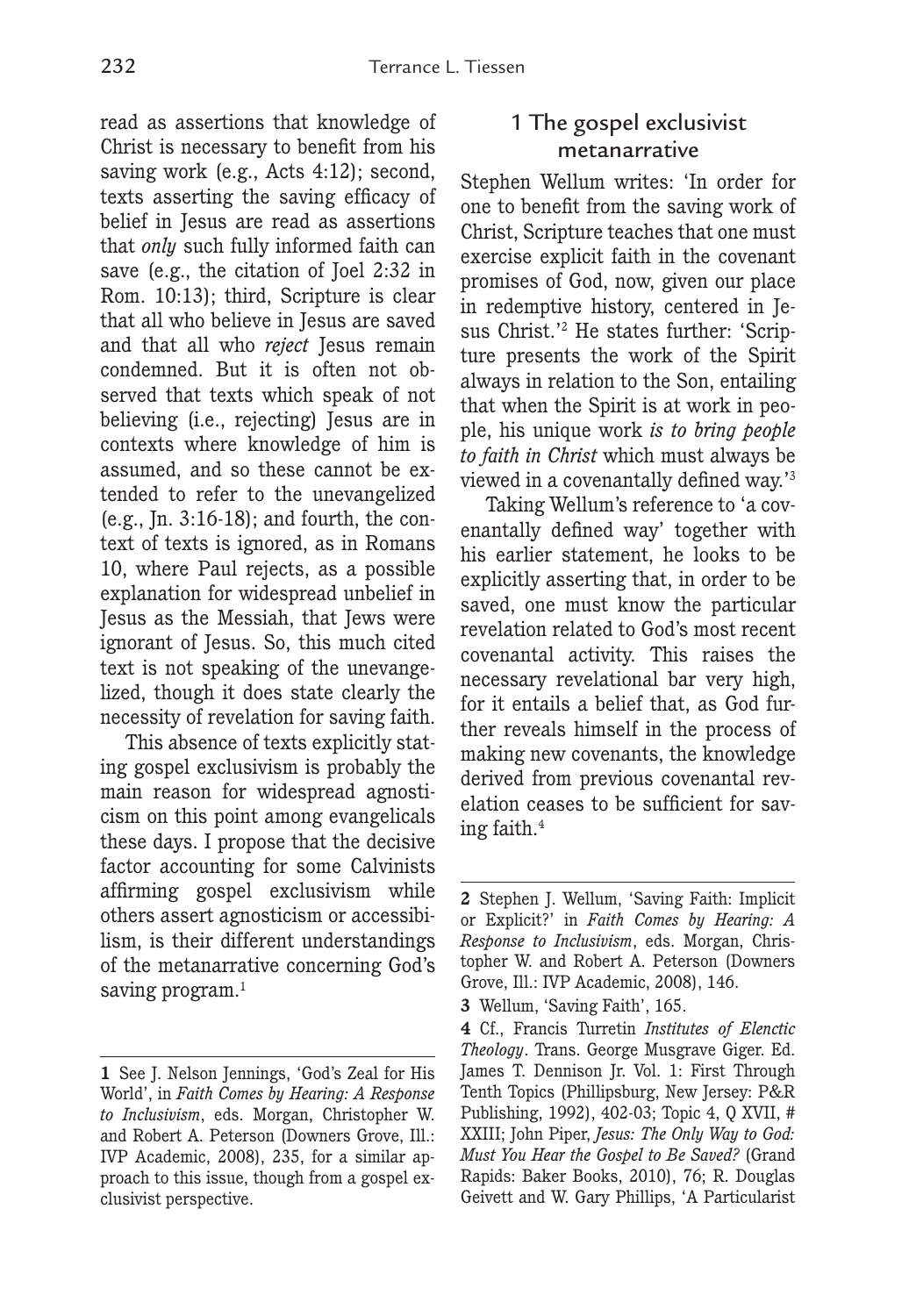## 2 The accessibilist metanarrative

Accessibilists may grant to agnostics (as I do) that Scripture does not explicitly declare that God saves particular individuals who have no knowledge of the revelation God gave in conjunction with his establishment of covenantal relationships. But we are not agnostic about this possibility, because we do find lines of biblical teaching that lead us to be hopeful about the expansiveness of God's saving work. We acknowledge the lack of examples or teaching concerning people saved completely beyond the reach of God's covenantal revelation, but we see this as completely expectable, given the narrow focus of Scripture—it was addressed to God's covenant people and told them what they needed to know for life and godliness in their particular contexts.

That nothing is said about what God was doing in the Americas, in east Asia, or in sub-Saharan Africa, at the time that he made his foundational covenant with Abraham, is not at all surprising. For God to have communicated to the people of Abraham's day what he was doing savingly among peoples of whom they were completely ignorant, in parts of the world of which they had no awareness, would have been far more surprising than Scripture's silence on this matter. To conclude from that silence, however, that God was doing *no work of saving grace at all* in those areas of the world is unwarranted, unless Scripture specifically states this, which it does not.

A few factors stand out to me as particularly important in the accessibilist metanarrative that differentiate it from the big picture of gospel exclusivism.

### a) The graciousness of the sovereign God

We have been impressed by the amazing graciousness of God who described himself as Yahweh, 'a God merciful and gracious, slow to anger, and abounding in steadfast love and faithfulness, keeping steadfast love for the thousandth generation, forgiving iniquity and transgression and sin' (Ex. 34:6-7) and who is 'rich in mercy' (Eph. 2:4), whose redemptive work is directed toward the restoration of his creation.

Christopher Wright, noted for his biblical theological exposition of God's mission, writes: 'We have seen that the whole emphasis of the Bible lies on salvation being something that God has accomplished in history and that belongs to God in his sovereignty. It seems to me to be presumptuous for us to limit the sovereignty of God's grace to the evangelistic obedience of the church (or, more often, the lack of it).' Wright is unable to say 'that God is somehow unable or unwilling to save anybody at any time in human history, unless and until a Christian reaches them with an intelligible explanation of the story of the gospel'. If true, that 'would mean that in the end, … the total number saved (by God) will be smaller than the total number evangelized (by us). And that *seems to restrict the operation of God's grace* to the limits of the operation of our human evange-

View: An Evidential Approach' in *More Than One Way? Four Views on Salvation in a Pluralistic World*, ed. Dennis L. Okholm and Timothy R. Phillips (Grand Rapids: Zondervan, 1995), 240; Walter C. Kaiser Jr., *Mission in the Old Testament: Israel as a Light to the Nations* (Grand Rapids, Mich.: Baker, 2000), 41, 42, 46-47.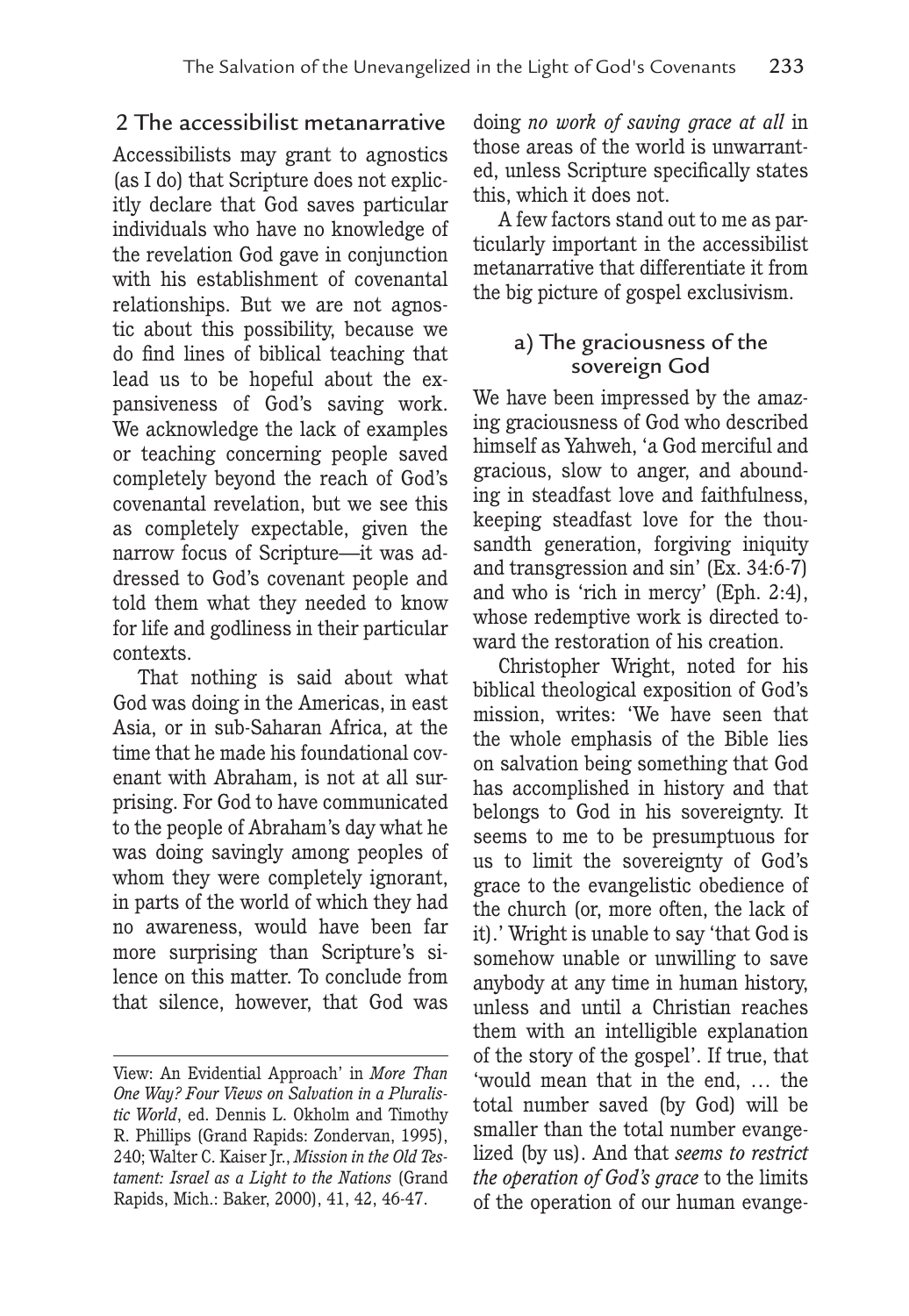listic efforts'5 (emphasis mine).

Instead, 'the Bible gives us grounds to believe that the reverse will be true. That is, those who will have responded to explicit Christian evangelism will be a subset of the finally elect and redeemed. For *God operates in his sovereign grace to reach out to and touch people to the ends of the earth and at all times of history…*. What the Old Testament prepares us to expect—namely the appearance of God-fearing people in the most unlikely places (even among the enemies of God's people)—is replicated in the history of cross-cultural mission<sup>'6</sup> (emphasis mine).

### b) The covenant people as instruments of God

God's gracious covenants, since the fall, are all the outworking of his plan to restore his rule, to reconcile alienated bearers of his image through redeeming them from sin, and ultimately to restore his creation in a new heaven and earth. The covenants are thus the context in which God's *objective* acts of salvation are done. God's covenants, though made with particular people, are always in pursuit of his extensive gracious purposes. They bring about communities which are God's primary agents in his redemptive program, though not all members of those communities are saved. The covenant people are set aside as a special priestly people for the blessing of the nations, as a light to the nations, to minister salvation to them. Fulfilment of this missionary role depends upon their being personally in saving relationship to God and living in obedience to his covenant requirements.7

In God's *subjective* acts of salvation, individuals are reconciled to God through faith, on the ground of God's objective redemptive act in Christ. From Abraham onward, this work of reconciliation is carried out by God as part of his *normal or ordinary* work in the midst of his covenant people, first Israel and then the church. But God does not restrict his subjective saving work in individual lives to the boundaries of the covenant community, even though his saving of people outside of that community may rightly be dubbed *extraordinary*. 8

### c) Saving faith and knowledge of the divine self-revelation

D. A. Carson softens his usual gospel exclusivism when he states: '*Most* of the pre-Christ believers are those who enter into a covenantal, faith-based relationship with the God who had disclosed himself to them in the terms and the extent recorded up to that time' (emphasis mine).9 But accessibilists

**<sup>5</sup>** Christopher J. H. Wright, *Salvation Belongs to Our God: Celebrating the Bible's Central Story* (Nottingham, Inter-Varsity Press, 2008), 176. **6** Wright, *Salvation Belongs to Our God*, 176.

**<sup>7</sup>** Particularly helpful for demonstration of the role of the covenant people as instruments in God's mission are Christopher J. H. Wright, *The Mission of God: Unlocking the Bible's Grand Narrative* (Downers Grove, Ill.: IVP Academic, 2006), and John Walton, *Covenant: God's Purpose, God's Plan* (Grand Rapids, Mich.: Zondervan, 1994).

**<sup>8</sup>** Neal Punt deftly addresses the question 'Will only covenant members be saved?' in *A Theology of Inclusivism* (Allendale, Mich.: Northland Books, 2008), 171-78.

**<sup>9</sup>** D. A. Carson, *The Gagging of God: Christianity Confronts Pluralism* (Grand Rapids: Zondervan, 1996), 298.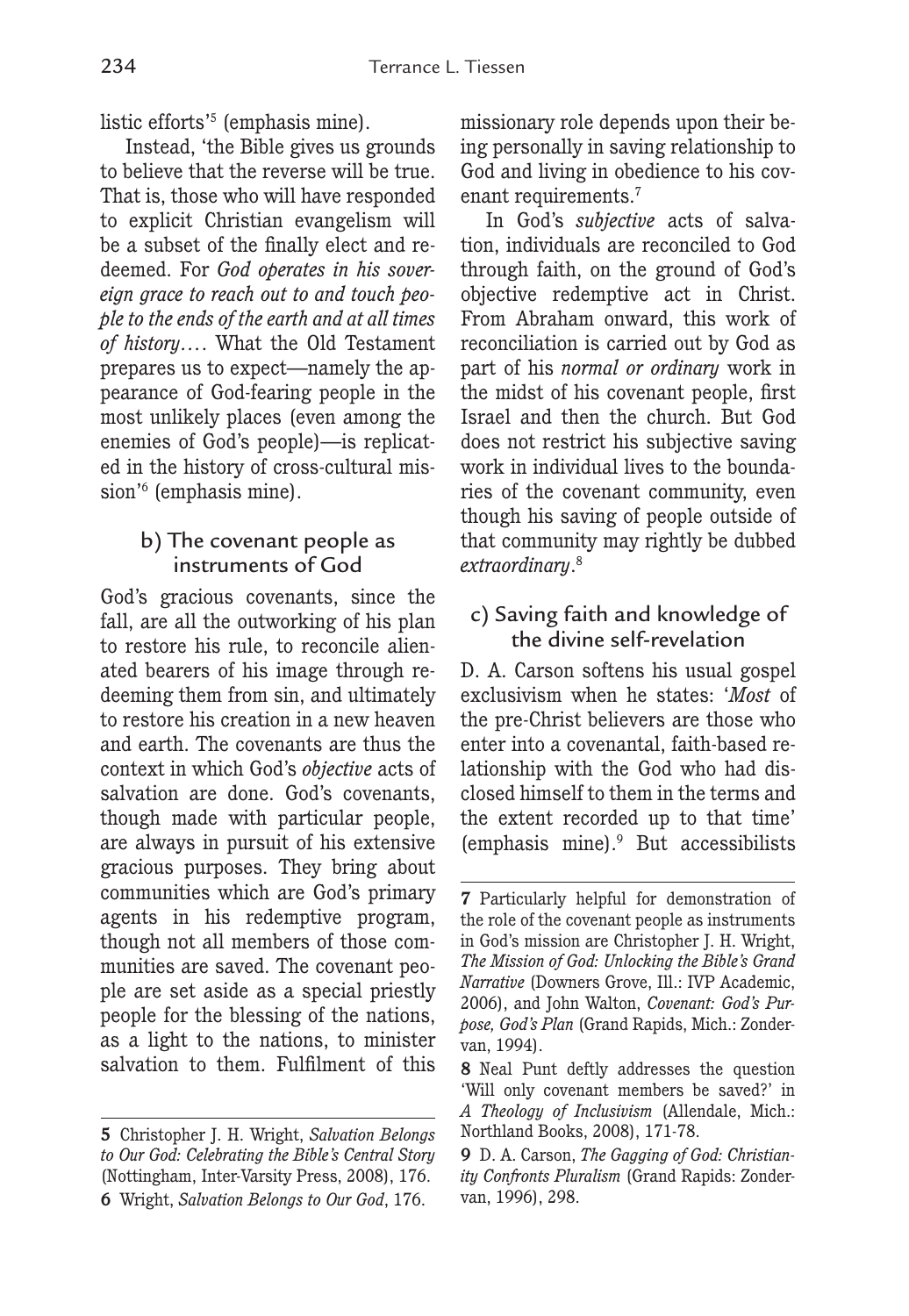can push the window open further, by proposing that *no one lives outside of one of God's covenantal arrangements* even if that covenant is limited to the one made with Adam and reaffirmed with Noah.

The *critical issue* is whether the line of redemptive history applies across the entire population at a time, regardless of their knowledge, that is, of whether they are aware of the revelation connected to the latest covenant God has made. I believe that we must take into account not only God's providence relative to his redemptive historical timeline, but also his providence relative to the spread of knowledge through particular divine revelation.

If God had made knowledge of the latest covenant revelation necessary for saving faith, a very peculiar situation would have arisen. God's fulfilment of his covenant promises to Abraham is central to God's saving action in the world. But, in choosing Abraham, God states his intention to bless 'all the nations of the earth' (Gen 18:18), through his covenantal relationship with Abraham and his descendants. If one must know this new revelation that God has made to Abraham (or later parties to further covenantal developments) then each new revelation actually makes smaller the reach of God's saving work! With each new covenantal revelation, the circle of people *able* to be saved because of Christ's atoning work, and by the illuminating and enabling work of the Spirit, grows *smaller*.

This gospel exclusivist thesis runs counter to the expansive tenor of God's stated intentions in making covenants with particular people and groups. It is doubtful that God narrowed his saving work to the small part of the world aware of the covenant with Abraham and his descendants, thereby excluding from his saving work a large part of the world until such time as the church would reach them with the new covenant gospel, hundreds and even thousands of years later. God's interest in all the peoples of the world began long before the church had grown sufficiently around the world to get the gospel to many people groups.

Romans 2:12-16 makes clear that people's duties are defined by the covenant revelation they have received, which defines the covenant relationship with God in which they exist. For good reason, Protestants defend the *sufficiency* of God's revelation in Scripture. I propose that we can also speak of universal revelation as sufficient relative to God's purposes in selfrevelation. John Frame enunciates the critical principle at work here: 'At any point in redemptive history, the revelation given at that time is sufficient.'10 This is an excellent general principle, particularly if we keep in mind that individuals do not all live at the same point of redemptive history, epistemologically. The chronological line and the epistemological line coincide only for those who have received God's latest revelation.

Frame observes that even though universal revelation was sufficient, God added to it 'by speaking to Noah, Abraham, and others'. He did this because 'Noah needed to know more than Adam did. The history of redemption is pro-

**<sup>10</sup>** John M. Frame, *The Doctrine of the Christian Life*. A Theology of Lordship Series. (Phillipsburg, N.J.: P&R Publishing, 2008), 161.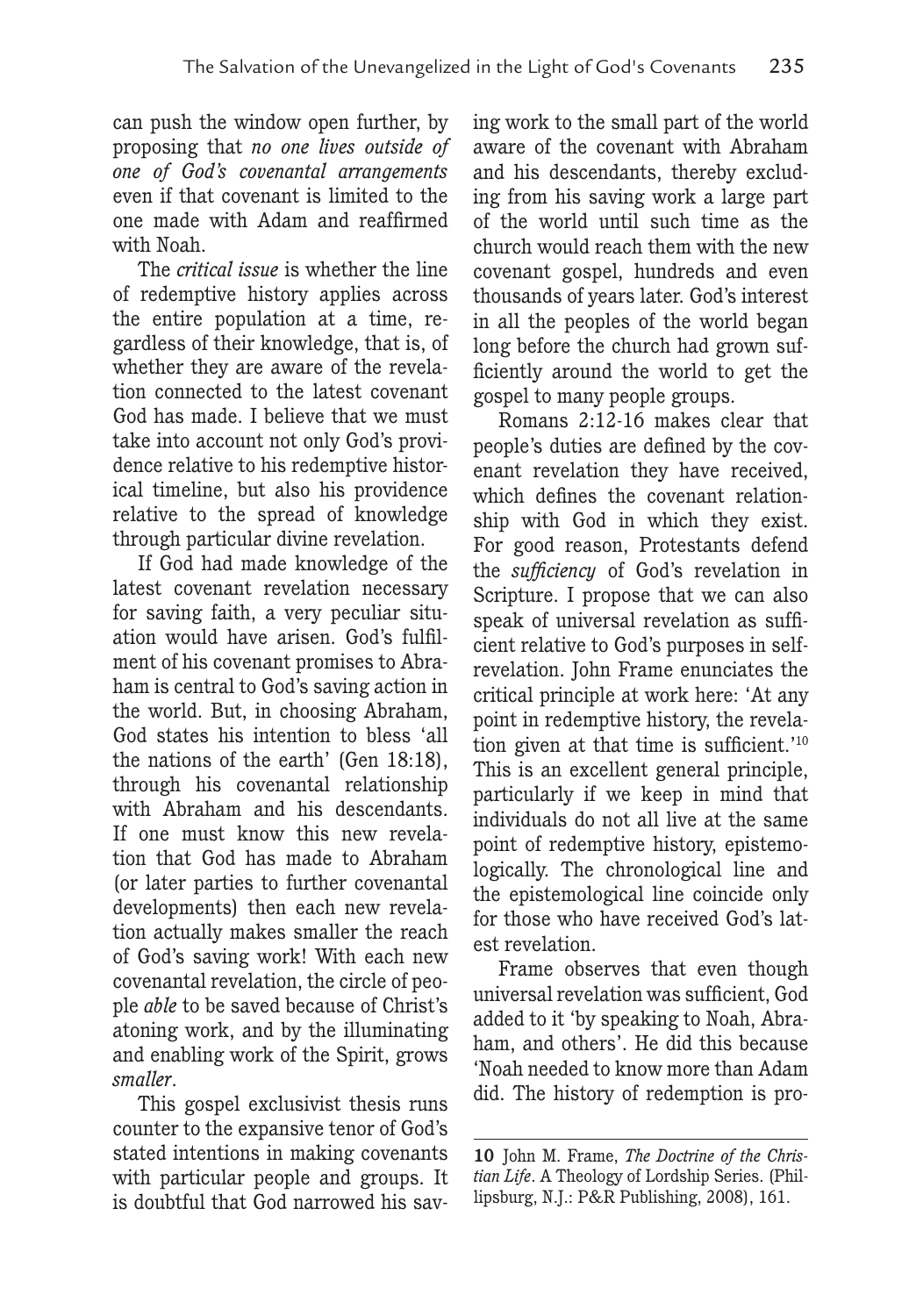gressive. In Noah's time, God planned to judge the world by a flood, and Noah had to know that. The Adamic revelation was sufficient for Adam, but not for Noah… . Noah needed more, for he had additional duties. He needed more in order to do God's will in his time.'11 A major point concerning the role of God's covenants is being made here—a significant factor in them is that they entail duty, the doing of which is essential if the work God has chosen to do through his covenant people is to be accomplished. Frame notes that 'Scripture, then, is clear enough to make us responsible for carrying out our present duties to God'.12 The same can be said about all revelation. This is extremely important because it underlines the point that responsibility is proportionate to revelation—thus, a person who has only the revelation God gave to Noah is required by God only to respond appropriately to *that* revelation. Whatever means God uses to communicate his truth to people, it suffices for God's purposes for those people.

### d) Salvation through Christ

Salvation was accomplished solely through the Christ, the son of Adam, of Abraham and of David, the one mediator between God and humankind. Anyone who has ever been saved, is now saved, or ever will be saved, is saved because Jesus died in their place, satisfying God's righteousness, and because Jesus rose again from the dead, as public demonstration of his vindication and hence of the vindication/justification of all who are 'in him'. In the centuries between God's covenant promise to Abraham and his covenant heirs and the coming of the Word incarnate, God progressively revealed himself through prophets within the covenant community, and he typified the saving work of Christ in the system of sacrifices offered in the tabernacle and then the temple which was God's dwelling place—a place to which the nations of the world could come and worship the one true God (cf. Solomon's prayer concerning 'foreigners', in 1 Kings 8:41-43).

But those whom God has saved are not all members of the Abrahamic or new covenant communities; some may not even know about these communities. From this starting point, we are as hopeful for salvation as Scripture allows us to be and so the lack of specifically gospel exclusivist texts speaks loudly.

## II Covenant as ground of the hope of salvation

Since we believe that God will save all those whom he has chosen to save, and since we know that God is gracious and merciful in his eternal nature, we are naturally hopeful concerning the final numbers of the inhabitants of the new earth, who will be there because they were chosen by the Father, to be redeemed by the Son, and illumined and given faith through the Spirit. The saving work of God throughout human history is the outworking of the eternal purpose of God that has been described appropriately as a covenant between the members of the Trinity (Eph. 1:3- 6).

**<sup>11</sup>** Frame, *Doctrine of the Christian Life*, 161.

**<sup>12</sup>** Frame, *Doctrine of the Christian Life*, 150.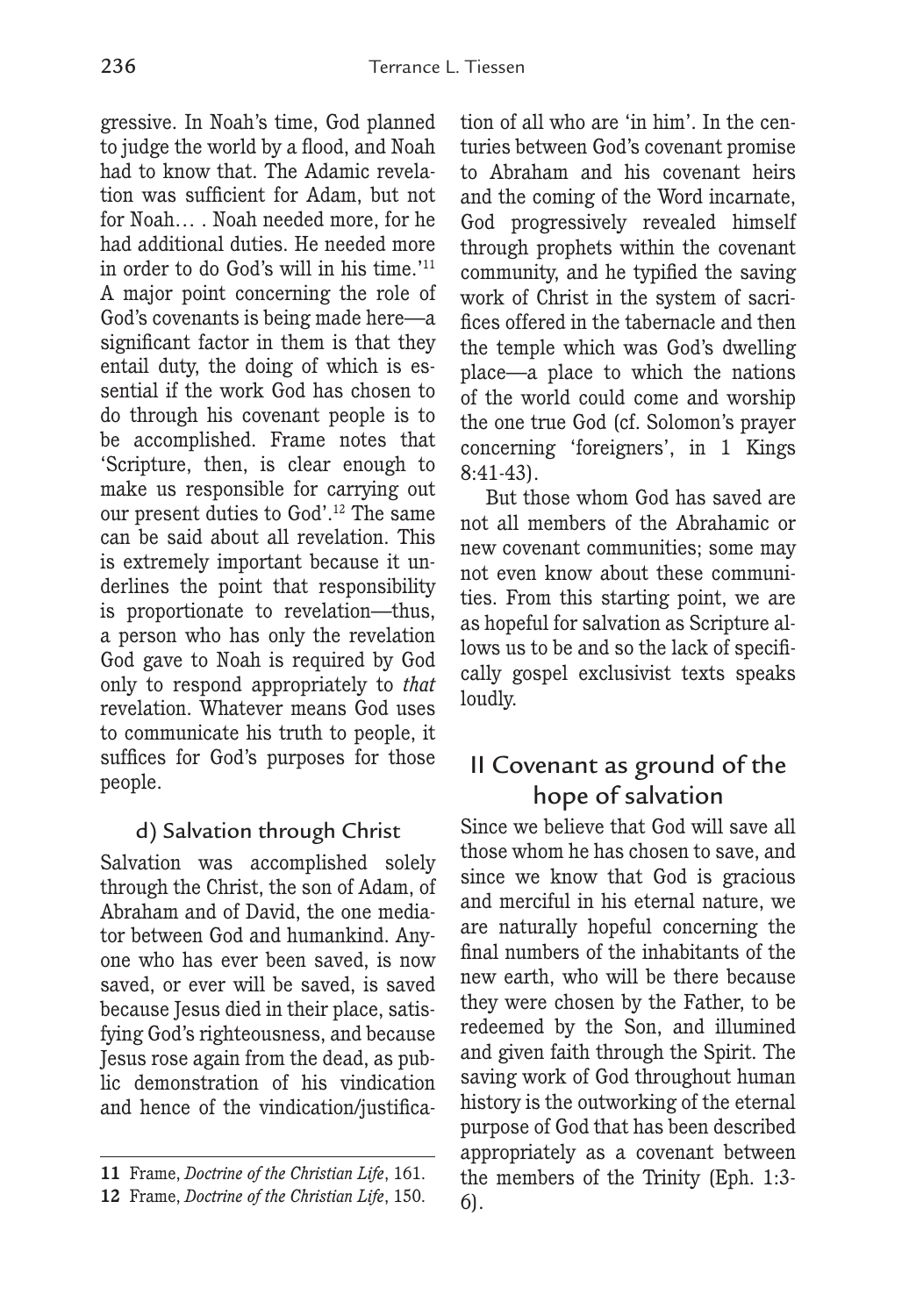# III Covenant obligations and blessings

The Spirit of God enables and elicits saving faith in the lives of individuals in accordance with the situation of each one. The essence of saving faith was always the same, but the theological content of that faith varied with the individual's situation. The hope shared by accessibilists is grounded in the belief that God's saving work is not co-extensive with his formation of a covenant people. Some whom God has chosen to save in Christ by the Spirit are saved by God within covenantal relationships less advanced than those which are focused on the development of the missionary people who are God's normal instruments in the proclamation of God's fullest revelation to date. D. T. Niles rightly asserted that 'the mission of the Church is a mission *within* the mission of the Holy Spirit',<sup>13</sup> and Adam Dodds correctly affirms that 'the Spirit's mission is not coextensive with the church's mission but broader in range and scope'.14

Herman Bavinck notes that restoration of sinners to communion with God 'requires grace, which in biblical revelation assumes the form of a covenant' and 'this covenant begins immediately after the fall',<sup>15</sup> with the enunciation of God's covenant of grace in Genesis 3:15. Salvation was available immediately—it did not wait for God's covenant to be made with Abraham, though that covenant was foundational in the redemptive historical program that reached final fulfilment in the Mediator of the new covenant. Christ was not only the fulfiller of the Abrahamic covenant and of the Sinaitic covenant, he was the second Adam.16

This framework of the covenant of grace provides the context for hopefulness that some of the unevangelized will be saved. The elect have always been saved by grace through faith, but the faith required by God, like the obedience required by God, is an appropriate response to the revelation God has made available. Because the standard to which Israel was held was the particular covenants that God established with them, Israel's prophets warned their people of the blessings or curses that would follow covenantal obedience or covenant breaking.17 But, for those who are ignorant of the latest covenantal revelation, the terms of their relationship with God are therefore determined by the revelation God has given them, which, in some instances, is the revelation given under a less developed covenantal administration.

Geerhardus Vos writes:

**<sup>13</sup>** D. T. Niles, *Upon The Earth: The Mission of God and the Missionary Enterprise of the Churches* (London: Lutterworth Press, 1962), 71; cited by Adam Dodds, 'The Mission of the Spirit and the Mission of the Church: Towards a Trinitarian Missiology', *ERT* 35/2 (2011): 224.

**<sup>14</sup>** Adam Dodds, 'The Mission of the Spirit', 224.

**<sup>15</sup>** Herman Bavinck, *Reformed Dogmatics. Vol 3: Sin and Salvation in Christ*. General ed. John

Bolt; trans. John Vriend (Grand Rapids: Baker Academic, 2006), 193.

**<sup>16</sup>** See Bavinck, *Sin and Salvation*, 226-27.

**<sup>17</sup>** See, for example, F. C. Fensham, 'Covenant, Alliance', in *New Bible Dictionary*. Second edition. J. D. Douglas, ed., N. Hillyer, revision ed. (Wheaton, Ill.: Tyndale House Publishers, 1982), 242-43; Michael Horton, *God of Promise: Introducing Covenant Theology* (BakerBooks, 2006), 46-53.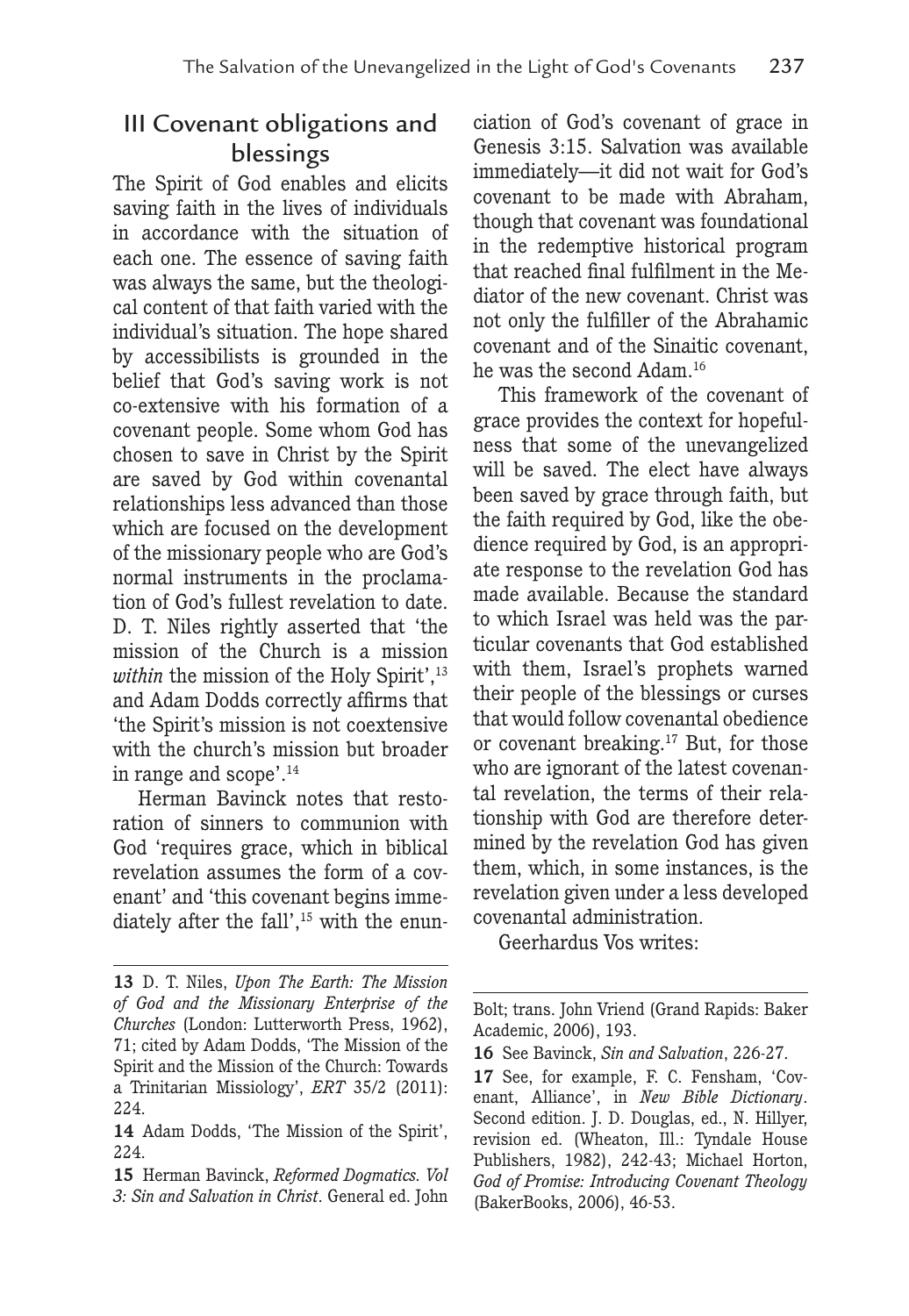[Abraham's] kind of faith is a faith in the creative interposition of God. It trusts in him for calling the things that are not as though they were [see Rom. 4:17-23]. This does not, of course, mean that the objective content of the patriarch's faith was doctrinally identical with that of the N.T. believer. Paul does not commit the anachronism of saying that Abraham's faith had for its object the raising of Christ from the dead. What he means is that the attitude of faith towards the raising of Isaac and the attitude towards the resurrection [of Christ] are identical in point of faith able to confront and incorporate the supernatural.<sup>18</sup>

Most significant for our consideration of the unevangelized may be the situation of those saved prior to the Abrahamic covenant. Robert Reymond finds 'indications of this faith in the Messiah's future deliverance even in pre-Abrahamic times'. He cites the reference to Enoch in Jude 14 and posits: 'One must conclude that Jude viewed the Messiah as present (in his preincarnate state) and active throughout the history of the Old Testament.'19 Reymond posits that 'Abel's parents know about the need for a blood "covering" before God' from 'their observation of God's killing an animal, even before they were banished from the garden of Eden, and making for them covering garments from the skin of the animal

(Gen. 3:21) and most likely by his own direct instruction to them. This divine work, coming as it did hard on God's *protevangelium* (Gen. 3:15), according to which the Seed of the woman would destroy the Serpent's power through his own death work, illustrated the "covering" significance of that Seed's death.'20

I find this proposal significant with regard to animal sacrifice for the appeasement of God, among the unevangelized. This may well be part of the communal memory of primal particular revelation. It is a good reminder that those who, by virtue of their revelational situation, live their relationship with God under the administration of the creational covenant, may not be restricted to the universal revelation provided in God's creative and providential work or in the conscience. Testimony to, or recollection of, the particular revelation made to Adam and Eve and later to Noah may be widespread even where it is blurred by generations of tradition not informed by Scripture, and it may be instrumental in the Spirit's saving work among these people.

### IV Salvation between Adam and Abraham

Jeffrey Niehaus asserts that 'all humans live under the benefits of the Adamic covenant (and its renewal in the Noahic covenant) and are all accountable to God as his children.'21

**<sup>18</sup>** Geerhardus Vos, *Biblical Theology* (Grand Rapids, Mich.: Eerdmans, 1954), 99-100; cited by Robert Reymond, *A New Systematic Theology of the Christian Faith* (Nashville, Tenn.: Thomas Nelson Publishers, 1998), 536.

**<sup>19</sup>** Reymond, *A New Systematic Theology*, 534.

**<sup>20</sup>** Reymond, *A New Systematic Theology*, 534.

**<sup>21</sup>** Jeffrey J. Niehaus, 'Covenant: An Idea in the Mind of God', *JETS* 52/2 (June 2009), 228; cf. also 244, re: a Babylonian, 'whose only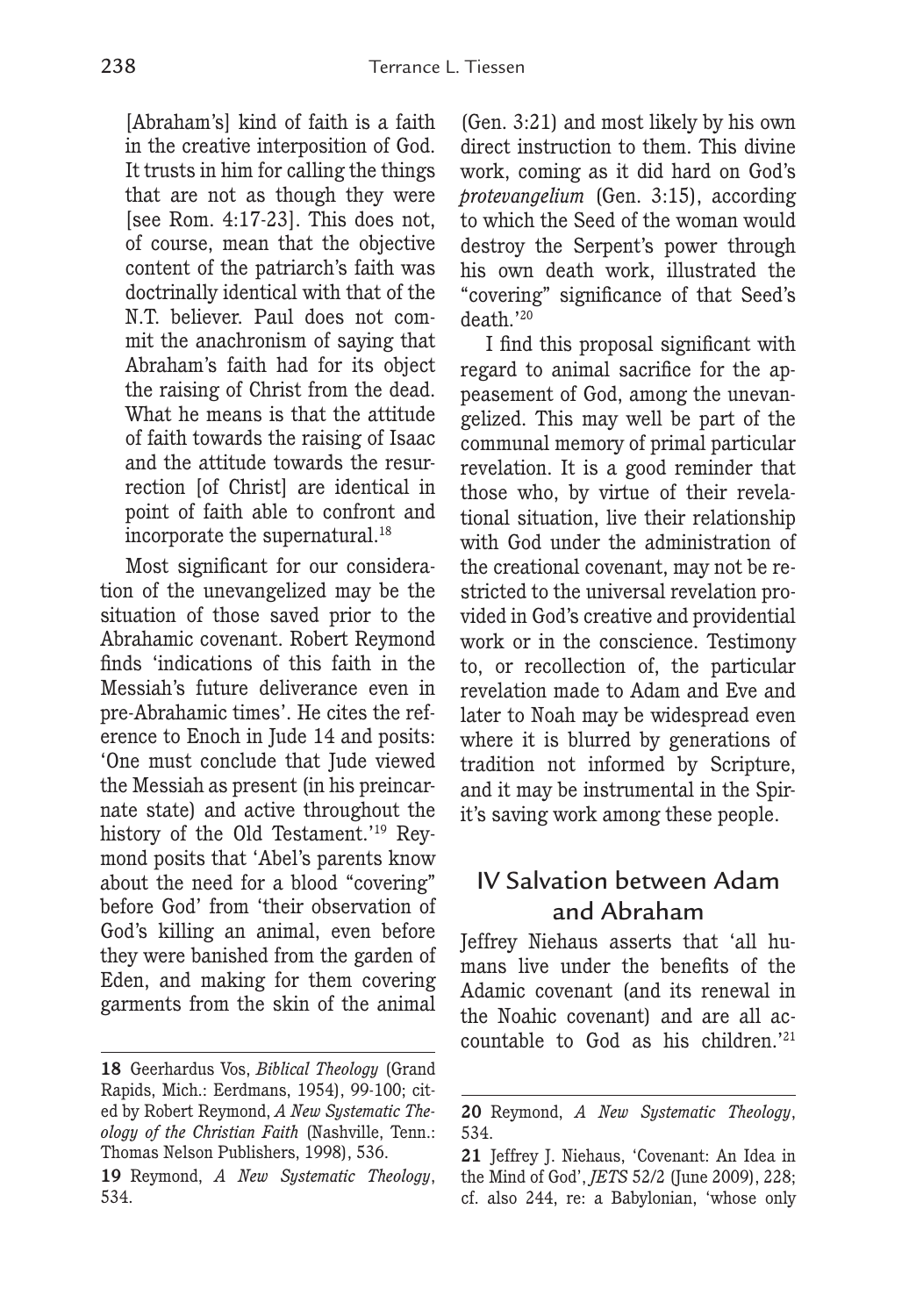In the statement of God's gracious promise that is fundamental to all his later covenantal arrangements (Gen. 3:15-19), no new commands are given nor conditions stated. The obligations placed upon humankind in the creation covenant are assumed and reaffirmed—the consequences of their disobedience are described in terms that clearly assume the continuing obligation of the creation mandate to be fruitful and multiply and steward the earth (Gen. 3:15-19).

The fact that all humans live under some divine covenantal administration, at least the covenant of creation, makes this the most basic place for us to consider what God may be doing savingly among people whose *only* knowledge of God derives from the covenant of creation. The work of God's grace in the lives of those who live cognitively under the creation covenant is a fruit of Christ's atoning work, as is all 'common grace' and, 'as long as it counters any type of evil and is purposefully performed in ways that help and heal, is connected either knowingly or unknowingly with the *missio Dei* in the world'.22 Having said this, it is worth reminding ourselves that we are limited in our ability to define the line between common and special grace.<sup>23</sup>

Writing concerning the means by which the covenant of grace was administered from Adam to Abraham, A. A. Hodge finds evidence 'that this administration of the covenant of grace reached many of the people of the earth, during this era', in 'the history of Job in Arabia, of Abraham in Mesopotamia, and of Melchisedec in Canaan'.24 Similarly, Gerard van Groningen observes that 'after Yahweh had given absolute assurance to Noah and his sons that the creation covenant would continue, there are not many direct references to it again. But its presence and role are constantly and consistently present.'25

Before the covenant with Abraham, we have numerous examples of people in saving relationship with God. Abraham himself had been justified by faith before he was circumcised (Rom. 4:10- 11), and Hebrews 11:8-9 indicates that it was 'by faith' that Abraham had set out from Ur, some 25 years before God's covenant with him in Genesis 12:1. Jeffrey Niehaus correctly observes that 'Abram was indeed in covenant with the Lord—but under the Adamic covenant and, more proximately, under the Noahic covenant… . He is already Abram's Suzerain under the Noahic covenant, and has every right and freedom to give him commands and/or make promises to him.'26

Other individuals of particular note include: Abel (Gen. 4:4; Mt. 23:35), Enoch (Heb. 11:5-6; Sirach 44:16), Noah,

<sup>&</sup>quot;covenant relationship" to the Lord was under the Adamic and Noahic covenants'; see also Jeffrey J. Niehaus, 'Covenant and Narrative, God and Time', *JETS* 53/3 (September 2010), 557. Cf., Wright, *The Mission of God*, 214.

**<sup>22</sup>** Johannes Verkuyl, *Contemporary Missiology: An Introduction*, trans. and ed. Dale Cooper (Grand Rapids, Mich.: Eerdmans, 1978), 4; cited by Dodds, 'Mission of the Spirit', 224.

**<sup>23</sup>** Cf. Richard J. Mouw, *He Shines in All That's Fair: Culture and Common Grace* (Grand Rapids, Mich.: Eerdmans, 2001), 100.

**<sup>24</sup>** A. A. Hodge, *Outlines*, 376.

**<sup>25</sup>** Gerard Van Groningen, 'Covenant', in *The Evangelical Dictionary of Biblical Theology*, ed. Walter A. Elwell (Grand Rapids, Mich.: Baker Books, 1996), 126a.

**<sup>26</sup>** Niehaus, 'Covenant and Narrative', 544.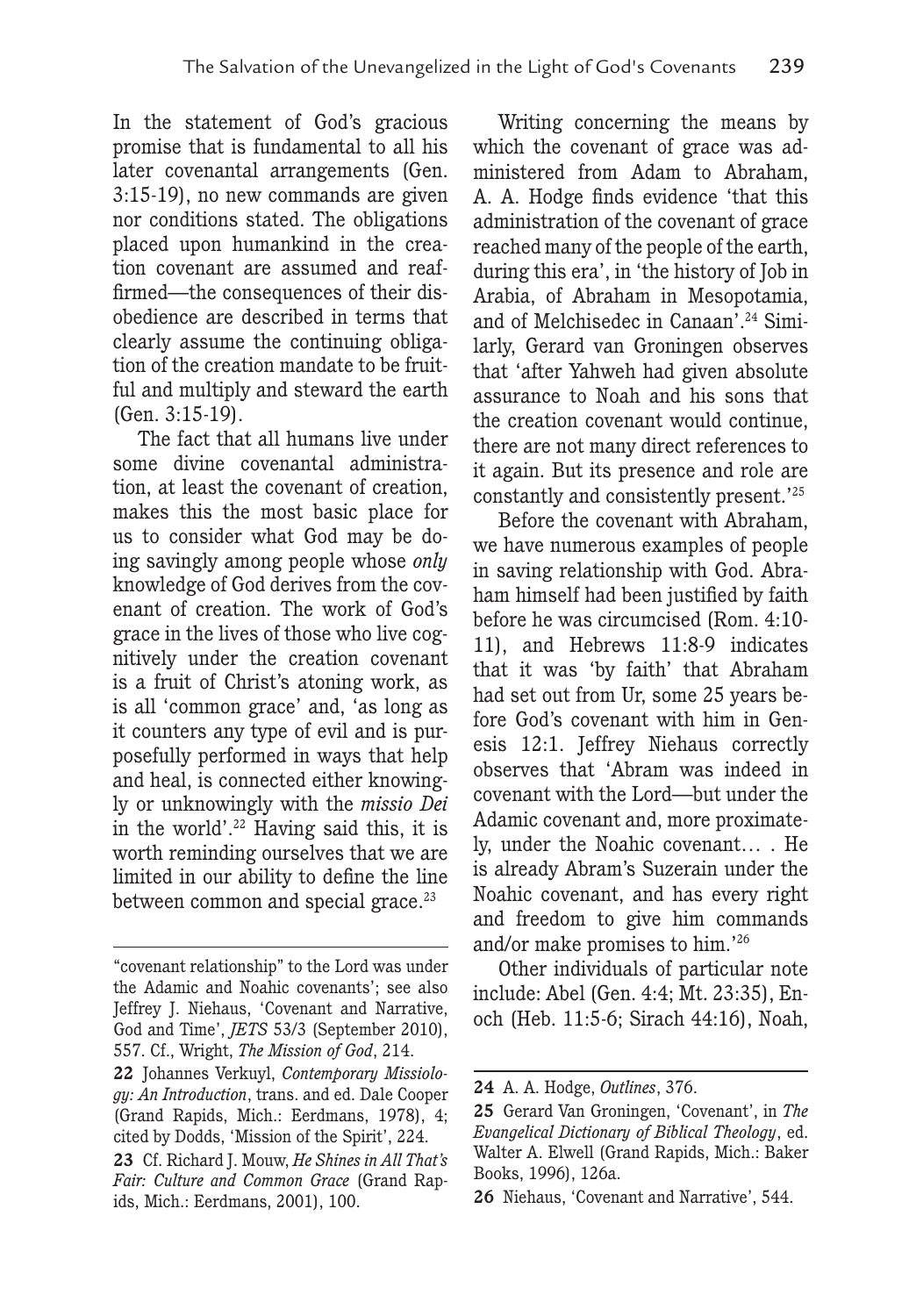(Gen. 6:9; 7:1; Heb. 11:7-8; cf. Ezek. 14:14, 20; Sirach 44:17; Mt. 24:37-39; 1 Pet. 3:20; 2 Pet. 2:5), and Job (cf. Ezek. 14:14, 20).

Hopefulness that God may be working savingly among people whose only possible covenantal relationship with God is the covenant of creation, established with Adam and confirmed with Noah, may be found in Jeffrey Niehaus's reason for considering even the original covenant of creation among 'God's overall program of covenants that lead to renewal', because 'redemption is implied in creation. That is, because of God's character, God as Creator has an ultimate covenantal commitment to restore all that he has created, including a new heavens and earth and a new humanity. Put another way, the new heavens and earth of Rev. 21:1 are a result of God's original gracious covenant commitment, which was in place when he made the original heavens and earth (Gen. 1:1).'27

Taking into account this 'ultimate covenantal commitment' of God to the restoration of his fallen creation, we should actually be surprised if God excluded from the application of Christ's saving work all those who are inculpably ignorant of God's special covenants with Abraham and those that followed on it, including the new covenant. The establishment of the new covenant was brought about by the obedience of the second Adam, which undoes, for all who are in him, the disobedience of the first Adam and the many acts of human disobedience that followed from it. The descendants of Abraham who had the faith of Abraham were saved by faith because of the righteousness of Christ. Likewise, descendants of Adam who have the sort of faith possible for Spirit illumined people who relate to God under the covenant of creation, were (and are) saved by the righteousness of the second Adam, even though all of these were necessarily ignorant of the way in which God would eventually bring about within human history the *ground* upon which he could be just while justifying sinners. All of them will someday worship the Lamb who was slain (Rev. 5:13).

*Every* divine revelation that a person receives (whether it is universal, particular and universally normative, or particular and of limited applicability) calls for a faith response, and God justifies those who, by his grace, respond with the faith that God seeks, appropriate to the content of the revelation. The minimum is clearly defined in Hebrews 11:6, the belief that God exists and that he rewards those who seek him.

### V Abrahamic Covenant

The purpose and effect of God's covenant with Abraham is the formation of a missionary community set up by God as an instrument through whom he will bless the nations, rather than the development of a community *within* which God will *exclusively* do his saving work. That covenant was for the blessing of the nations, and for the undoing of the curse that had come upon the human race through the failure of Adam to obey the very basic requirements of the covenant that God had made with him and, in him, with the whole race

**<sup>27</sup>** Jeffrey J. Niehaus, 'An Argument against Theologically Constructed Covenants.' *JETS* 50 (2007), 272.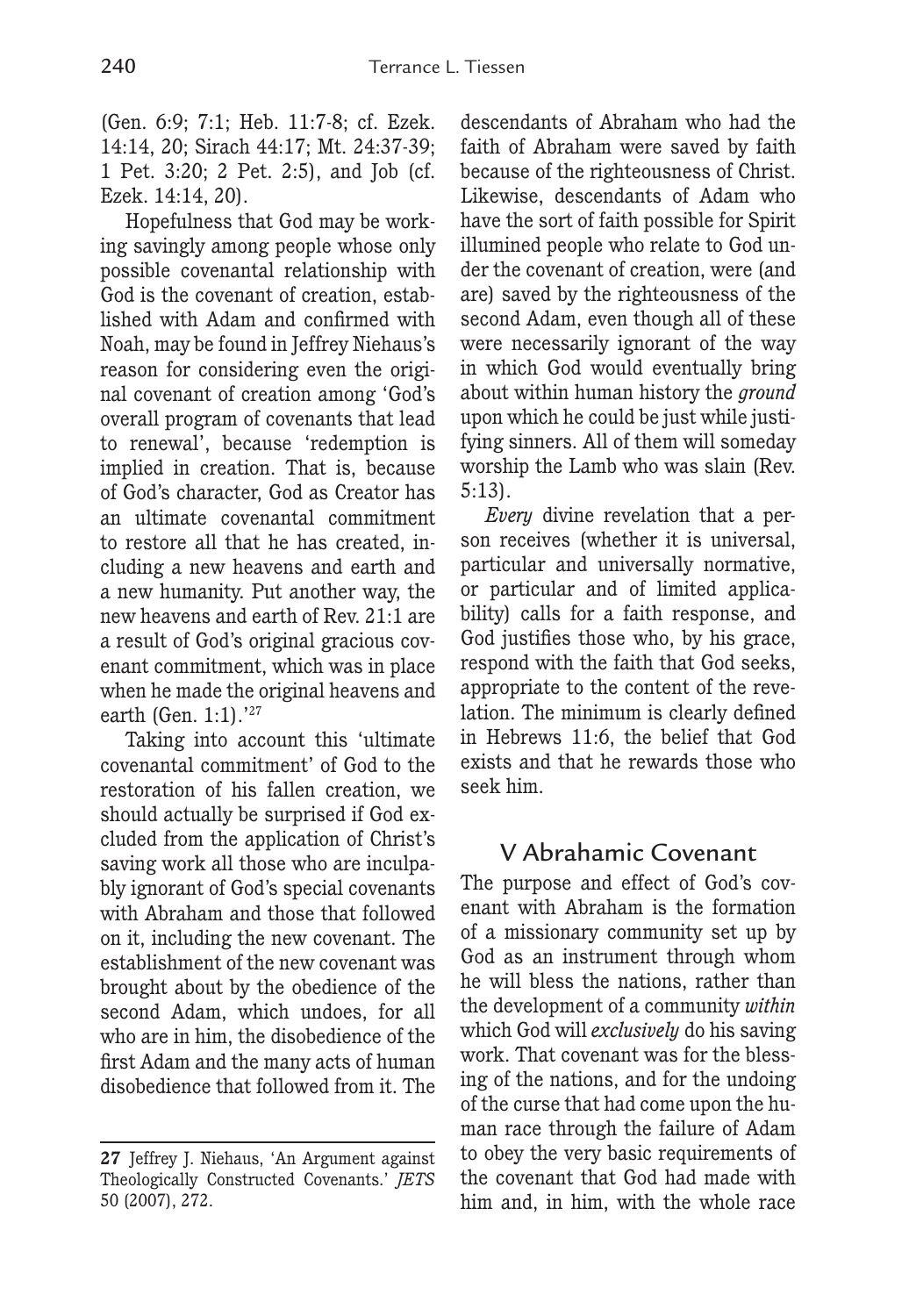#### (Rom. 5:12-19).

Enjoyment of the full blessing of any of God's covenants requires knowledge of the covenant, so that no one experiences the full benefits of the Abrahamic covenant as fulfilled in Jesus, until they have the new covenant faith that requires knowledge of the Mediator of that covenant. *But* eventually this will happen for all who have saving faith, even if its realization must await the moment of their meeting Christ at death.

After God's covenant with Abraham, we have examples of people in saving relationship with God but outside of the covenant community. Like Abraham himself, a Gentile who worshipped Yahweh could be saved, without being circumcised as a member of the Abrahamic covenant community, but he would not then be part of the people who were set apart by God to be his priestly ministers in the world. Even under the old covenant, there were Gentile God-fearers, and Gentiles were not excluded from the hope of salvation after the special covenant with Israel was established. Bryan Widbin finds 'never a hint that Israel saw "the fear of God" among the nations as something less than a redemptive experience. She accepted it on both practical and theological grounds. Israel's exclusive calling was to be a testimony to the nations. What happened apart from that was Yahweh's business.'28

In Romans 4:11-16, it is clear that

the *quality* of Abraham's faith, not its knowledge content, was the key in his justification. Those who have faith of that quality, like the list of men and women in Hebrews 11, are deemed righteous by God, despite the very different ways in which their faith is shaped by the knowledge of God that they were given. Where this provides a ground for hopefulness concerning the unevangelized is that those among them whom the Father chose in the Son, and in whom the Spirit produces repentance and the faith prescribed by the revelation they had received are beneficiaries of the atoning work of Christ, the promised Seed of Abraham, because they have the 'faith of Abraham', in its *context-appropriate manifestation*. In this way, the 'many nations' of which Abraham is father are more numerous even than our awareness of God's work in the world gives us reason to rejoice in. All of these will be among the 'many' who 'will come from east and west and will eat with Abraham, Isaac and Jacob in the kingdom of heaven' (Mt. 8:11 NRSV).

God fearers during the time of the patriarchs included people such as: Melchizedek (Gen. 14:18-20; Ps. 110:4; Heb.  $7)^{29}$  and Lot. Sarah and Ishmael are an important case study in this regard, at the time when God identified Isaac as the heir of the covenant promise to Abraham. Here, we see very clearly that the nature and purpose of the covenant community is not primarily that it is the body of the saved but that it is the community through whom

**<sup>28</sup>** R. Bryan Widbin, 'Salvation for People Outside Israel's Covenant?' in *Through No Fault of Their Own? The Fate of Those Who Have Never Heard*, ed. William V. Crockett and James G. Sigountos (Grand Rapids: Mich.: Baker, 1991), 82.

**<sup>29</sup>** See Gerald R. McDermott, *Can Evangelicals Learn from World Religions? Jesus, Revelation and Religious Traditions* (Downers Grove, Ill.: InterVarsity Press, 2000), 77.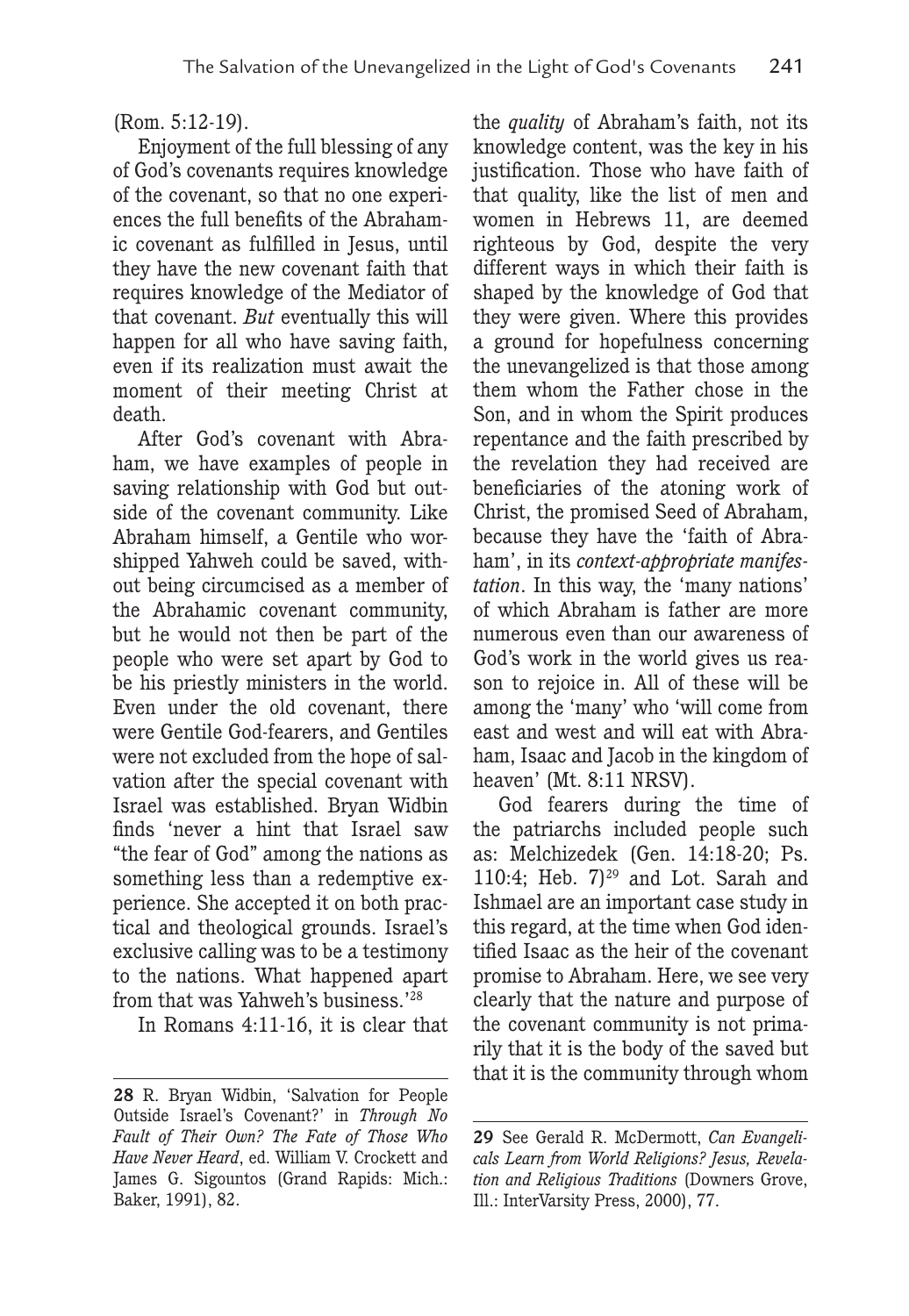God normally and primarily pursues his mission in the world. As a 13 year old member of Abraham's family, Ishmael was given the sign of the covenant, indicating his inclusion in the Abrahamic covenant community (Gen. 17:17-21). When God instructed Abraham to accede to Sarah's request that Hagar be banished and cut off from inheritance (Gen. 21:1-20), Ishmael was part of Abraham's household and included in the covenant community but, with the implementation of Sarah's request for banishment, Ishmael is cut off from the covenant community and hence from the blessings of the covenant, in particular, from being the line through whom the natural people of the covenant are descended.

The critical issue, therefore, is what significance banishment from the covenant people had, relative to salvation. In God's covenant promises to Abraham, nothing is said about salvation, as such. Being in the Abrahamic covenant entailed a special relationship to God, but there is no indication that it was the only relationship in which people received saving grace. Thus, we cannot assume as a matter of course that Hagar and Ishmael were unsaved because of their removal from the covenant family. Though we have not yet seen evidence either of faith or of unbelief on Ishmael's part, we have certainly seen that Hagar had a personal relationship of dependence upon God and an appreciation for God's care. From the description of her time in the wilderness, I gather that she had a saving trust in God. Hagar's banishment from Abraham's family put her outside of the covenant community but its purpose was to remove Ishmael from the line of covenant descent (a consequence of God's choice of Isaac for that role), not to make a statement about their salvation/condemnation, i.e., about their relationship to God.

In later provisions under the Mosaic law, being cut off from the covenant community was often based upon sinful behaviour that indicated radical unbelief. In those cases, it was a statement both that these people were not in saving relationship with God, and that they were no longer part of God's missionary people. In the case of Hagar and Ishmael, the second of these was true but there is no indication that the first was true. The critical thing within the Mosaic covenantal context is that people were being cut off because they failed to fulfil the obligations of the covenant. Means were provided to restore them to the covenant community. But it would be a mistake to extrapolate, from the procedures at work within the covenant community, conclusions about the status of people who had never been a part of that community. Furthermore, in the case of ceremonial impurities that led to alienation from the community, it seems quite implausible to deem such people 'unsaved'. The orientation of the individual's heart, as evident in obedience/ disobedience was critical in the latter regard.

Esau is another interesting case study. With reference to what John Frame dubs 'historical election', 'Isaac is chosen over Ishmael (Rom. 9 vv. 7-9), and Jacob over Esau (vv. 10-13).'30 But Frame notes that 'we cannot say on the

**<sup>30</sup>** Frame, John M. *The Doctrine of God*. A Theology of Lordship Series (Phillipsburg, NJ: P&R Publishing, 2002), 333.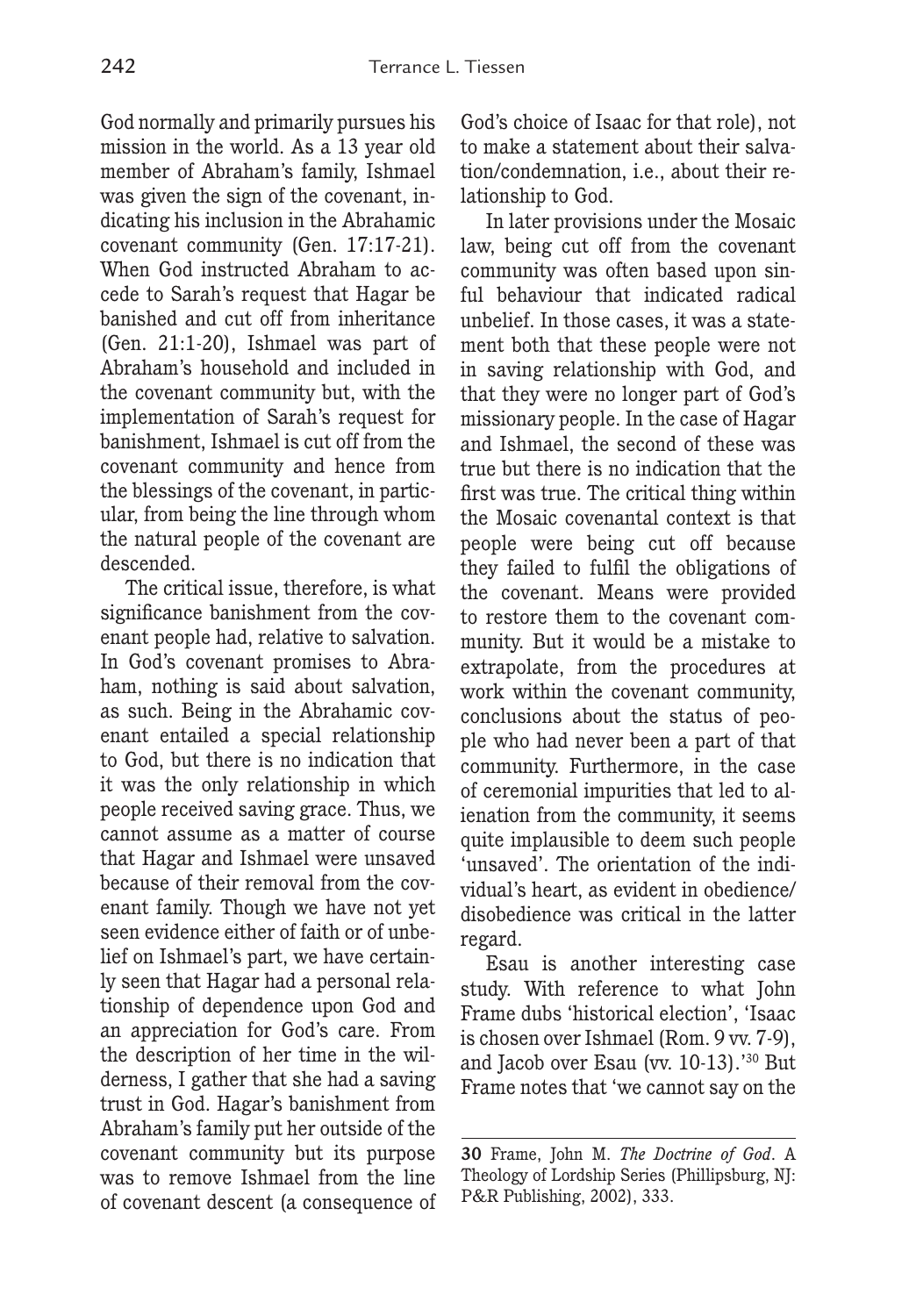basis of Scripture that either Ishmael or Esau, or the national groups formed by their descendants, are eternally reprobate. Paul is not distinguishing here between historical and eternal election. Rather, he is focusing on the principles that these two forms of election have in common. In both cases, election is by grace, apart from works (v. 12). In all these cases, election is in accordance with God's purpose (v. 11) and calling (v. 12). Esau is reprobate (whether historically or eternally) before he is born (v. 11), hated by God (v. 13).'31 This is an excellent illustration of the importance of accurately representing the purpose of God in choosing those in the covenant line ('historical election'), which is not to be conflated or confused with 'eternal election', even though God's sovereignty in both cases is equally clear.

### VI Mosaic Covenant

A new point of election occurs at Sinai. In Genesis 17:7, God had established an eternal covenant between himself and Abraham and his descendants, 'but now God expands his election to Israel: "I will take you *as my own* people, and I will be your God. Then you will know that I am the LORD your God, who brought you out from under the yoke of the Egyptians" Ex. 6:7 (italics are Walton's). They are now God's chosen people, chosen to reveal him to the rest of the world, as the context indicates. They have become the "revelatory" people of God.'32

Prior to God's establishment of the

covenant at Sinai, he had acted mightily to deliver Israel from their bondage in Egypt, a fact to which God refers in the beginning of the Decalogue. Exodus describes a massive power encounter between Yahweh and Pharaoh, so that, in the narrative of the plagues in Exodus 7-14, the motif recurs that 'YHWH, the God who would make himself known to the Israelites by delivering them, would simultaneously make himself known to Pharaoh by overthrowing his oppression.'33 Aptly, Christopher Wright sums up the situation: 'Clearly, the motivation from God's point of view was not only the liberation of his enslaved people but this driving divine will to be known to all nations for who and what he truly is. The mission of God to be known is what drives this whole narrative.<sup>'34</sup>

Israel was chosen by God to be his instrument in blessing the nations by means of God's self-revelation in and through this people, but the covenant community was not the boundary of God's saving work during that period.<sup>35</sup> Outside the covenant community during the Mosaic period, we meet Jethro (Ex. 18:1, 11), Rahab (Josh. 2:9-11; 6:23; Heb. 11:31; Jas. 2:25), and the resident aliens who lived within Israel in Moses' time (Num. 15:14-15; cf. Ex. 12:48-49).

### VII Davidic Covenant

Perhaps Hiram, King of Tyre was saved

**<sup>31</sup>** Frame, *Doctrine of God*, 333.

**<sup>32</sup>** Walton, *Covenant*, 65.

**<sup>33</sup>** Wright, *The Mission of God*, 93.

**<sup>34</sup>** Wright, *The Mission of God*, 95.

**<sup>35</sup>** As C. Wright says, the election of Israel was 'fundamentally missional, not just soteriological' (*Mission of God*), 263.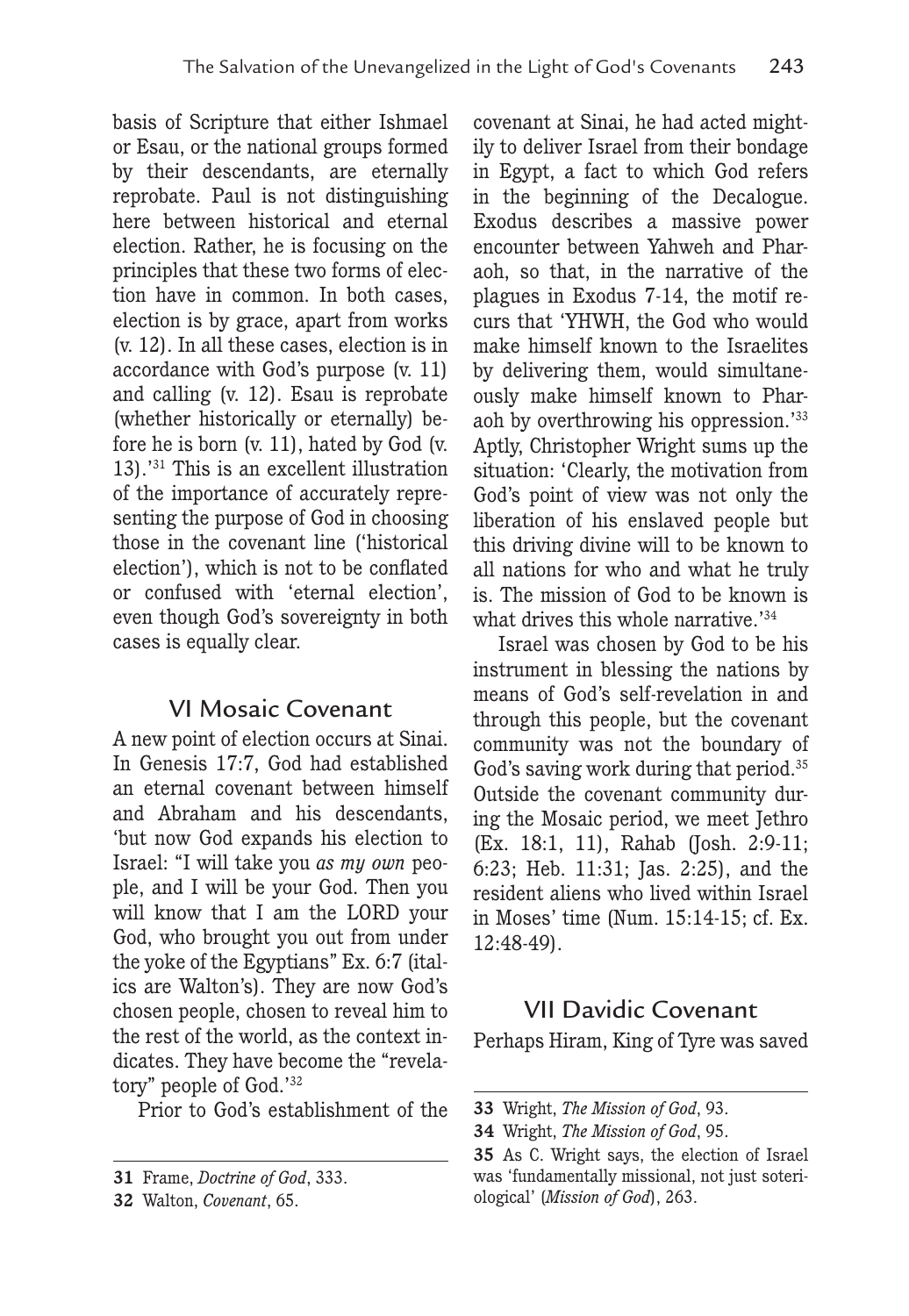(see 2 Sam. 5:11; I Chr. 14:1; 1 Kings 5:1; 2 Kings 5:7; cf., 2 Chr. 2:11-12). Others that we know about include: Gentile God-fearers referred to in Psalm 118:4 and other places in the Psalter which call the nations to praise God; Bathsheba (2 Sam. 11:3-4); Naaman the Syrian (2 Kings 5:15-19); at least some among the Ninevites (Jon. 3:10); and Ebed-melech (Jer. 39:15-18).

Particularly interesting is the case of people saved in the time of Jesus, but prior to the establishment of the new covenant in his blood and the inauguration of the church at Pentecost with the gift of the Spirit. This is a transition period in which God continued to do a saving work in the hearts of people who were not members of the Abrahamic covenant community. Of similar interest is the way in which the maturation of saving faith is observed in the lives of people within the covenant community as God revealed to them the identity of Jesus. Not all who were saved by their Abrahamic faith were illuminated by the Holy Spirit immediately to grasp the identity of Jesus or the meaning of his teaching. Thus the Gospel of John continually speaks of people 'believing', even when those people had previously 'believed' there is a growth of faith as there is a growth of knowledge, both objectively and subjectively, within the life of the saved.

The experience of the eleven of Jesus' disciples whose salvation is certain makes us aware of the importance of drawing a distinction between being 'saved' and becoming a Christian. Scripture indicates that there is a moment in the life of each person who is saved when they move from darkness to light. The experience of the first disciples of Jesus illustrates for us, however, just how difficult it is to identify that moment.

# VIII Salvation Under The New Covenant

If I am on the right track in regard to my earlier reflections regarding the exclusion of Hagar and Ishmael from the covenant, when we move to the new covenant situation, we can likewise see the local church (a new covenant community) as having two aspects: it is a community of those who are believed to be saved, having been united to Christ by faith—the church of Christ visible and local, and it is the community that God has blessed with a fullness of revelation and a commission to be agents of God's mission in the world. It is a category error to confuse these two aspects, making the church not only the community graciously called by God to be agents of his mission in the world but also the *exclusive* community of the saved.

In short, Scripture clearly states that all who believe and obey God's revelation are saved and that all who *reject* God's revelation remain under condemnation. In numerous texts (such as John 3), gospel exclusivists hear a judgment of those who do not believe, where Scripture is speaking only of those who *receive* the particular revelation, not of those who are ignorant through no fault of their own. In concurrence with a long tradition of New Testament interpretation, I understand Romans 2:12-16 to be a reference to Gentile God-fearers, who do not have the law of Moses but whom God will judge according to the law written on their hearts.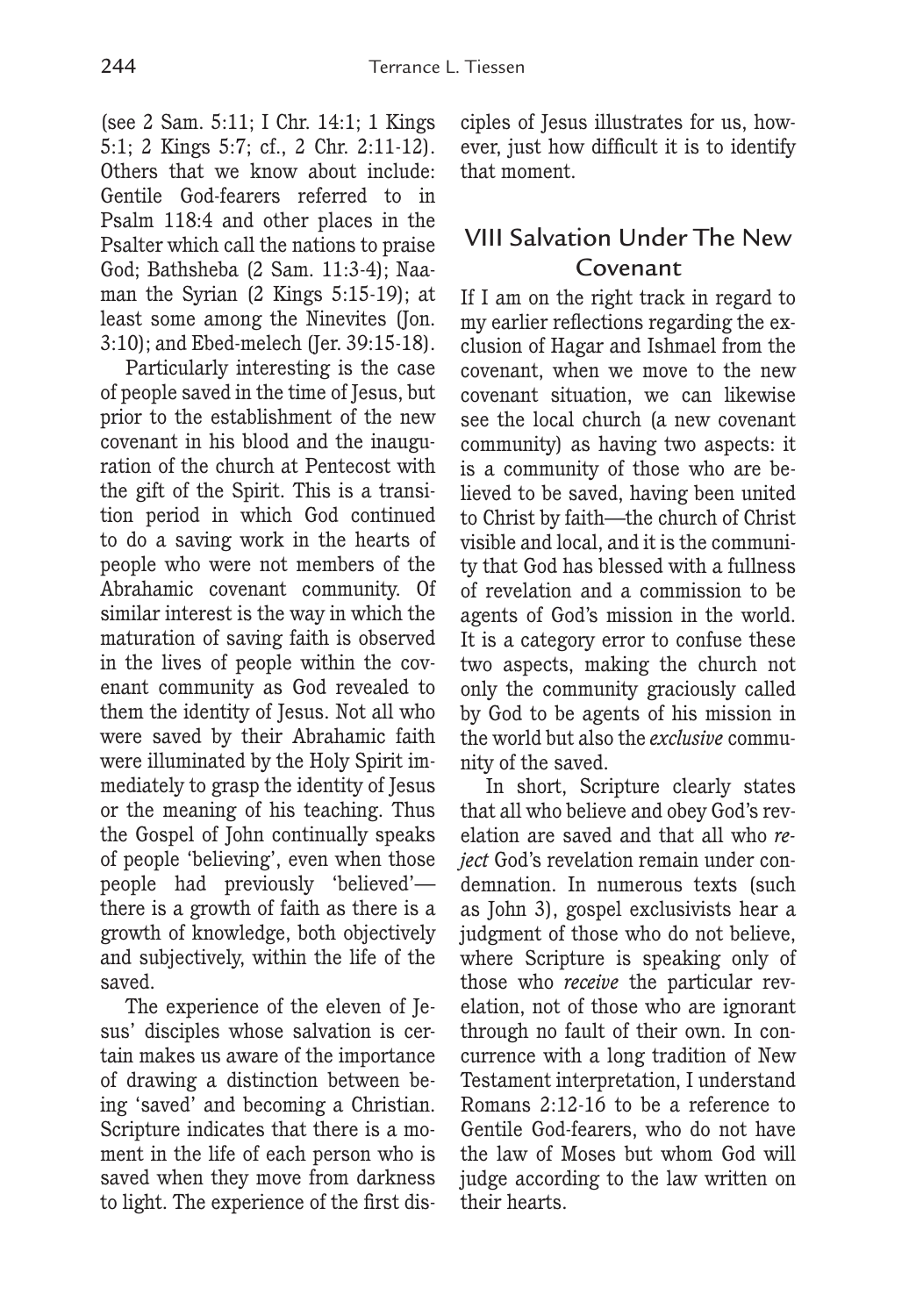Examples of saved people outside the church are found in Acts. These include: the Ethiopian eunuch (Acts 8:27-39), and possibly Saul of Tarsus.36 Cornelius is a particularly interesting case study and is probably the most important individual in the New Testament for the focus of this inquiry. Although he lived at the time of Jesus and became a Christian after Pentecost, Cornelius exemplifies the Gentiles who lived outside the community of the old covenant people of God but who worshipped their God. In Luke's narrative, we learn that he was a 'devout man who feared God', he 'gave alms generously to the people and prayed constantly to God' (Acts 10:2); his 'prayers and alms' had 'ascended as a memorial before God' (Acts 10:4); and meeting him brought Peter to the realization that 'in every nation anyone who fears [God] and does what is right is acceptable to him' (10:35).

In its context, the primary meaning of Peter's statement is that 'God is not prejudiced in restricting salvation to a particular nation'.37 The critical question remains, however, whether Cornelius would have gone to be with Christ if he had died *before* his encounter with Peter. One line of gospel exclusivist interpretation asserts that he would have gone to hell. It hears a clear statement that Cornelius was not saved, in the instructions of the angel to Cornelius which told him that Peter would give him a message 'by which you and your entire household will be saved' (11:14). If one starts with a gospel exclusivist assumption, the salvation spoken about by the angel is identified as the experience which follows upon Peter's preaching; people are not saved, therefore, until they actually encounter Christ.38

Other gospel exclusivists, however, have proposed that Cornelius was saved before Peter arrived but that his case is exceptional.<sup>39</sup> But a problem is created for gospel exclusivism, by Aquinas, Calvin, Turretin and more recent exclusivists who follow this course: one 'exception' leaves us wondering whether there might be others.

Why should we not grant that someone today who had the faith of Abra-

**<sup>36</sup>** Cf., *Conversion in the New Testament: Paul and the Twelve* (Grand Rapids, Mich.: Eerdmans, 1999), 49-50, 54, 82, 98-99 and J. M. Everts. 'Conversion and Call of Paul', in *Dictionary of Paul and His Letters*, ed. Gerald F. Hawthorne, Ralph P. Martin and Daniel G. Reid (Downers Grove, Ill.: InterVarsity Press, 1993), 162.

**<sup>37</sup>** Bruce A. Demarest, 'General and Special Revelation: Epistemological Foundations of Religious Pluralism', in *One God, One Lord: Christianity in a World of Religious Pluralism*, 2nd ed., eds. Andrew D. Clarke and Bruce Winter (Grand Rapids: Baker Books, 1992), 191. Cf., Carson, *Gagging of God*, 307.

**<sup>38</sup>** Cf. Wells, *God the Evangelist*, 23; John R. Stott, "Dialogue, Encounter, Even Confrontation", in *Faith Meets Faith*, Mission Trends No. 5, eds. Gerald H Anderson and Thomas F. Stransky (Grand Rapids: Eerdmans, 1981), 5:167; John Piper, *Jesus: The Only Way to God: Must You Hear the Gospel to Be Saved?* (Grand Rapids: Baker Books, 2010), 81-84, 87); Walter Kaiser, 'Holy Pagans', 139).

**<sup>39</sup>** Thomas Aquinas, *Summa Theologica*, II-II, q.10, a.4, ad3, cited by Jacques Dupuis, *Toward a Christian Theology of Religious Pluralism* (Maryknoll, N.Y.: Orbis Books, 1997), 114; John Calvin, *Commentary on Acts*, (commenting on Acts 10:4); *Institutes of the Christian Religion*. Library of Christian Classics, vols. 19- 20 (Philadelphia: Westminster Press, 1960), 3.17.4; Francis Turretin (*Institutes*, 1.4.19).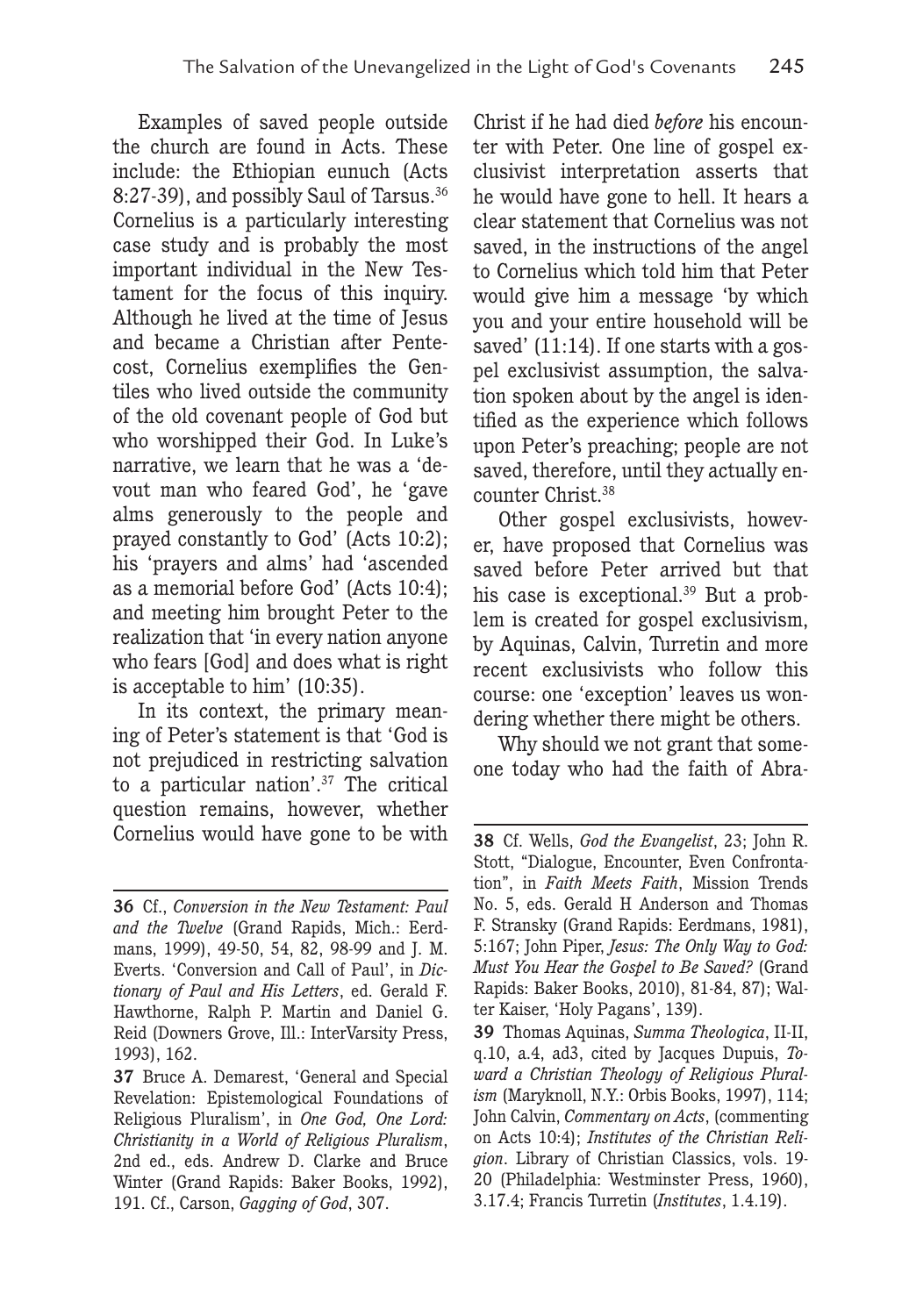ham, and who could have no greater faith given his knowledge, would be saved? Once that principle is accepted, there is no good reason not to extend the reach of his saving grace to others who had the faith acceptable to God, though they lived, epistemologically, even prior to God's covenant with Abraham.40

The twelve disciples of John the Baptist whom Paul met in Ephesus (Acts 19:1-7) provide a further interesting case.41 The issue for us now is whether or not they were already 'saved' before receiving the Spirit of the risen Christ. My own conclusion is that these were old covenant believers who had received John's baptism of repentance but who had not been baptized in the name of Jesus, the one who would baptize them with the Spirit. They were even less knowledgeable concerning Messiah than the followers of Jesus who had gathered in the upper room, in Jerusalem, awaiting the gift of the Spirit. They typify the old covenant believer, after the epochal sending of the Holy Spirit, who has still not received the new covenant Spirit personally. When Paul had taught them further, they were baptized in the name of Jesus and, as the Spirit came upon them, they spoke in tongues and prophesied, just as the 120 had done on the day of Pentecost. This was, therefore, not an experience of subsequent baptism with the Spirit by people who had already been united with Christ by the indwelling of the Spirit. They had previously had an old covenant experience of the Holy Spirit's saving work, like that which John the Baptist had known. and they now moved personally into the new covenant experience of the Spirit and were united with the body of Christ, being baptized in his name.

The situation in Ephesus raises the question: 'When (if ever) does salvation cease to be possible for Jews with an Old Testament faith and for Godfearing Gentiles who do not know of Jesus?' J. N. D. Anderson asks: 'Might it not be true of the follower of some other religion that the God of all mercy had worked in his heart by his Spirit, bringing him in some measure to realize his sin and need for forgiveness, and enabling him, in the twilight as it were, to throw himself on the mercy of God?'42 J. I. Packer responds to Anderson's question:

The answer seems to be "yes." It might be true. Who are we to deny it? If ever it is true, such worshippers will learn in heaven that they were saved by Christ's death and that their hearts were renewed by the Holy Spirit. They will join the glorified Church in endless praise of the sovereign grace of God. Christians since the second century have hoped so, and perhaps Socrates and Plato are in this happy state even now. Who knows?43

**<sup>40</sup>** Cf., R. W. F. Hootton, *Christianity and Other Faiths: An Evangelical Contribution to Our Multi-Faith Society* (Exeter: Paternoster, 1983), 24.

**<sup>41</sup>** Terrance L.Tiessen, *Who Can Be Saved? Reassessing Salvation in Christ and World Religions* (Downers Grove, Ill.: InterVarsity Press, 2004), 197.

**<sup>42</sup>** J. N. D. Anderson, *Christianity and World Religions: The Challenge of Pluralism* (Downers Grove, Ill.: InterVarsity Press, 1984), 101-02.

**<sup>43</sup>** J. I. Packer, 'What Happens to People Who Die Without Hearing the Gospel?' *Decision*, January 2002, 11.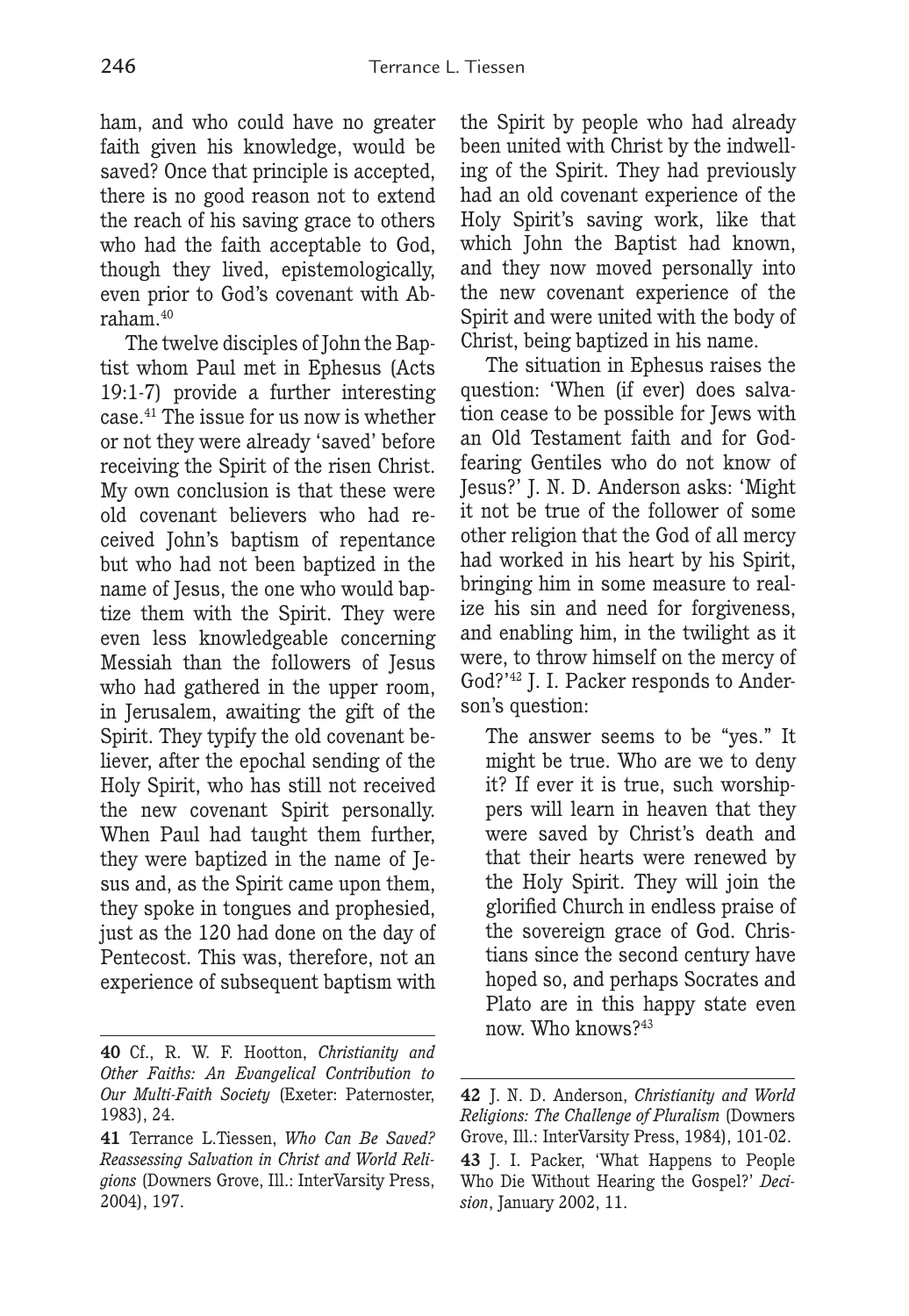# IX The importance of the church's missionary work

When expressing an accessibilist understanding of salvation, it is essential to underline the importance of the missionary obligation of the new covenant community. The church is empowered by the Spirit of the risen Christ, and given a commission to disciple the nations, by the Lord himself. It is God's *ordinary or normal* means of reaching the lost with the gospel message in response to which the Spirit elicits the faith in that Jesus that saves individuals and makes them part of the new covenant community of God's people through whom new covenant revelation reached them.<sup>44</sup>

Gospel exclusivists are afraid that an accessibilist understanding will cut the nerve of the church's evangelistic mission.45 That concern is commendable, for it would be very sad if any teaching reduced the church's commitment to serve God energetically in his mission in the world. But, if gospel exclusivism is really a significant motivator, and if the New Testament authors were gospel exclusivists as those concerned believe, it is very surprising that the New Testament nowhere offers gospel exclusivism as motivation for evangelistic mission, despite frequent reference to the truths that *did* motivate the apostles to proclaim the gospel wherever and whenever they could.

Gospel exclusivists often seem to assume that if people can be saved through universal revelation, there is no need for Christian mission, but John Sanders rightly points out that although God does reach people through his witness in creation, 'he wants much more for their lives. He desires that we all receive the blessing that can come only through a personal relationship with Jesus.'46 It is wrong to say that the whole episode in the house of Cornelius is 'superfluous if Cornelius already has salvation'.47 It would, perhaps, be superfluous if eschatological salvation were God's only goal for people, but God not only wanted Cornelius to be 'acceptable' in old covenant terms, he wanted him to receive the new covenant gift of the Spirit and to become part of the new covenant people of God in which the wall between Jew and Gentile is broken down.

Paul's passion to 'win' as many as possible (1 Cor. 9:19-23) is instructive. Although the verb to 'win' has been taken to refer to Paul's goal of *converting* 'as many as possible' (v. 19), including Jews and Gentiles (vv. 20-21), it cannot refer only to their conversion, since in verse 22 he speaks of his aim of winning 'the weak', a designation which should be understood of Christians (rather than non-Christians; cf.

**<sup>44</sup>** See Eckhard J. Schnabel, *Early Christian Mission: Vol. 1. Jesus and the Twelve*. (Downers Grove, Ill.: InterVarsity Press, 2004), 423-24. **45** Cf., Köstenberger, 'Gospel for All', 216.

**<sup>46</sup>** John Sanders, 'Responses', in *What About Those Who Have Never Heard?: Three Views on the Destiny of the Unevangelized*, ed. John Sanders (Downers Grove, Ill.: InterVarsity Press, 1995), 145.

**<sup>47</sup>** Cf. William J. Larkin Jr., 'The Contribution of the Gospels and Acts to a Biblical Theology of Religions', in *Christianity and the Religions: A Biblical Theology of World Religions*, Evangelical Missiological Society Series, no. 2, eds. Edward Rommen and Harold Netland (Pasadena, Calif.: William Carey Library, 1995), 281.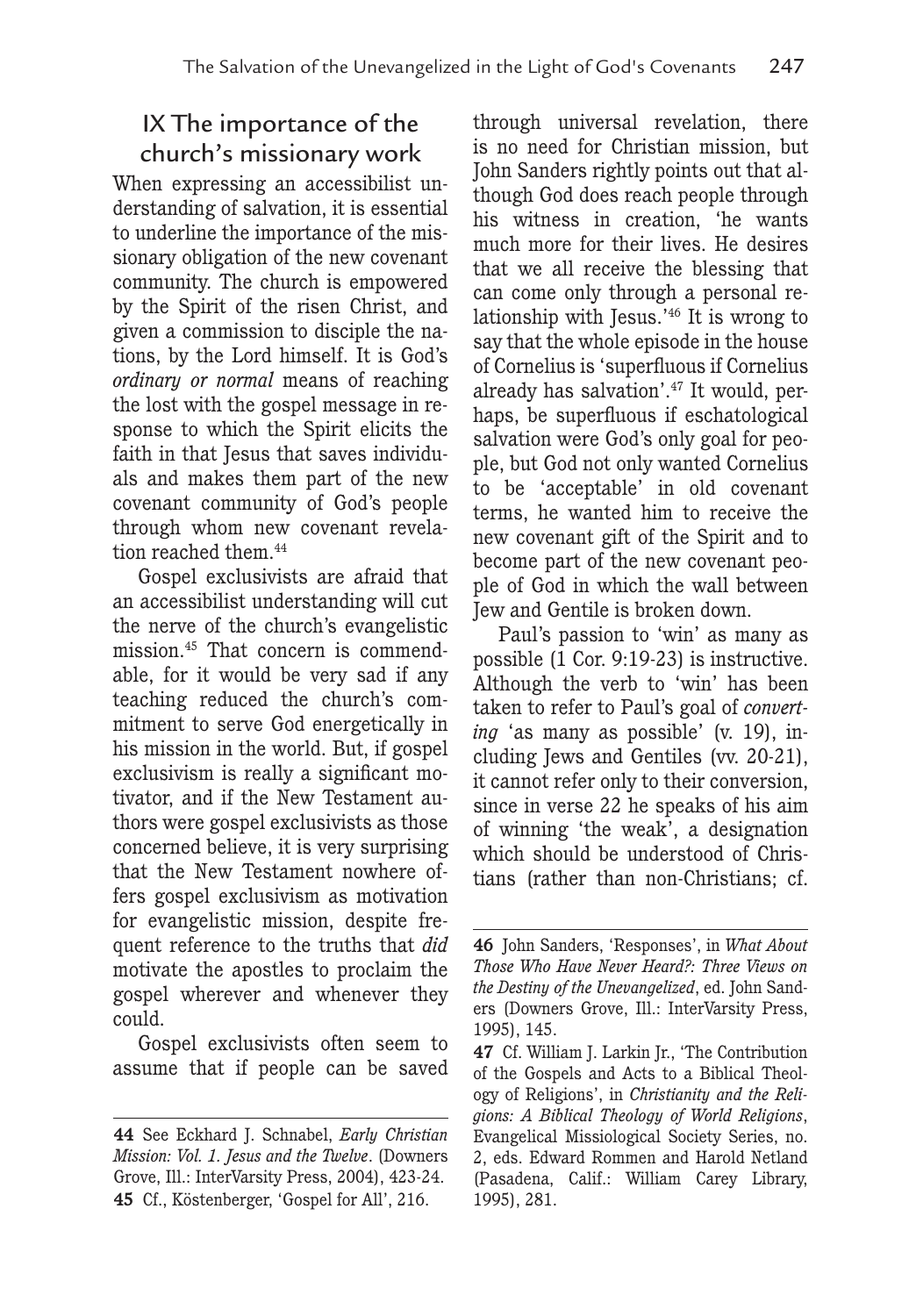Rom 5:6) whose consciences trouble them about matters which are not in themselves wrong (cf. 1 Cor. 8). Paul's goal of winning Jews, Gentiles and weak Christians has to do with their full maturity in Christ and thus signifies *winning them completely*. To win Gentiles has to do with his ultimate purpose for them, namely, their being brought to perfection in Christ on the final day. Nothing short of this will fulfil Paul's ambitions for them. Similarly, his goal of winning 'weak' Christians has to do with their full maturity and blamelessness at the second coming.48

Paul's vision to see Christians brought to full maturity in Christ can obviously be extended to indicate the importance of bringing into the church those whom God has graciously reconciled to himself outside of the church, so that they can come to understand the glorious work of God's grace and grow to full maturity in Christ. It is, after all, one of the tasks of congregations of believers in Christ to nurture one another, through the gifts given to us by the Spirit, until we all grow up into the fullness of Christ.49

It is because 'God has summed up and concentrated the vastness of his grace in creation and Israel in his action in Jesus of Nazareth' that 'the whole world has a right of access to such grace. So generosity and love compel Christians to share the unsearchable riches of Christ.'50 William Abraham therefore considers it to be 'only right that those who have already responded to the light of God that they have received outside the gospel should know of the true source of that light'. Such people 'should also have access to the full measure of God's grace and power, which is made available in Jesus Christ',<sup>51</sup> and, I would add, through the distinctive new covenant gift of the Holy Spirit which we receive as we are incorporated into the body of the risen Christ, the church.

We must not underestimate the importance of the formation of the church, as a community of those who are consciously endeavouring to be obedient to Christ in every avenue of life. Donald Macleod notes that those who are freed from sin by Christ's atoning work

become themselves an irresistible force for social change. They can never themselves become oppressors of others; or be cowed into silence by the blusterings of earthly potentates. The saving grace which produces free individuals also produces free communities… . The Christian is free: free because Christ has died. It is the life lived out of this freedom (including our prophetic witness, our cross-bearing and our willingness to be nothing) which changes the sinful structures.52

This should bring home to us a

**<sup>48</sup>** Andreas J. Köstenberger and Peter T. O'Brien, *Salvation to the Ends of the Earth: A Biblical Theology of Mission*. New Studies in Biblical Theology, no. 11, ed. D. A. Carson (Downers Grove, Ill.: InterVarsity Press, 2001), 181.

**<sup>49</sup>** William J. Abraham, *The Logic of Evangelism* (Grand Rapids, Mich.: Eerdmans, 1989), 220-21.

**<sup>50</sup>** Abraham, *The Logic*, 221.

**<sup>51</sup>** Abraham, *The Logic*, 221.

**<sup>52</sup>** Donald Macleod, *The Person of Christ*. Contours of Christian Theology. (Downers Grove, Ill.: InterVarsity Press, 1998), 259.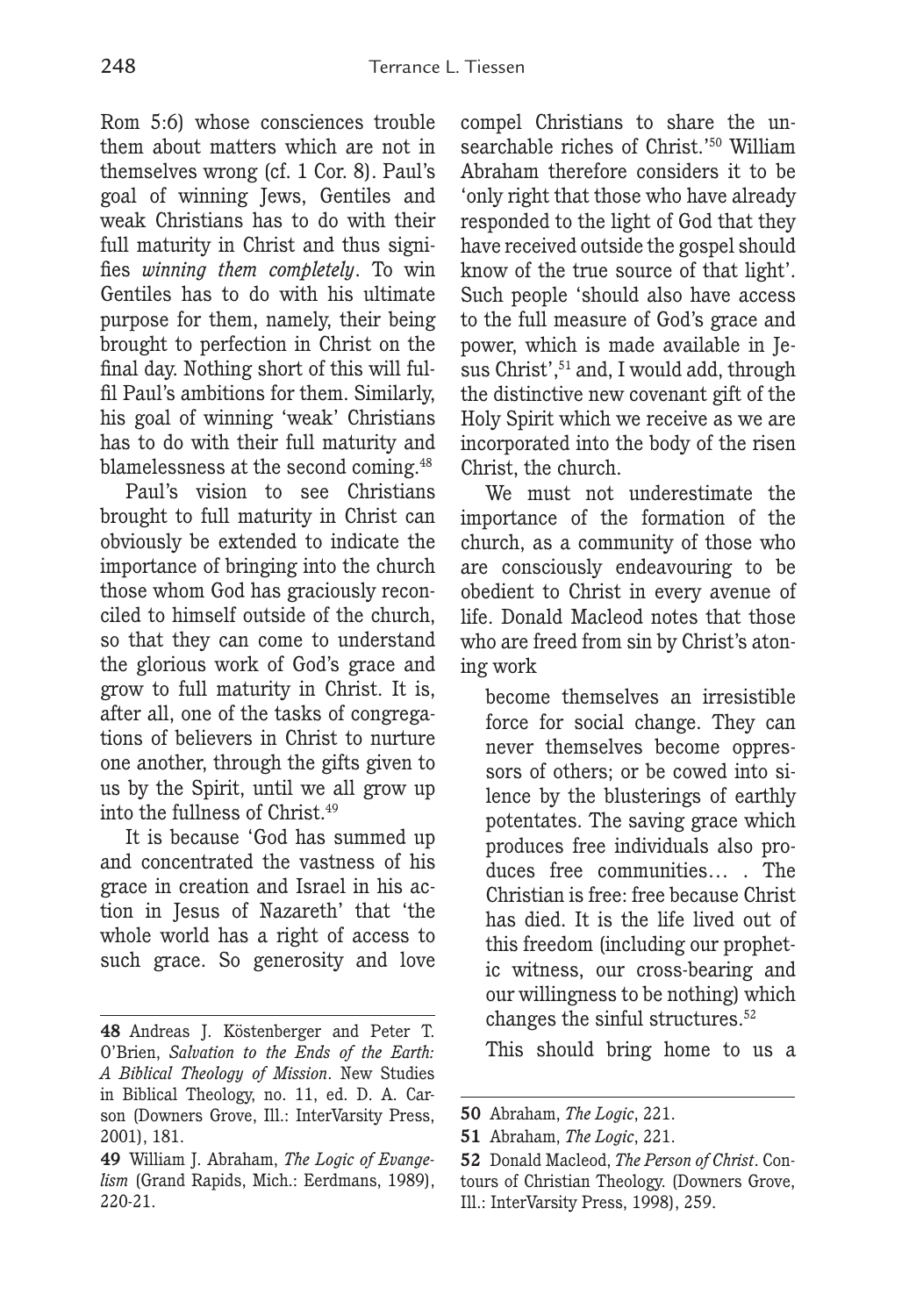dimension of God's purpose in the church's evangelistic mission which is missed if we focus only on the salvation of individuals and assume that our mission work is less important if God can save individuals without it. Wonderful things happen to communities which are transformed by the gospel, as they follow Christ together and seek to do his will socially, as well as personally. God does not only want to save individuals, he wants to build churches as communities which give the world a small foretaste of the shalom of God which is produced when the kingdom of God breaks into our history. The manifestation of God's gracious work in the life of these communities of the redeemed is itself a powerful witness to the world which longs for God's shalom, even when they are unable to name it.

### X Conclusion

Summing up, I propose that a study of God's covenants, their purpose and their effect, provides us with a metanarrative that fits accessibilism better than gospel exclusivism. Salvation was objectively accomplished by Jesus the Christ, the second Adam, and the one in whom all God's covenant promises are fulfilled, so that God's great

and gracious purposes for human redemption and cosmic restoration are brought to glorious completion. God formed a special people, the covenant community, particularly beginning with Abraham and on through the church. But membership in that community was never the boundary of God's redemptive work, and knowledge of the revelation which God had entrusted to that community, for the blessing of the world, was not necessary for the Spirit to create saving faith in the people's hearts.

Everyone lives under the administration of one of God's covenants and is judged by God according to the requirements pertaining to that covenant. Likewise, the faith that pleases God is the sort of response that God requires of a person with the particular knowledge and privilege with which he has graced that person. We whom God has blessed with the knowledge that enables membership in the covenant community must strive to bear witness to God's work in Christ, wherever we can, thereby being God's instruments in his work in the world. Much as we long for everyone to know, now, the joy of life in Christ and in his church, we can rejoice in hopefulness that God's saving work is even greater than the awareness of any of us.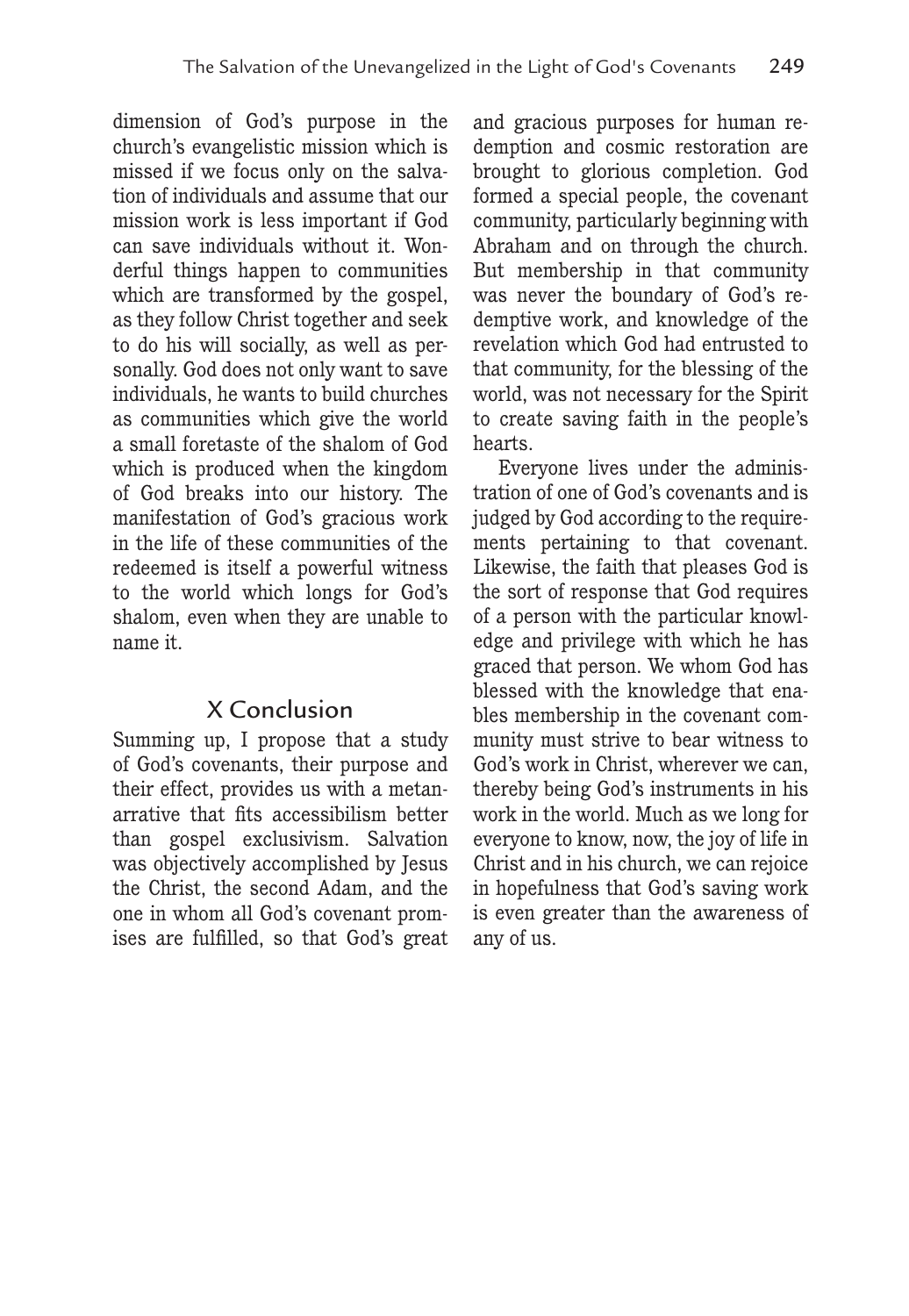# **They are not all Martyrs Islam on the Topics of Dying, Death, and Salvation in the Afterlife**

# Christine Schirrmacher

**KEYWORDS:** *Instruction, sin, revelation, obedience, faith, suicide, martyrdom, sharia, mourning, judgement*

WITHIN ISLAM, THE topic of dying, death and salvation in the afterlife is a theologically meaningful and today also politically delicate topic as some Muslim groups which we brand 'Salafi' or 'Jihadi' have shaped its meaning according to their specific convictions. Theologically, the topic of death and dying is of major importance because it is closely related to the issue of forgiveness and salvation and even more to the question of whether a believer already during his lifetime on earth is entitled to be assured of his entering into paradise after death.

Although, on one hand, the Koran leaves no doubt that Islam is the only true religion superseding 'abrogated' religions like Judaism or Christianity and correcting their perceived 'distorted' scriptures, the question whether the single believer can face death without being concerned about God's judgement upon him in the hereafter cannot be too hastily answered in the positive. Jihadi groups benefit from this 'unsolved' question in Islamic theology insofar as they promise to guarantee the martyr dying in a suicide operation acceptance by God even without being questioned by the angel of death.

The following article will explain the concept of death, martyrdom and mourning as it is expanded in the Koran, the Islamic tradition and Islamic theology and contrast it with fundamental concepts of biblical teaching.

## I The Meaning of Death and Dying in Islam

The question of a religion's understanding of death and dying presup-

*Christine Schirrmacher, (MA, PhD) is professor of Islamic Studies at the Evangelisch-Theologische Faculteit (ETF) in Leuven/Belgium, and regularly lectures on Islam at different government institutions in Germany. She is head of the International Institute of Islamic Studies of the World Evangelical Alliance (WEA), and a member of the Protestant Centre for World View Questions of the Protestant Church of Germany (Berlin). Travelling widely for lectures and conferences, Professor Schirrmacher has published numerous articles and books including the two volume introduction* Der Islam *(1994/2003),* The challenge of Islam—Islam between war and peace*, (2002), and* Islam and Christianity Compared *(2006).*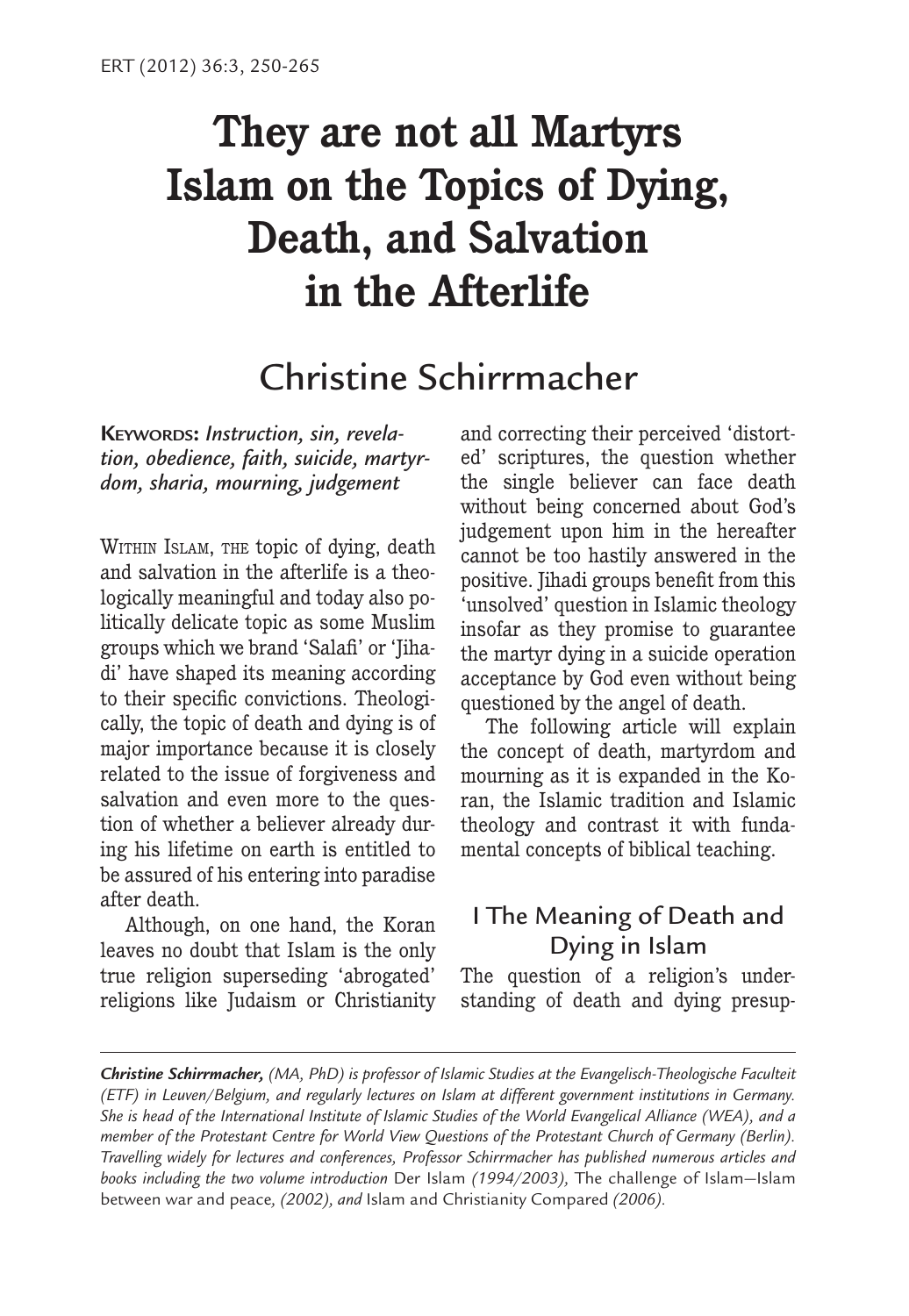poses the question of the meaning of human life, and within monotheistic religions, in turn, it presupposes the question of the relationship between God and mankind. From the viewpoint of the Koran and Islamic theology, this life has its basic meaning in being preparation for the life hereafter. Mankind is a creation of God and limited in his knowledge. Mankind is reliant upon the guidance of God, the eternal and almighty One, who is to be basically distinguished from mankind and is alien to man in his essence. The task of mankind is to recognize God as Creator and Judge, to submit to him and be devoted, that is to say, to be 'Muslim', to keep to his commands and to sculpt life here in view of the hereafter.

Mankind is seen in the Koran as weak (Sura 4:28) and volatile (Sura 30:36). He easily becomes fainthearted (Sura 70:19-20), is hasty ( Sura 17:11), unknowing (Sura 33:72) and prone to evil (Sura 12:53). He is thus in need of instruction but not basically a sinner. Given the correct guidance, he is in the position of doing the right thing and is not as a matter of principle 'sold as a slave to sin'.<sup>1</sup> He indeed becomes guilty of individual sins, but he does not find himself in the situation of being separated from God. For that reason deliverance and reconciliation with God are not indispensable in order to be able to live according to God's commands.

He is, if under Islamic instruction as 'guidance' (Sura 2:97), basically in the position of living according to God's commands. Evil and the seduction of sin come upon him from outside by Satan's whisperings, but he can withstand it if he takes 'refuge' (Sura 7:200) in God. Since, according to consensus opinion within Muslim theology, every person is born a Muslim, the 'guidance' given by Islam is actually only a return to one's original destiny: a life led according to the commands of Islam is in accord with God's actions in creation.

Since Jews and Christians acknowledge God as Creator, Islam grants them the status of 'people of the Book' (Sura 3:199). That is to say, they are people who had in the past been given a revelation of God in the form of the Old and New Testaments. Still, they 'blaspheme' (Sura 5:72-75) in that they pray to Jesus as God's son and deny Mohammed the recognition of being the 'seal of the Prophets' (Sura 33:40). For that reason, at the end of the time of his pronouncements in Medina, Mohammed increasingly considered Judaism and Christianity to be forged. Islam, on the other hand, was no longer just one of the revelatory religions but rather the one true 'religion before God' (Sura 3:19) that displaces and corrects Judaism and Christianity.

As adherents of the true religion of Islam, Muslims generally assume that they will go to paradise after their death. There is, however, no personal certainty, since a personal promise of salvation for the individual believer is found neither in the Koran nor in the texts handed down as tradition. The omnipotence and absolute sovereignty of Allah, the uncreated One, as well as his basic dissimilarity to people, his creatures, prohibit people from foretelling God's actions and thereby limiting his omnipotence. This is due

**<sup>1</sup>** Compare the remarks on the Koran's conception of man in Theodor Adel Khoury, *Der Koran. Arabisch-Deutsch* (Gütersloh: Gütersloher Verlagshaus, 2001), 12:446 ff.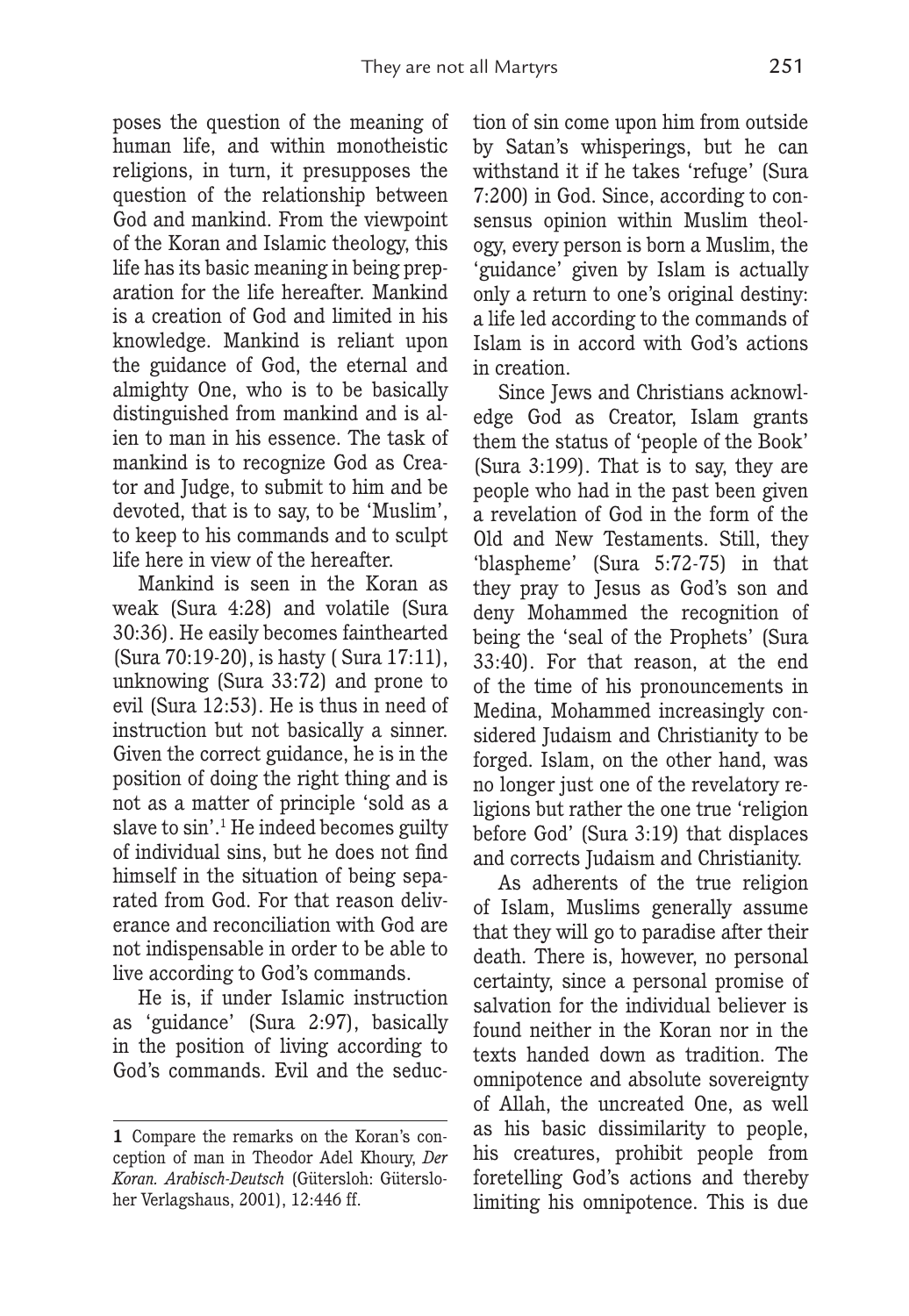to the fact that 'human speech can only speak humanly, that is to say, inadequately, about Him because it is location-oriented'.2

### II. The Four Ways of Dying

Death unavoidably stands at the end of each human life, and the day of death has been determined by God. Four ways of enduring death are to be distinguished from each other and are viewed differently from the point of view of Islam: violent death at one's own hands (suicide); violent death at the hands of another person (accident, manslaughter, murder); violent death by self-sacrifice (the martyr's death); natural death.

### 1. Violent death at one's own hands (suicide)

In Islamic theology suicide is unanimously condemned. It is an independent decision to which an individual as a created being is not entitled. In the action of suicide, mankind assaults a life that he did not call into being: 'Since an individual did not create himself, not so much as a single cell within his body, the life of a person does not belong to himself.<sup>'3</sup>

Moreover, killing oneself stands for personal doubt with respect to God's care and provision. It represents cowardly avoidance of the tests which God has intended for mankind, thus being an indication of weakness of faith. The person who commits suicide evades the test of his patience and perseverance in the here and now.

The Koran does not clearly speak about taking one's own life, $4$  but tradition unmistakably condemns it as a form of unbelief and threatens the person who commits suicide with eternal punishment.5 Muslim theology also unanimously condemns him who sets an end to his own life, as it is a 'pretension to a right to which mankind is not entitled' and as 'the pinnacle of spiritual and mental confusion and disintegration'.6 For many theologians, such as the former Sheik of al-Azhar, Mahmud Shaltut (d. 1963), taking one's own life carries more weight than the killing of another individual. It is a 'pathological deviation from [the law] of the inviolability of the individual'.7

### 2. Violent death at the hands of another person (accident, manslaughter, murder)

Violent death does not itself require

**<sup>2</sup>** Erwin Gräf, 'Notions of death within the framework of Islamic anthropology', in Johannes Schwartländer (ed.). *Der Mensch und sein Tod* (Göttingen: Vandenhoeck & Ruprecht, 1976), 126-145, here 129.

**<sup>3</sup>** Jusuf al-Qaradawi, *Erlaubtes und Verbotenes im Islam* (München: SKD Bavaria, 1989), 277.

**<sup>4</sup>** Sura 4:29 is possibly aimed directly against suicide: '…nor kill yourselves'.

**<sup>5</sup>** According to Thabit bin Ad-Dahhak's tradition, for example, in Sahih al-Bukhari, Volume 8, Book 73, Number 73, http://www.usc.edu/ schools/college/crcc/engagement/resources/ texts/muslim/search.html (March 2, 2009).

**<sup>6</sup>** According to Birgit Krawietz's summary of Arabic fatwas in the 20th century, *Die Hurma. Schariarechtlicher Schutz vor Eingriffen in die körperliche Unversehrtheit nach arabischen Fatwas des 20. Jahrhunderts* (Berlin: Duncker & Humblot, 1991), 92.

**<sup>7</sup>** Mahmud Shaltut, *al-qatl wa-'l-intihar*, (Beirut: 1983, 415-422); quoted by Krawietz, *Die Hurma*, 94.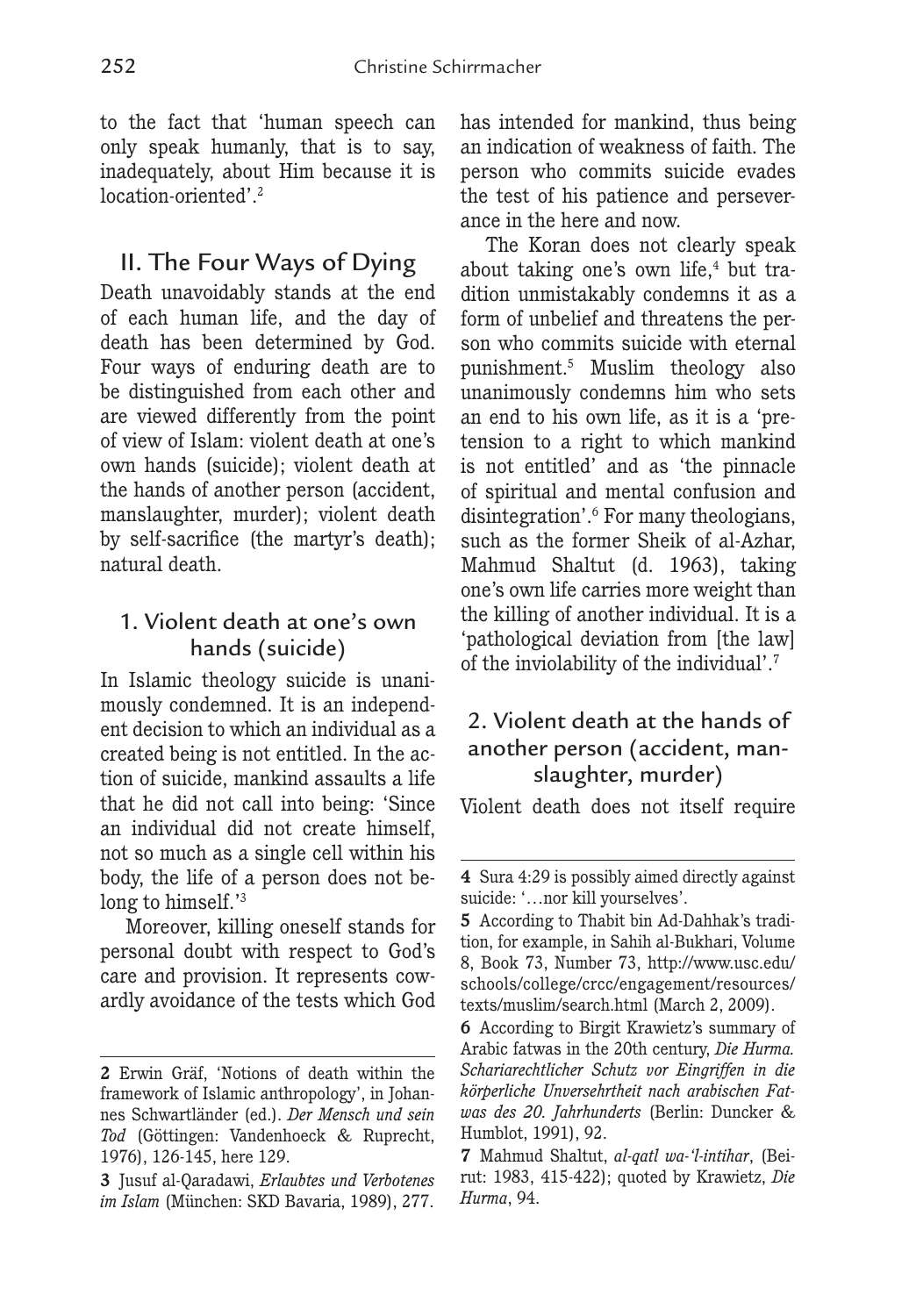a separate explanation. This is due to the fact that from a theological point of view, for the victim there are no other consequences that arise than with death by natural means.

With respect to the perpetrator, it can briefly be said, however, that murder and manslaughter fall under the category of crime calling forth retaliation (Arabic *qisas*), i.e., crimes against the body and life of a person. According to the notion of the sharia, murder and manslaughter do not violate God's law but rather only human law. As a result, both offences are severely wrongful acts, but they are not capital offenses. Capital offences would call for the death penalty. According to the provisions of the sharia, what is called for is to inflict the same injury, that is, killing the guilty person. If the person who can rightfully inflict the retaliatory injury waives his right, the penalty can be converted into a payment of blood money (Arabic *diya*) and a religious penance such as, for example, additional fasting (Sura 2:178-179). In a legal sense, only individuals who are of majority age and who are in full control of their mental faculties are guilty.

According to sharia law, retaliation (or vengeance) means inflicting the same injury or killing the murderer or the person who committed manslaughter. Insofar as a person is deliberately killed, the family of the dead individual can demand the killing of the guilty person. However, it is only the nearest male relative who is allowed to make this request, and it is he who is then allowed to conduct the killing of the guilty party under the supervision of a judge. In the process the principle of equity strictly applies: a woman for a woman, a slave for a slave. 'O ye who

believe! The law of equality is prescribed to you in cases of murder: The free for the free, the slave for the slave, the woman for the woman …' (Sura 2:178). If equity cannot be produced, then according to the guidelines of the sharia no retaliation is allowed to be exercised.

In most countries shaped by Islam, the penalty of retaliation according to the law of the sharia is not practised, at least not through the judiciary. In an environment that has been shaped by tribal customs, blood vengeance is in part practised. However, in Iran where the sharia was reintroduced in 1979, blood vengeance has found its way into legislation: the blood price for a Muslim man is at the moment 100 faultless camels, 200 head of cattle or 1,000 muttons, 200 Yemeni robes and 1,000 Dinar or 10,000 silver dirhams.<sup>8</sup> For a woman, one-half of the amount applies. As a general rule, the amount for a non-Muslim is also less.

### 3. Violent death by self-sacrifice (the martyr's death)

How is a martyr's death defined? Does a martyr's death occur where the believer is placed in front of the choice of renouncing his faith or dying? Or is it at the point where a believer places himself in a combat situation—without the prospect for survival—in order to offer his life for his convictions? While the Christian understanding of martyrdom relates to the former, martyrdom as it is propagated in jihadism is dominated by the latter definition.

**<sup>8</sup>** Silvia Tellenbach, *Strafgesetze der Islamischen Republik Iran* (Berlin: Walter de Gruyter, 1996), 96-97.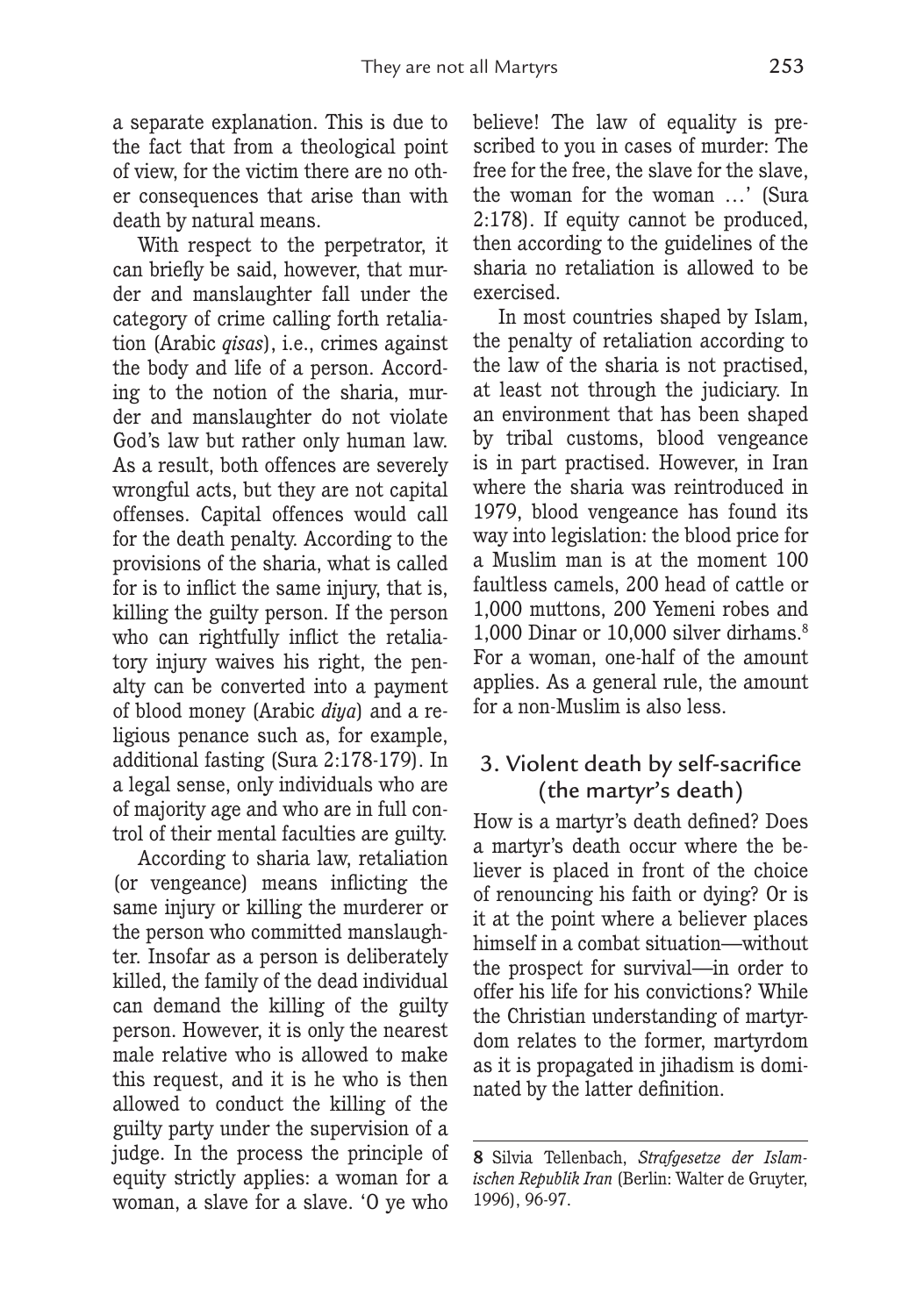The majority of Muslim theologians would not categorize the martyrish activity of a Muslim bomber as suicide, but rather as a defence of—in particular in Palestine but also in Afghanistan and Iraq—'oppressed' Islam. From this perspective a suicide bomber does not conceive of himself as an individual committing suicide, where in the afterlife God's punishment awaits him. Rather, he conceives of himself as a soldier and defender of Islam, who, like the first followers of Mohammed in Medina, is called to place his life at risk in order to end the oppression of the Muslim community (Arabic *umma*) by aggressors. Indeed it is also the case that Islam does not permit the killing of the innocent and principally makes calls for peace. According to the jihadist interpretation, however, due to the attempts of western countries to attack Islam up to the point of its destruction, the time of the peaceful propagation of Islam has been replaced by the duty of every person to fight jihad. It is only in this way that the system of justice, the sharia, can be installed over all people.

From this point of view, the martyr sacrifices himself for a higher goal. He gives his life 'in the way of God', which is in jihad. This justification is offered by the Koran, since several verses in the Koran connect dedication to God, and death that results from it, with paradise:

Therefore, when you meet the unbelievers (in fight), smite at their necks; at length when you have thoroughly subdued them, bind (the captives) firmly … but those who are slain in the way of Allah,—he will never let their deeds be lost. Soon will he guide them and improve their condition, and admit

them to the garden, which he has made known to them. (Sura 47:4-6)

According to the outlook taken by the Koran, the martyr only apparently dies, so for that reason one must not mourn for him:

Think not of those who are slain in Allah's way as dead. Nay, they live, finding their sustenance from their Lord. They rejoice in the bounty provided by Allah: and with regard to those left behind, who have not yet joined them (in their bliss), the (martyrs) glory in the fact that on them is no fear, nor have they (cause to) grieve. (Sura 3:169-170)

After his death, a martyr does not have to put up with the torment of questioning by the angels of death. His faith is elevated beyond each and every doubt. For that reason, according to the largely agreed upon opinion of Muslim theologians, he goes directly after his death to paradise without any prior waiting time or possible detention in hellfire. He is not subject to the otherwise ritualistic washing of the dead but is rather laid to rest in his bloodstained clothes at the location of his death (and not in a cemetery).

### a) Islamic Mystics' Yearning for Death

The motive of yearning for death is also something known from Islamic mysticism. The mystic, after he has killed off his temporal desires via asceticism, desires death, since with death his union with God and his own 'de-becoming' (Arabic *fana'*) begins. The most famous early mystic of Islam, al-Husain ibn Mansur al-Hallaj (858-922), wrote:

Kill me, oh my friends, Since only in death is my life!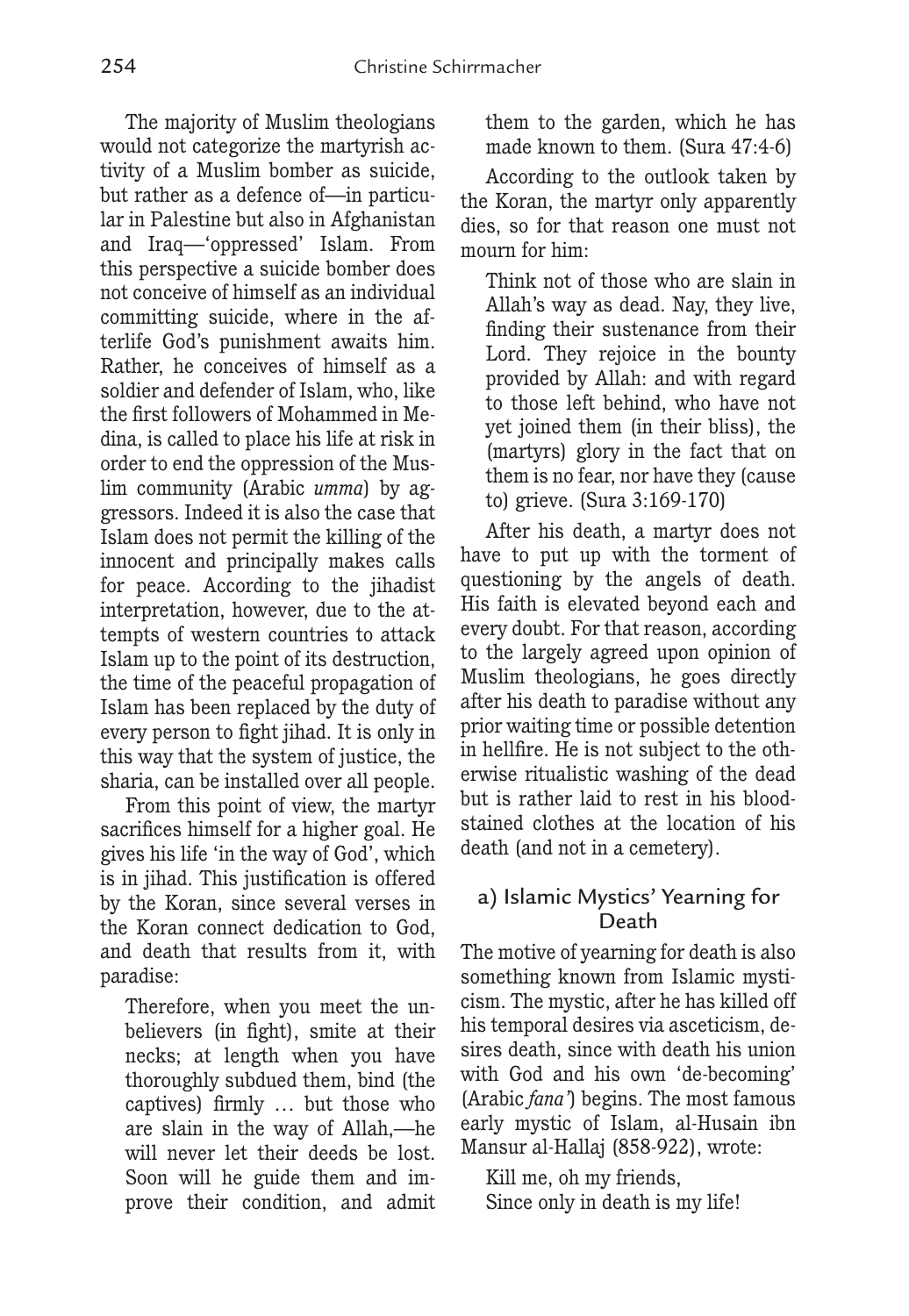Yes, in death lies my life! Truly it is the highest grace, Extinguishing oneself to waft away, And I recognize it as the worst, To cling fast to this life. The soul is weary, To still live in decay. Kill me, yes, and burn me, Whose members wretchedly quiver!9

### 4. Natural Death

The most frequent form of death is of course natural death, which in the Koran as well as in tradition has been comprehensively dealt with as an issue. Death is preceded by the life that God, the Creator of all life, has given to all people. He has made mankind out of the earth (Sura 20:53-55) and from small seed (Sura 22:5). God brings people forth from the mother's womb and makes them grow. He has thought out numerous ways for mankind: '… and some of you are called to die, and some are sent back to the feeblest old age' (Sura 22:5). For everyone, however, life here on earth is a 'test', so that God can recognize (Sura 67:1-2) whether the person shows him gratefulness and honour or is unthankful and in selfaggrandizement views himself as the measure of all things. In spite of the personal responsibility of the individual, which the Koran simultaneously emphasizes, God has assigned some to salvation and others to misery (Sura 35:8). Everything is 'written down' (Arabic *maktub*), that God is the cause of all things: *kull-u min Allah*—everything comes from God. He is the one who brings forth life and causes death (Sura 2:258). Death marks the end of the period of man's testing on earth, to whom God turns in mercy and pity.

When man is created, his time of death is appointed at the same time, too. 'So death is not itself a punishment',10 however unavoidable it may be. In the same way that God brings man into being, so he also brings about his death: 'Every soul shall have a taste of death …' (Sura 21:35). Man cannot escape death (Sura 62:8), nor can he avoid it (Sura 4:78). People 'return' to God after their death (Sura 2:156), in order that after a time of sleeping<sup>11</sup> they will be raised up after their death (Sura 2:56) and called to judgment. After this the unbeliever is condemned to death, while the believer can go into paradise, depending upon whether his faith and actions are accepted by God.<sup>12</sup>

Death, then, marks the line of separation between this world and the afterlife. For the believer it is the gate to

**<sup>9</sup>** From Annemarie Schimmel, *Nimm eine Rose und nenne sie Lieder* (Köln, 1987), 253, quoted in Hortense Reintjens-Anwari, 'Der Tod aus islamischer Sicht' in Constantin Barloewen (ed.), *Der Tod in den Weltkulturen und Weltreligionen* (München: Diederichs, 1996), 169-200, here 186.

**<sup>10</sup>** John Bowker, *The Meanings of Death* (Cambridge: Cambridge University Press, 1991), 105.

**<sup>11</sup>** Most experts are of the opinion that the deceased rest until the trumpet is sounded for the final judgment, Pierre-Antoine Bernheim and Guy Stavrides, *Welt der Paradiese— Paradiese der Welt* (Zürich: Artemis & Winkler, 1992), 222.

**<sup>12</sup>** Also summarized in Jane Idleman Smith and Yvonne Yazbeck Haddad, *The Islamic Understanding of Death and Resurrection* (Albany: State University of New York Press, 1981), 81.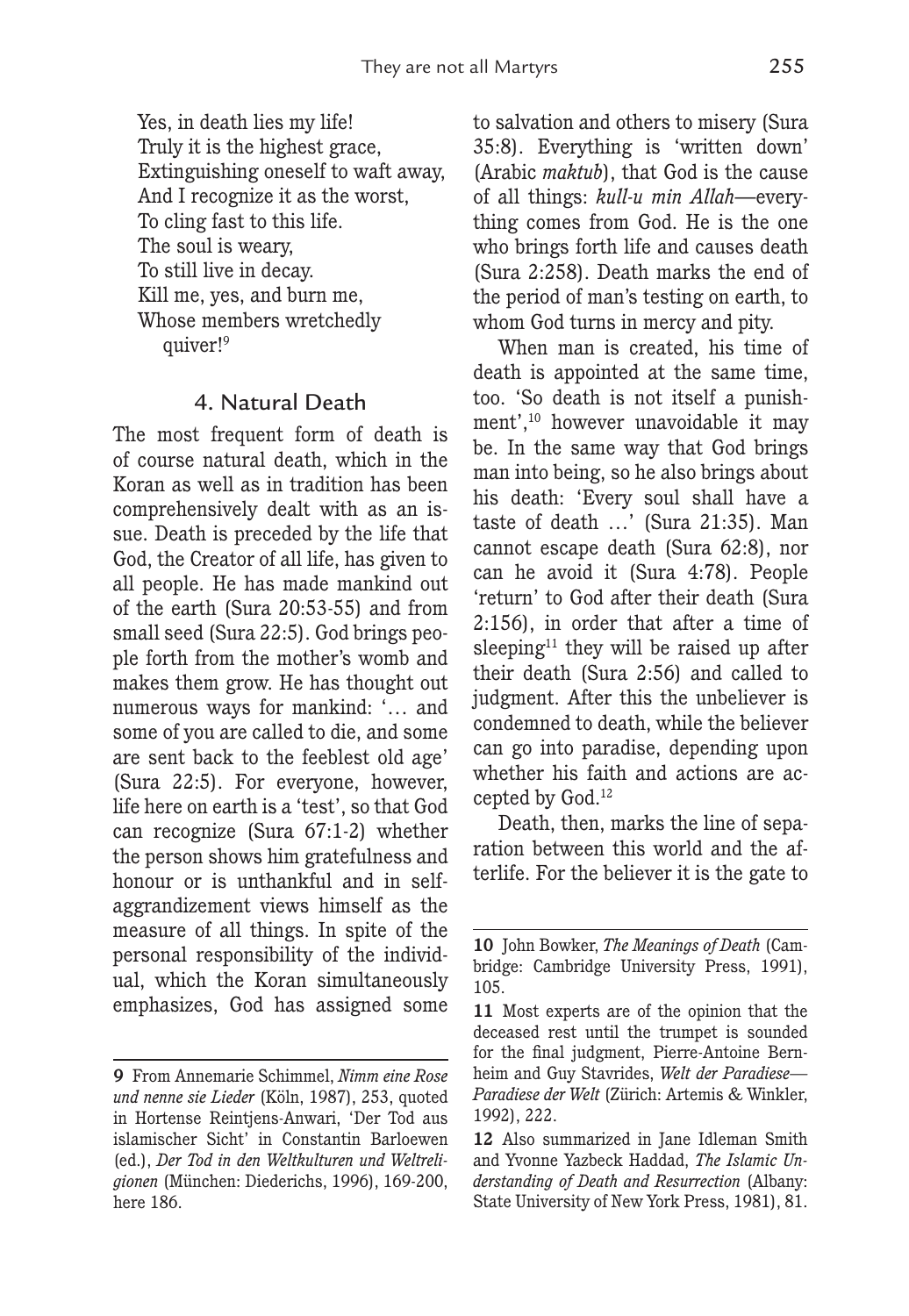a life of joy in paradise, while for the unbeliever it is the gate to eternal torment. In a certain sense, the unbeliever in already 'dead'13 in this life, since he does not recognize the reality of God. He has to fear death, since with death and the subsequent judgment his final sojourn in hell fire begins. At the same time, the believer can hope for God's pity. The believer already knows here that he is committed to God: 'My life and my death, are (all) for Allah, the cherisher of the worlds' (Sura 6:162).

According to the Islamic notion, death is not the wage for sin, that is to say, the 'wages of sin'. It is the virtually logical consequence of dying and the appointment that man has with resurrection and judgment: 'death is planned into the creation.'14 The actual assignment that man has behind this world's ephemeral life and death is to recognize the reality of God, since 'from the beginning, life and death are indeed instruments of God's providence'.<sup>15</sup>

### a) Death's Entry

From the very beginning, God has set the day of death of each and every person and retrieves him at that time to go into the afterlife (Sura 56:60-61). Every person knows that death will surely befall him (Sura 21:35), but no one knows the hour of his death. If death has neared a person, then the Muslim believer should, as far as it is possible, carry out the ritualistic washing. If he becomes weaker, Koran texts might be recited, his head placed in the direction of Mecca, and the confession of faith whispered to him shortly before his death. Whispering the confession of faith ceases after the dying person has repeated it once himself. The confession of faith should be the last words uttered before death, since Mohammed is supposed to have said: 'Whoever says as his last words before death "*la ilaha illa llah*" [There is no God but God], enters the garden of paradise.<sup>'16</sup>

According to folk Islam's understanding, in the afterlife the dead individual, while he is still lying in the grave, is asked by two angels the following questions about his faith: Who is your God? Who is your prophet? What is your religion? Where do you face in prayer? Only if the individual can answer these questions and can profess belief in Islam with the confession of faith can he cross over a bridge, which in tradition is described as sharper than a sword and thinner than a hair. Unbelievers plummet from the bridge into hell and its fire.

When death occurs, the dead individual's eyes and mouth are closed while prayers are offered for his merciful reception in the afterlife. A lamentation for the dead individual is then struck up. However, many theologians

<sup>13</sup> According to Jacques Waardenburg, 'Death' in *Encyclopaedia of the Qur'an* (Leiden: E. J. Brill, 2001), Vol. 1, S. 505-511, here 510. **14** Reintjens-Anwari, 'Der Tod aus islamischer Sicht', 169-200, here 174.

**<sup>15</sup>** Jacques Waardenburg, "'Leben verlieren' oder 'Leben gewinnen' als alternative in prophetischen Religionen" in Gunther Stephenson (ed.), *Leben und Tod in den Religionen: Symbol und Wirklichkeit* (Darmstadt: Wissenschaft Buchgesellschaft, 19852), 36-60, here 47.

**<sup>16</sup>** Quoted in Abdul Aziz Kamal, 'Islamisches Recht für den Alltag', 37 Fortsetzung. in *al-Islam. Zeitschrift von Muslimen in Deutschland* Nr.2/2000, 16-18, here 16.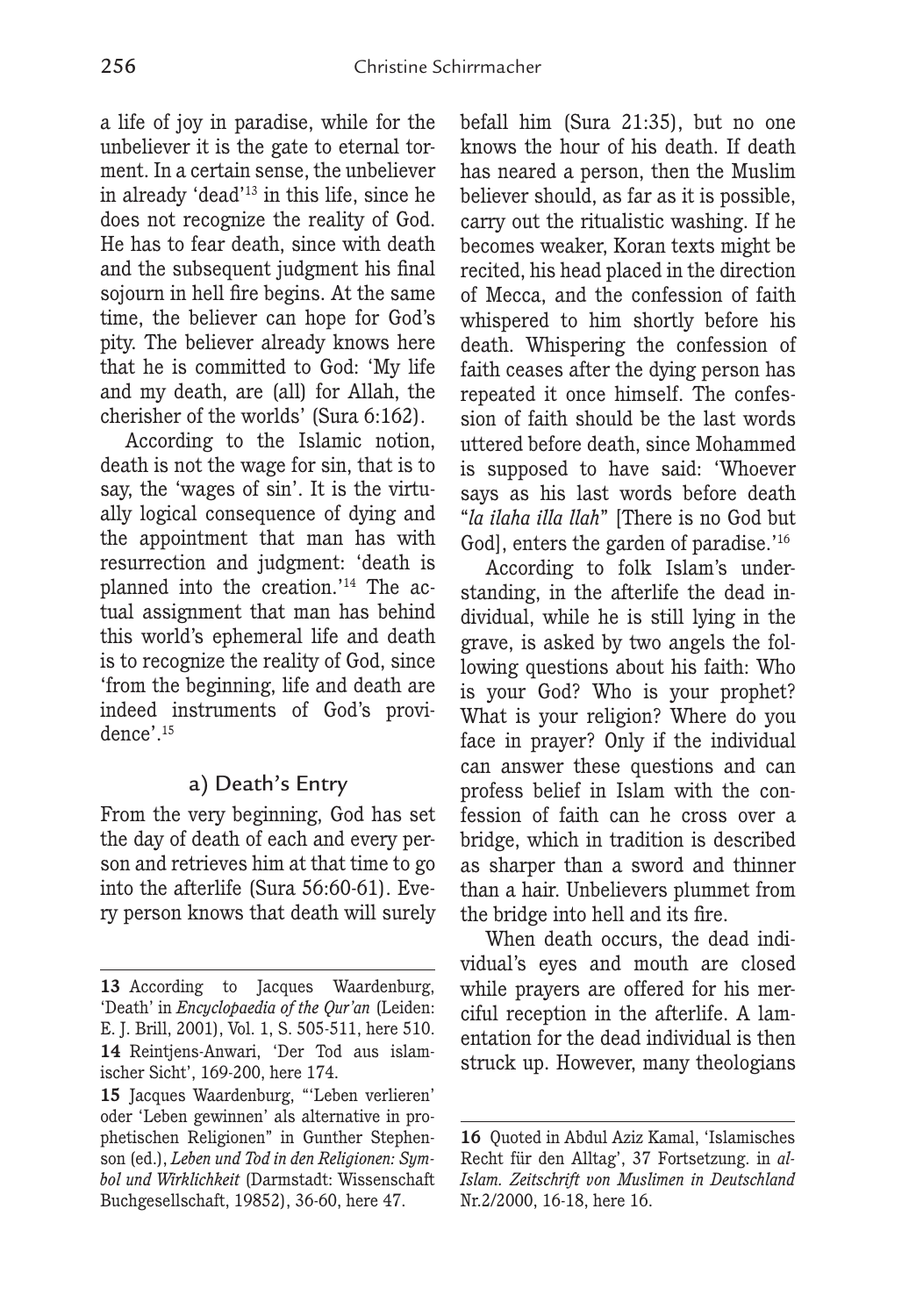condemn signs of excessive mourning such as the tearing of clothes or buffeting one's breast or face, since these are signs of a deficiency in one's faith.

As far as it is possible, the dead person is washed and perfumed by relatives of the same gender, $17$  and under certain circumstances the hands and feet are coloured with henna. Husbands are allowed to be washed by their wives. Not all theologians allow a woman to be washed by her husband, since marriage ends with the death of the wife. What this means is that the man is no longer legally married.

Refraining from washing is considered a sin. For that reason, if the washing of the corpse has been neglected and the corpse is already in the grave but not yet covered with dirt, it should be taken for a washing. Up until the time of the burial, which if possible should be on the same day as the day of death, the dead individual should not be left alone. Relatives keep watch at the side of the deceased, and under certain circumstances an imam or a mullah as well. Prayers are spoken, and lamps and perhaps incense are also burned.

The corpse is wrapped in linen cloths, which are preferably white and which are precisely specified according to composition, size, and number. The shroud can be the pilgrim's robe of the deceased, with which the individual made the pilgrimage to Mecca. These special fabrics are made by women who have gone through menopause: in this way it is ensured that the fabrics have

not been manufactured by someone in a condition of ritual uncleanliness.

Basically a corpse should be prepared for burial immediately upon death. The burial should occur as soon as possible, which in the best case is the same day. By touching the corpse as well as by carrying the catafalque, a ritual uncleanliness arises. This uncleanliness has to be removed via a ritual washing before the involved person is allowed to touch the Koran again or carry out prayers. The funeral prayer is spoken over the corpse, which includes the petition for forgiveness for the dead individual. The family or loved ones of the individual who has passed away participate under the direction of a qadi or imam.

### III The Burial

After the burial prayer, the corpse is quickly laid to rest. With a funeral cortege, which if possible should be conducted on foot and should consist of neither a horse-drawn carriage nor a motorized vehicle, the dead person is brought to the cemetery. If the deceased person is a male, prayer can be conducted for him along the way in a mosque. After that, the deceased should be interred in a burial ground that is purely Muslim or at least reserved for Muslims.

It is an honour to be one of the pallbearers. Passers-by on the street can also accompany the deceased person for a portion of the way, even if they were neither a personal acquaintance of the deceased nor related to him. According to the convictions of folk Islam, carrying the catafalque serves to have sins forgiven. This funeral procession is normally made up exclu-

**<sup>17</sup>** Washing the dead supposedly originated in pre-Islamic times: M. Abdesselem an 'Mawt', in *Encyclopaedia of Islam*, 6:910-911, here 911.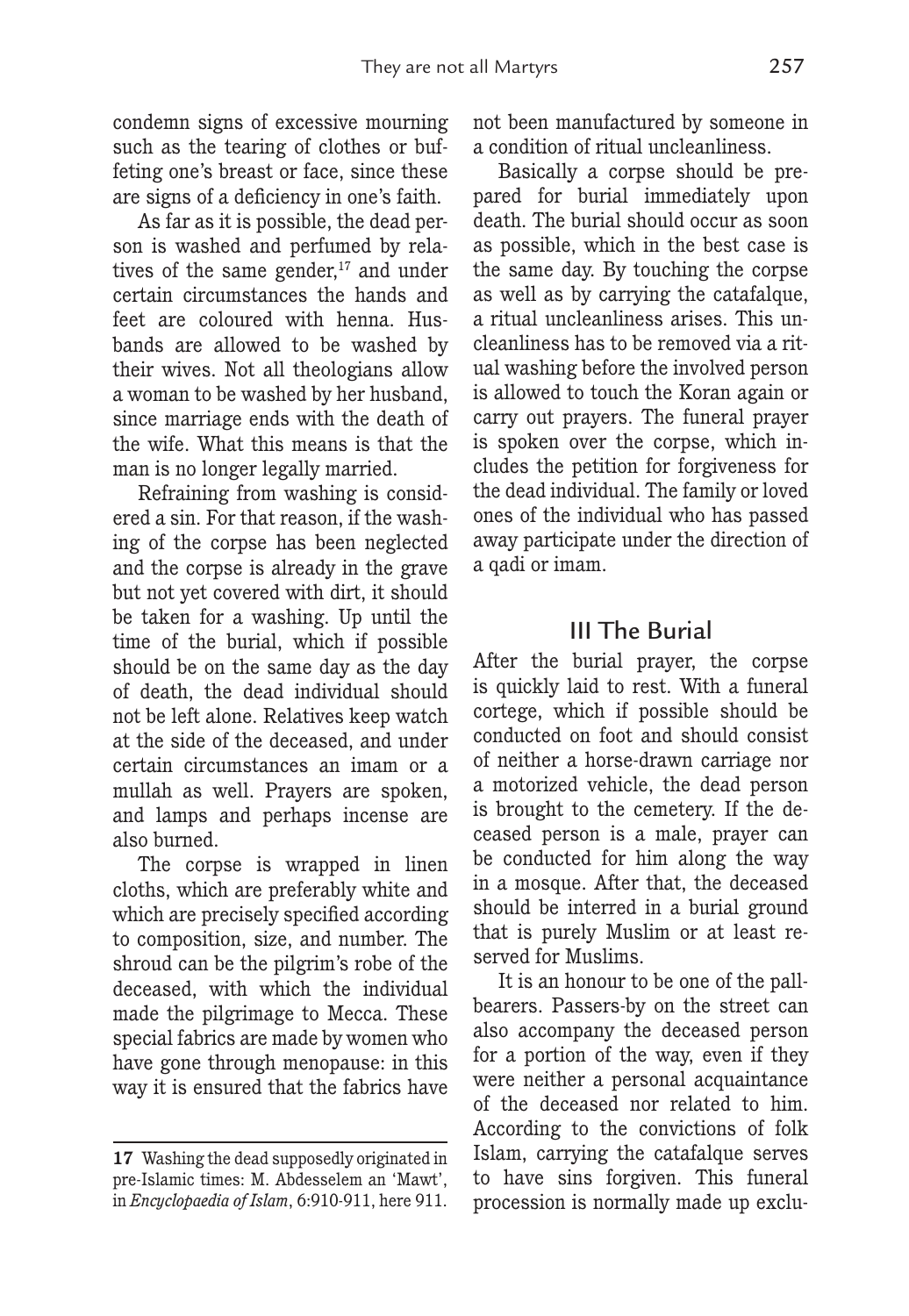sively of men, since according to tradition women are prohibited or at least strongly frowned upon for participating in the interment. In the case where it is the interment of their husband or child, they generally remain at home. To be sure the Islamic confession of faith can be recited at the grave, but loud expressions of mourning and loud recitations from the Koran are frowned upon.

When interred, the deceased is laid on his right side with his head in the direction of Mecca. Those present fill the open grave with dirt and pray again for forgiveness for the deceased. Koran texts are recited and instruction is again given to the deceased about the confession of faith, so that the individual is able to give answers to the questions posed by the angels of death regarding his faith.

Cremation is not admissible, even where it is the desire of the deceased. The deceased should be buried unscathed, which makes the scientific use of the corpse for research and teaching purposes practically impossible.18 Placing stones or decorative elements on the grave is not allowed, and naturally the same goes for a cross.

According to the Muslim notion, the eternal rest of the deceased may not be disturbed. For that reason, Muslim graveyards are not allowed to be reused after 20 to 30 years. This conception has led to conflicts when Muslims—as today is the case with the absolute majority—are not transported to the home country for their burial but rather are buried in German cemeteries. As a rule, reuse after a period of time is intended in German cemeteries. Almost everywhere in Germany, burial without a coffin, which is common in Islam, is ruled out.

With respect to subsequent expressions of sympathy and visits from friends, neighbours, and relatives, men and women traditionally remain in separate places. Men are visited by men and women by women. Women are taken care of by female neighbours and relatives. Food is brought to the family, and men read Koran texts and commemorate the deceased. Alms are also distributed.

### IV Mourning

Mourning is allowed in Islam, but according to the opinion of theologians it should be composed and restrained. It should not be expressed excessively loudly and hysterically. According to Islam, black is not a colour of mourning. Basically what applies in this situation of loss is the same thing that occurs in the case of other momentous events (such as, for example, a birth), namely that neighbours and relatives offer help and support and do not leave those who mourn alone. Indeed, for the initial period of time, they assume their care.

The family to which the deceased belonged now becomes a house of mourning for three days. A widow may mourn over her husband for four months and ten days.<sup>19</sup> After a spe-

**<sup>18</sup>** Medical students in Saudi Arabia are supposed to only have corpses from abroad made available to them in their studies.

**<sup>19</sup>** Also according to Marwan Ibrahim Al-Kaysi *Morals and Manners in Islam. A Guide to Islamic Adab* (Markfield: The Islamic Foundation, 1999),181.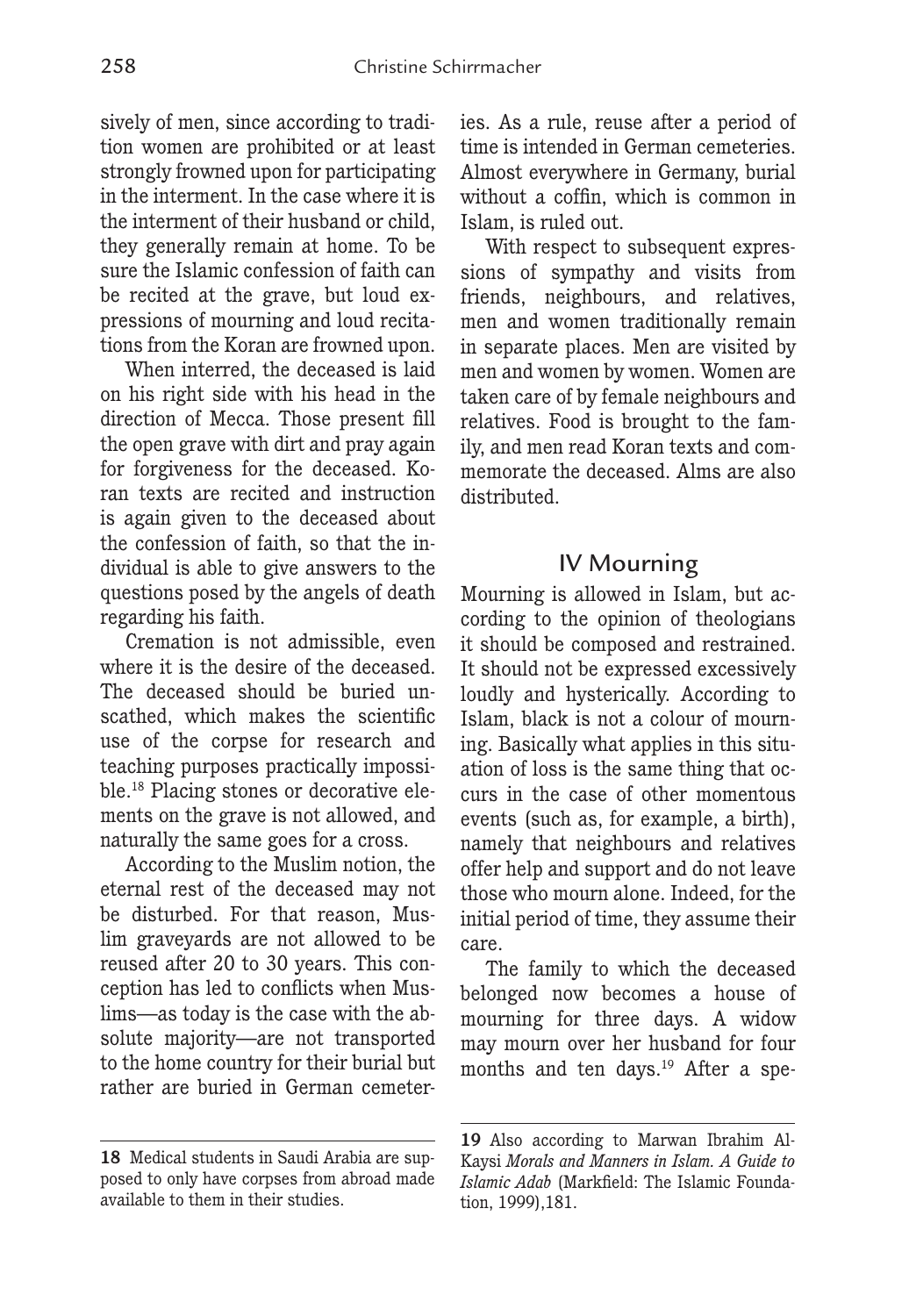cific period, approximately forty days after death—or again after a year has passed—a funeral banquet is held for relatives and loved ones, and in every case it involves a larger community of people. Under certain circumstances it is an event in which even the entire village participates.

### 1. Moharram Mourning Ritual

A special form of mourning ritual consists of Shiite Ashura memorial services in the month of Moharram, in which the violent death of the prophet grandson of al-Husain in 680 A.D. is commemorated. Ashura stands for the Shiite belief in suffering and sacrifice of a just person who died at the hands of an oppressor and brought about redemption. On Ashura al-Husain's martyrish death is observed. Al-Husain was Mohammed's grandson, Ali's son, that is, the son of the fourth caliph (successors of Mohammed) and final male descendant in the direct line of Mohammed. In 680 A.D. in the vicinity of the city of Kerbela he was defeated in battle against a Sunnite led army. Partisans of al-Husain from the city of Kufa did not assist him in the battle, but rather they allowed him to solely carry out the fight against the superior Sunnite forces, so that he hopelessly lost to his enemies. For many centuries, al-Husain's death reinforced the Shiite view that the caliphate had been wrongfully assumed by the Sunnite majority.

The Battle of Kerbela marked the demise of the long standing Shiite hope since the time of Mohammed to gain the command over the Muslim community and to take over the caliphate. The prophet grandson al Husain, according to the Shiite notion, the innocent oneindeed the sinless one—suffered injustice and death, so that the 'wrongful ones' were able to gain dominance. For that reason, al-Husain's death as the designated Shiite ruler is of enormous importance for the Shiite community up until the present day. This importance finds its expression in the elaborate Ashura ceremonies. When a Shiite cries for the Martyr al-Husain at the Ashura ceremonies, he is expressing preparedness to take upon himself the same martyrdom which al-Husain took upon himself.20 The thought of martyrdom is for that reason very closely tied to Shiite theology.

Ashura ceremonies last for the first ten days of the month of Moharram. Plain, often black, mourning clothes, the recitation of verses which speak about al-Husain's suffering, songs of mourning, theatre performances, street processions, and self-flagellation with swords or chains, by which much blood is spilled, are all part of the ceremonies.<sup>21</sup> Individuals who cut their uncovered shoulders and backs with chains do so as a sign of mourning over the martyrdom of imams and over their own wretched situation as oppressed people.22 Individuals who cut themselves with swords do so on the

**<sup>20</sup>** Heinz Halm, *Die Schia* (Darmstadt: Wissenschaftliche Buchgesellschaft, 1988), 177. **21** Compare Hildegard Müller's detailed descriptions: 'Studien zum persischen Passionsspiel' (Freiburg: Albert-Ludwigs-Universität, 1966).

**<sup>22</sup>** According to Gustav Thaiss regarding Iran, Gustav Thaiss, 'Religious Symbolism and Social Change: The drama of Husain' in: Nikki R. Keddie (ed.), *Scholars, Saints and Sufis. Muslim Religious Institutions since 1500* (Berkeley: University of California Press, 1972/1978), 349-366.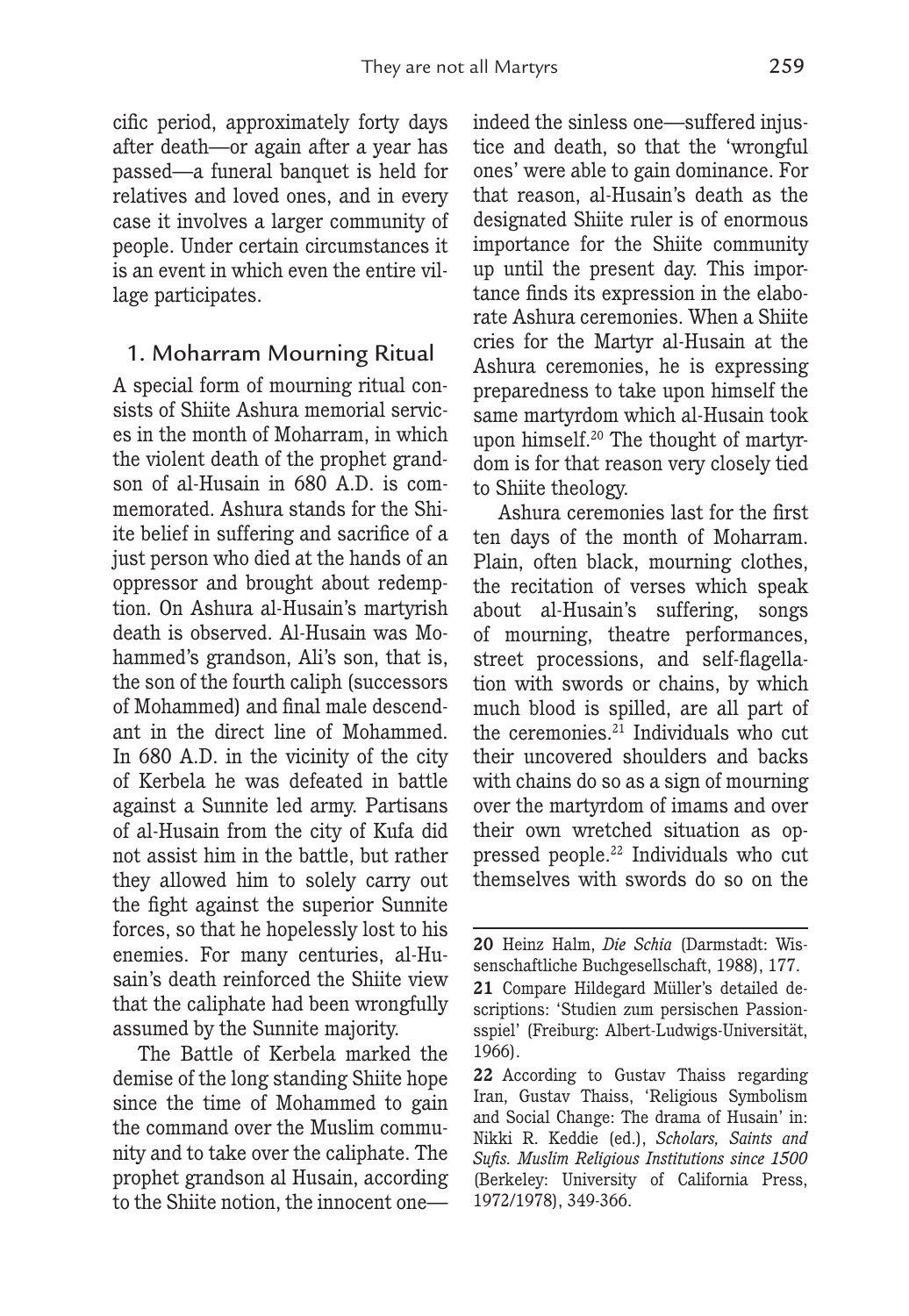head and forehead, and in the course of injuring themselves fall into a frenzy and a trance. Others rhythmically hit themselves on their breasts. Through the pain and the spilling of blood al-Husain's suffering is imitated, and whoever does this receives an interest in his sacrifice and redemption. Today the performers of the passion play re-enact the scene of this wrongful murder.

The emotional presentation of the suffering, pain, mourning, and shedding of blood is thus at the centre of the Ashura ceremonies. At the climax, the actors portraying al-Husain's enemies are sometimes meant to be attacked and killed by the audience in this dramatic enactment. Even today in the course of the plays, time after time there are victims of death to lament. It is not seldom the case that in locations where there are mixed Sunnite and Shiite populations there are disturbances when in the course of the ceremonies the Shiite believers curse what to them are the first three wrongful caliphs.

At the same time the Ashura ritual is also a penance ritual, with which the believer clears away his immeasurable guilt from not having sacrificed himself together with al-Husain at Kerbela as parts of the Shiite community did not.23 In 684 the first 'penitents' are said to have visited al-Husain's grave and sought atonement for their faithlessness in 680.24 This thought has remained alive until the present day:

After the death of Ayatollah Khomeini, one was able to see on television how Iranian soldiers who returned home from Iraqi captivity as prisoners of war grovelled to his grave and in tears begged for forgiveness that they had not died in battle.<sup>25</sup>

The shrine in Kerbela, around 100 kilometres southwest from Baghdad, is up to this day one of the most important Shiite pilgrimage sites. As is the case with Mecca and Medina, foot may not be set upon this area by non-Muslims<sup>26</sup>

Presentations of passion plays are considered commendable, but the observers as well are not passive but rather active participants in the play. As signs of mourning and despair, they throw dirt on their heads. Some tear their clothes, break out in tears, and injure themselves. They participate in al-Husain's suffering and ask for forgiveness for their own sins and those of the Shiite community. The shedding of tears for suffering individuals gives God pleasure:

Tears that are shed for them have a distinct charismatic value. They are … a condition for the personal salvation of the Shiites. Every sinner has to have shed at least one tear for al-Husain in the course of his life. The grace which is acquired is all the greater, if the shedding of blood is combined with weeping.<sup>27</sup>

**<sup>23</sup>** Heinz Halm, *Der schiitische Islam. Von der Religion zur Revolution* (München: C. H. Beck, 1994), 31.

**<sup>24</sup>** According to Wilfried Buchta, *Schiiten* (Kreuzlingen/München: Diederichs, 2004), 62.

**<sup>25</sup>** Buchta, *Schiiten*, 32.

**<sup>26</sup>** Müller, 'Studien zum persischen Passionsspiel', 38.

**<sup>27</sup>** Müller, 'Studien zum persischen Passionsspiel', 160.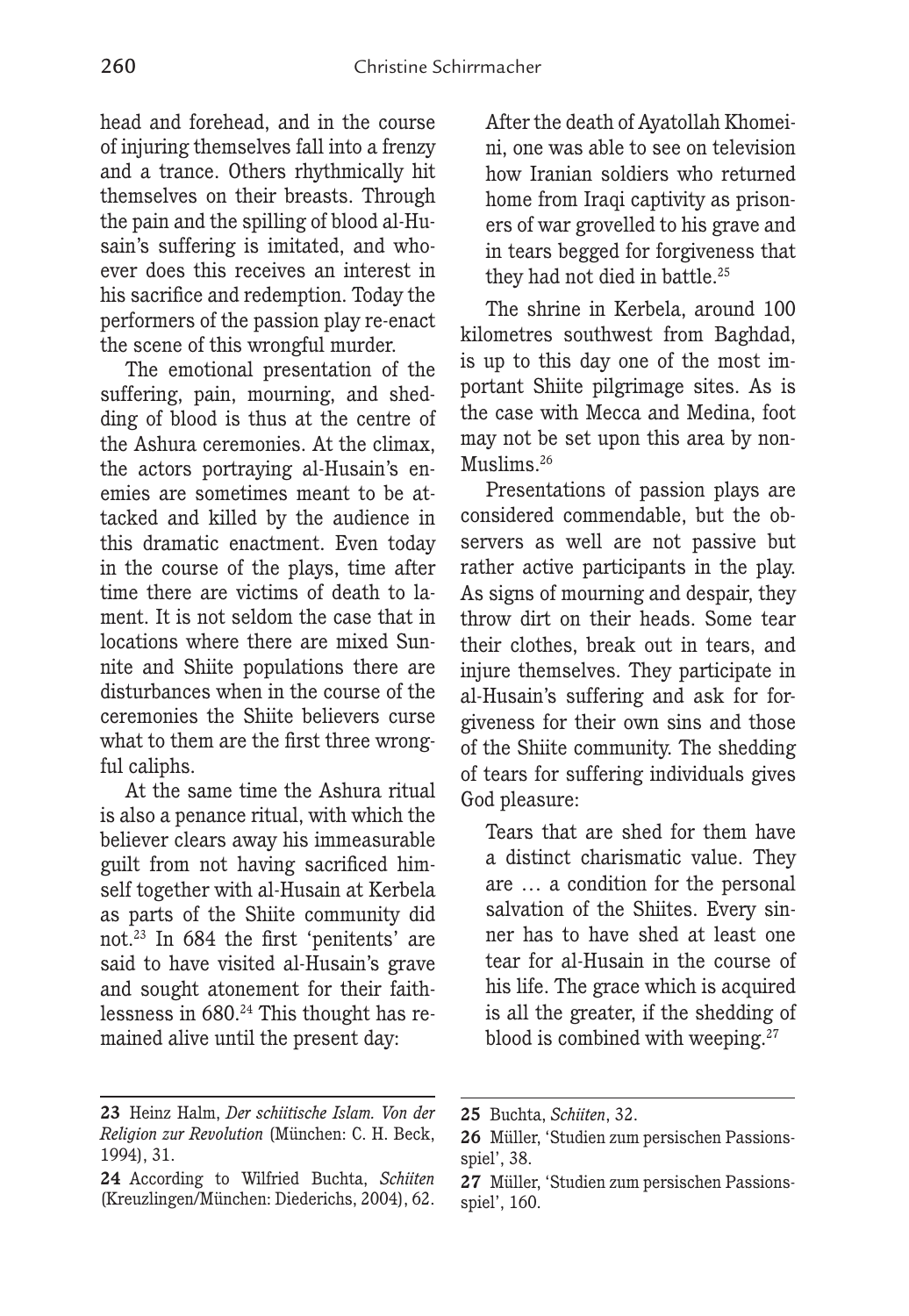### 2. Mourning at the Graves of Saints and Martyrs

Other forms of mourning are expressed when visiting family members as well and shrines, where shrine visits are combined with the wish to receive a blessing of spiritual power (Arabic baraka), help from the respective saints, and answers to prayer for the gracious entry of deceased family members into paradise or for an end to the agonies of the deceased in hellfire. Visiting graves, for example at the time of the fast at the termination of Ramadan, is also not rejected by orthodox theologians if it is done with the goal of bringing death to one's attention.28

### V The Judgment

Numerous verses in the Koran as well as tradition speak of a resurrection after death and judgment. The notion that after 'calling to account' (Sura 14:51) every person has to answer for his faith and action in this life does not in all probability originate with pre-Islamic conceptions of faith. On the contrary, old Arabic poetry places the main emphasis on life in this world<sup>29</sup>

and on the destiny to which mankind is helplessly handed over.<sup>30</sup> This is the case even if a certain faith in life after death had to have been known among pre-Islamic tribes.<sup>31</sup>

### 1. The Judgment: The Koran

In Islam, belief in a final judgment belongs to the most basic articles of faith. Together with the belief in God, the books, the prophets, and the angels, it is one of the five widely recognized basic foundations of faith. The Koran is very emphatic in the way that it clearly points out the final seal that comes with a person's death: he belongs either on the side of the believers, who go into paradise, or on the side of the evildoers, who are destined for hell. A decision regarding faith after one's death, and with it a warding off of eternal punishment, is no longer possible (Sura 23:99-100).

Sura 23:101-115 reports on the despair of him who will be thrown into the fire. God makes it again clear to the lost ones that they have misjudged the gravity and the meaning of faith (Sura 23:115). According to tradition, on one side of the scale is a scroll with a catalogue of the acts of the deceased recorded by angels in a book (Sura 82:10-12). On the other side is only a tiny piece of paper with the Islamic confession of faith that outweighs all of a person's sins.32

**<sup>28</sup>** Thus the well known guide to correct Muslim behaviour by Marwan Ibrahim Al-Kaysi, *Morals and Manners in Islam. A Guide to Islamic Adab* (Markfield: The Islamic Foundation, 1999), 171, recommends visiting graves if believers are thereby reminded of the reality of death, but believers should not participate in any un-Islamic practices, such as, for example, touching the graves in order to receive a blessing of spiritual power.

**<sup>29</sup>** Tilman Nagel, 'Das Leben nach dem Tod in islamischer Sicht', in Hans-Joachim Klimkeit (ed.). *Tod und Jenseits im Glauben der Völker*  (Wiesbaden: Harrassowitz, 1978), 130-144, here 131.

**<sup>30</sup>** According to T. Emil Homerin, 'Echoes of a thirsty owl: Death and afterlife in pre-Islamic Arabic poetry', in *Journal of Near Eastern Studies*, 44/1985, S. 165-184, here S. 167.

**<sup>31</sup>** According to M. Abdesselem, 'Mawt', in *Encyclopaedia of Islam*, 6:910-911, here 910.

**<sup>32</sup>** Nagel, 'Das Leben nach dem Tod in islamischer Sicht', 130-144, here 138.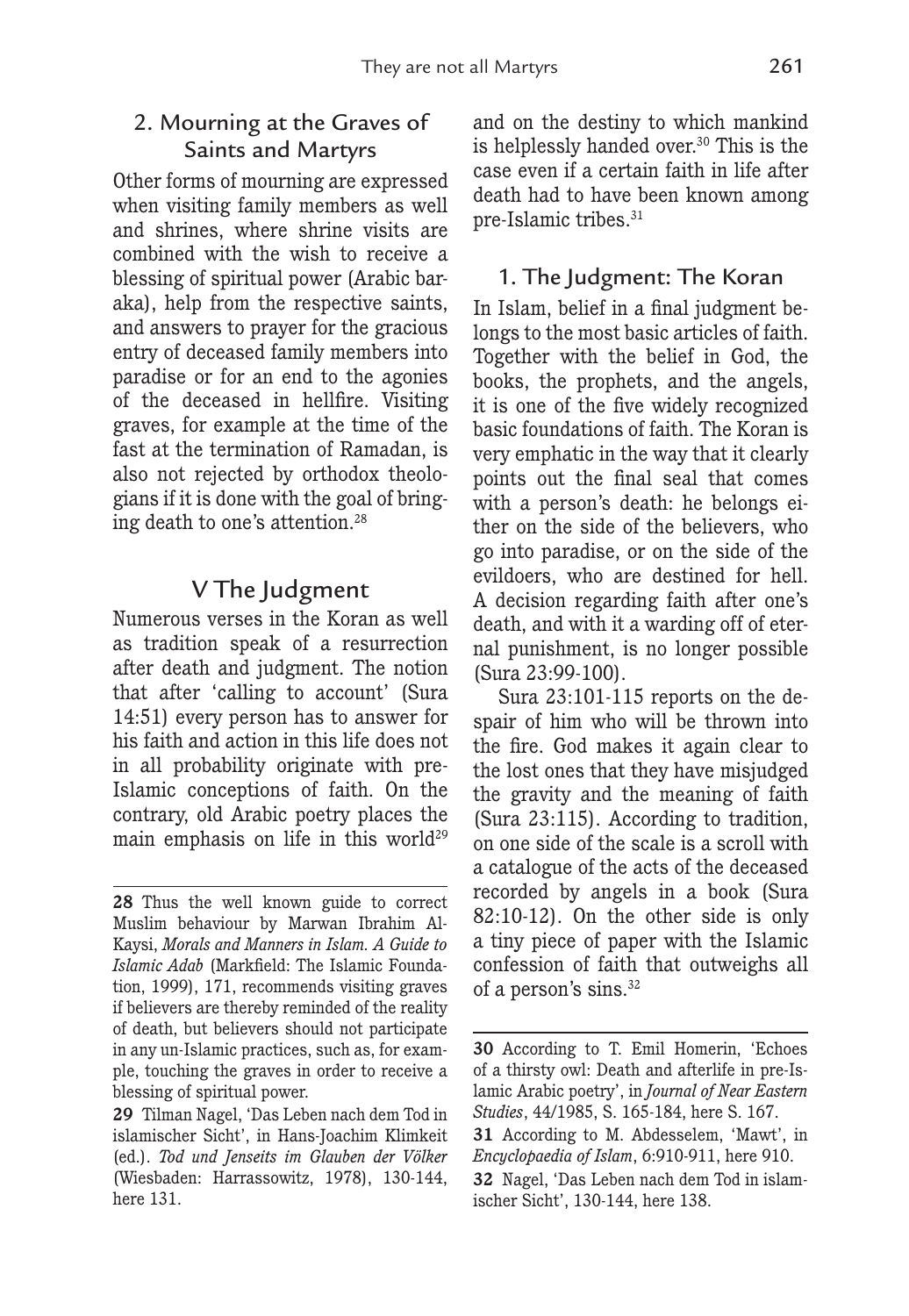The notion that thereafter all people have to cross over a very long bridge that is sharper than a sword and thinner than a hair supposedly arose in Iran.33 Believing Muslims are able to cross over it unscathed and reach paradise. Unbelievers plummet from the bridge into hell and into a fire. $34$ Admittedly there are a number of theologians who hold that the bridge and the scales upon which the works of man are placed, and even the torment of hell, are not to be understood literally. Rather, they are only symbols that figuratively represent the righteousness of God or man's responsibility before him.35

### 2. The Judgment: As Tradition has It

These relatively brief statements in the Koran are extensively complemented by Islamic tradition. So it is that around the 9th century A.D. the idea developed that the dead would be asked about their confession of faith<sup>36</sup> by two dreadful angels, Munkar and Nakir.37 According to the tradition, whoever is not a Muslim and cannot say the confession will be struck by them in the grave. Also Muslims who are guilty of grave sins are punished for a while in hell fire. $38$  Prior thereto. at the instant when a person dies, the angel of death (*malak al-mawt*) Izra'il39 appears before the deceased. He is one of the four archangels $^{40}$  and takes the individual's soul (Arabic *ruh* or *nafs*).

Izra'il has his place in the fourth of seven heavens, upon which his foot rests, and the other rests upon the bridge between paradise and hell.<sup>41</sup> He has 4,000 wings and four faces, and his body consists of eyes and tongues.<sup>42</sup> Different traditions mention additional angels of death. Izra'il does not know man's time of death. However, he does know who belongs among the believers and who does not.<sup>43</sup> 'When the day of man's death approaches, Allah causes the leaf on which the man's name is written to fall from the tree below His throne. Izra'il reads the name and has to separate the person's soul from his body after 40 days.'44

**<sup>33</sup>** Compare the explanation for the acceptance of this notion in Islam in Josef Henninger, 'Spuren christlicher Glaubenswahrheiten im Koran', *Schriftenreihe der Neuen Zeitschrift für Missionswissenschaft* X. Schöneck/Beckenried (CH), 1951, 95, note 138.

**<sup>34</sup>** Tilman Nagel, *Der Koran* (Einführung-Texte-Erläuterungen) (München: Verlag C.H. Beck, 1983), 191.

**<sup>35</sup>** Hermann Stieglecker, *Die Glaubenslehren des Islam* (Paderborn: Ferdinand Schöningh, 1962/1983), 766-768.

**<sup>36</sup>** Nagel. *Der Koran*, 191.

**<sup>37</sup>** Both names are mentioned only a few times in tradition.

**<sup>38</sup>** Other theologians deny the possibility of a time of questioning and punishment in the grave prior to the resurrection. Examples in Stieglecker, *Die Glaubenslehren des Islam*, 734ff.

**<sup>39</sup>** However, only tradition and not the Koran mentions this name.

**<sup>40</sup>** The names of the others three arch-angels are Jibrîl, Mîhâ'îl, and Isrâfîl.

**<sup>41</sup>** A. J. Wensinck. ' 'Izrâ'îl', in *Encyclopaedia of Islam*, 4:292-293, here 292.

**<sup>42</sup>** A. J. Wensinck alludes to the similarity this description has in Jewish apocalyptic literature. ' 'Izrâ'îl', in *Encyclopaedia of Islam*, 4:292-293, here 292.

**<sup>43</sup>** A. J. Wensinck. ' 'Izrâ'îl', in *Encyclopaedia of Islam*, 4:292-293, here 293.

**<sup>44</sup>** A. J. Wensinck. ' 'Izrâ'îl', in *Encyclopaedia of Islam*, 4:292-293, here 293.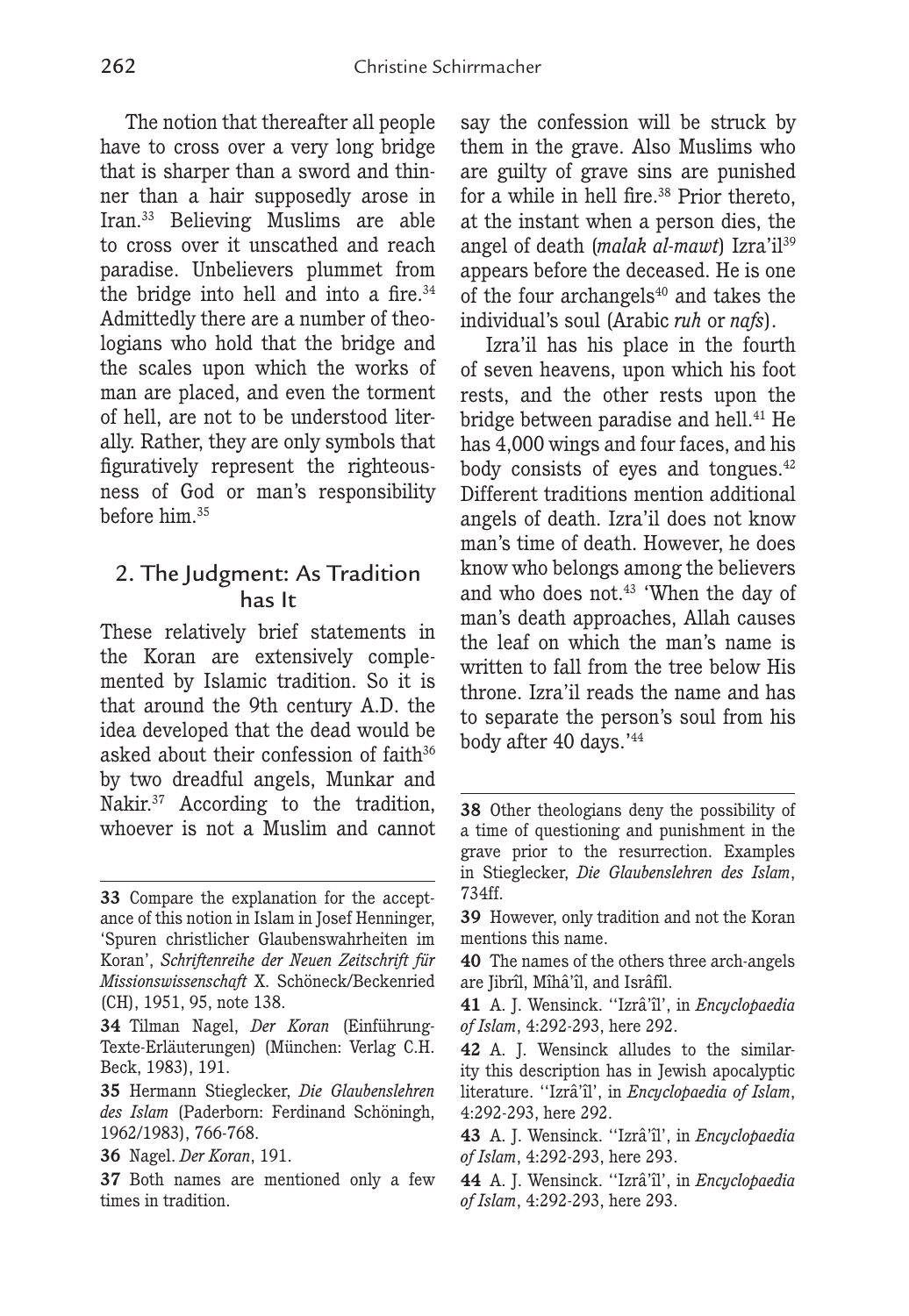# VI Intercession at the Last Judgment: The Koran and Folk Religion

The question of whether it is possible to offer intercessory prayer (Arabic *shafa'a*) for an evildoer or a sinner so that this individual is set free from hellfire is answered in a multi-layered manner. Firstly the Koran fundamentally rejects the intercession of deities (e.g., Sura 10:18). The possibility of lodging intercession for an unbeliever is also rejected (e.g., Sura 2:48+123+254). Some verses deny the possibility of offering intercession as a general principle:

Every soul will be (held) in pledge for its deeds except the companions of the right hand, (they will be) in Gardens (of delight): they will question each other, and (ask) of the sinners: 'What led you into hell-fire?' They will say: 'We were not of those who prayed; nor were we of those who fed the indigent; but we used to talk vanities with vain talkers; and we used to deny the day of judgment until there came to us (the hour) that is certain.' Then will no intercession of (any) intercessors profit them. (Sura 74:38-48)

At the same time the Koran also mentions, however, that God himself can offer intercession: 'To Allah belongs exclusively (the right) to grant intercession: to him belongs the dominion of the heavens and the earth: in the end, it is to him that you shall be brought back'. (Sura 39:44) As a result, a number of theologians conclude that Muslims who have fallen into grave sins will be thrown into hell for a limited amount of time, and can later be delivered through intercession.

In folk Islam the idea has emerged that Mohammed can be an intercessor for believers. The opinion is that from the first verses of Sura 17 (an allusion to Mohammed's so-called ascension to heaven into God's presence) one can conclude that Mohammed intercedes before God. Since Mohammed resides in God's immediate presence, he has the opportunity to ask God for leniency with respect to sinners in judgment.

Already during his life, appeals for intercession were brought forward to Mohammed.45 In folk religion, the prevailing opinion is that angels (Sura 40:7-8) or in particular esteemed men (more seldom women) in Islamic history are able to offer intercession as martyrs or saints. This is based on specific verses such as: 'And those whom they invoke besides Allah have no power of intercession; only he who bears witness to the truth, and with full knowledge.' (Sura 43:86). Many believers make pilgrimages to the graves of saints and bring sacrifices or take vows. Among the saints are, for example, the first four caliphs and the founders of the mystic orders.

So it is that in the classical written tradition the basic possibility of intercession is granted. For instance, the following is stated there: 'If a congregation of one hundred Muslim souls say the Salat (prayer) for a Muslim and ask for all his sins to be forgiven, they will surely have their prayer answered.'46

In summary, there are several pos-

**<sup>45</sup>** Stieglecker, *Die Glaubenslehren des Islam*, 680.

**<sup>46</sup>** Quoted in A. J. Wensinck. 'Shafa'a,' in *Enzyklopädie des Islam* Vol 4 (German version), 268-270, here 269.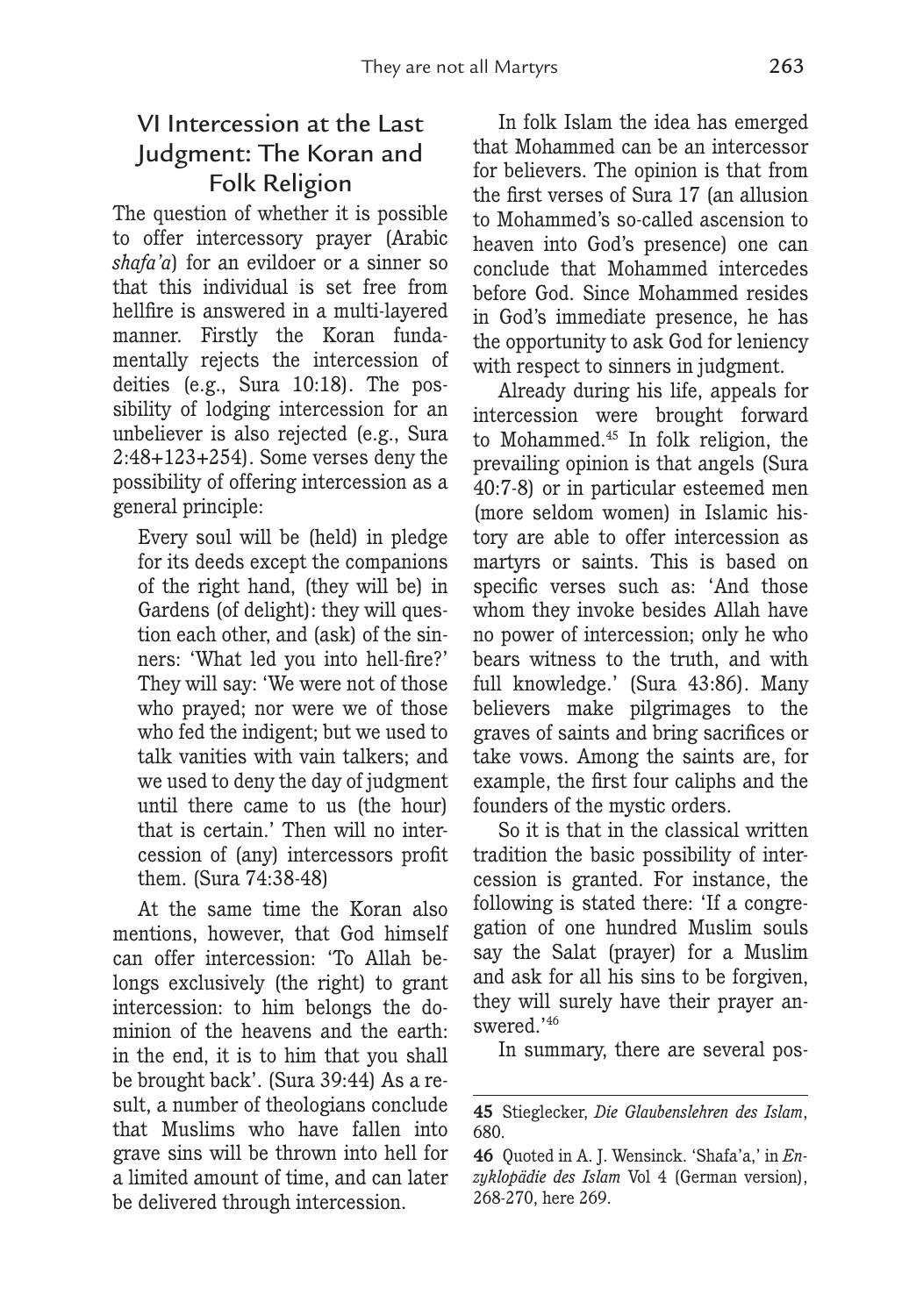sible answers to give from the Koran and tradition to the question: 'Is it possible to offer intercession after a person dies?':

- Intercession for unbelievers is impossible (Sura 19:85-87).
- Intercession through other deities is impossible (Sura 10:18).
- Intercession by God is possible for believing Muslims (Sura 39:44).
- Intercession by angels is perhaps possible (Sura 21:28).
- Intercession by Mohammed is perhaps possible (tradition and folk Islam).
- Intercession by saints, martyrs, and prophets is perhaps possible (folk Islam).

## VII Death in the light of Christian Scripture

Compared to Christian Scripture, there are similarities as well as differences in Islamic theology. In the Bible, death on one hand has a negative connotation as the enemy of mankind (1 Cor. 15:26). It is described as the consequence of God's wrath (Ps. 90:7;11) and a curse (Gal. 3:13) so that on earth man's heart is filled with fear because of death. The Bible openly speaks about mourning which is caused by the loss of a beloved one (Luke 8:52).

On the other hand, believers in Christ know about the second reality behind death and dying: their existence will not be extinguished but only transformed. They are assured of God's love and mercy through Jesus' intercession for them (Heb. 7:25), whereas the Muslim believer has no promise of salvation except general statements of Allah's omnipotence and mercy—if he has done enough good deeds while on earth.

Death according to biblical teaching brings about the end of the physical life and the separation between body and soul. While the body is buried, the soul is called to the Last Judgement—here we find outward similarities to Islamic teaching which is due to Muhammad's contact and controversy with Jews and Christians on the Arab Peninsula after he started to preach Islam in 610 A.D. However, the believer in Christ does not assume that he can earn his salvation or impress his creator by good deeds; he is saved by grace alone (Eph. 2:8-9) through the redemptive suffering of Jesus Christ on the cross.

Another difference between Islam and the Christian faith is the factor that the Qur'an describes man as weak (Sura 4:28) and volatile (Sura 30:36). Such weakness can be straightened out by an (Islamic) education and guidance on the right path of Islam. Biblical teaching, on the other hand, makes it clear that man is not weak, but lost and unable to do good deeds (Rom. 7:18). Therefore, according to Scripture, man cannot be educated or guided on the right path and make himself a better person, but needs salvation (Eph. 2:8- 9). He is assured already in his life on earth that his sins are forgiven and God has adopted him as his child (John 1:12-13). So death, according to the biblical faith, does not mean the big question mark, but the comma—leading to life in eternity in the presence of God (Rev. 22:4).

The consequences of these differences may be diverse. It is true that church history might have seen Christians who were all too confident that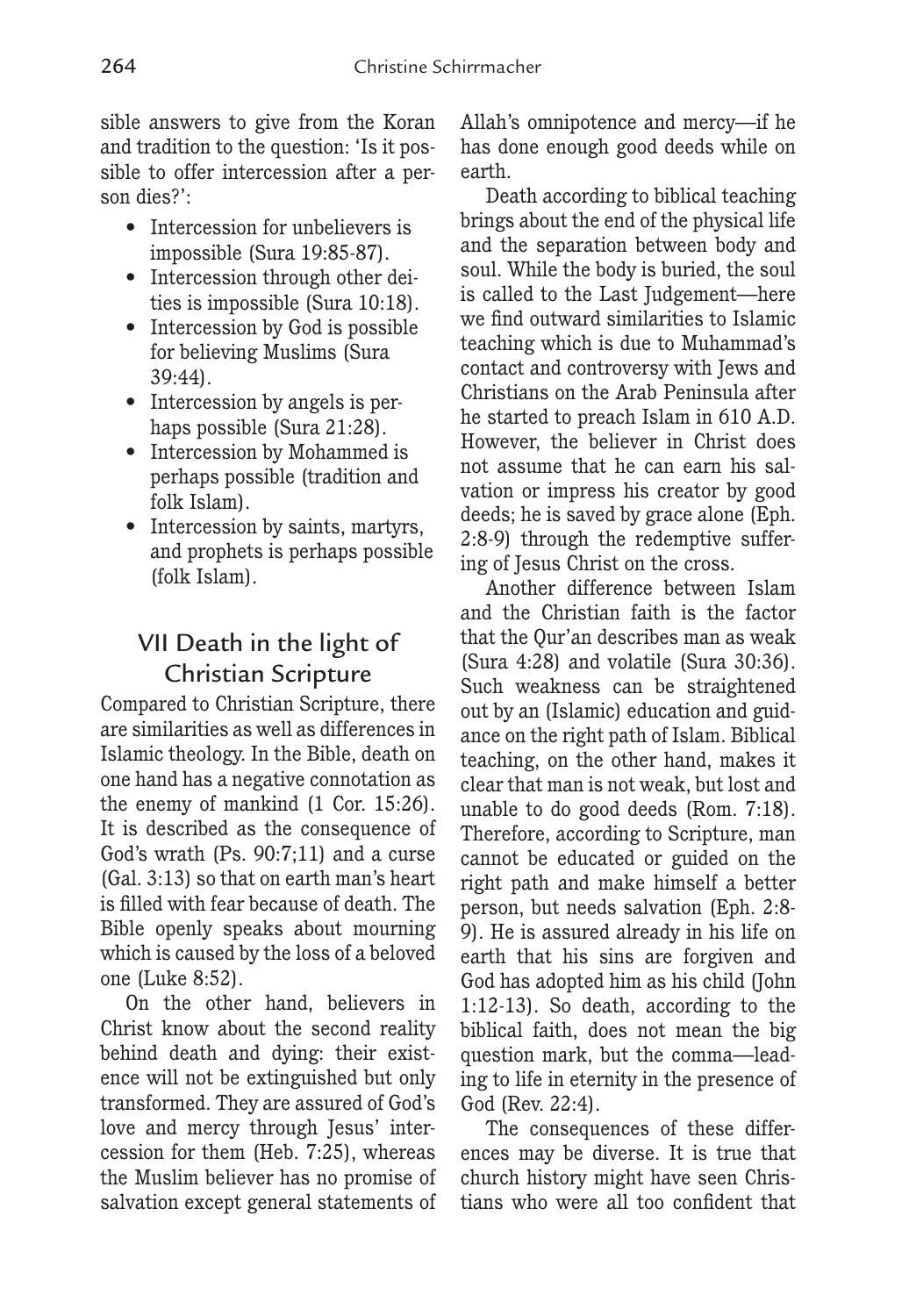they were once and for all saved, even if sometimes only because of membership of a Christian congregation. In Islam on the other hand, people might be quite anxious and filled with fear in the face of death which strictly speaking theologically does not allow more than hope to the remaining family that God will have mercy on the deceased. Because of this uncertainty, some Muslims may, besides by other factors, be driven into Jihadi groups, whereas Christians, if they remain true to their faith, will mourn the loss of a loved one but rejoice in the certain hope that they have entered into the presence of God.

## **Word Biblical Commentary 1, 2, 3 John (Revised Edition) (WBC)**

#### Stephen S. Smalley

The letters of John, although simple in style, affirm such profound truths that interpreters throughout history have laboured to explain them. In this extensively revised edition of his commentary on the Johannine epistles Smalley updates his work by interacting with recent scholarship on the letters over the last twenty years. This revision is seamlessly woven into the commentary.

**Stephen S. Smalley** has retired from his position as Dean of Chester Cathedral. He is author of *John: Evangelist and Interpreter and Hope For Ever*.

*978-1-41851-424-2 / 216 x 140mm / £29.99*

## **Judges Word Biblical Commentary**

Trent C. Butler

This commentary will feature the most extensive text critical notes available in any modern commentary on Judges. It will present a theological reading of the present text of the book and seek to show that current literary and source theories attributing various parts and even minute pieces of the book to a long series of editors over almost a millennium of time are not needed to explain the origin and purposes of the book. This volume of the WBC will argue for a much earlier date of the book in the reigns of Rehoboam and Jeroboam and will show how Judges is designed as a reversal of the structure and achievements of the Book of Joshua, preparing the way for the Davidic line of kings. The commentary will underline Judges' ironic presentation of its major characters as heroes and failures. The commentary will wrestle with the nature and expectations of leadership in Judges.

**Trent C. Butler** is Vice President of Editorial Services, Christian Board of Publication. He is a former Associate Professor of Old Testament and Hebrew at the Baptist Theological Seminary, Rüschlikon, Switzerland.

#### *978-0-8499-0207-9 / 229 x 152mm / £24.99*

Paternoster, Authenticmedia Limited, 52 Presley Way, Crownhill, Milton Keynes, MK8 0ES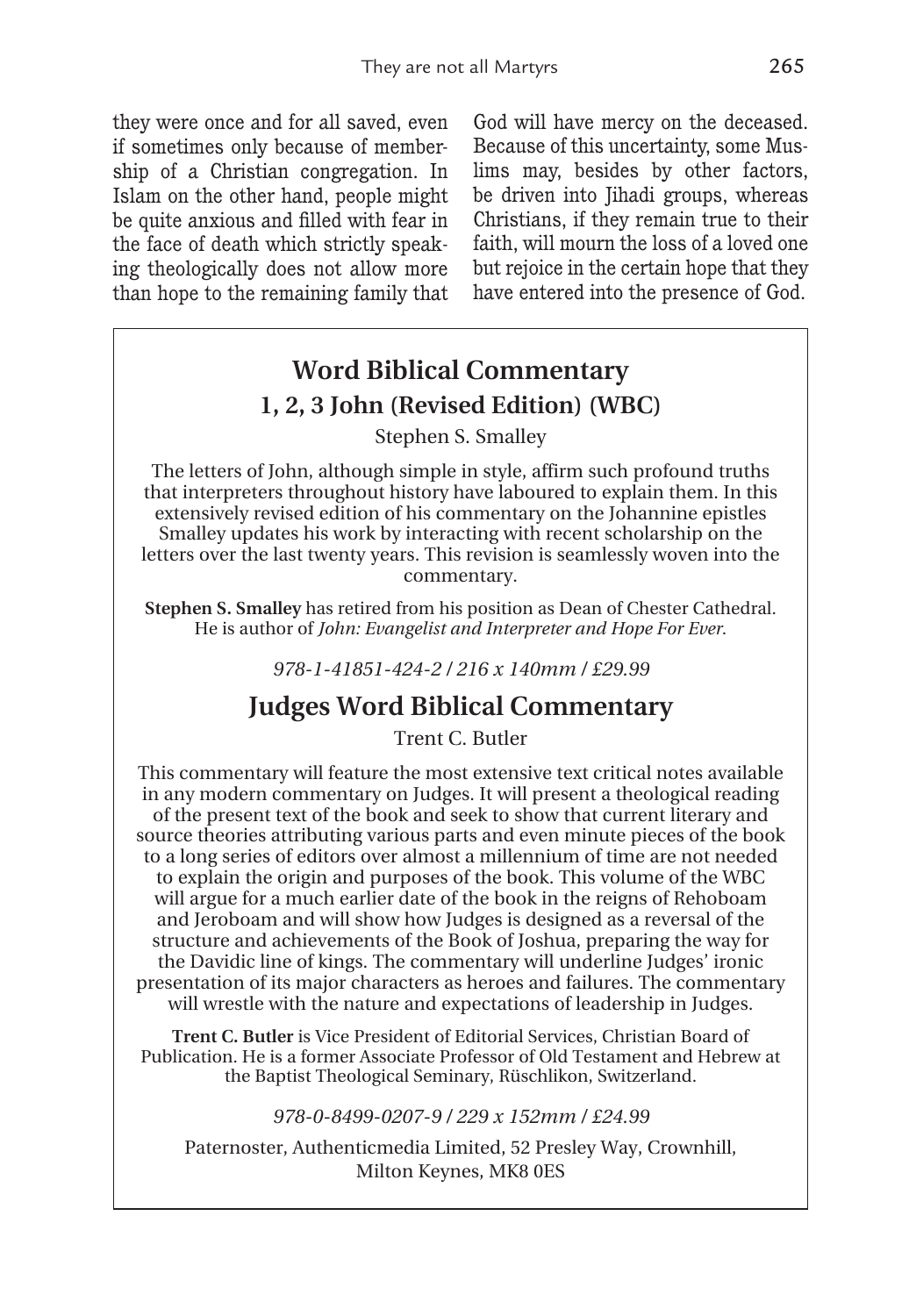# **Fundamentalisms and the Shalom of God: An Analysis of Contemporary Expressions of Fundamentalism in Christianity, Judaism and Islam**

# Clinton Stockwell

**KEYWORDS:** *Protestantism, modernism, eschatology, Zionism, nationalism, Jerusalem, Palestine*

EACH SEMESTER IN Chicago, I introduce the students that I serve to a particular text of scripture, Jeremiah 29:7. The text reads as follows: 'But seek the welfare (shalom) of the city where I have sent you into exile, and pray to the Lord on its behalf, for in its welfare (shalom), you will find your welfare (shalom).'

The context for the verse is that ancient Israelites found themselves as captives and exiles in a foreign land. This people faced several choices. They could flee, and attempt to leave Babylon and try to make it back to the homeland, a fate that they managed to achieve 70 years later. They could rebel, and try to take over the political apparatus in the city, though they had little means to do so. Third, they could remain in the city as exiles, and do as Jeremiah suggested, live in and seek the peace and welfare of the city where they were exiled.

For Jeremiah, the pursuit of shalom was the goal for the ancient Israelite exiles. Though the Israelites of Jeremiah were exiled and captive in the ancient city of Babylon, they were encouraged, even mandated, to seek the peace of the city, for in its peace, they would find their peace. In short, it was in the collective interest of the ancient Israelites to seek the peace of the city where they resided, for their peace was interconnected with the peace of the whole. So, shalom implies interconnectedness, a certain interrelationship with a city (and society as a whole) and with other peoples who represent different histories and cultural traditions.

A shalom society means that peace

*Clinton Stockwell is Executive Director of Chicago Semester, an off campus urban internship program sponsored by various colleges in the America Midwest. He holds doctoral degrees from the University of Illinois, New Orleans Baptist Seminary and Chicago Theological Seminary. This article was reproduced by permission from* Journal of Latin American Theology: Christian Reflections from the Latino South*; 01:2008, 44070.*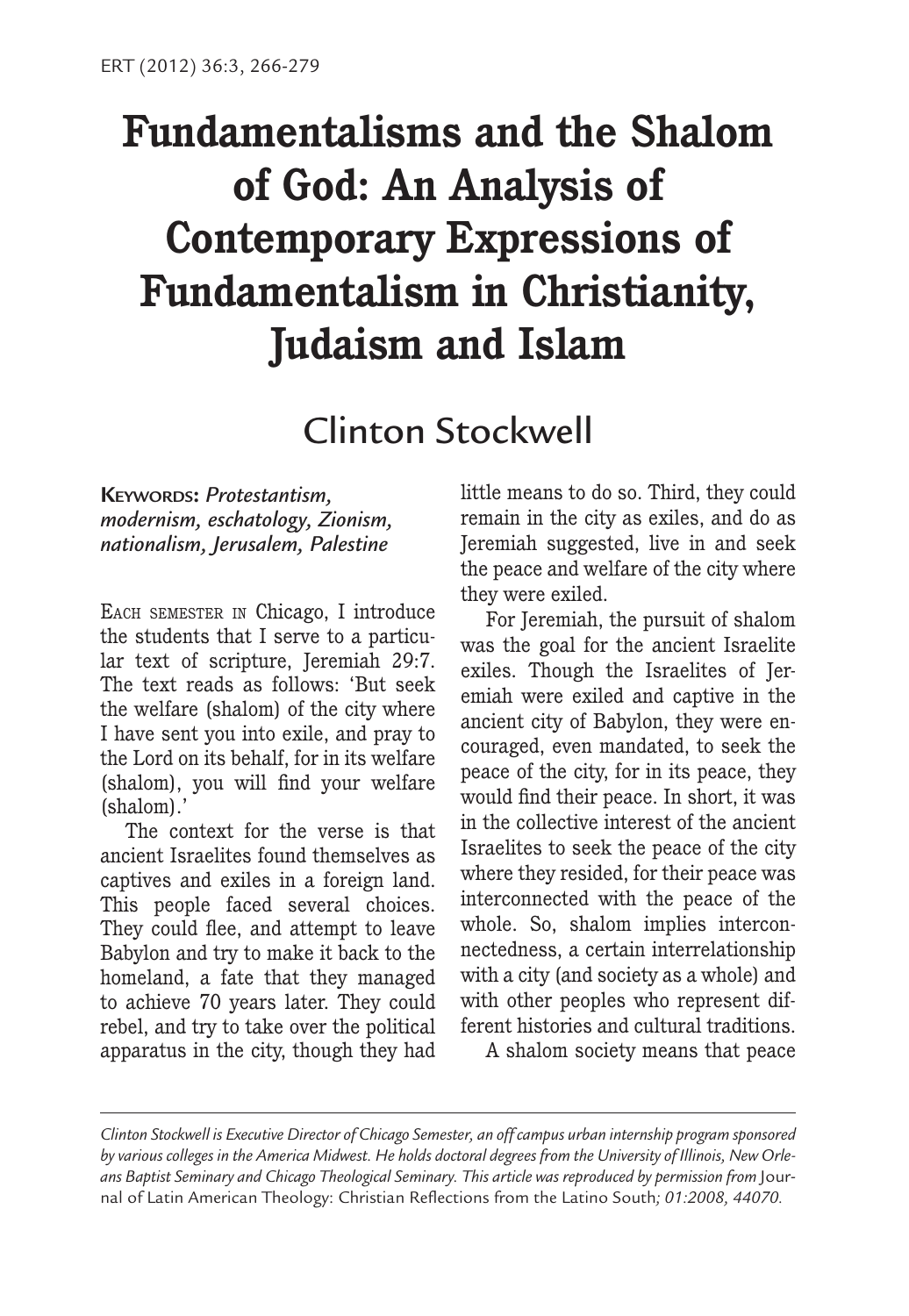is not only the norm, but it is the essence of social and political practice. It means that those less fortunate, including the 'widows and the orphans', the 'strangers and the aliens', and the 'poor and oppressed' (all biblical categories) are attended to. In short, rather than fleeing the city, Jeremiah implored the exiles to settle in the city, plant vineyards, build houses, raise families, celebrate marriages—to live in the city as 'resident aliens' or perhaps as 'situated exiles'.

There are several individual authors who have written rather extensively about shalom as a biblical ideal. These include, Jack L. Stotts, Roger S. Greenway, George W. Webber, Nicholas Wolterstorff, Bruce W. Winter, Cornelius Plantinga and Mark R. Gornik.<sup>1</sup> These writers, among others, recognize that shalom and the call to pursue the peace of the city and of society in general is a mandate. Plantinga argues that shalom captures the ultimate intention of a God-willed society. Shalom is 'the way it's supposed to be'.

They [Old Testament Prophets] dreamed of a new age in which human crookedness would be straightened out, rough places made plain. The foolish would be made wise, and the wise, humble. They dreamed of a time when the deserts would flower, the mountains would run with wine, weeping would cease, and people would go to sleep without weapons on their laps. People would work in peace and work to fruitful effect. Lambs could lie down with lions. All nature would be fruitful, benign, and filled with wonder upon wonder, all humans would be knit together in brotherhood and sisterhood; and all nature and all humans would look to God, walk with God, lean toward God, and delight in God.<sup>2</sup>

## Christian Fundamentalism in the United States.

In February of 2006, I had the fortune to attend a conference on: 'The Psychology of Fundamentalism', in Chicago. It was sponsored by the Chicago Institute for Psychoanalysis. While recognizing the positive features of conservative religion, this conference nonetheless explored the impact of the extremes inherent in fundamentalism, particularly in the Muslim and Christian worlds. But even in the conference description, there was some latitude on the word's meaning:

Religious fundamentalism is one of the most powerful forces in the world today. In some ways, funda-

**<sup>1</sup>** Jack L. Stotts, *Shalom: The Search for a Peaceable City* (New York: Abingdon Press, 1973); Roger S. Greenway, *Apostles to the City: Biblical Strategies for Urban Mission* (Grand Rapids: Baker, 1979); George W. Webber, *Today's Church: A Community of Exiles and Pilgrims* (Nashville: Abingdon Press, 1979); Nicholas Wolterstorff, *Until Justice and Peace Embrace* (Grand Rapids: Eerdmans, 1983). Bruce W. Winter, *Seek the Welfare of the City: Christians as Benefactors and as Citizens* (Grand Rapids: William B. Eerdmans, 1994); Cornelius Plantinga Jr., *Engaging God's World: A Christian Vision of Faith, Learning, and Living* (Grand Rapids: Eerdmans, 2002); Mark R. Gornik, *To Live in Peace: Biblical Faith and the Changing Inner City* (Grand Rapids: Eerdmans, 2002).

**<sup>2</sup>** Cornelius Plantinga Jr. *Not the Way It's Sposed to Be: A Breviary of Sin* (Grand Rapids: Eerdmans, 1995), 9-10.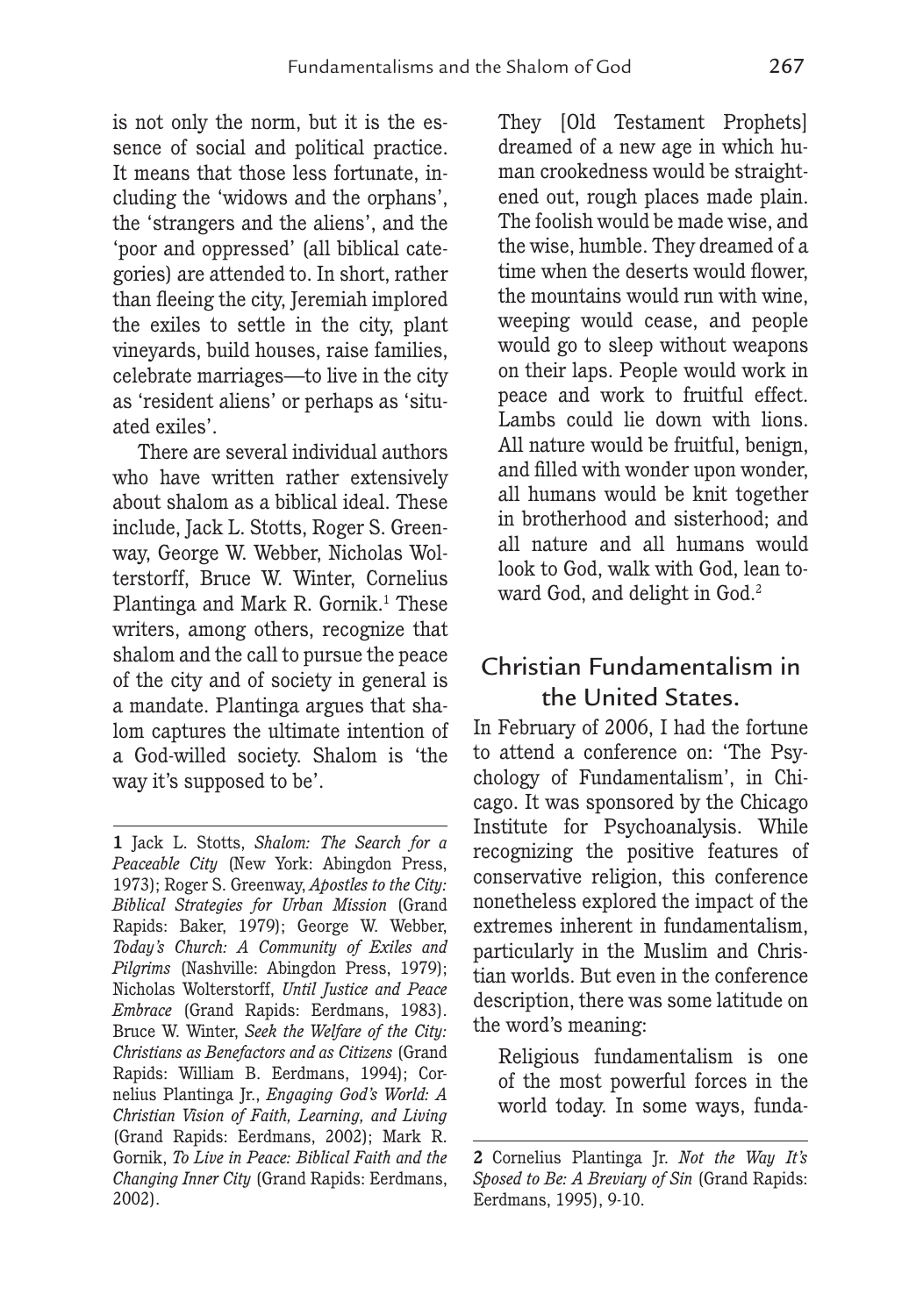mentalism improves people's lives. For many individuals, their strict religious beliefs give them a sense of meaning and encourage them to be caring and benevolent. But for others, fundamentalism can have dire consequences for adherents, as well as for those deemed 'enemies' of the belief system.

Historically, 'fundamentalism' described a unique historical movement in US-based evangelical protestantism. Humphreys and Wise<sup>3</sup> describe how in the US, fundamentalism was a reaction to emerging cultural trends in the US culture. The leaders of fundamentalism in America included a variety of scholars, including Gresham Machen, James Orr, and B.B. Warfield. They were not dispensational premillennialists. Warfield and A.A. Hodge were actually postmillennial. Warfield believed that evangelical work in the present would usher in the coming Kingdom. They represented a variety of theological perspectives, though Warfield and Machen were influenced by 'Scottish Realism', or the 'common sense philosophy' that gave 19th century Protestants confidence that they could discuss and argue via reason for the truth of scripture and for the Godhypothesis. Others, such as R.A. Torrey and A.T. Pierson, were dedicated to evangelism and Protestant missionary activity.

Despite its diversity, as a late nineteenth century and early twentieth century movement, fundamentalism

was a reaction to higher criticism, modernism, evolution and theological liberalism.4 In its first use, 'fundamentalism' was not viewed in a pejorative manner. It would be like stating what was essential, fundamental or necessary to the faith. It was assumed that evangelical Christians would be in wide agreement. The fundamentals included the inspiration and authority of the scripture, the belief in mircles, the virgin birth of Christ, and the deity of Christ. For the first group of fundamentalists, it was enough to believe simply in the return of Christ.

The name fundamentalist was derived from a 12 volume collection of essays written from 1910-1915 by 64 British and US scholars and ministers, called *The Fundamentals*. By 1919, this group had founded the 'World's Christian Fundamentalists Assocation'. After World War One, the confidence that Protestant missions would lead to world conversion, or the belief that progress and the march of the gospel would bring on a millennial kingdom was on the wane. With the violence of the Great War, Protestants were sceptical that any social gospel would make a difference in the world. John Nelson Darby's dispensationalism and premillennialism began to take hold among those who called themselves fundamentalists. 'In the 1920s, simple belief in the Second Coming of Christ qualified as fundamental, but in the 1930s one might have to believe in Christ's pretribulational and premillennial Sec-

**<sup>3</sup>** Fisher Humphreys and Philip D. Wise, *Fundamentalism* (Macon, Ga.: Smith and Helwys, 2004).

**<sup>4</sup>** Ernest R. Sandeen, *The Roots of Fundamentalism: British and American Millenarianism, 1800-1930* (Chicago: University of Chicago Press, 1970).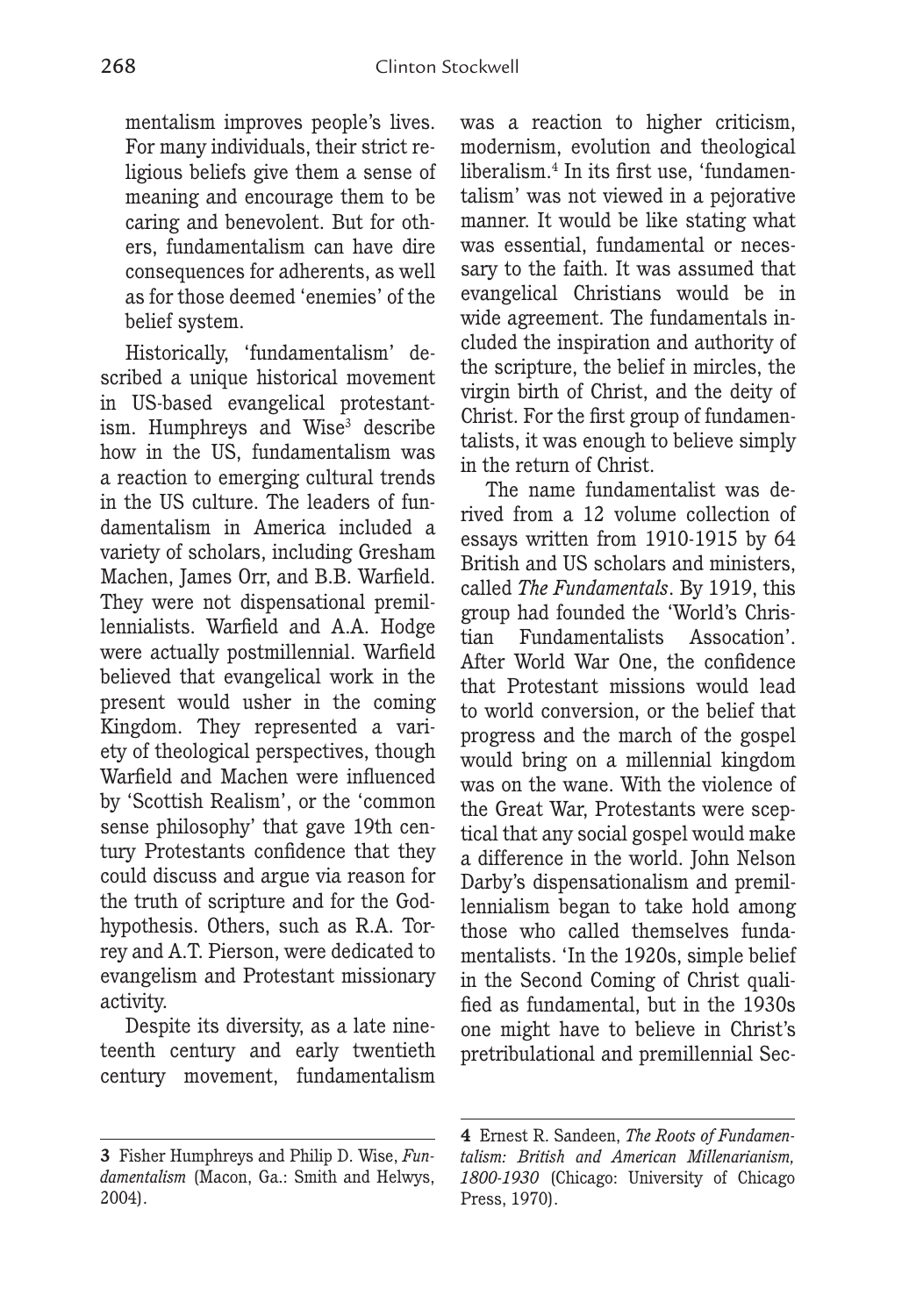ond Coming.'5

Premillennialists believed that the world was getting worse, and that the world systems would collapse into the battle of Armageddon, and the true believers would be raptured just before the Great Tribulation. Revivalists like Dwight L. Moody or Billy Sunday sought to save individuals for heaven, and were less concerned about making the world better for the here and now. Further, the Scopes Trial led to the 1920s 'fundamentalist controversy' where fundamentalists militated against evolution and therefore, presumably, against science.

Scholars in the post World War II era like Ernest Sandeen or Norman Furniss saw in fundamentalism a pervasive anti-intellectualism. Fundamentalists also seemed to adopt a social ethic that decried movies, Hollywood, public drinking, smoking, card playing, loose morality, sexual perversion, and anything that seemed to challenge a literal interpretation of the Bible. George S. Marsden argues that the central characteristic of fundamentalism historically was its vigorous antimodernism.6 In the 1970s, evangelical scholar Francis Schaeffer argued that 'secular humanism' was a grave threat to Protestant orthodoxy. Schaeffer went on to place the 'pro life' (anti abortion) issue centerstage for conservative evangelicals. Schaeffer was militantly against abortion, and argued that abortion stemmed from 'secular humanism'.7

Fundamentalists in the post World War II era embraced dispensational premillennialism, and this version achieved academic respectability at the Dallas Theological Seminary. Theologians who gravitated to Dallas placed dispensational premillennialism as the centerpiece of fundamentalist theology. Hal Lindsay, a graduate of Dallas, popularized dispensational premilllennialism in his book, *The Late Great Planet Earth* (1970). In 1980, the President of the Dallas Theological Seminary, John F. Walvoord, wrote a book, *Armageddon: Oil and the Middle East Crisis* (HarperCollins, 1980). In this book, Walvoord argued that Armageddon would occur in the Middle East, and this war would be the result of an international conflict over oil. Other professors at the Dallas Theological Seminary, like J. Dwight Pentecost, championed the writing of biblical prophecy. In the past ten years, the authors of *Left Behind: A Novel of the Earth's Last Days*, Timothy F. LaHaye and Jerry B. Jenkins (Tyndale House, 1986) reintroduced 'bible prophecy' to a wide reading audience that has gone beyond the conservative evangelical reading public. Terms like 'rapture', 'millennium', 'antichrist', or 'second coming' are now part of popular religious lore. The 'Left Behind' series now has twelve volumes and is a huge best seller.

Today, many fundamentalists have been on the forefront of the so-called 'culture wars' in America, insisting that Christians should become in-

**<sup>5</sup>** Timothy P. Weber, 'Fundamentalism' in *Dictionary of Christianity in America (DCA)* (Downers Grove: InterVarsity, 1990), 464.

**<sup>6</sup>** George M. Marsden, *Fundamentalism and American Culture: The Shaping of Twentieth Century Evangelicalism, 1870-1925* (Grand Rapids: Eerdmans,1980).

**<sup>7</sup>** Francis A. Schaeffer, *A Christian Manifesto* (Wheaton, Ill: Crossway Books, 2005).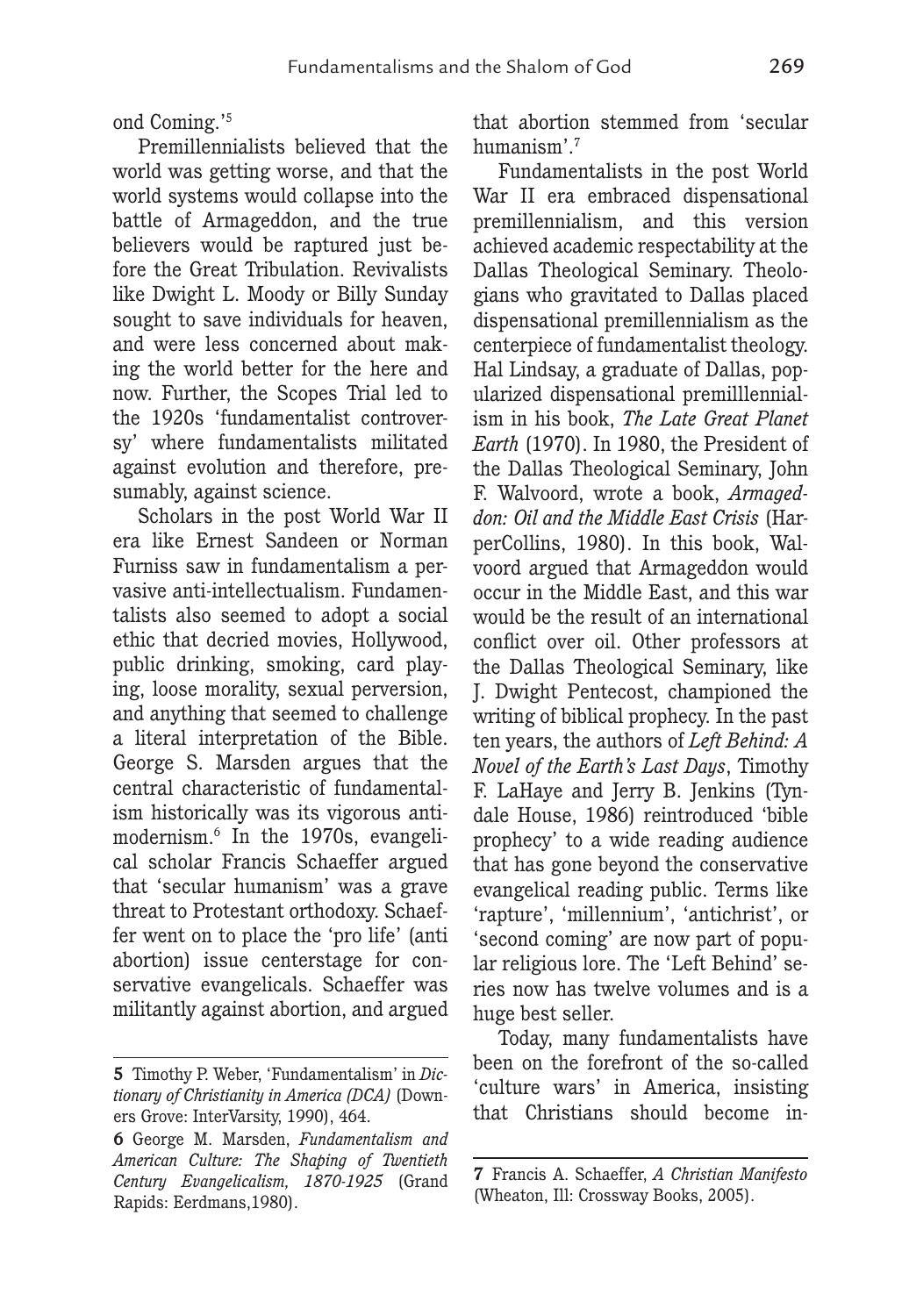volved politically to save America as a Christian land. Hallmarks of religious fundamentalism include the pro-life movement, Christian home-schooling, a belief in American exceptionalism, and a foreign policy that is determined in no small part by the particular reading and interpretation of bible prophecy and the end times as advanced by Dallas Theological Seminary. While the bogeyman of American fundamentalists today is 'secular humanism', fundamentalist writers link several issues together

By the 1970s they had identified new enemies and supported new causes. They organized to oppose secular humanism, the decline of traditional values, feminism, legalized abortion, homosexuality, and the elimination of prayer in public schools. They even revised the old anti evolution crusade by sponsoring legislation to provide equal time for what they called 'creation science'.<sup>8</sup>

Dogmatic believers sometime question the validity of science, demonize those who disagree with them, and some may adopt violence to advance their views or to react to threats. In the *American Heritage Dictionary*, there are two definitions of fundamentalism. Definition number one states that fundamentalism is a 'Protestant movement characterized by the literal truth of the Bible'. Definition two states that fundamentalism is 'a movement or point of view characterized by rigid adherence to fundamental or basic principles'. Fundamentalism often combines literalism with absolutely certainty, what Roy A. Clouser calls the 'encyclopedic assumption', the belief that scripture, and fundamentalist intepretations of it, reveal truth on every conceivable topic.

Michelle Goldberg, author of *Kingdom Coming: The Rise of Christian Nationalism* (2006), thinks that Evangelicals are perhaps 30% of the total US population, but that only 10-15% (half or less than half the total) are 'fundamentalists' in the way she uses the term. Still, she argues that this group has a disproportionate influence on the US government, and she is particularly concerned about what some have termed 'dominion theology', reconstructionism, theonomy, and apocalypticism that together comprise a movement she calls 'Christian Nationalism'. This group is adverse to any form of pluralism, and believes that the doctrine of the separation of church and state is a contrivance to keep 'fundamentalists' out of power. Note, what Goldberg is describing is not extreme sects such as the KKK or the various 'Christian identity' movements, but rather evangelicals with power who are impacting US domestic and foreign policy.

In another recent book, *American Theocracy*, Kevin Phillips notes how fundamentalist leaders have had a strong influence on George W. Bush's presidency, especially with respect to domestic policy (environment) and foreign policy (the invasion of Iraq and the single minded support of Israel).9 For these writers, fundamentalism has

**<sup>8</sup>** Weber, 'Fundamentalism', *DCA*, 465. *Viking*, 2006).

**<sup>9</sup>** Kevin Philips, *American Theocracy: The Peril and Politics of Radical Religion, Oil, and Borrowed Money in the 21st Century* (New York: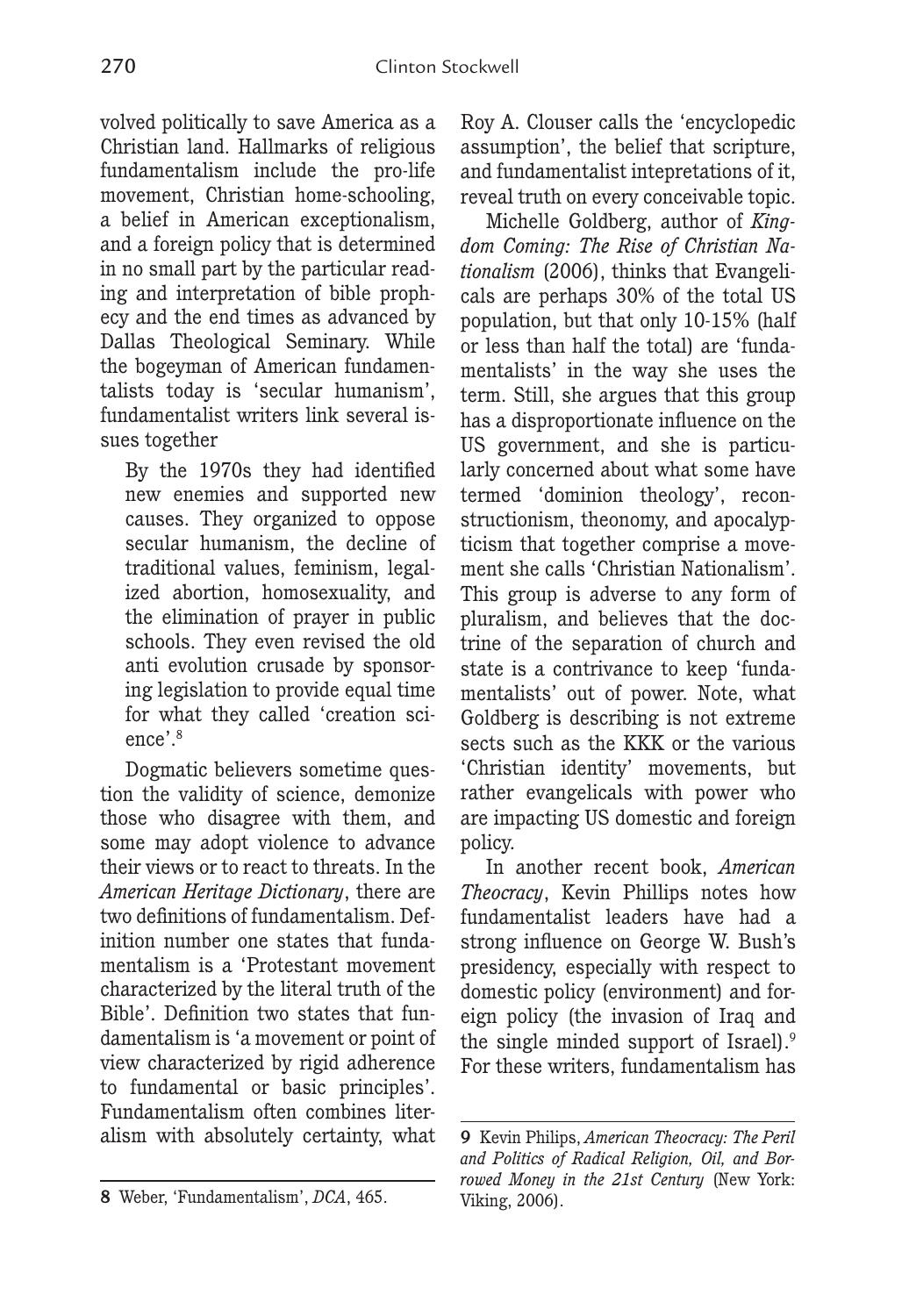had a disproportionate effect on US government, particularly with respect to US foreign policy.

## Jewish Fundamentalism: Zionism and the Birth of a Jewish State in Israel

Fundamentalism is found in each of the great world religious that stem from the patriarch, Abraham. Judaism is divided into three main groups, Conservative, Orthodox and Reformed Judaism. However, none of these groups should be confused with Zionism. Zionism is the Jewish nationalist movement that focuses on the rebirth and renewal of the nation state of Israel in the land of Palestine. Modern Zionism emerged in the late 19th century in response to the persecution of the Jews in Eastern and Western Europe. According to the Anti-Defamation League, Zionism 'continues to be the guiding nationalist movement of the majority of Jews around the world'. Further, it is probably true that most US residents support the Jewish state. There are many who have strong connections to a successful state for economic and political reasons. Also, many evangelical Christians or Christian fundamentalists' support for Zionism derives from their view of bible prophecy and adherence to premillennial eschatology. These include 'Christian Zionists' who are convinced that the restoration of the Jewish state is the fulfillment of prophecy.

The origins of Zionism may be traced to Moses Hess (1812-1875) and Theodor Herzl (1860-1904). Herzl is the more significant figure. Theodor Herzl moved to Vienna in 1878 and received the Doctor of Laws from the University of Vienna. He first encountered anti-semitism while studying at the University of Vienna, and this experience coloured his life. In the play, *The Ghetto* (1894), assimilation to the secular or Christian civilization was rejected as a solution. In 1894, Captain Alfred Dreyfus, a Jewish officer in the French army, was accused of treason. Herzl witnessed mobs crying, 'death to the Jews' in France. As a result of this experience, he began to argue that the only solution was for Jews to immigrate to a land that they could call their own. Herzl later published the book, *The Jewish State* (1896) to argue that the solution to the Jewish problem was not individual, but national and political. This was the birth of 'Political Zionism'.

The term 'Zionism' comes from the hill of Zion where the original temple of Jerusalem was situated. Zionists seek to establish a Jewish homeland with geographical boundaries. However, Zionism includes several orientations: 'spiritual and cultural; work ethical; Marxist; and Orthodox Jewish'. The central motif is the notion of founding a homeland for the Jewish diaspora, which has been exiled to Babylon, Europe and the world since the sixth Century BCE. Other motifs in Zionism include the expectation of Messiah, socialism (Kibbuttzim), nationalism, and Jewish religious identity. Zionists appealed to European powers to support a nation state in Israel. Early Zionism in Herzl's time was secular in nature, and looked for a nation like other nations.

## Zionism in Palestine

While not all Zionists are fundamentalists or racists, it is clear that Zionism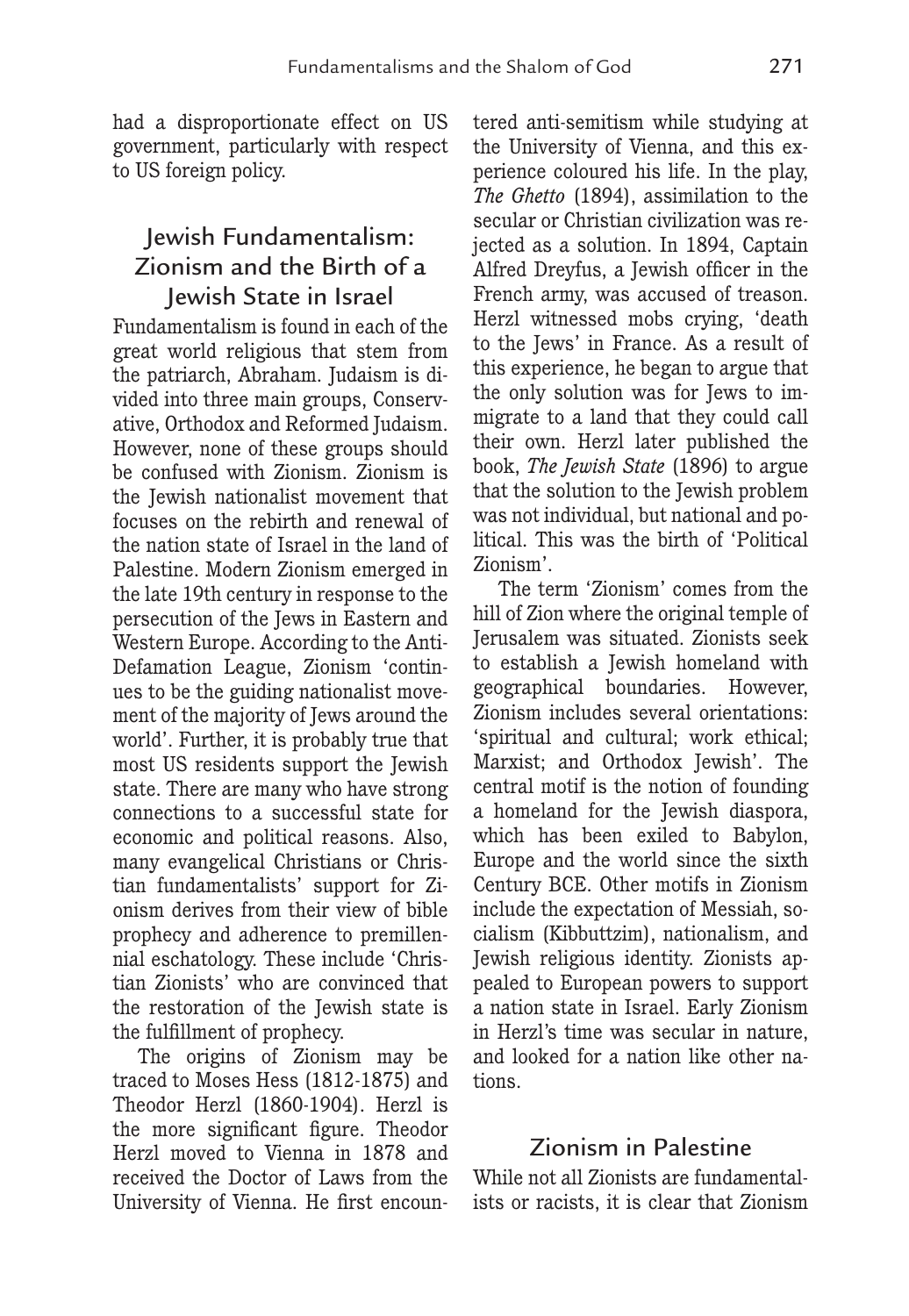reflects the convergence of two dangerous forces, fundamentalism and nationalism. Jewish historian and Zionist supporter Solomon Grayzel critiques the convergence of such forces in the Arab world, even as he minimizes it among Zionists. Grayzel critiques Islamic fundamentalism as follows:

But nationalism's usual concomitants are racialism and religious uniformity. Consequently, the struggle for independence was everywhere accompanied by anti-Jewish words and acts, the excuse being that Jews were Zionists and therefore anti-Moslem. Ancient Jewish communities were broken up as a result, and obstacles were placed in the way of exiled Jews going to Israel.<sup>10</sup>

Grayzel argued that the state of Israel was necessary because of the resurgence of Arab nationalism. At the very same time that a Jewish state in Israel was being considered, Jewish people in Arab nations such as Iraq, Tunisia, Morocco, Algeria and other places were repressed due to Arab and African nationalism. Following the holocaust in Europe and liberation from colonialism in Africa and the Arab world, more persons were forced to migrate to Israel.

Not all Jews, of course, accept Zionism. and not all accept a Zionist interpretation of history such as one finds in Grayzel. In recent times authors like Israel Shahak and Norton Mezvinsky, *Jewish Fundamentalism in Israel* (1999,

2004); Ian S. Lustick, *For the Land and for the Lord: Jewish Fundamentalism in Israel* (1988); and most recently Gershom Gorenberg, author of *The End of Days: Fundamentalism and the Struggle for the Temple Mount* (2000), and *The Accidental Empire: Israel and the Birth of the Settlements, 1967-1977* (2006), have called into question the legitimacy and the impact of Zionism, especially Zionist fundamentalism.

For these authors, most Jews are not Zionists, and most Zionists are not fundamentalists. Zionism in this perspective is viewed as a skewed reinterpretation of Judaism and has been a chief force of destabilzation in the world. Shahak and Mezvinsky argue that Jewish fundamentalism in Israel is not as well known as Arab fundamentalism, which is virtually identified with terrorism; or Christian fundamentalism, which is influenced heavily by a literal interpretation of Bible prophecy and the end times.<sup>11</sup> Yet, Jewish fundamentalism is just as deadly and disturbing and is a major contributor to destabilization in the Middle East and the world at large. When Yitzak Rabin was assassinated by Yigael Amir in 1995 in Israel because the former 'wanted to give Israel to the Arabs', Rabin's death was applauded by a minority in Israel as necessary for the sake of 'true' Jewish religion. Such violence illustrates the danger in religious fundamentalism as a movement that focuses on preserving an ideal version of the past. 'The basic principles of Jewish fundamentalism are the same as those found in other

**<sup>10</sup>** Solomon Grayzel, *A History of the Jews: From the Babylonian Exile to the Present* (Philadelphia: Jewish Publication Society of America, 1968), 818.

**<sup>11</sup>** Weber, 'Fundamentalism', *DCA*; Paul S. Boyer, *When Time Shall Be No More. Prophecy Belief in Modern American Culture* (New York: Belknap Harvard University Press, 1992).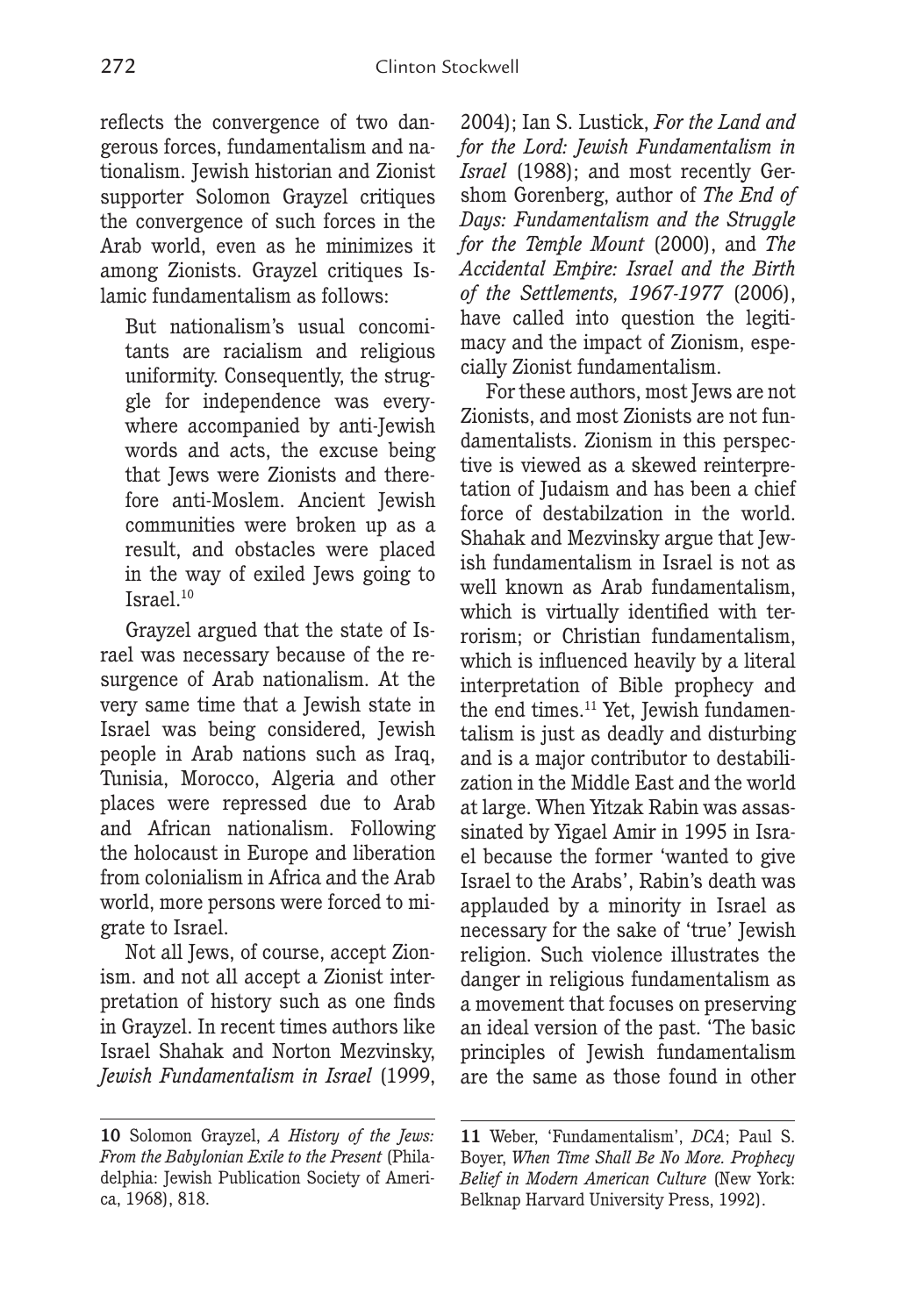religions: restoration and survival of the "pure" religious community that presumably existed in the past.'12

Shahak and Mezvinsky go on to describe characteristics of Jewish fundamentalism. These include a messianic tendency, opposition to human freedoms, especially freedom of expression in Israel, support of occupation of Arab lands, support of discriminating policies against Palestinians, the repression of and opposition to democratic values, and the condemnation of homosexuality and lesbianism. Further, Jewish fundamentalism has adopted an extreme form of biblical literalism, arguing that the destiny of Israel requires Israeli control of all lands from the Suez Canal to lands west and south of the river Euphrates, including the Sinai Peninsula, Jordan, Lebanon, most of Syria, much of Iraq and Kuwait. Christian fundamentalists (Christian Zionists) share the views of Jewish fundamentalists. They believe that it is Israel's destiny to control these lands as natural frontiers, and that the repression of Arabs and 'sexual deviants' is consistent with a theocratic state. Not only do Jewish fundamentalists strive for religious purity and for geographic expansion, but they also believe in religious, moral and racial superiority. Beliefs in superiority feed policies that discriminate against Muslims, alternative sexualities, and non-Jewish people.

Perhaps the most radical of fundamentalist groups in Israel in the post 1967 era is the *Gush Emunim*. The Gush Emunim (Block of the Faithful)

is a right-wing ultra-nationalist, religio-political movement. It was formed in March 1974 in the aftermath of the Yom Kippur War of October 1973. A major focus of the Gush Emunim was to support and establish Jewish settlements on the West Bank of the Jordan River. From 1977-1984, the Likud Party (of Menachem Begin) gave Gush Emunim resources to develop settlements on the West Bank. This group believes that the West Bank is part of biblical Judea, and, along with Samaria, constitute the lands of ancient Israel. Because Gush Emunim believes in 'the literal truth of the Bible and total commitment to the precepts of modern secular Zionism, it may be called Zionist fundamentalism'.13 Zionism was historically a secular movement, but the Gush Emunim succeeded in combining the idea of a nation-state with religious fundamentalism.

Adherents to Gush Emunim ideology are opposed to democracy and to the rule of civil law. Like fundamentalists in Christianity and in Islam, this group appeals to a 'higher' religious ideology. They believe that their interpretation of the Torah transcends democracy and the laws of a secular state (secular humanism again). Officially, democracy is acceptable as long as it can be practised in the context of Zionism, but if the two polities collide, Zionism takes precedence. Zionists are willing to tolerate a civil society in the interim, but in the end, like other fundamentalist movements, they look to a theocratic

**<sup>12</sup>** www.geocities.com/alabasters\_archive/ jewish\_fundamentalism.html?200631.

**<sup>13</sup>** Ehud Sprinzak, *Gush Enumim : The Politics of Zionist Fundamentalism in Israel* (American Jewish Commtittee: Institute of Human Relations, 1986), 4.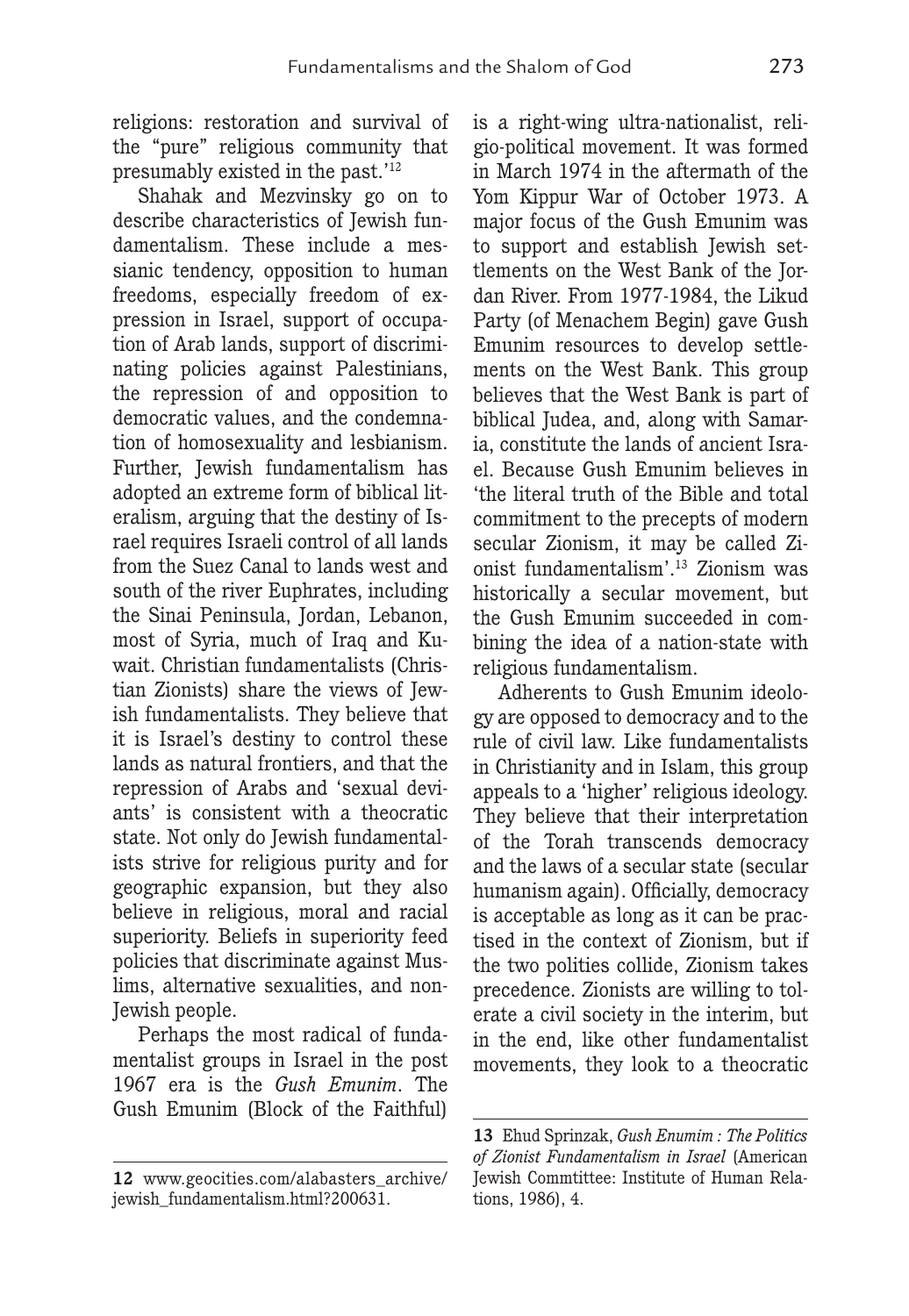state ruled by a strict interpretation of the Torah.

Today the political and spiritual principles of the Gush Emunim are prevalent in Israel. For Sprinzak, 'it would not be erroneous to speak today of the invisible kingdom of the Gush Emunim, which is acquiring the character of a state within a state'.14 In 1978, Amana, Gush Emunim's official settlement organization, was established. Amana was able to gain political support from Menachem Begin, and Ariel Sharon worked with Amana while aggressively pursuing a 'creeping annexation' of 'biblical' lands. However, Gush Emunim was never completely happy with Likud, because it perceived Begin and Sharon as too secular, lacking Gush's religious perspective.

Lustick believes that Jewish fundamentalism is wider than the Gush Emunim. However, he concedes that the Gush Emunim captures the basic force and ideology of Jewish extremism in Israel. He writes that for all practical purposes, contemporary Jewish fundamentalist ideology in Israel is 'the ideology of Gush Emunim'.15 Jewish fundamentalism is grounded in several basic beliefs, including the sanctity of the land of Israel, its low view of Muslims, Israel's isolation rationalized as proof of its chosenness, and divine providence.

Among the core beliefs for Jewish fundamentalism is the acceptance of the 'abnormality of the Jewish people'.

Lustick notes that Leo Pinsker and Theodor Herzl argued that the Jews should become like other nations, a nation within other nations. This was essentially a secular solution to a global political problem. The solution for Herzl was not to assimilate but rather to establish a homeland. Jewish fundamentalists go beyond Herzl by arguing that Jews should not seek a process of normalization as a national culture. Jews should embrace their own abnormality, and their own peculiarity. Key to this understanding is the notion of chosenness and exceptionalism. For Zionists, Jews are unique; they are not normal, and they are endowed with a unique destiny, distinct from every nation that has ever existed. For Jewish fundamentalists, their religious values cannot be found in civil society or even in reason, but in a 'theonomous scale rooted in the will of the Divine architect of the universe and its moral order…'16

Jewish fundamentalists eschew the vain search for normalcy. Rather, they see themselves as unique, special carriers of the divine purpose of redemption for themselves and for the earth as a whole. Their ideology supports not only national defence but military aggression if it means that their destiny is to be fulfilled. 'It is this intimate connection between what is felt as transcendentally imperative and what is perceived as one's personal, political duty, that is the distinguishing mark of a fundamentalist political vision.'17

The danger of the fundamentalist

**<sup>14</sup>** Sprinzak, *Gush Enumim*, 19.

**<sup>15</sup>** Ian S Lustick, *For the Land and the Lord: Jewish Fundamentalism in Israel* (New York: Council on Foreign Relations, 1988), ch IV (www.sas.upenn.edu/penncip/lustick/index. html).

**<sup>16</sup>** Cited by Lustick, *For the Land and the Lord*, IV, 2.

**<sup>17</sup>** Lustick, *For the Land and the Lord*, 11.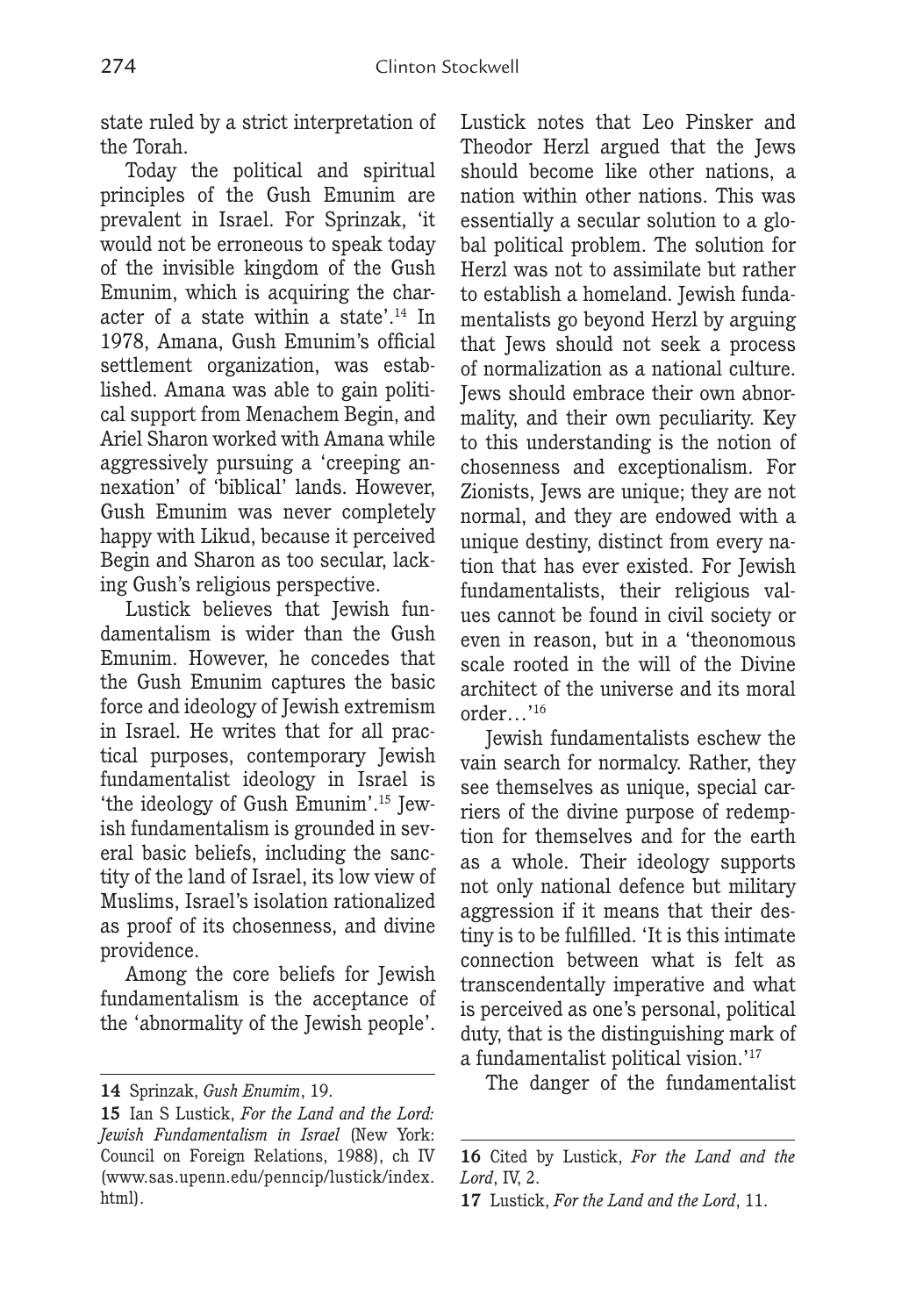mind is its conviction that reality is bound to follow ideology and not vice versa. Facts can therefore simply be disregarded. For Jewish fundamentalists, the Palestinians do not exist, the Arab countries do not count, world public opinion is rubbish, and the US government is merely a nuisance. The only reality that counts is Jewish redemption, which is imminent—to be realized by a massive *aliyah*, the negation of the Diaspora, and the building of the Third Temple. Throughout Jewish history there have been true believers like Gush Emunim who were convinced that the Messiah was at the door. Fortunately these messianic believers were in most cases few and isolated. Their messianic vision was not translated into operative political programs. However, this may not be the case with Gush Emunim.18

## Muslim Fundamentalism in Modern Palestine

Most Muslims are not fundamentalists, and even fewer are committed to a terrorist program. Neither is Islam a homogenous religion. For, not only are there Sunni, Shia and Sufi groups in Islam, but there are many others. Also, Islam has historically evolved in very different ways, responding to the divergent national contexts where Islam is found. So, Islam in Turkey is very different from Islam in Iraq, Iran, Jordan, Syria or Egypt. Each of these countries has experienced a very different historical evolution of Islam.

Islam means to surrender to God,

Allah in Arabic. It rejects polytheism. The word Islam is a derivative of the word, *salaam*, which means peace in its fullest sense. Salaam means freedom from all harm, so that the greeting, *assalumu aliakum* wishes the recipient peace, and specifically health or freedom from harm or danger. So, as in Christianity and Judaism, rightly understood, peace has an important meaning for Islam. Historically, there are numerous examples of Islamic tolerance regarding Christians and Jews as fellow 'peoples of the book'. The history of conflict between the world religions is not the only story of the relationship between them.

Like Christian and Jewish fundamentalists, Islamic fundamentalists believe that the problems of the world are the result of secularism. They believe that the path to peace and justice occurs only by returning to the original message of Islam. Islamic fundamentalists hold to a high view of moral purity, and are scandalized by western permissive attitudes toward dress, sex, food, and material consumption. Many are resentful of western presence and interference in the Middle East, particularly over oil reserves in Arab lands. Many also allege that the United States in particular sides exclusively with Israel, and has had a one-sided foreign policy against Arab interests. Fundamentalist Islam rejects the equality of men and women. It rejects secularism and rejects the doctrine of the separation of church and state. This is simlar to fundamentalism in Christianity and Zionism. Further, some Muslim groups reject the right of Muslims to leave their religion, including in particular the acceptance of Christianity or any other non-Muslim religion. In

**<sup>18</sup>** Sprinzak, *Gush Enumim*,31.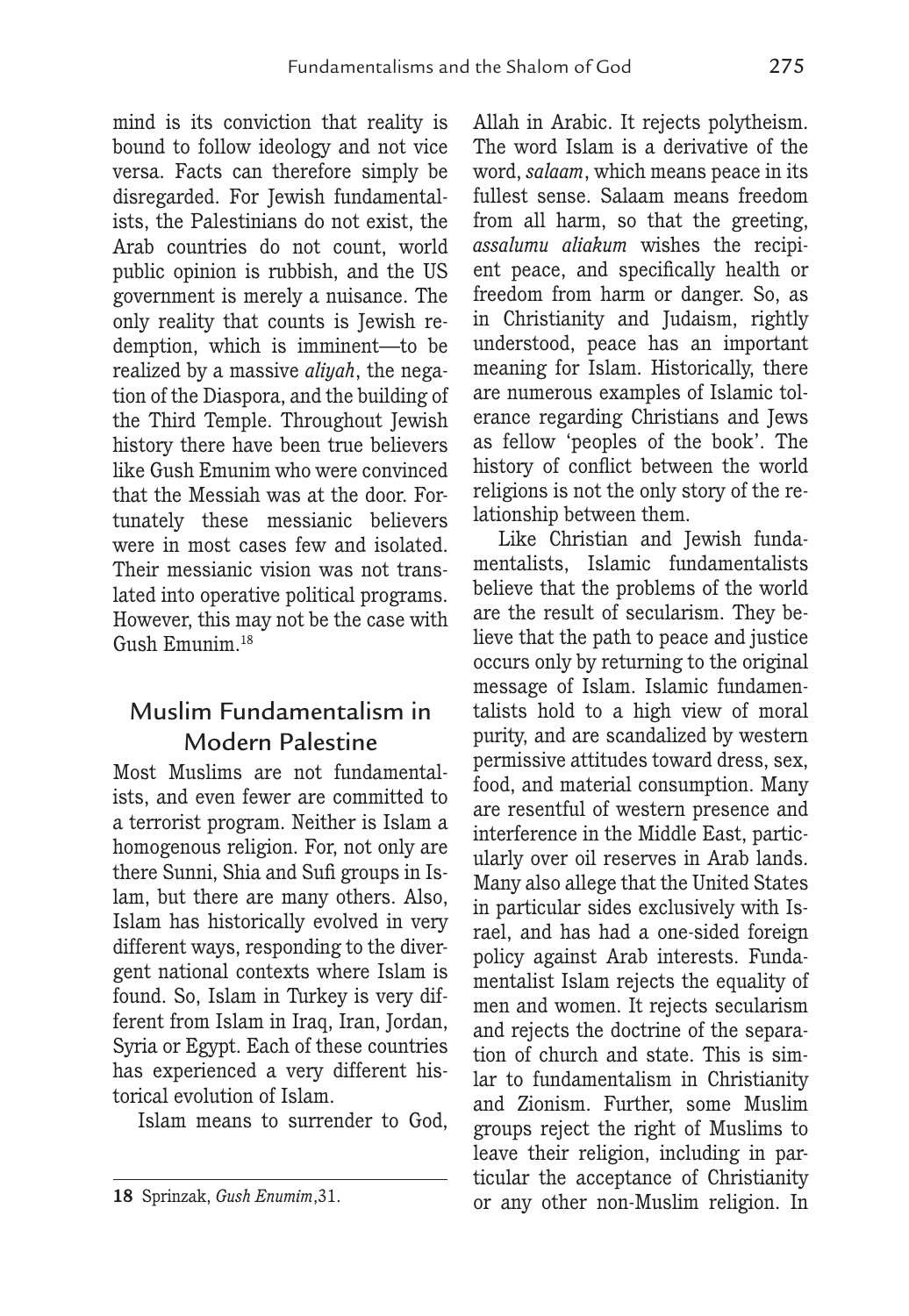some countries, it is against the law to proselytize or to even practise a non-Islamic religion.

Perhaps the most significant religious symbol of fundamentalist conflict among world religions is the Temple Mount in Jerusalem. Muslims believe that the Temple Mount is holy, as it was the place where Muhammed ascended. Christian fundamentalists believe it is holy, because, after the building of a new temple, Christ will return to the site. Jewish fundamentalists believe that the Temple Mount is holy, and that a new Third Temple must be built for the Messianic age to begin. Jerusalem is a place of Messianic dreams and expectations. Gershom Gorenberg writes that such millennialist expectation is a prescription for violence.

For redemptive Zionists, physically possessing Hebron, Jericho, Shiloh, Old Jerusalem, and the Temple Mount proved that the final act was under way. Watched through a very different theological lens, the conquest had the same meaning for premillennialist Christians in front-row seats. Both literalism and the false hope of history's end fed the enthusiasm. Those two fallacies were joined with a third ancient error: That God could be owned by owning a place.<sup>19</sup>

To Islamic fundamentalists, Israel is an alien body in the heart of Arab and Muslim worlds and the vanguard of western hegemony in the Middle East. If the establishment of Israel in 1948 was the first major event in the recent Palestinian-Israeli conflict, the second event was the 1967 war and the defeat of a coalition of Arab nations by Israel. The occupation of Jerusalem and the West Bank has led to the wholesale displacement of Palestinians. Muslims believe that this has happened because of the impact of secularism on Muslims, and the failure of Muslims to unite and embrace true Islam.

A third event was the Islamic revolution in Iran in 1979. This is perhaps the most significant event in the rise of Islamic fundamentalism. The revolution in Iran demonstrates a successful development of Islam as a viable alternative to western secularism. Iran has also provided the rest of the Muslim world with a model of what it means to be a Muslim-controlled state. In the 1970s, a fourth factor was the decline of the effectiveness of the Palestinian Liberation Organization (the PLO). The PLO failed to achieve an independent Palestinian state, and it failed also in uniting more moderate Muslims against Israeli settlements—what Goshem Gorenberg calls an 'accidental empire'.20 Abu-Amr writes that the PLO's 'consequent evolution from ideological purity to political pragmatism created an ideological vacuum that was soon filled by [radical] Islam, the only available alternative'.<sup>21</sup>

A fifth critical historical event in Palestine was the emergence of the

**<sup>19</sup>** Gershom Gorenberg, *The End of Days: Fundamentalism and the Struggle for the Temple Mount* (New York: Oxford University Press, 2000), 248.

**<sup>20</sup>** Gershom Gorenberg, *The Accidental Empire: Israel and the Birth of the Settlements*, 1967-1977 (New York: Times Books, 2006).

**<sup>21</sup>** Abu-Amr, Islamic Fundamentalism (http: //www.thejerusalemfund.org/ht/d/Content Details/i/2971).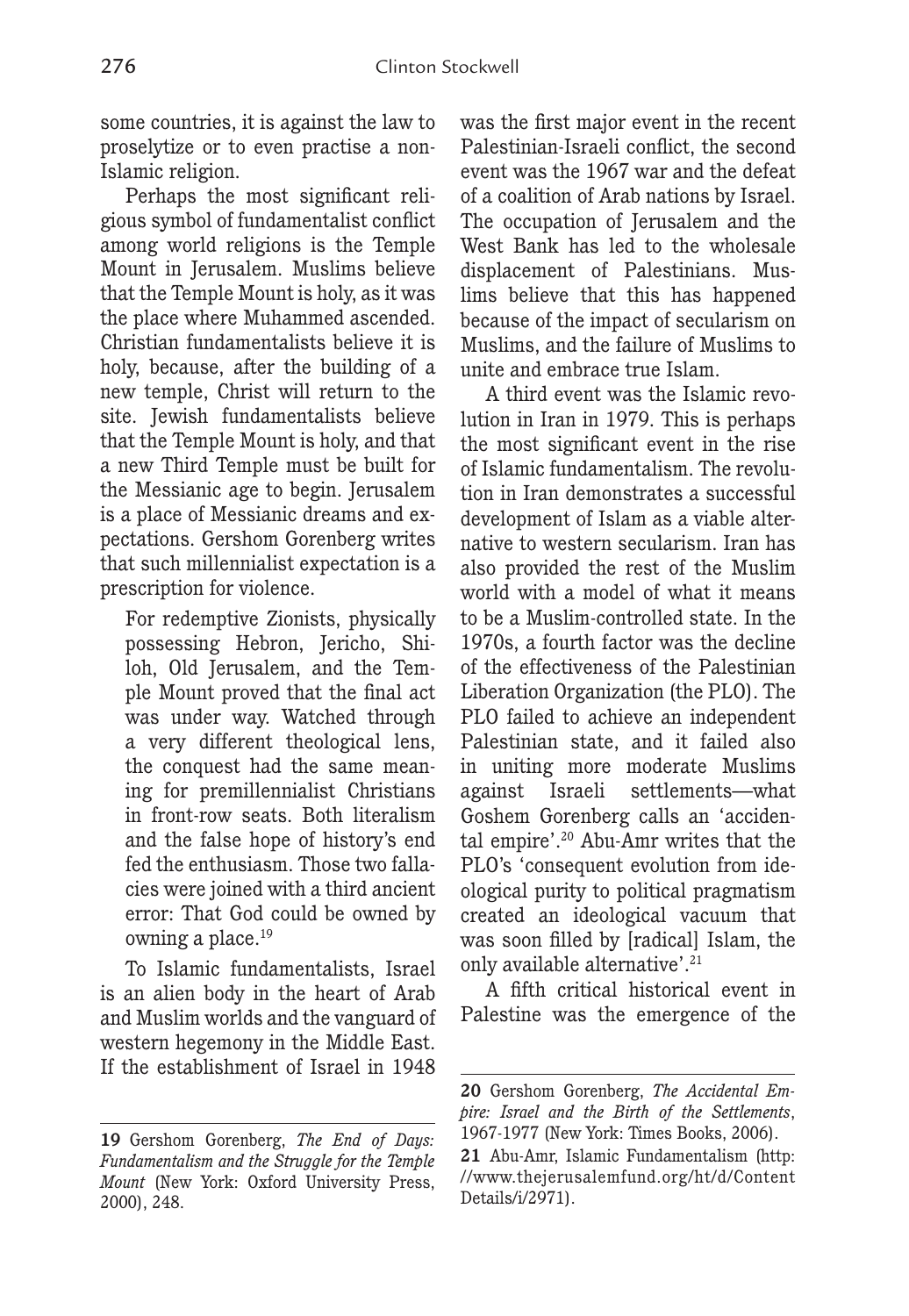Palestinian popular uprising in 1987, called the intifada. The intifada, for Abu-Amr, has been the most important factor in the rise of Islamic fundamentalism. The intifada defined Islam as a nationalist, political movement of resistance against Israel. Its political objectives became organized in the charter of Hamas, and has been characterized often by violent resistance to Israeli settlements with the goal of liberating Palestine from Israeli control. Abu-Amr argues that Jerusalem and the Muslim religious sites (including the Temple Mount) are holy, and that Palestinians must control these sites. Writes Abu-Amr:

Israel's declared insistence on considering a 'united Jerusalem' as the eternal capital of Israel is likely to complicate efforts at finding a common denominator between the Palestinians and the Israelis regarding an acceptable agreement on the city…. Jerusalem may continue to be an issue of severe contention between the two sides….. If control over Arab Jerusalem, and definitely over Muslim religious sites, is not granted to the Palestinians, the Arabs, or the Muslims, the city will remain a source and a symbol for Muslim resentment, indoctrination, mobilization and perhaps agitation and struggle.<sup>22</sup>

John L. Esposito calls Islamic fundamentalism 'Islamic Revivalism' and outlines its 'ideological worldview' as follows:

• Islam is a total and comprehen-

sive way of life. Religion is to be integrated to politics, law and society.

- The failure of Muslim societies is due to its departure from the straight path of Islam and its acceptance of western values and secularism.
- Renewal of society requires a return to Islam, the Quran and the teachings of the prophet Muhammed.
- Western inspired civil codes must be replaced by Islamic law.
- Although Westernization is condemned, science is not, although science is to be subordinated to Islamic beliefs and values.
- The process of Islamization, requires a struggle against corruption and social injustice (jihad).<sup>23</sup>

Esposito notes that Islamic fundamentalism often goes beyond even these tenets to urge adherents to fight Zionism, the western crusader mentality, and to move toward establishing an Islamic system of government. As such, a jihad against unbelievers is warranted, even necessary, and Christians and Jews are generally regarded as 'infidels' because of their connections with western neo colonialism and Zionism. A major goal is to rid Muslim lands of these forces of colonization.<sup>24</sup>

## Conclusion

Fundamentalisms of all faiths share some similar characteristics. They

**<sup>22</sup>** Ziad Abu-Amr, 'The Significance of Jerusalem: A Muslim Perspective', *Palestine-Israel Journal*, Vol. 2:2 (1995); www.pij.org.

**<sup>23</sup>** John L. Esposito, *Islam: The Straight Path* (New York: Oxford University Press, 2005), 165.

**<sup>24</sup>** Esposito, *Islam: The Straight Path*, 166.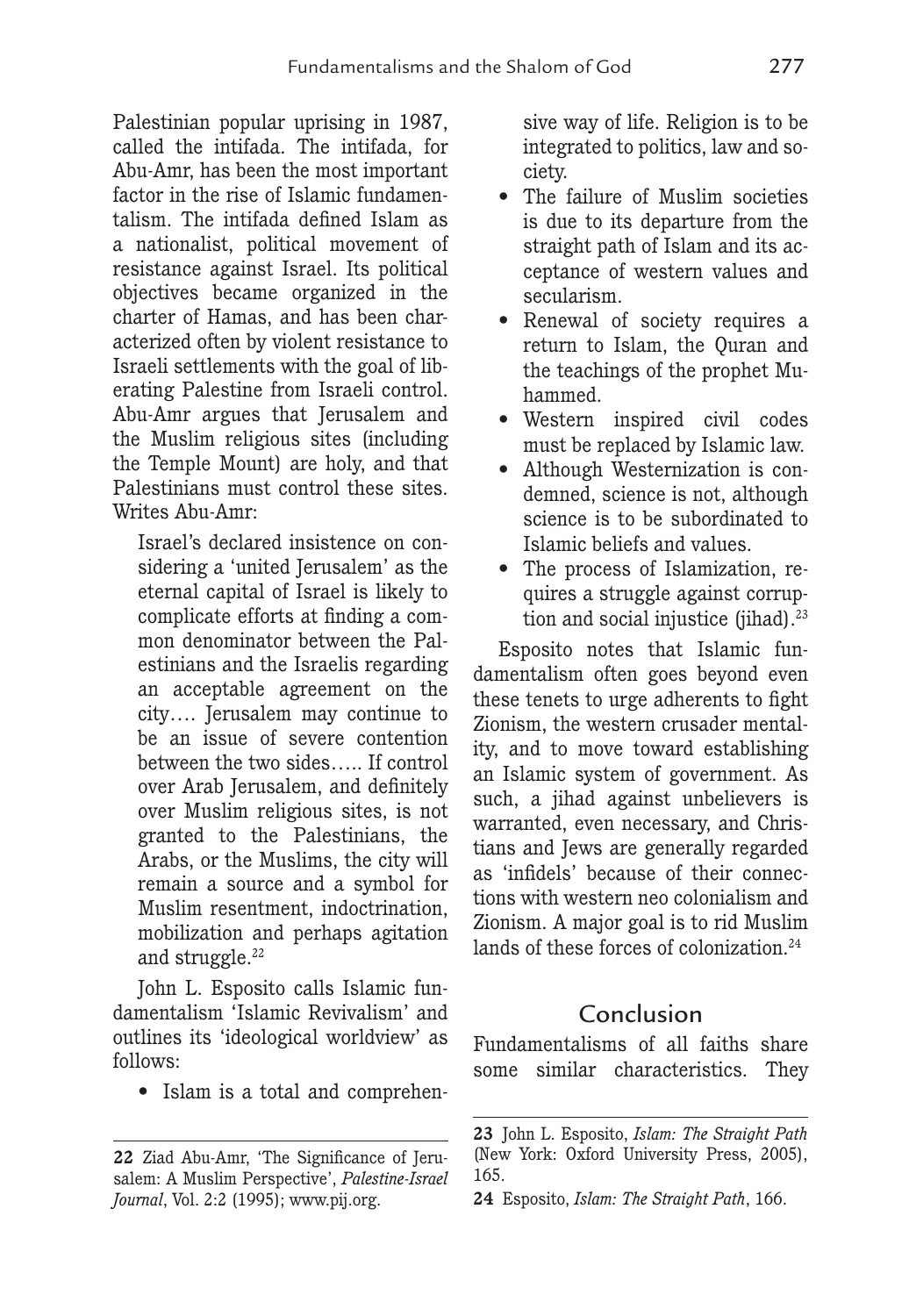reject modernism and with it, secularism. They seek to return to a former utopian era and to the root teachings of their faith. As a result, fundamentalists yearn for a previous era, even a state that returns to 'conventional, agrarian gender roles, putting women back in their veils and into the home'.25 In more extreme forms, fundamentalism attempts to replace secularism with some form of theocratic state, be it Zionism in Israel, Sharia law in Islam or 'Christian nationalism' in the US. Moreover, fundamentalists seem to share a literalism and an encyclopedic breadth when it comes to the interpretation of a sacred scripture. They seek clarity and certainty when certainty is illusory. They tend to believe that only a particular 'chosen' group of people can interpret scripture in the right way. As Gorenberg points out, such literalism is not only dangerous, but could turn out violently, particularly for groups who are disappointed that a timeline for the end times has not materialized, and as a result they may believe that it is up to them to help the process along.

We live in a time when extremism is confused with religious authenticity, and not just in Protestantism. Purveyors of 'literal' readings of sacred books claim to represent oldtime religion, unadulterated by modernity. Yet literalism, apparently a mark of a conservative, is often the method of millennialists who look forward to an entirely new world. They place prophetic texts at the center of religion—and insist that

**25** Karen Armstrong, *Islam: A Short History* (New York: Modern Library, 2002), 166.

the words must be read as factual, tactile accounts of the future.<sup>26</sup>

Fundamentalism is a widespread phenomena. While as a movement, it began in the United States with the 'fundamentalist controversy' of the early 19th century, fundamentalism as a religious ideology described here has been around since tribal and prehistoric times. While not all Jews, Muslims or Christians are fundamentalists, and not all fundamentalists are violent, fundamentalism is nonetheless a powerful and pervasive force in the world today.

In 1893, Chicago hosted the World's Parliament of Religions. It was perhaps the first time that Hindus, Muslims, Christians, Jews, Zoroastrians and others met and discussed their distinctivnesses and similarities under one roof—peacefully and civilly. Among the attendees was one Mohammed Alexander Russell Webb of New York City. Granted, he was an American Muslim, but nonetheless he perhaps raised a standard for all of the world's religions and for all the world's peoples to emulate.

We should only judge of the inherent tendencies of a religious system by observing carefully and without prejudice its general effects upon the character and habits of those who are intelligent enough to understand its basic principles, and who publicly profess to teach and follow it. If we find that their lives are clean and pure and full of love and charity, we may fairly say that their religion is good. If we find

**<sup>26</sup>** Gorenberg, *The End of Days*, 245.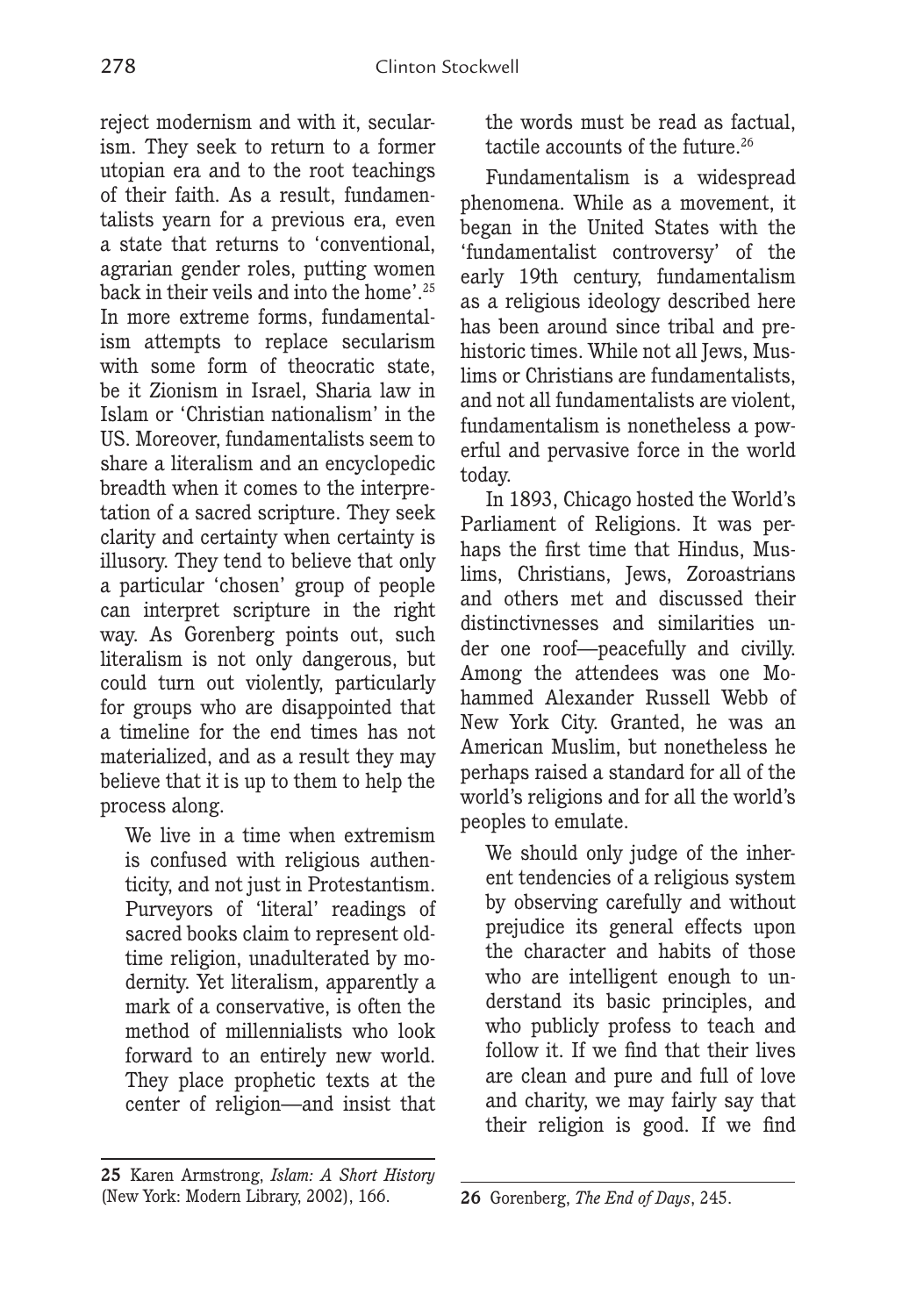them given to hypocrisy, dishonesty, uncharitableness, and intolerance, we may safely infer that there is something wrong with the system they profess.<sup>27</sup>

The Shalom of God as described in the Old Testament strives for similar goals. Shalom in the Old Testament describes a peace that is interconnected with prosperity, and this prosperity ideally extends to all members of a society. Today, in response to the conflicts that exist between religions and other social groups, we desperately need a theology and a worldview that can somehow foster a respectful meeting of peoples across boundaries and ideologies with the charitableness that Imam Webb describes.

If shalom means peace, prosperity and well-being for each constituent member, including the immigrant (sojourner/alien) or the the poor (widow and orphan), then to what extent can

**27** Cited in J.W. Hanson, editor, *The World's Congress of Religions: Addresses and Papers* (Philadelphia W.W. Houston and Company, 1894), 524.

any nation-state measure up to the standard of God's shalom? The Torah demands that the most vulnerable be protected, and this protection extends particularly to the most vulnerable of any society (usually widows and orphans, certainly women and children). The great text regarding the judgment of the nations found in Matthew chapter 25 in the New Testament is an expression of this standard. There, the question is whether or not a nationstate has provided for the thirsty, the homeless, the hungry, the sick and the imprisoned. Shalom is therefore the standard by which nations are judged.

A 'shalom' society is a society where even the visitor is protected, where even the 'alien' and the 'enemy' can prosper. Shalom means that all peoples can come to the table to dine and share gifts with one another. The Old Testament notion of shalom is not just a good idea, but it could be a norm and a standard for all nations, especially for those who represent the Abrahamic religions. For Cornelius Plantinga, Jr, shalom is therefore not merely a plausible norm for society. Rather, Shalom is 'the way it's supposed to be'.

## **THE NEW INTERNATIONAL DICTIONARY OF NEW TESTAMENT THEOLOGY**

Editor: Colin Brown

A four volume set offering concise discussions of all the major theological terms in the New Testament against the background of classical and koine Greek, the Old Testament, Rabbinical thought and different usages in the New Testament.

*978-0-85364-432-3 / 4 Volumes, total 3506pp / hb / 240x165mm / £119.99*

Paternoster, Authenticmedia Limited, 52 Presley Way, Crownhill, Milton Keynes, MK8 0ES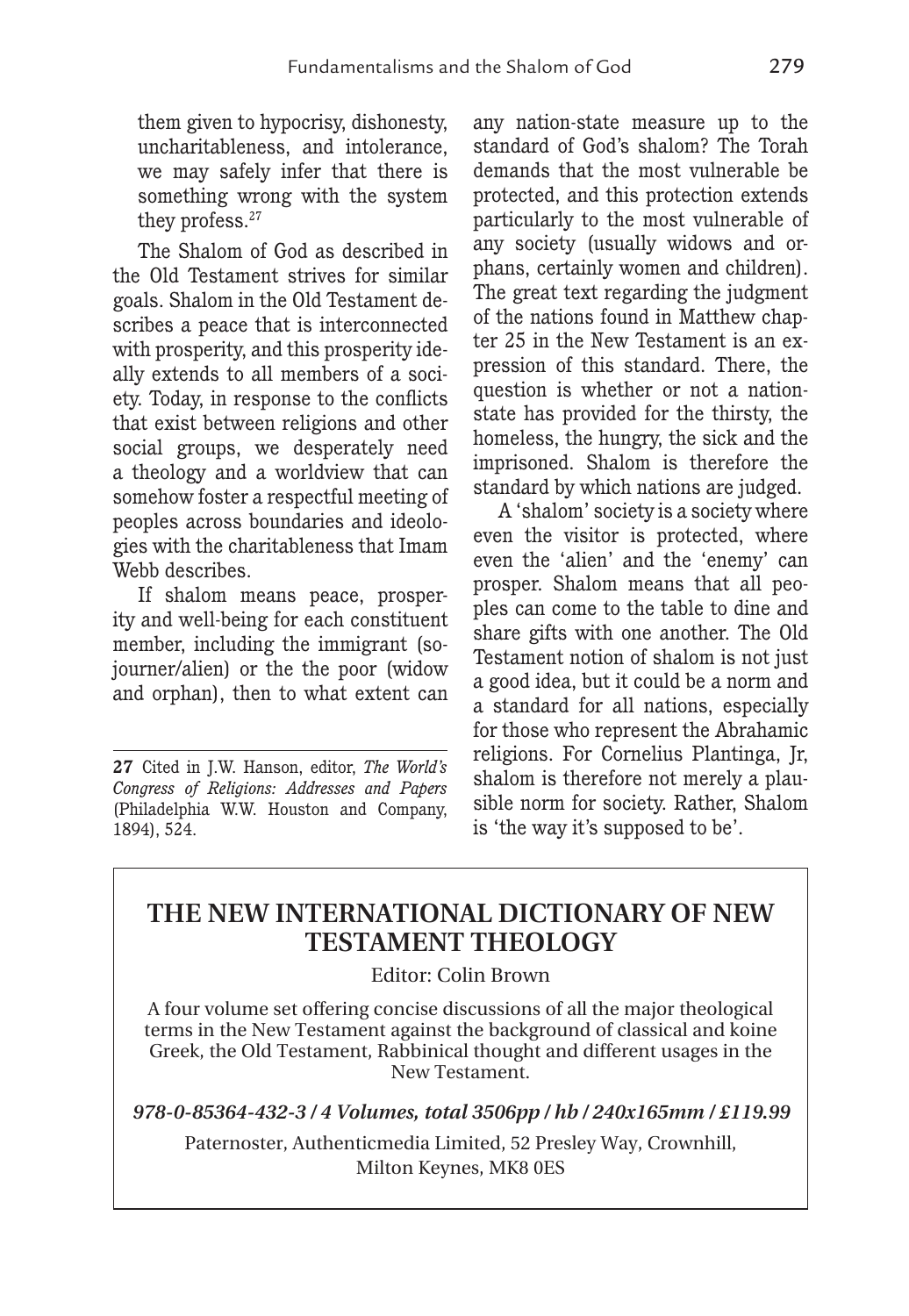# **Books Reviewed**

Reviewed by Joshua Iyadurai, Ph.D. Stephen R. Haynes and Lori Brandt Hale *Bonhoeffer for Armchair Theologians*

Reviewed by Raymond J. Laird Elmer J. Thiessen *The Ethics of Evangelism: A Philosophical Defense of Proselytizing and Persuasion*

Reviewed by Leonardo De Chirico Rino Fisichella *La nuova evangelizzazione. Una sfida per uscire dall'indifferenza*

Reviewed by Marshall T. Brown Clifford Williams *Existential Reasons for Belief in God: A Defense of Desires & Emotions for Faith*

Reviewed by David Parker Thomas C. Oden *Early Libyan Christianity Uncovering a North African Tradition*

Reviewed by Graham McFarlane Damon W.K. So *The Forgotten Jesus and the Trinity You Never Knew*

# **Books Reviewed**

ERT (2012) 36:3, 280-281

Bonhoeffer for Armchair **Theologians** Stephen R. Haynes and Lori Brandt Hale; Illustrations by Ron Hill Louisville: WJK, 2009. Pb, pp 169 ISBN 978-0-664-23010-4.

*Reviewed by Joshua Iyadurai.*

Reproduced with permission from *Dharma Deepika*, 14:2 (July-Dec 2010), page 93

'Which Bonhoeffer?' is the question the authors raise in their conclusion. As an Asian, I see Bonhoeffer as a contextual theologian through the lens of the Western authors. The authors have blended the life and profound theological insights of Bonhoeffer skilfully in *Bonhoeffer for Armchair Theologians*. They have shown

that theology is grounded in concrete situations that postulate theologizing is not for armchair theologians. Stephen R. Haynes is Professor of Religious Studies at Rhodes College in Memphis, Tennessee Lori Brandt Hale is Associate Professor of Religion and Director of General Education at Augsburg College in Minneapolis, Minnesota. Haynes and Hale have presented the life and thought of Bonhoeffer in a style that appeals both to academics and the general public The illustrations by Ron Hill, a freelance illustrator and cartoonist, adds witticism.

The authors have sketched the life of Bonhoeffer chronologically, contrary to other biographies which begin with his execution by the Nazis. His remarkable achievement of completing his dissertation within 18 months at the age of twenty-one is highlighted which can be an inspiration for budding theologians. Though Bonhoeffer was greatly influenced by Luther and Barth, his critical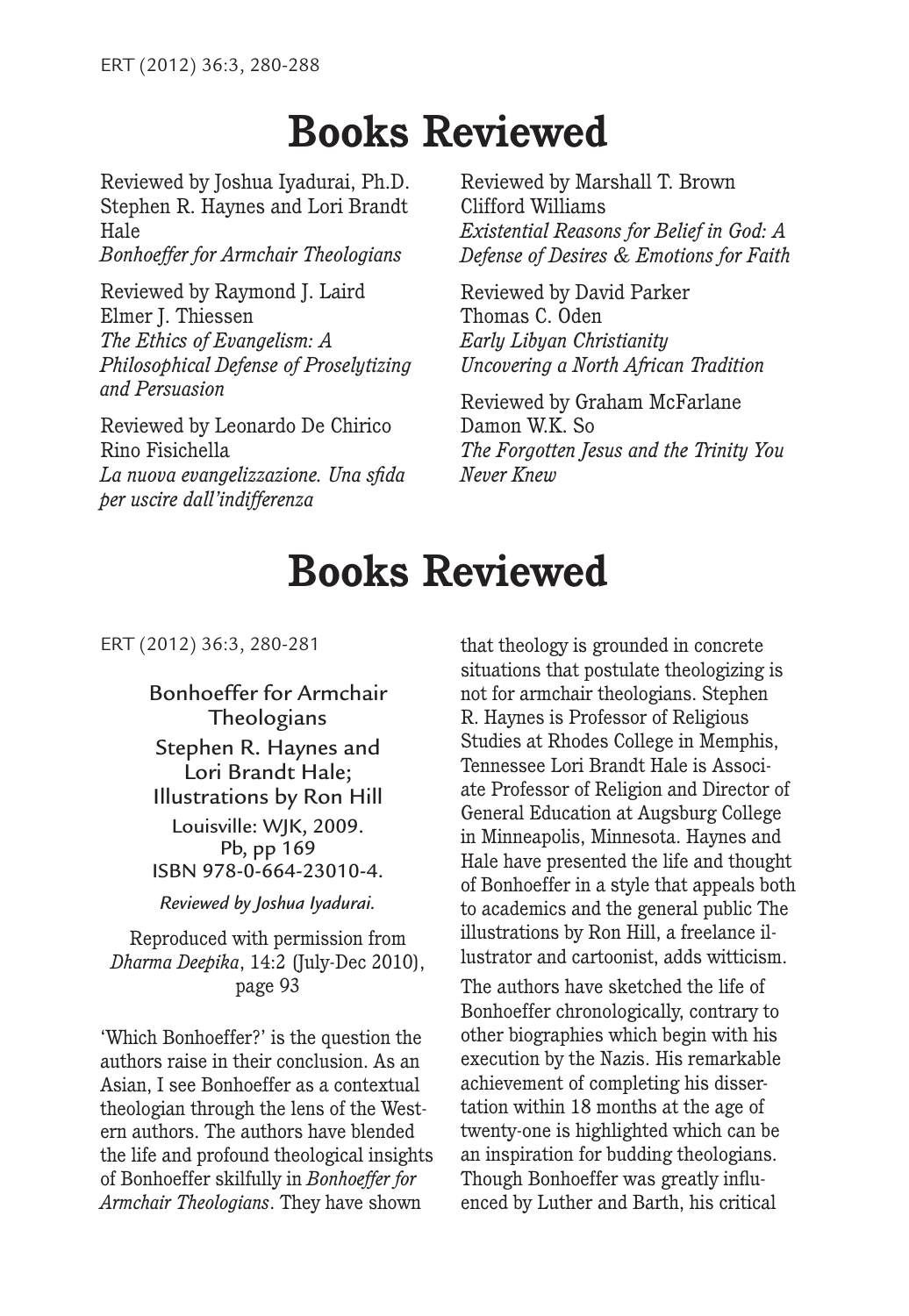reflection of them was evidently present in his thoughts. His deep concern for theology rooted in context is seen in his comment on his professor's sermon, 'shallow religious babble for forty-five minutes', and his claim that if theological propositions could not be explained to children then they are worthless. The authors have portrayed Bonhoeffer as a man who struggled to follow the will of God and his theology emerged out of his life's struggles.

The authors have grouped Bonhoeffer's theological thoughts into four chapters: Christ Existing as Community. Costly Grace, *Stellvertretung* (vicarious representative action) and Ethics as Formation, and Religionless Christianity. 'Christ Existing as Community' is '[a]s the congregation gathers and experiences together God's grace in word, sacrament, and service, the church as community becomes the presence of Christ in the world' (p.78). The emphasis on the sociological or community dimension in understanding church leads to understanding of self in dialogical relations. Christ existing as community is not eschatological but here and now in the visible community. Bonhoeffer precedes postmodernists by defining self as relational and emphasizing the community dimension.

The distinction between costly grace and cheap grace is 'costly grace acknowledges the correlation of grace and discipleship while cheap grace misses this correlation altogether' (p. 103), The concept of *Stellvertretung* (vicarious representative action) is central to Bonhoeffer's theological insight: 'Religionless Christianity'. He called for a perspective from below, that is from the victims' point of view. This is to be practised not only within the Christian community but in the world, Christ is the model in vicarious representative

action and thus makes it a law of life for all human beings.

The authors point out that for Bonhoeffer, 'Christ is not a principle or program: Christ does not teach an abstract ethic. Rather Christ was really and concretely human, committed to serving the needs of real humans in specific situations' (p. 114). The religious or pious do not get involved in the problems of real life. But Bonhoeffer argues that religionless Christianity demands, '[c]hurch must share in the secular problems of ordinary human life, not dominating, but helping and serving. It must tell men of every calling what it means to live in Christ, *to exist for others*' (p. 138).

*Bonhoeffer for Armchair Theologians* is a must for pastors, seminary students, theologians, social and political activists and anyone who is concerned about the injustice around us. It clarifies what it means to be a human being and it inspires for action. This book portrays a theologian who made sense in his context with his theological insights which emerged from his context at the cost of his life.

#### ERT (2012) 36:3, 281-283

## The Ethics of Evangelism: A Philosophical Defense of Proselytizing and Persuasion Elmer J. Thiessen

Downers Grove Ill.: IVP Academic, InterVarsity Press, 2011. ISBN 978-0-8308-3927-8 Pb., pp 285, appens, bibliog., index

*Reviewed by Raymond J. Laird, Centre for Early Christian Studies, Brisbane, Australia*

In this book, Professor Thiessen has provided, to use his own words describing an earlier work, 'a serious explora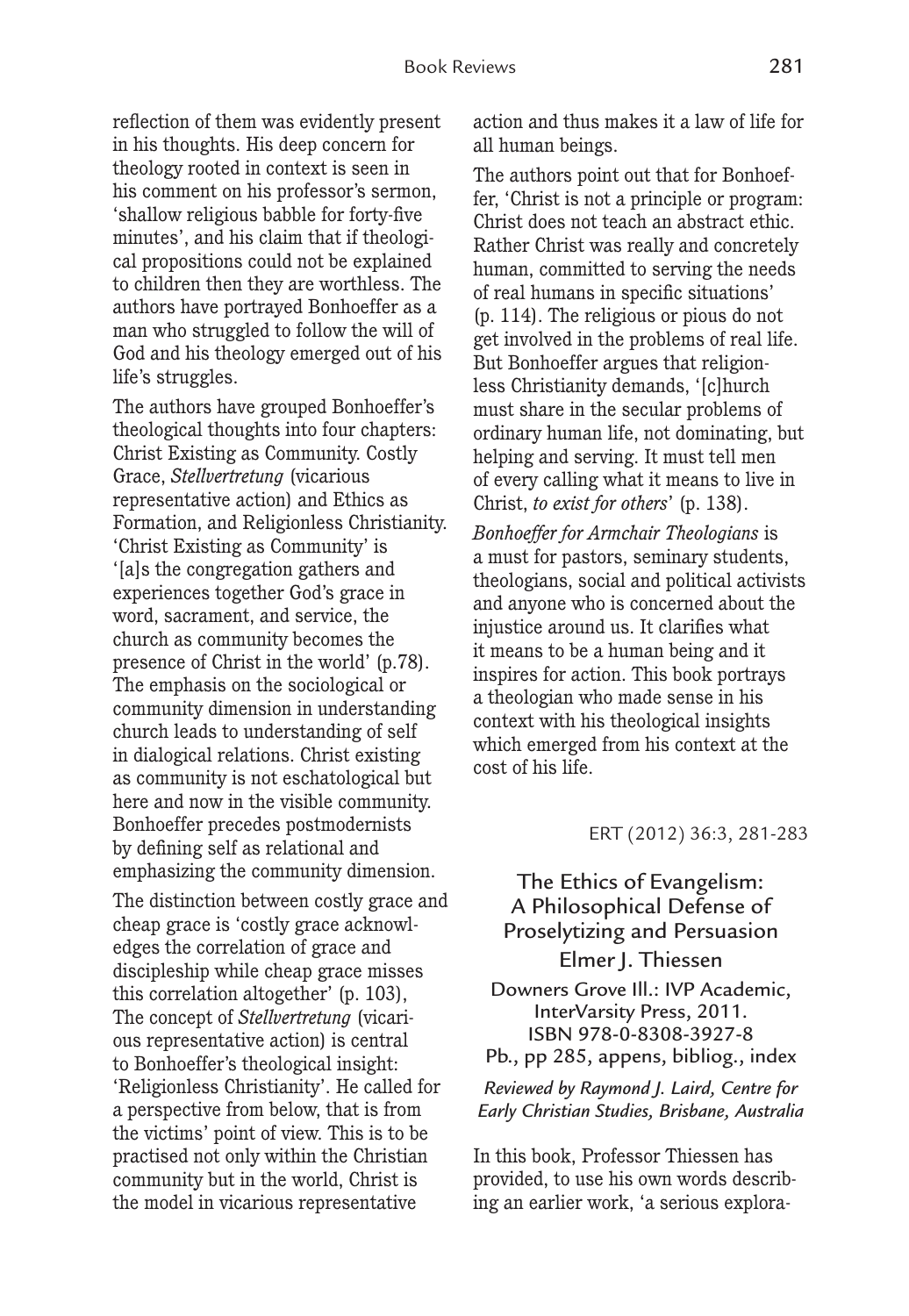tion of the ethics of proselytizing', especially as it relates to religion. This is no touristy rush through the woods, but a careful walk, taking note of various criticisms, and alternative approaches to the issue. He also highlights the strengths and weaknesses of the rationale of those bodies which are committed, as a matter of conscience, to the compulsion to proselytize as voiced by our Lord in what is called 'the great commission'.

In reading this volume, at first I felt somewhat uneasy, the question being raised for an evangelical as to what do we do with that inner compulsion of the Spirit—'we are not able not to speak the things we have seen and heard' (Acts 4:20)? The presentation of negative positions, arguments and examples in the opening chapters suggested that the author does not think there is much room for proselytising in the scheme of things. As I progressed through the volume those fears were allayed. It became apparent that Thiessen was concerned not so much with the legitimacy of proselytising in itself, as with the manner in which it is done. In the end, it must be said that here is a balanced analysis of a topic that has come to the forefront of public attention in recent years as the result of the upsurge of militant atheism on one hand, and the religious pluralism that has risen in volume with the expanding multiculturalism occurring in many western nations.

Thiessen's net is thrown wide, taking in such areas as academic arguments, philosophical positions, liberal objections, and comparison with other proselytising religions. Mindset or attitudinal states are discussed as being critical to the practice. Thus, there are discussions on rationality, coercion in its various forms, human dignity, tolerance, cultural sensitivity, social mores, humility, motivation, and truthfulness.

All these are carefully and graciously handled. Even the cults are treated with integrity and empathy, with Thiessen suggesting that much of the opprobrium heaped upon them is quite unjust, being coloured by the extreme cases that hit the journalistic headlines.

It is of note that Thiessen mounts a solid defence of religious proselytising, pointing out that persuasion is a normal part of life as we know it. We meet it daily in the superfluity of the market advertising that clogs our existence, and in our homes from our parents, in our schools from our teachers, and certainly among the elite of our universities. One might add that the world-wide web and the offshoots it has spawned is becoming, if not already having arrived, as the prime tool of persuasion. Thiessen suggests that contact with persuasion is inescapable. Not only so, but he holds that persuasion is a vital instrument of development and progress. Something so helpful and universal should not be viewed as an ogre. In arguing against the widespread antagonism to persuasion that has arisen since the Enlightenment, he insists that the real issue is the ethics that are employed in persuasive efforts.

Perhaps the most useful contribution of this work is the list of ethical criteria that is provided. Fifteen items, commencing with 'Dignity' and moving through the various items to end with the 'Golden Rule', are presented as being principles that should be applied in the praxis of religious persuasion. These are discussed at length in two of the chapters and listed in abbreviated form in an appendix. It is clear from the two items mentioned above that Thiessen is focussed upon the value of the recipients and care for their true welfare.

Thiessen does not limit himself to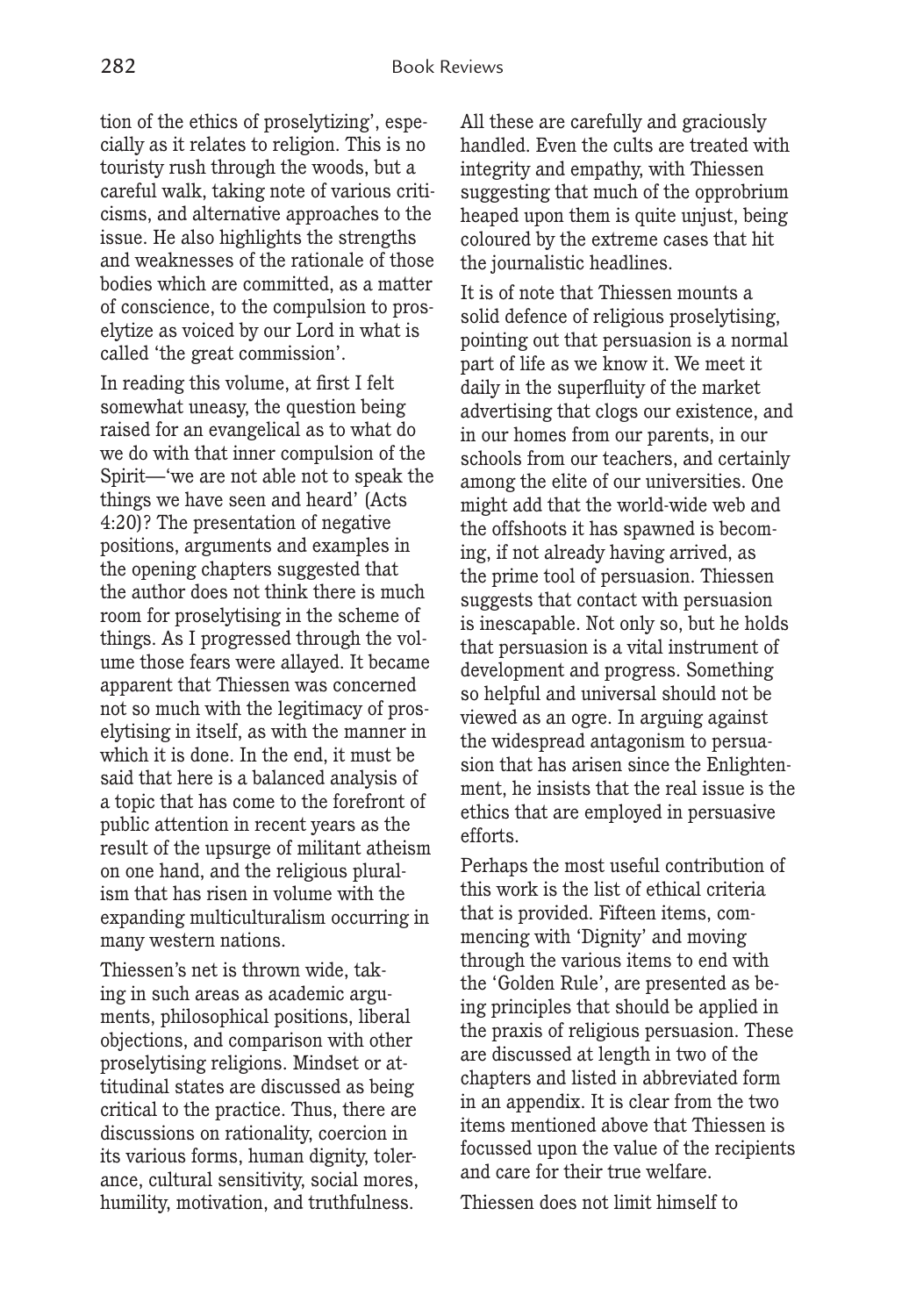abstractions. The discussion is appropriately referenced, and includes a number of judiciously used anecdotes, thus connecting the text to the realities of life itself. Also, an extensive bibliography of approximately four hundred items is a rich source from which to pursue further studies on this issue. For the serious scholar, in addition to the bibliography, there are sixteen pages of a literature review covering the ethics of the various areas that relate to the topic, e.g, communications, journalism, marketing and sheep-stealing. This is an excellent guide to finding one's way through the material that is relevant to the issue. All in all, this is a well-argued and illuminating study of an issue that is vital to the future of the faith.

ERT (2012) 36:3, 283-284

## La nuova evangelizzazione. Una sfida per uscire dall'indifferenza Rino Fisichella

Milano, Italy: Mondadori, 2011 ISBN 978-88-04-61424-1 Hb., pp. 146, index

#### *Reviewed by Leonardo De Chirico, Istituto di Formazione Evangelica e Documentazione, Padova, Italy*

The New Evangelization is the buzzword for much of what happens at the Vatican. It could well become the catchword of Ratzinger's entire pontificate given the attention that it is receiving. Benedict XVI instituted a new Pontifical Council in 2010 entirely dedicated to the New Evangelization. The latter is mentioned in nearly all his speeches and is slowly but steadily becoming the overarching theme of many projects sponsored by the Vatican.

In this book The President of the newly

created Vatican department, Msgr. Rino Fisichella, spells out the significance of the New Evangelization and offers an interesting perspective on the direction that this initiative is going to take. Fisichella was professor of Fundamental Theology (i.e. the Catholic way of defining a discipline linking Apologetics and Systematic Theology) for many years and then Rector of the Lateran Pontifical University, one of the major and most prestigious academic institutions in Rome. After spending much of his life reflecting on the often turbulent relationship between faith and the modern world, Benedict XVI called him to lead the Vatican efforts towards mobilizing the Catholic Church towards the New Evangelization.

Fisichella makes clear that the New Evangelization applies to those countries where the Catholic Church was established in ancient times and where the first proclamation of the gospel resounded many centuries ago. He acknowledges the fact that the word 'evangelization' and the vocabulary around it has been treated with suspicion in Catholic circles due to its 'protestant' usage and overtones. Mission and catechesis were more traditional and preferred terms for a long time. It was only after Vatican II that the language of evangelization began to be used.

The expression 'New Evangelization' was coined by John Paul II in 1979 and subsequently achieved a technical theological meaning. Its specificity has to do with its recipients, i.e. the masses that have been baptized in the Catholic Church but have 'lost a living sense of their faith'. The goal of the New Evangelization is to call them back to the mother church.

Fisichella embarks on the attempt of analyzing what has caused such a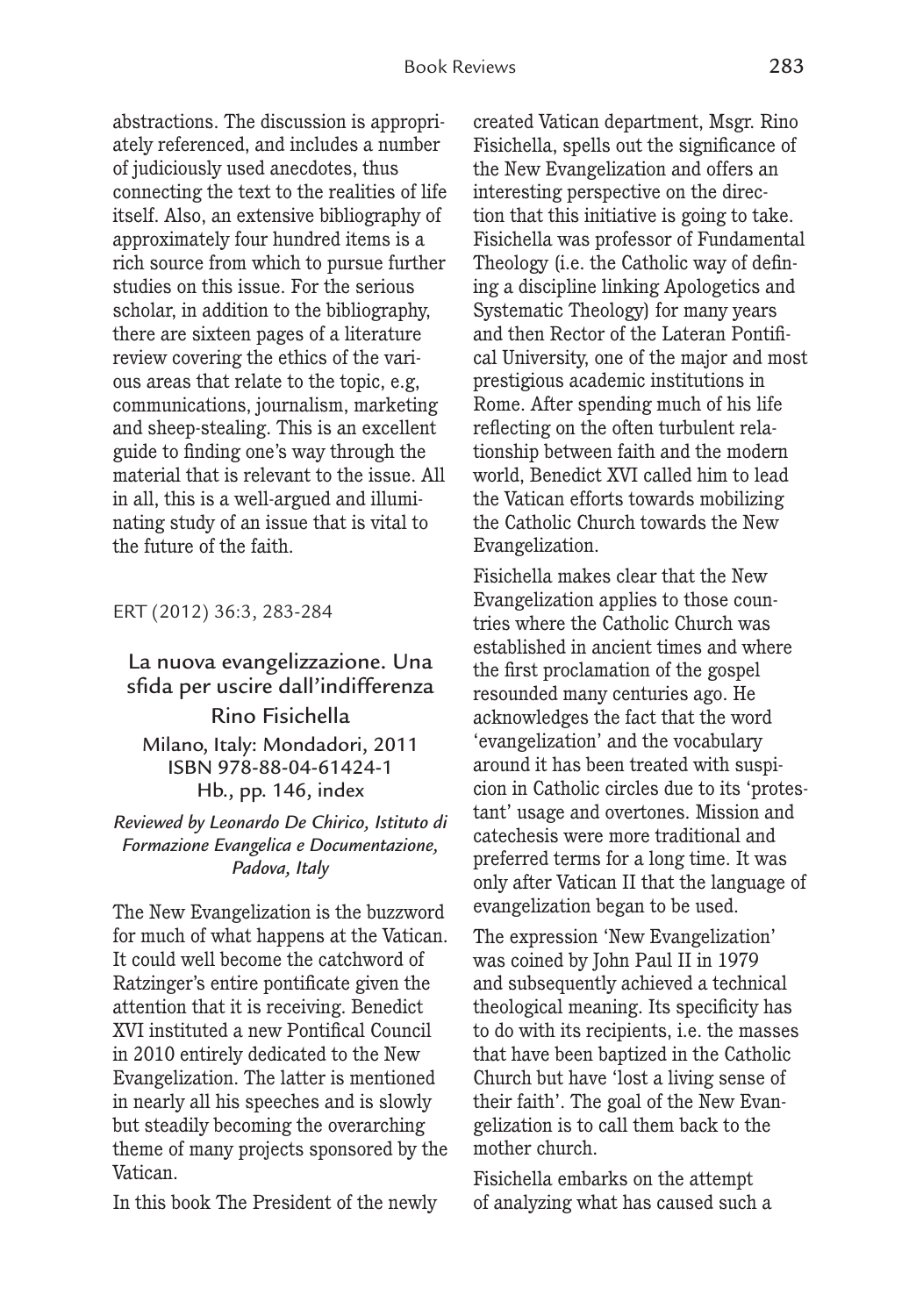transition to practical unbelief. The root of the western crisis is the transformation of the process of secularization in a strong movement towards secularism. The former is a sociological process which reflects pluralism, the latter is a new dogmatic religion which is anti-Christian. This new stance forgets the rich 'synthesis between Greek-Roman thought and Christianity' and replaces it with an ideology of religious indifference and relativism. In a telling comment, Fisichella argues that 'the pathology that afflicts the world today is cultural' and is to be entirely attributed to secularism.

This is a standard reading of western cultural trends from a traditional point of view. What is striking in Fisichella's otherwise nuanced reconstruction is the lack of self-criticism as far as the Catholic Church is concerned. It seems that the charge of the present-day crisis lies in secularism only, whereas churches seem to bear no responsibility. Even when he deplores the profound ignorance that most people show as far as the tenets of the Christian faith is concerned, he skips over the rather obvious point about who is to blame (at least partially but truly) for it. Are we sure that European churches do not bear any responsibility in today's spiritual and cultural crisis, especially when they claim to have 70 per cent plus of baptized in most countries? Isn't there something wrong in their theology of Christian initiation? Isn't there a problem in their catechetical impact? Isn't there something awkward in their witness to the gospel? In the end, are churches blameless in the western spiritual turmoil? For Fisichella, the issue is not even mentioned.

The New Evangelization is needed because the west has turned away from its Christian roots and it is time to reverse the tide. According to Fisichella, the battle ground is cultural, the issue at stake is anthropological, the task before the church is to promote a New Humanism, i.e. a more advanced synthesis between Christian values and the Greek-Roman heritage through the rediscovery of the virtue of coherence on the part of Christians. The New Evangelization will be a means to achieve this ambitious goal, a goal that Benedict XVI wholly embraces and proactively spearheads.

So far, the narrative of the New Evangelization does not contain crucial biblical words like repentance from past and present mistakes, confession of sin, conversion to Jesus Christ. If the New Evangelization is to bear its fruit there is no other way than the biblical one.

ERT (2012) 36:3, 284-286

#### Existential Reasons for Belief in God: A Defense of Desires and Emotions for Faith Clifford Williams

Downers Grove, Illinois: IVP, 2011 ISBN 978-0-8308-3899-8 Original edition 2011 Pb., pp 188, index

#### *Reviewed by Marshall T. Brown, Evangelical Theological Seminary, Prague, Czech Republic*

We are whole persons created by God with both emotions and reason that work in tandem as we trust God to satisfy our deepest needs. Christian apologetics are often 'evidential' in nature: addressing a person's intellect and seeking to prove the reasonableness of belief in God. This well-worn path can be perceived as a heartless and sterile science. Is there more to apologetics than merely amassing proofs for the existence of God and the truth of Christianity? In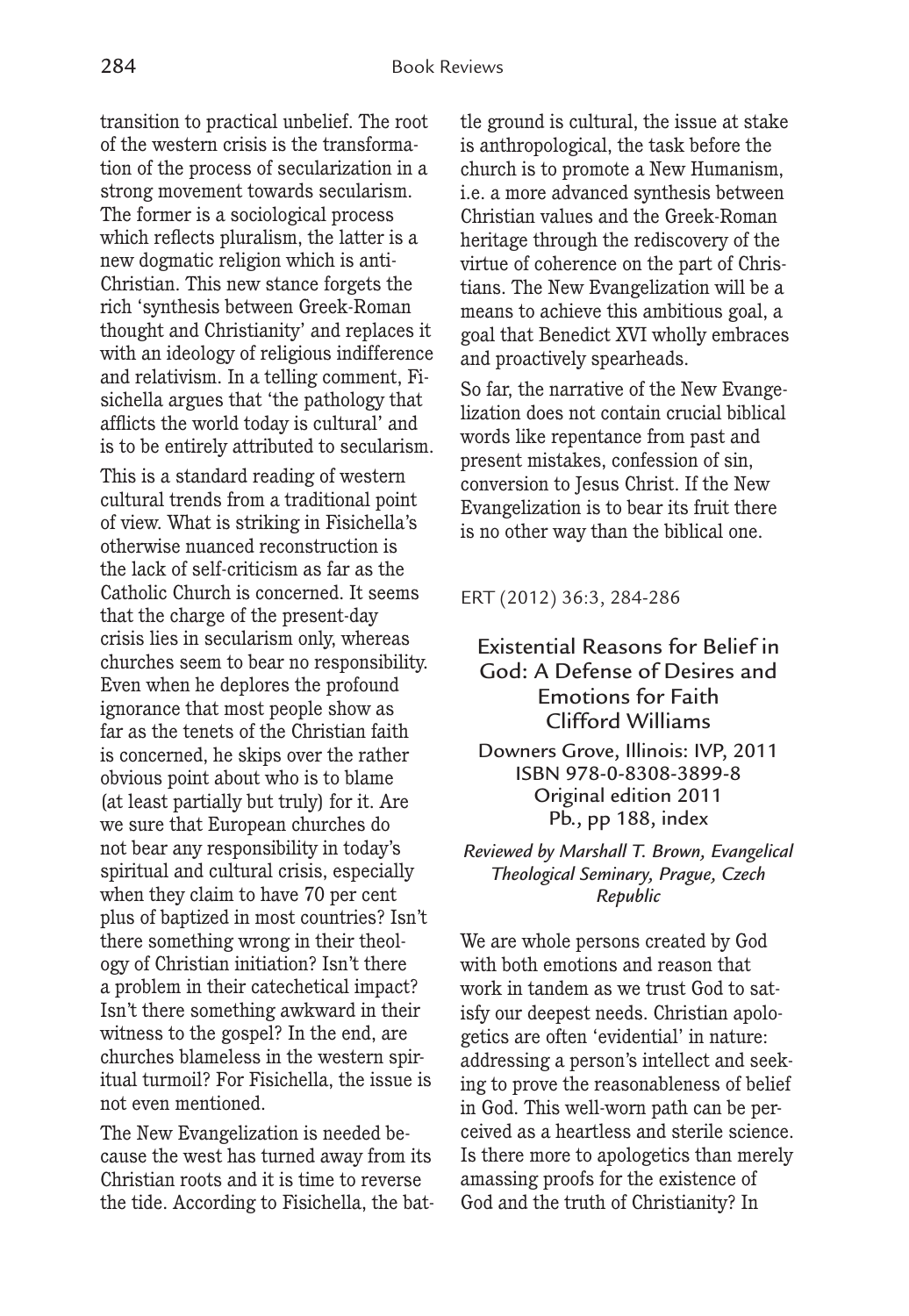this book, Clifford Williams believes so: 'Humans are at least as much creatures of existential needs as creatures with minds', he writes. 'Faith must include the satisfaction of those needs.' Wanting to satisfy needs that God placed within us is, for Williams, about living as God designed us to live.

By repeatedly reiterating his thesis namely, that the ideal way to secure faith in God is through both need and reason—he shows that his is not a purely existentialist approach to apologetics. He constantly supplements a 'needsoriented' apologetics with reason. He addresses four objections to the existential argument, yet his 'concessions' to their inadequacies seem to serve as foils to drive home his conviction that while needs exert a drawing power for faith in God, yet the process is never void of the certifying ability of reason.

Williams adeptly instructs us on a whole gamut of existential elements used to reason a person towards faith in God. His writing style and the content of his book underline his pedagogical skills as professor of philosophy at Trinity College in Deerfield, Illinois. He skilfully guides us through a myriad of philosophical arguments and acquaints us with numerous philosophers, all the while keeping technical jargon to a minimum, thus making his book accessible for a wider audience. He also offers many lifestories to illustrate his subject matter; a well-suited device though not all are equally helpful.

He persuasively articulates philosophical matters, yet less so theological ones. The topics of 'faith' and 'needs' intimate this weakness. He frequently writes about 'acquiring' or 'securing' faith in God as well as 'needs' being the cause of faith. More often than not, he seems to propound a man-centred theology

rather than God-centred. Occasionally, he expresses the notion that God puts needs within us. However, the 'faith in God' component of his argument seems to detract from any notion that God is the one who satisfies our needs as we come to him in faith—a faith that the apostle Paul wrote to the Ephesians (2:8-9) as being, along with grace, a gift from God.

The structure of his book is straightforward. First, comes the thesis (ch. 1), and then the author defines 'needs' and the mechanics of an existential argument for believing in God (ch. 2-3). Third, he defends his thesis against four objections to an existential argument (ch. 4-7) and faith in God as consisting partly of emotions (ch. 8). He concludes (ch. 9) by making three assertions: 'we should let ourselves be drawn to faith in God by need; we do not always do so; and having emotions is part of what makes life spectacular.'

While his book in places reads with a more man-centred theological orientation than I could embrace, nevertheless, I find it helpful and well-balanced in arguing for an apologetic approach that addresses the whole person: both mind and heart. He has helped to put the heart back into apologetics and defend the legitimacy of needs, emotions and reason for faith in God.

Williams' approach is not novel. He utilizes Pascal as an example of one philosopher who has influenced him. He reminds us that Pascal's aim in his *Pensées* is to persuade people to become Christians. He does so firstly, by using evidential arguments and secondly, by employing existential ones. As to the latter, Pascal points to the loss of mankind's true happiness, enjoyed at creation and shattered by the fall, that has become this infinite abyss of craving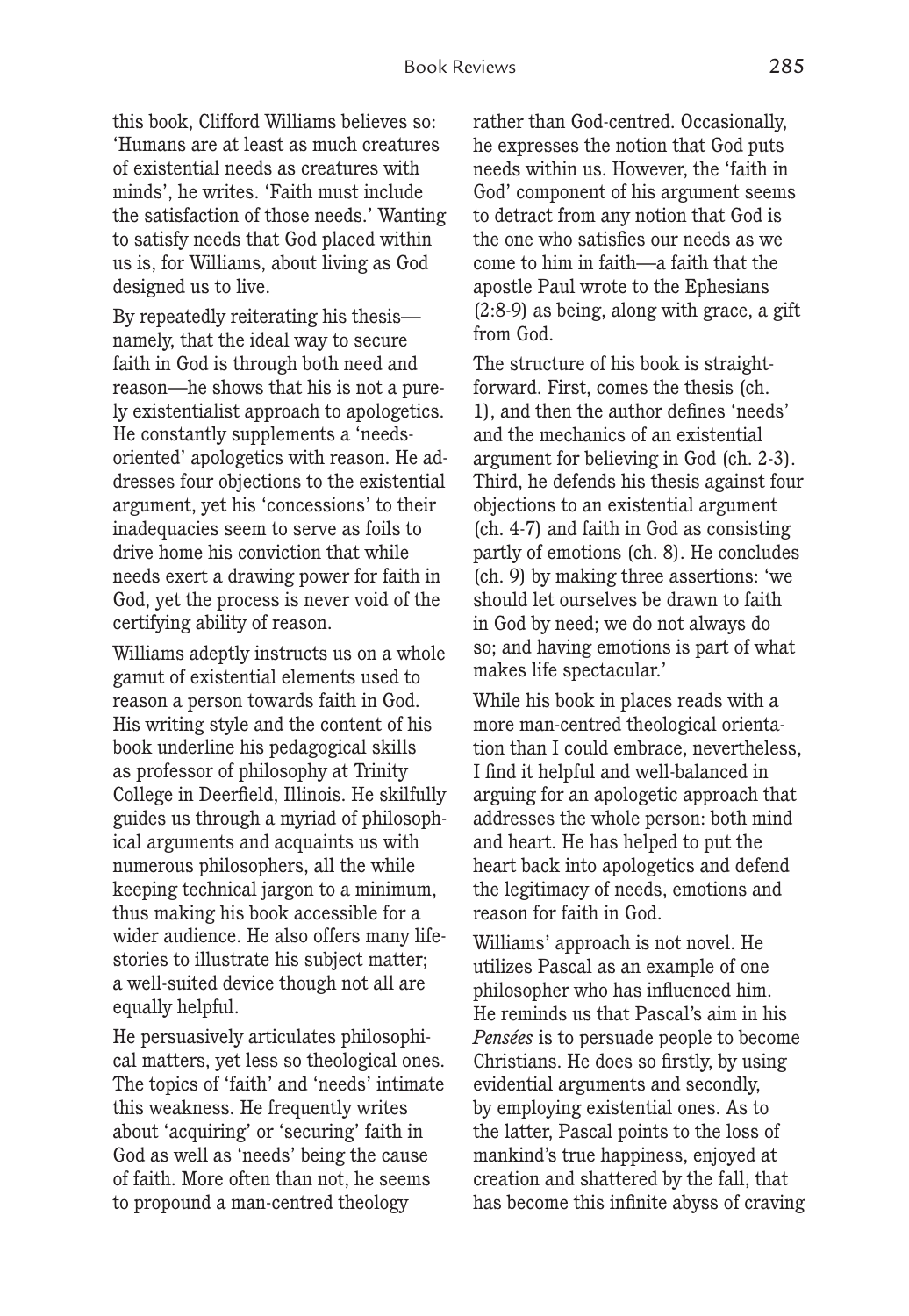or need which man on his own incessantly fails to adequately satisfy. Why? Because it is a craving or need that 'can be filled only with an infinite and immutable object; in other words by God himself'.

*Existential Reasons* is a book that will help us reunite the emotions of our heart with the reasoning of our mind in faith toward God: the only infinite and immutable object that fully satisfies our craving for true happiness. I think this book has a viable place in our lives and ministries as we strive to grow in faith towards God and implore others to pursue God through faith in Jesus Christ.

ERT (2012) 36:3, 286-287

## Early Libyan Christianity Uncovering a North African Tradition

Thomas C. Oden Downers Grove: IVP Academic, 2011

ISBN 978-0-8308-3943-8 Pb, pp 334 illus, bibliog., index

*Reviewed by David Parker, Editor,*  Evangelical Review of Theology

Here is a passionately presented case for recognizing the importance of Libya specifically (and North Africa generally) as a key player in the history of Christianity (and later for Islam). It is the third in a series of books (and the most personal one so far) in which veteran theologian, Thomas Oden, appeals for the academic community and wider Christianity to overcome centuries of neglect and even prejudice on the question of African Christianity. He vigorously explains that Libya had 500 years of Christianity during which it was responsible to a considerable degree for many of the most important pioneering

theological and practical influences on early European and Eastern Christianity (which flowed on to affect all of Christianity).

For the last twenty years, the author, assisted by many colleagues, has been working with early texts of Christianity in his 'Ancient Christian Commentary on Scripture' project. He has also been involved in extensive travel in the region. In the process he has come to the conclusion that much archaeological and literary evidence about the virility of Christianity in Libya in the first five hundred years of the faith has been overlooked or even suppressed, resulting in a misleading picture of the early church. Much of the archaeological data is still not readily accessible or even known to experts in the field or ordinary students. However, as more discoveries are made and sites and texts become familiar, the story of the important role and influence of Christianity in Libya is revealing itself. Oden is convinced it is a story that needs to be told for the benefit of African Christians in particular, and Christians worldwide, not to mention the Libyan people themselves and the adherents of the faith that followed Christianity in the region, Islam.

The author first of all sets the scene for his project and for this book, which arises out of a lecture series he was invited to give on the topic at an important Islamic university in Libya (and given in other forms elsewhere). He then explains the rich pre-Christian and pre-Hellenistic cultural heritage of the area. There follow descriptions of the earliest people in the Christian story with Libyan connections including the famous Simon of Cyrene, the apostle Mark (who is the subject of Oden's second book in this series), and some of the earliest Christian missionaries associated with the churches in Jerusalem and Antioch. This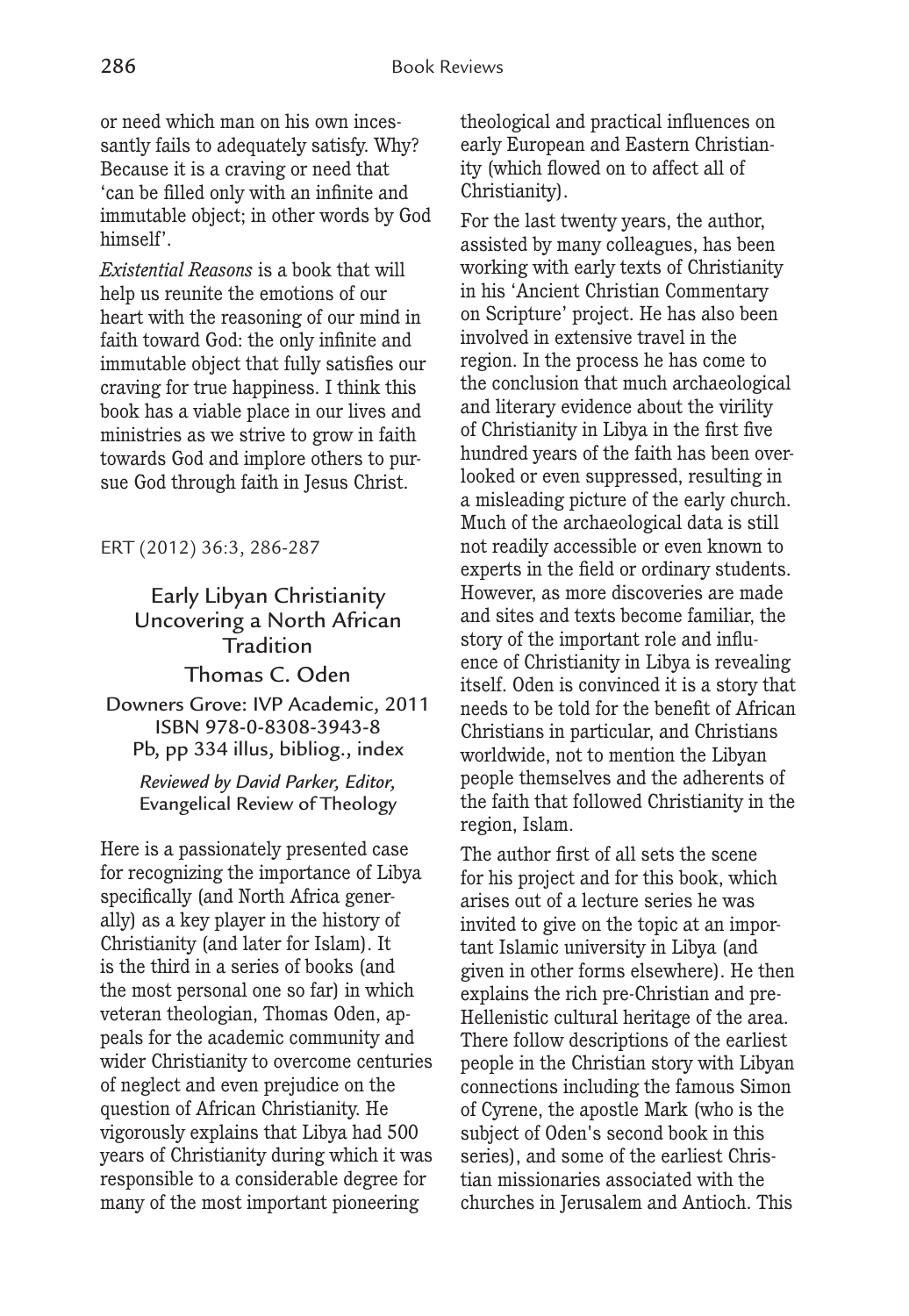all shows Christianity in Libya as a native movement with strong links to the key churches of the earliest days of the movement. In fact it was 'the Cyrenaic core of leadership [of the early Church] that launched the international mission of Christianity'.

The book then goes on to discuss the pre-Nicean period when Libya and North Africa supplied influential figures in the development of Christian theology and practice, including Tertullian, Pope Victor and Sabellius; there are fascinating links too with emperors and civic leaders of the Roman world. This data gives further support for Thomas Oden's overall thesis (discussed in his first book on the topic) that the flow of ideas and influence was from the south (Africa) to the north, thus countering the dominant Euro-centric ideas of this part of Christian history.

The longest chapter of the book by far deals with 'the most important philosophical mind from early Christian times in Libya', the 'African wise man', Bishop Synesius (c365-413). Another chapter gives an overview of five centuries of Christianity in Cyrene in particular, and then there are two chapters surveying archaeological and other evidence right across the country.

The concluding chapters summarise and reinforce the author's case, emphasising that 'Christianity in North Africa has an older history than its European and American expressions', that it 'has set precedents for later western Christian communities, such as ecumenical consensus formation' [especially in relation to Christology], and has 'spawned enduring ideas and achievements'. While the arrival of Islam in AD 643 changed much, Christianity did survive through subsequent years, often heroically, and tangible evidence of the early period is

now becoming known.

Oden concedes that not all the data is yet available, and neither can all the arguments be made with certainty. However, through his extensive experience in the field and with the available evidence, he is convinced that telling the story is important for African Christians who need no longer remain in ignorance of their heritage. It is also important for Libya itself and for inter-faith relations in the region and globally. Oden appeals for more people to take up the task of researching and telling this story, especially young African scholars. It is to be hoped that this 'sampler' (which does bear the marks of origins in the lecture room), will prove to be the stimulus the author intends, and that in time, the finer details of the complex history of this area, only sketched in this book, can be more fully understood.

ERT (2012) 36:3, 287-288

## The Forgotten Jesus and the Trinity You Never Knew Damon W.K. So

#### Eugene, OR: Wipf and Stock, 2010 ISBN 978-1-60899-631-5 Pb, pp 244

#### *Reviewed by Graham McFarlane, London School of Theology.*

This review was first published by London School of Theology in *InSight*, Vol. 2, Issue 1, 2011 and is used with permission. More information at www.Jesus-Trinity.co.uk

This is an intelligent book on the story and meaning of Jesus. It is the kind of book you would want to give to someone not only searching for the truth of the Christian faith but who can also carry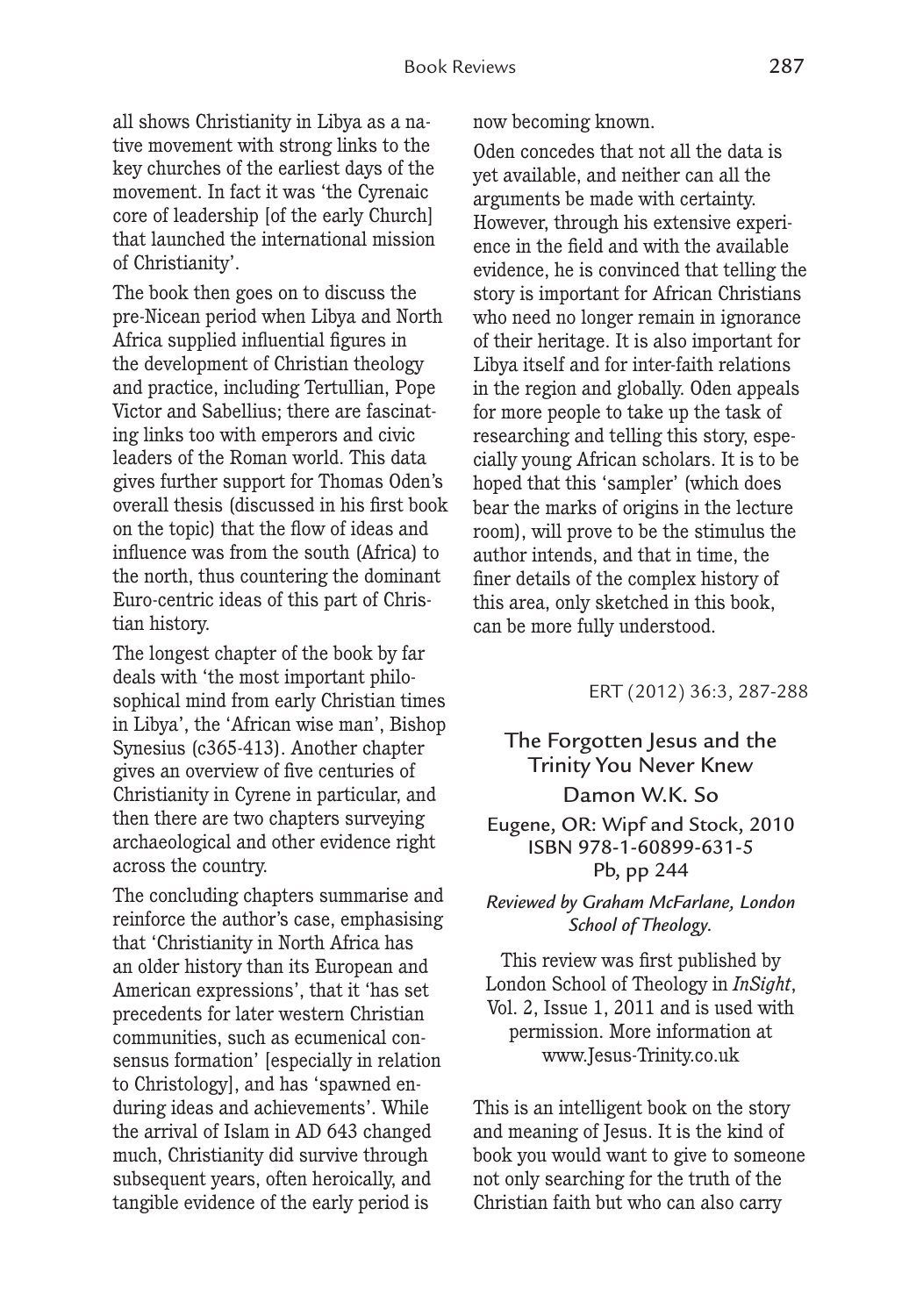a good read. It is the overflow of the author's PhD thesis but it is not an academic tome. Rather, it embodies what the late John Stott demonstrated in his own teaching ministry—deep thinking in order to produce simple teaching. As the author reminds us, his desire is not to produce abstract and propositional thinking but a narrative—a story about the life, death and resurrection of Jesus. It is located in the here and now—of 21st century discrimination baked in the furnace of human selfishness and self-interest—and the need for a solution. That solution is Jesus, the one sent by the Father and empowered by the Spirit. As such, then, the story of Jesus is inextricably connected with the identity of the Father who sent him and the Spirit who enabled him. What is so refreshing about this book is that the missional imperative of the gospel is brought back into its proper setting not surprising given that the author is Research Tutor at the Oxford Centre for Mission Studies.

The book falls into four clear sections. Three centre on Jesus with a final look at the Trinity and human society. We are firstly introduced to Jesus the Teacher. Here So unpacks a series of antitheses concerning human life, sexuality, marriage, truth and peace. With these he demonstrates the radical and uncompromising nature of Jesus' teaching. What I liked specially about this section was the fact that So ties the content of Jesus' teaching with the question of authority: Jesus can teach with authority because he is sent from and by the Father. However, and very helpfully, So takes the reader further—to Jesus the Practitioner. Here the reader is exposed to several aspects of the practical dimension of

Jesus' teaching, whether in healing, the kind of people he mixed with, his view of Sabbath, how he related to the outsiders and children. Again, So does not pull any punches about the radical nature of Jesus' praxis—put bluntly, it offends the religious, and especially those in religious leadership. Little has changed.

Next, the author develops the character of Jesus. He is the Humble Servant. Here the reader is taken through the inner motivation and character of Jesus. First, we look at Jesus and his temptations and his identification with a needy humanity around him. Then we move into a very clear and helpful presentation of the story of Jesus' death and resurrection. Again, what makes So a good read is the fact that he makes all this meaningful and direct. Anyone looking for a good resource for a series of group studies would be hard pushed to find a better place to look—think ahead—Lent groups! This book will be a great help.

Finally, the book ends on an exploration of the identity of the God whom Jesus reveals. What I particularly appreciated about this section is the way in which Damon sets the story of God the Trinity in the human need he unpacks in his introduction. It is a humanity that needs to be freed—freed from its own moral referencing, its insatiable self-interest, its disregard for the poor, and its constant conflicts. This is the mess in which the gospel takes root and shape. This is the context of mission. This is what church is all about. And this book is a timely and helpful push for those concerned enough to read it that there is indeed a Jesus who has been forgotten in today's pluralistic and relativistic world and a Trinity that has definitely never been known by many.